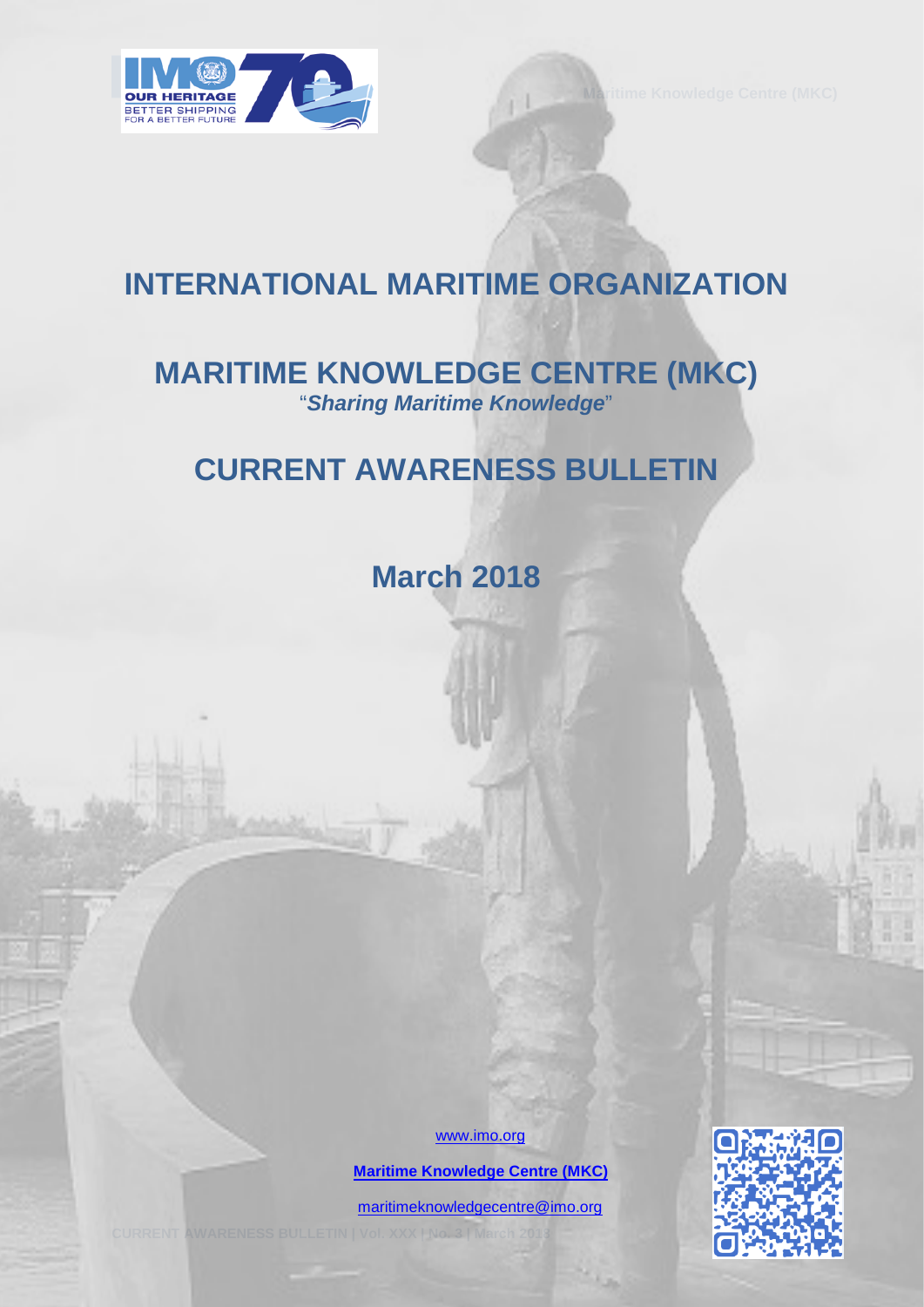

### About the MKC Current Awareness Bulletin (CAB)

The aim of the MKC Current Awareness Bulletin (CAB) is to provide a digest of news and publications focusing on key subjects and themes related to the work of IMO. Each CAB issue presents headlines from the previous month. For copyright reasons, the Current Awareness Bulletin (CAB) contains brief excerpts only. Links to the complete articles or abstracts on publishers' sites are included, although access may require payment or subscription.

The MKC Current Awareness Bulletin is disseminated monthly and issues from the current and the past vears are free to download from this page.

Email us if you would like to receive email notification when the most recent Current Awareness Bulletin is available to be downloaded.

The MKC Current Awareness Bulletin (CAB) is compiled by the Maritime Knowledge Centre and is not an official IMO publication. Inclusion does not imply any endorsement by IMO.

### **Table of Contents**

| CASUALTIES.     |  |
|-----------------|--|
|                 |  |
|                 |  |
|                 |  |
| <b>IMO</b>      |  |
|                 |  |
|                 |  |
|                 |  |
|                 |  |
|                 |  |
|                 |  |
|                 |  |
| <b>PIRACY</b>   |  |
|                 |  |
|                 |  |
|                 |  |
| SALVAGE         |  |
|                 |  |
|                 |  |
| SHIP RECYLING   |  |
|                 |  |
| <b>SHIPPING</b> |  |
|                 |  |
|                 |  |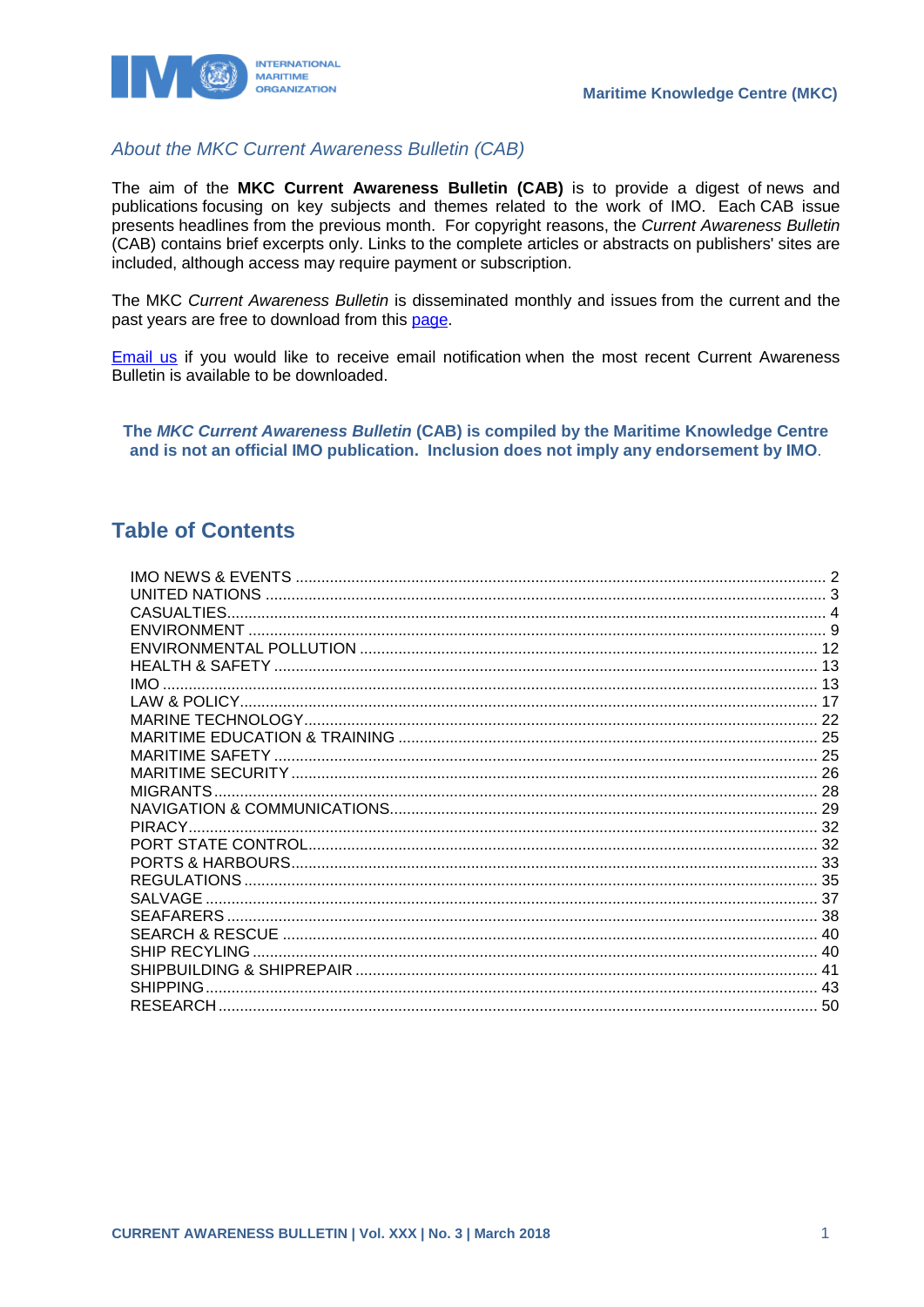

# <span id="page-2-0"></span>*IMO NEWS & EVENTS*

#### [WHAT'S NEW](http://www.imo.org/en/MediaCentre/WhatsNew/Pages/default.aspx)

### **Energy efficiency in shipping - why it matters!**

All industries are looking to becoming cleaner, greener and more energy efficient – and shipping is no exception. Improved energy efficiency means less fuel is used, and that means less harmful emissions.

The International Maritime Organization (IMO) – the United Nations specialized agency with responsibility for safe, secure and environment-friendly shipping - is leading a European Union funded project designed to help shipping move into a new era of low-carbon operation.

IMO has launched a [video](https://www.youtube.com/watch?v=ZiBYFeP6kK8) outlining how the Global MTCC Network (GMN) initiative is uniting technology centres – Maritime Technology Cooperation Centres (MTCCs) – in targeted regions into a global network. Together, they are promoting technologies and operations to improve energy efficiency in the maritime sector. *[Full Story](http://www.imo.org/en/MediaCentre/PressBriefings/Pages/05-GMNvideo.aspx)*

#### **[IMO MEETINGS FOR 2018](http://www.imo.org/en/MediaCentre/MeetingSummaries/Pages/Default.aspx)**

[Sub-Committee on Ship Systems and Equipment \(SSE\)](http://www.imo.org/en/MediaCentre/MeetingSummaries/SSE/Pages/SSE-5th-session.aspx) 5th session, 12/03/2018 – 16/03/2018

#### **[RECENT SPEECHES BY IMO SECRETARY-GENERAL KITACK LIM](http://www.imo.org/en/MediaCentre/SecretaryGeneral/SpeechesByTheSecretaryGeneral/Pages/Default.aspx)**

Intersessional Working Group on Reduction of GHG Emissions from Ships 3<sup>rd</sup> Meeting, 3 - 6 April 2018 [Opening Remarks](http://www.imo.org/en/MediaCentre/SecretaryGeneral/Secretary-GeneralsSpeechesToMeetings/Pages/ISWG-GHG3opening.aspx)

#### **[IMO PRESS BRIEFINGS](http://www.imo.org/MediaCentre/PressBriefings/Pages/Home.aspx)**

[UN maritime organization celebrates 70 years with Her Majesty Queen Elizabeth II](http://www.imo.org/en/MediaCentre/PressBriefings/Pages/05IMO70.aspx) Briefing: 04, March 6, 2018

MARPOL amendments enter into force - [ship fuel oil reporting requirements, garbage](http://www.imo.org/en/MediaCentre/PressBriefings/Pages/04MARPOLamendments.aspx)  [classification and IOPP certificate](http://www.imo.org/en/MediaCentre/PressBriefings/Pages/04MARPOLamendments.aspx) Briefing: 03, March 5, 2018

**[IMO NEWS MAGAZINE](http://www.imo.org/MediaCentre/MaritimeNewsMagazine/Pages/Home.aspx)** [\(Winter 2017\)](https://issuu.com/imo-news/docs/imo_news_-_winter_-_2017)

**IMO PUBLISHING** [Just Published: 2018](http://www.imo.org/Publications/Pages/JustPublished.aspx) March [2018 Newsletter](http://www.imo.org/en/Publications/Documents/Newsletters%20and%20Mailers/Newsletters/mar_b2c.html)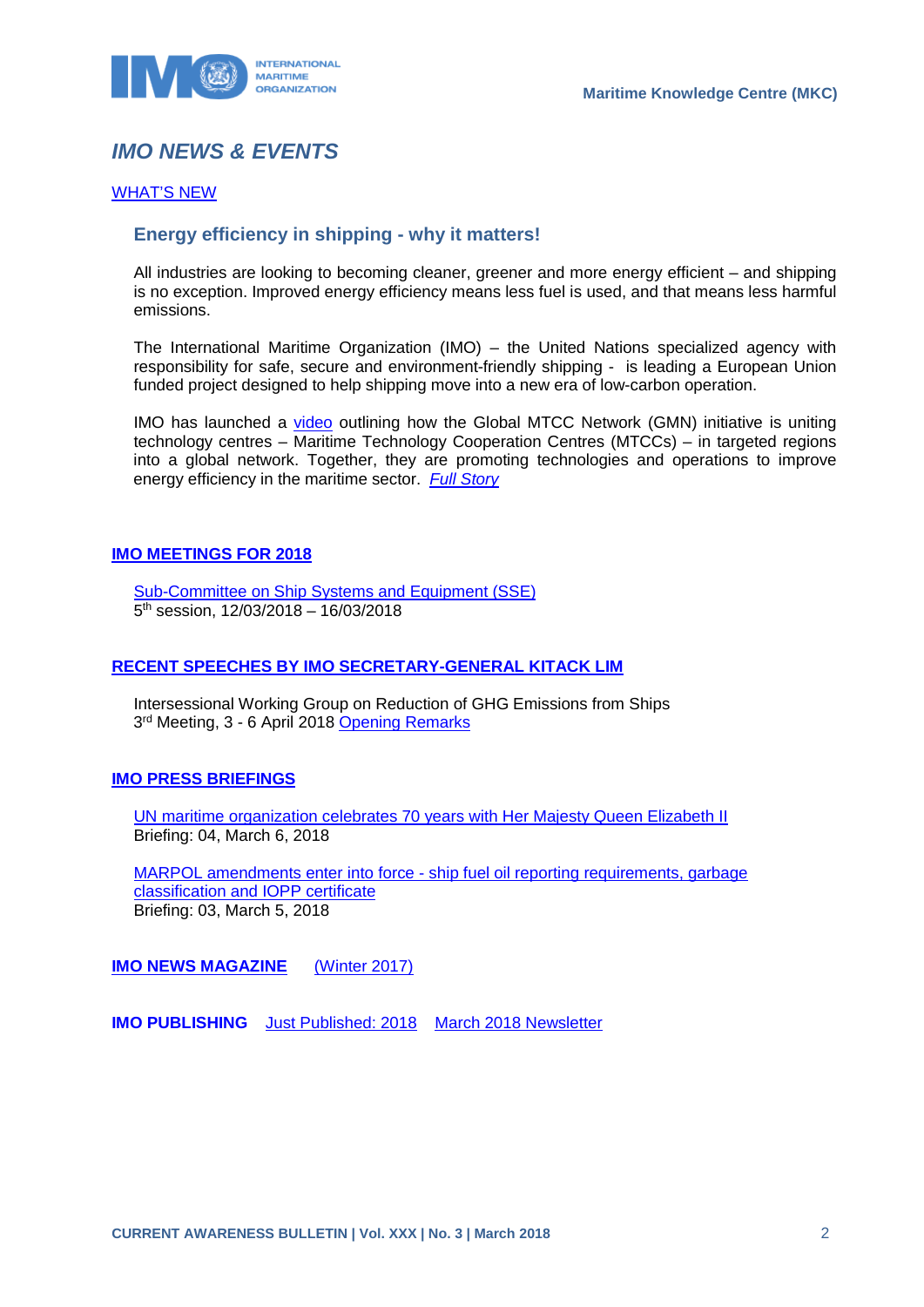

### <span id="page-3-0"></span>*UNITED NATIONS*

**With proposed reforms, UN closer than ever to a development system that is 'fit for purpose'**. *UN News*. 27 February 2018. Available from: <https://news.un.org/en/story/2018/02/1003712>In his address to the opening of the annual operational segment of the Economic and Social Council (ECOSOC), Mr. Guterres warned that the world is facing a crisis of legitimacy, confidence and trust, rooted in legitimate fears.

**UN chief appoints former New York Mayor as Special Envoy for Climate Action**. *UN News*. 5 March 2018. Available from: https://news.un.org/en/story/2018/03/1004152 "[Mr. Bloomberg's actions have] has made an enormous difference, and makes us believe that we will soon be running faster than climate change, that we will soon be starting to defeat climate change, that the Paris Agreement [on climate change] can be fully implemented but with an enhanced ambition," Secretary-General Guterres told reporters at UN Headquarters in New York.

**Secretary-General's remarks at Signing Ceremony of a New Maritime Boundary Agreement between Australia and Timor-Leste [as delivered]**. *United Nations*. 6 March 2018. Available from: [https://www.un.org/sg/en/content/sg/statement/2018-03-06/secretary-generals-remarks-signing](https://www.un.org/sg/en/content/sg/statement/2018-03-06/secretary-generals-remarks-signing-ceremony-new-maritime-boundary)[ceremony-new-maritime-boundaryT](https://www.un.org/sg/en/content/sg/statement/2018-03-06/secretary-generals-remarks-signing-ceremony-new-maritime-boundary)his ceremony demonstrates the strength of international law and the effectiveness of resolving disputes through peaceful means.

#### **On International Women's Day, UN celebrates the power of activism to bring change for 'sisterhood of humanity'**. *UN News*. 8 March 2018. Available from:

<https://news.un.org/en/story/2018/03/1004512> Alongside Ms. Mlambo-Ngcuka in the UN General Assembly Hall, American actor and producer Reese Witherspoon highlighted that the movement for women's rights will continue until it achieves its goals.

#### **Brazil designates two new marine protected areas, surpassing biodiversity targets**.

*United Nations Environment Programme (UNEP)*. 21 March 2018. Available from: [https://www.unenvironment.org/news-and-stories/press-release/brazil-designates-two-new-marine](https://www.unenvironment.org/news-and-stories/press-release/brazil-designates-two-new-marine-protected-areas-surpassing)[protected-areas-surpassing](https://www.unenvironment.org/news-and-stories/press-release/brazil-designates-two-new-marine-protected-areas-surpassing) Brazilian government has designated two new marine protected areas around the São Pedro and São Paulo archipelagos and the submarine volcanic chain that connects the Trindade island to the Martin Vaz archipelago.

**State of Climate in 2017 - Extreme weather and high impacts**. *World Meteorological Organization*  22 March 2018. Available from: [https://public.wmo.int/en/media/press-release/state-of-climate-](https://public.wmo.int/en/media/press-release/state-of-climate-2017-%E2%80%93-extreme-weather-and-high-impacts)[2017-%E2%80%93-extreme-weather-and-high-impacts](https://public.wmo.int/en/media/press-release/state-of-climate-2017-%E2%80%93-extreme-weather-and-high-impacts) The very active North Atlantic hurricane season, major monsoon floods in the Indian subcontinent, and continuing severe drought in parts of east Africa contributed to 2017 being the most expensive year on record for severe weather and climate events.

**On International Day, UN chief urges greater protection for Organization's staff**. *UN News*. 25 March 2018. Available from: <https://news.un.org/en/story/2018/03/1005911> "Whether in their countries of origin or far from their families and homes, United Nations personnel work tirelessly to help the world's most vulnerable," Mr. Guterres said in his message on the International Day of Solidarity with Detained and Missing Staff Members.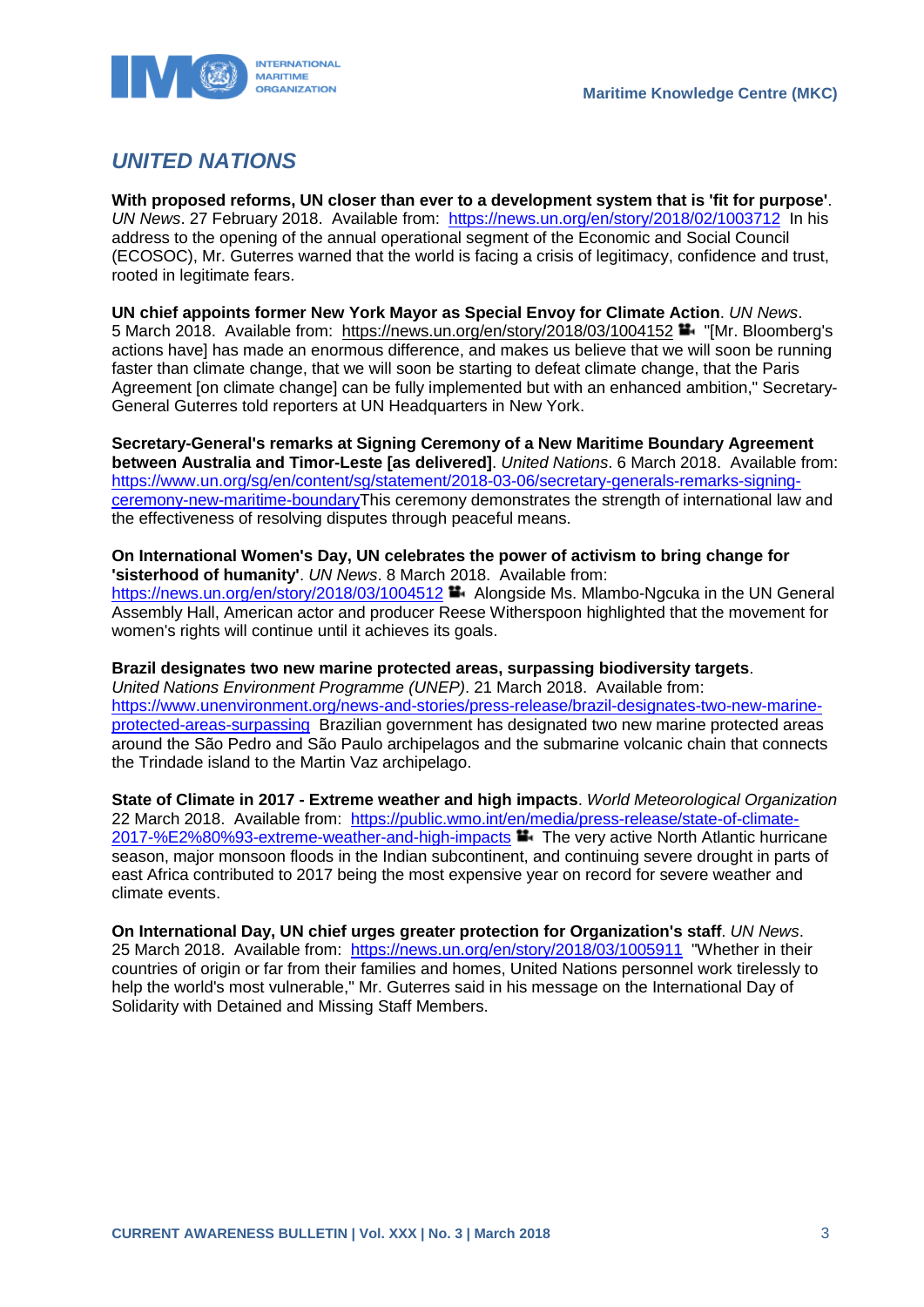

# <span id="page-4-0"></span>*CASUALTIES*

**Latest pilot death prompts urgent safety call**. **By Sam Chambers**. *Splash 247.com*. 2 March 2018. Available from: <http://splash247.com/latest-pilot-death-prompts-urgent-safety-call/>The sad news of yet another pilot death earlier this week has prompted calls again for all stakeholders to fully engage in trying to improve the standard of pilot transfer arrangements that are being used on a daily basis.

**Coast Guard: Containership loses about 70 containers overboard off U.S. East Coast**. **By Mike Schuler**. *gCaptain*. 4 March 2018. Available from: [http://gcaptain.com/containership](http://gcaptain.com/containership-loses-about-70-containers-overboard-off-us-east-coast/)[loses-about-70-containers-overboard-off-us-east-coast/](http://gcaptain.com/containership-loses-about-70-containers-overboard-off-us-east-coast/) A 10,000 TEU containership lost about 70 containers overboard on Saturday night while about 17 miles off Oregon Inlet, North Carolina.

**MSC Containership Collides with RoRo in the Netherlands**. **By Mike Schuler**. *gCaptain*. 5 March 2018. Available from: [http://gcaptain.com/msc-containership-collides-with-ro-ro-in-the](http://gcaptain.com/msc-containership-collides-with-ro-ro-in-the-netherlands/)[netherlands/](http://gcaptain.com/msc-containership-collides-with-ro-ro-in-the-netherlands/)  $\blacksquare$  Authorities in the Netherlands are investigating a collision involving an MSC containership and a DFDS roll-on/roll-off cargo ship over the weekend.

**Container ships in collisions and maritime accidents**. **By Martyn Wingrove**. *Marine Electronics & Communications*. 5 March 2018. Available from: [http://www.marinemec.com/news/view,container](http://www.marinemec.com/news/view,container-ships-in-collisions-and-maritime-accidents_50983.htm)[ships-in-collisions-and-maritime-accidents\\_50983.htm](http://www.marinemec.com/news/view,container-ships-in-collisions-and-maritime-accidents_50983.htm) Container ships have been at the centre of a series of ship collisions and maritime accidents since the start of March.

**The** *MV Herald of Free Enterprise* **capsized 30 years ago today**. g*Captain*. 6 March 2018. Available from:<http://gcaptain.com/the-ms-herald-of-free-enterprise-capsized-30-years-ago-today/> Today, March 6, 2017, marks 30 years since the capsizing of car and passenger ferry *Herald of Free Enterprise* with loss of 193 people off the Belgian coast, which led to new international regulations and the formation of the Marine Accident Investigation Branch (MAIB).

**Zeebrugge ferry disaster marked 30 years on**. *BBC News*. 6 March 2018. Available from: <http://www.bbc.co.uk/news/uk-england-39177104> The *Herald of Free Enterprise* capsized on 6 March 1987, resulting in the deaths of 193 passengers and crew.

**Maersk Line boxship suffers 'serious' fire in Arabian Sea**. **By Dale Wainwright and Gary Dixon**. *TradeWinds*. 7 March 2018. Available from: [http://www.tradewindsnews.com/casualties/1447510/maersk-line-boxship-suffers-serious-fire-in](http://www.tradewindsnews.com/casualties/1447510/maersk-line-boxship-suffers-serious-fire-in-arabian-sea)[arabian-sea](http://www.tradewindsnews.com/casualties/1447510/maersk-line-boxship-suffers-serious-fire-in-arabian-sea) A brand new Maersk Line containership has suffered what has been described as a "serious fire" while transiting the Arabian Sea.

**Serious fire on Maersk Line container vessel in the Arabian Sea**. *Maersk*. 7 March 2018. Available from: [https://www.maerskline.com/news/2018/03/07/serious-fire-on-maersk-line-container](https://www.maerskline.com/news/2018/03/07/serious-fire-on-maersk-line-container-vessel-in-the-arabian-sea)[vessel-in-the-arabian-sea](https://www.maerskline.com/news/2018/03/07/serious-fire-on-maersk-line-container-vessel-in-the-arabian-sea) Tuesday 6 March 2018 at 15:20 GMT, the Maersk liner vessel *Maersk Honam* reported a serious fire in a cargo hold.

**Container ship with 13 Indians on board catches fire near Lakshadweep, Indian Coast Guard rushes aid**. *Indian Express*. 7 March 2018. Available from: [http://indianexpress.com/article/cities/mumbai/maersk-line-says-four-missing-after-container-vessel](http://indianexpress.com/article/cities/mumbai/maersk-line-says-four-missing-after-container-vessel-catches-fire/)[catches-fire/](http://indianexpress.com/article/cities/mumbai/maersk-line-says-four-missing-after-container-vessel-catches-fire/) Firefighting is underway at a Singapore flagged container vessel, which caught fire at sea near Agatti Island in Lakshwadeep Islands on Tuesday night.

**Four crew missing from giant fire-stricken Maersk boxship**. *World Maritime News*. 7 March 2018. Available from: <https://worldmaritimenews.com/archives/246607>After being unsuccessful in their firefighting efforts, the crew sent out a distress signal and 23 of a total of 27 crew members were evacuated to the nearby vessel *ALS Ceres*, which arrived at the scene.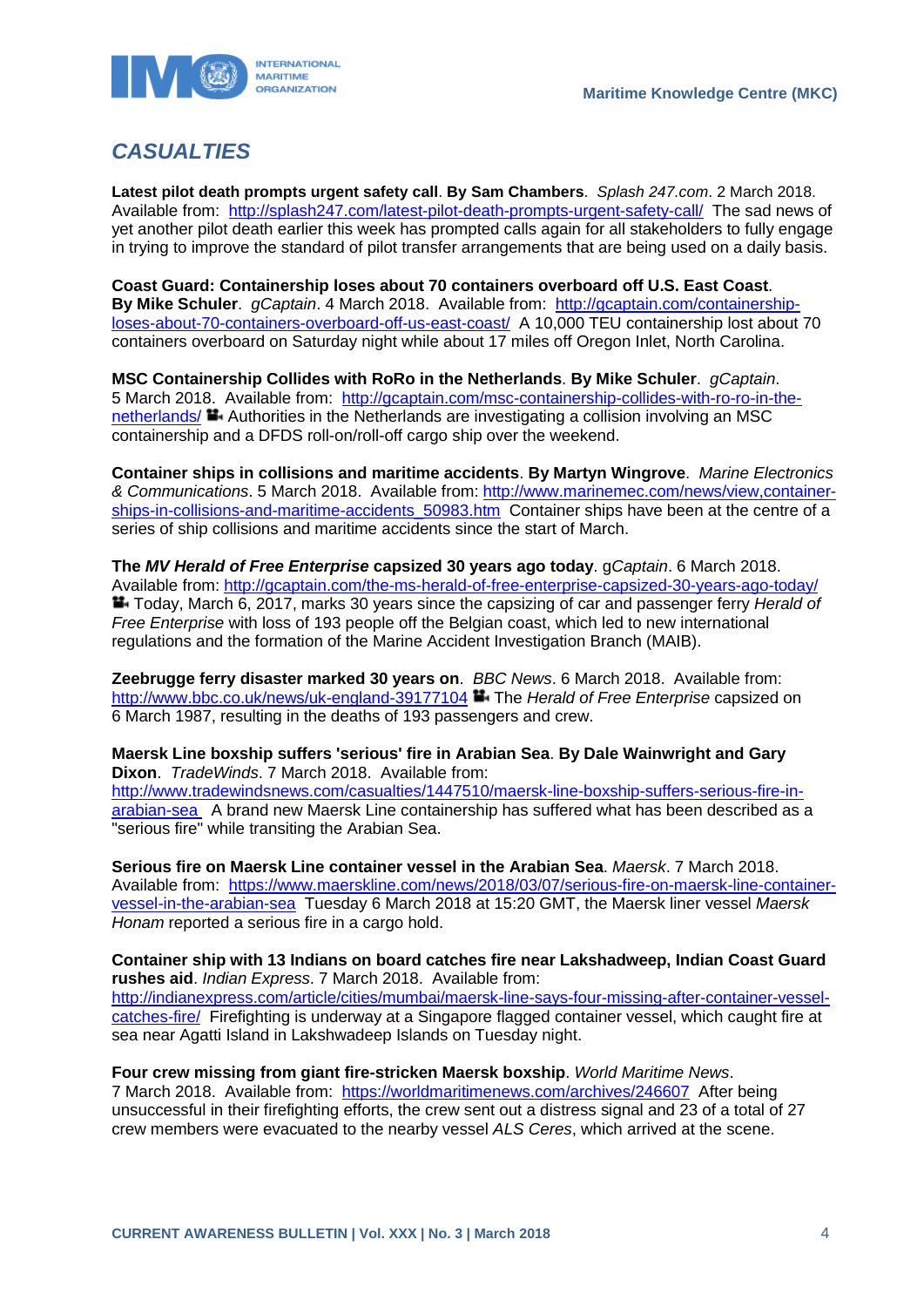

**Hope dwindles in search for missing seafarers after** *Maersk Honam* **fire**. **By Ole Andersen**. *ShippingWatch*. 8 March 2018. Available from:

<https://shippingwatch.com/secure/carriers/Container/article10390509.ece>Despite large-scale search and rescue efforts by numerous vessels and the Indian coast guard, chances of finding the four missing seafarers from burning container ship *Maersk Honam* alive are dwindling, says Maersk in an update Thursday afternoon CET.

**Hope fades for missing Maersk crew**. **By Gary Dixon**. *TradeWinds*. 8 March 2018. Available from: [http://www.tradewindsnews.com/casualties/1449253/web-tv-hope-fades-for-missing](http://www.tradewindsnews.com/casualties/1449253/web-tv-hope-fades-for-missing-maersk-crew)[maersk-crew](http://www.tradewindsnews.com/casualties/1449253/web-tv-hope-fades-for-missing-maersk-crew) **H** AP Moller-Maersk has said hope is fading for four seafarers missing after a fire on the *Maersk Honam* 340 miles from India's Lakshadweep Islands.

**One evacuated crew member has passed away**. *Maersk*. 8 March 2018. Available from: <https://www.maerskline.com/news/2018/03/08/serious-fire-on-maersk-line-container-vessel> Maersk Line yesterday night reported a serious fire in one of the cargo holds onboard *Maersk Honam*.

**Indian among 4 missing 24 hours after fire on ship**. **By Narayan Namboodiri**. *Times of India*. 8 March 2018. Available from: [https://timesofindia.indiatimes.com/city/mumbai/indian-among-4](https://timesofindia.indiatimes.com/city/mumbai/indian-among-4-missing-24-hrs-after-fire-on-ship/articleshow/63209153.cms) [missing-24-hrs-after-fire-on-ship/articleshow/63209153.cms](https://timesofindia.indiatimes.com/city/mumbai/indian-among-4-missing-24-hrs-after-fire-on-ship/articleshow/63209153.cms) **A** seafarer from Karnataka and three foreign nationals are feared dead after all 27 crew members of a merchant ship, *Maersk Honam*, jumped into the Arabian Sea, about 800 nautical miles off Mumbai, following a major fire on Tuesday.

**Boeing P8i launched to find missing crew members of Maersk Container**. *New Indian Express*. 7 March 2018. Available from: [http://www.newindianexpress.com/nation/2018/mar/07/boeing-p8i](http://www.newindianexpress.com/nation/2018/mar/07/boeing-p8i-launched-to-find-missing-crew-members-of-maersk-container-1783495.html)[launched-to-find-missing-crew-members-of-maersk-container-1783495.html](http://www.newindianexpress.com/nation/2018/mar/07/boeing-p8i-launched-to-find-missing-crew-members-of-maersk-container-1783495.html) The Indian Navy Boeing P8i was launched on Wednesday from Tamil Nadu's Arakkonam to look for the four missing crew members of Maersk Container.

*USS John S McCain* **collision in Singapore waters due to 'sudden turn' by US warship, says MOT**. *Channel News Asia*. 8 March 2018. Available from:

[https://www.channelnewsasia.com/news/singapore/uss-john-s-mccain-collision-investigation-report-](https://www.channelnewsasia.com/news/singapore/uss-john-s-mccain-collision-investigation-report-10024870)[10024870](https://www.channelnewsasia.com/news/singapore/uss-john-s-mccain-collision-investigation-report-10024870) **A** collision between US Navy destroyer USS John S McCain (JSM) and an oil tanker in Singapore territorial waters on Aug 21 was due to a "sudden turn to the left" made by the warship.

**Safety investigation into collision between** *Alnic MC* **and the** *USS John S McCain* **in Singapore territorial waters on 21 August 2017**. *Government of Singapore*. 8 March 2018. Available from: [https://www.mot.gov.sg/docs/default-source/default-document-library/collision-between-alnic-mc](https://www.mot.gov.sg/docs/default-source/default-document-library/collision-between-alnic-mc-and-uss-john-s-mccain-21-august-2017fbb8a9e0d243486a903b817f70996233.pdf)[and-uss-john-s-mccain-21-august-2017fbb8a9e0d243486a903b817f70996233.pdf](https://www.mot.gov.sg/docs/default-source/default-document-library/collision-between-alnic-mc-and-uss-john-s-mccain-21-august-2017fbb8a9e0d243486a903b817f70996233.pdf) 14 In the predawn hours of 21 August 2017, the Liberian-registered *Alnic MC* and the US Naval vessel *USS John S McCain* collided in the westbound lane of the Singapore Strait, in Singapore territorial waters.

**Hope fades for finding the missing seafarers after the fire onboard** *Maersk Honam*. *Maersk*. 8 March 2018. Available from: [https://www.maersk.com/press/press-release-archive/hope-fades](https://www.maersk.com/press/press-release-archive/hope-fades-for-finding-the-missing-seafarers-after-the-fire-onboard-maersk-honam)[for-finding-the-missing-seafarers-after-the-fire-onboard-maersk-honam](https://www.maersk.com/press/press-release-archive/hope-fades-for-finding-the-missing-seafarers-after-the-fire-onboard-maersk-honam) The nationalities of the four missing crew members are: two Filipinos, One South African and one Indian.

**Toxic fumes affect container ship** *Maersk Honam* **crew**. *The Hindu (India)*. 8 March 2018. Available from: [http://www.thehindu.com/news/national/toxic-fumes-affect-container-ship-maersk](http://www.thehindu.com/news/national/toxic-fumes-affect-container-ship-maersk-honam-crew/article22986244.ece)[honam-crew/article22986244.ece](http://www.thehindu.com/news/national/toxic-fumes-affect-container-ship-maersk-honam-crew/article22986244.ece) A Thai national, who was among the 23 seamen rescued from the container ship *Maersk Honam* that caught fire in the Arabian Sea off the Lakshadweep coast, has died, authorities said on Thursday.

**Fire prevention in the dock after** *Maersk Honam* **inferno**. **By Janet Porter**. *Lloyd's List*. 8 March 2018. Available from: <https://lloydslist.maritimeintelligence.informa.com/LL1121750> Moving the bridge and accommodation block towards the fore of large boxships was designed to provide better sight lines for the crew over huge stacks of containers.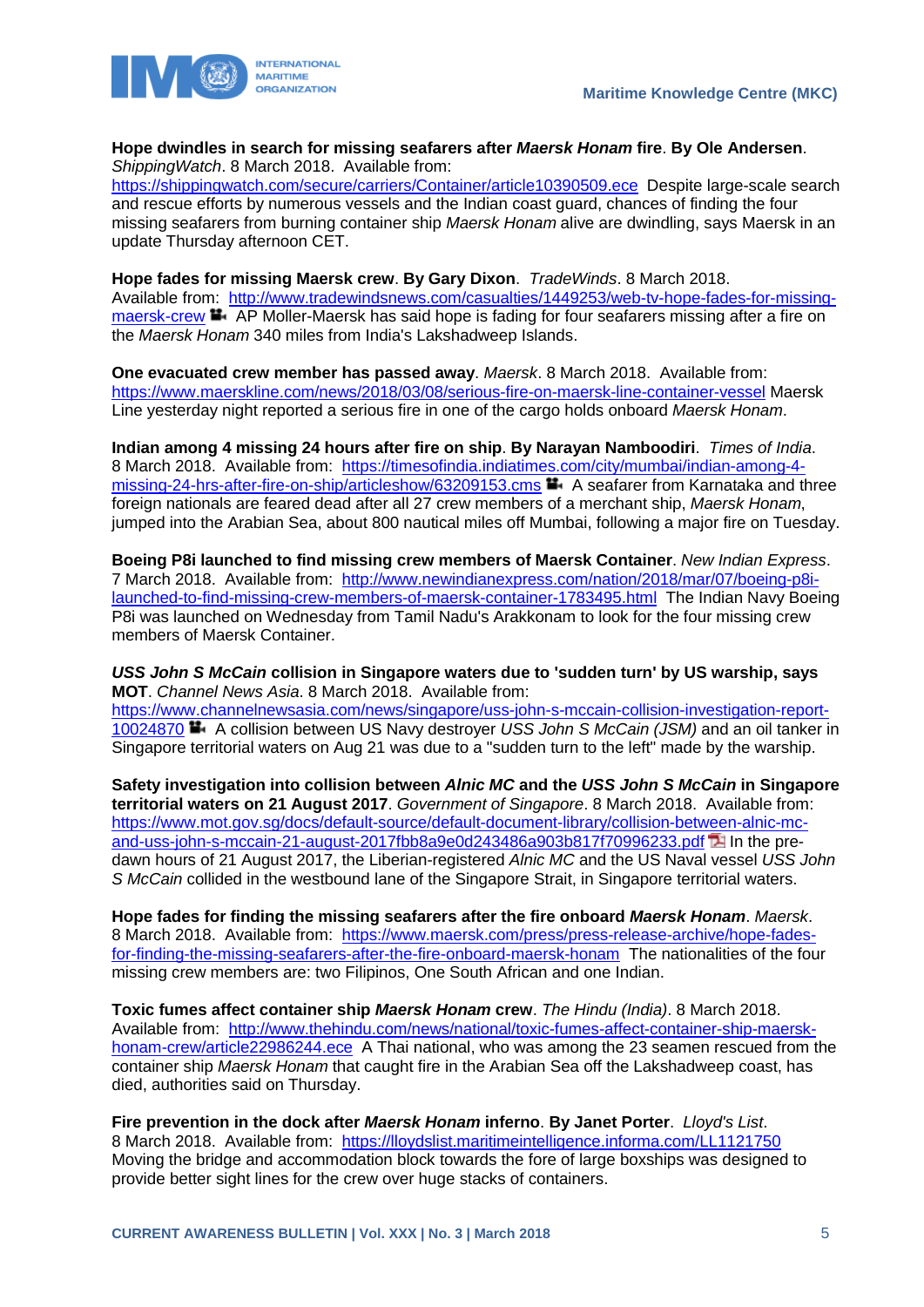

**Six metres of water in bulker engine room**. **By Gary Dixon**. *TradeWinds*. 9 March 2018. Available from: [http://www.tradewindsnews.com/casualties/1449776/six-metres-of-water-in-bulker](http://www.tradewindsnews.com/casualties/1449776/six-metres-of-water-in-bulker-engine-room)[engine-room](http://www.tradewindsnews.com/casualties/1449776/six-metres-of-water-in-bulker-engine-room) A Hong Kong-controlled bulker has suffered serious water ingress off Finland.

**Fire continues to rage on** *Maersk Honam*. **By Sam Chambers**. *Splash 247.com*. 9 March 2018. Available from: <http://splash247.com/fire-continues-rage-maersk-honam/> Four crew remain missing in the Arabian Sea following Tuesday's fire on the 15,000 teu *Maersk Honam* boxship.

*Maersk Honam* **joins a growing list of horrific containership fires**. **By Marcus Hand**. *Seatrade Maritime News*. 9 March 2018. Available from: [http://www.seatrade](http://www.seatrade-maritime.com/news/europe/maersk-honam-joins-a-growing-list-of-horrific-containership-fires.html)[maritime.com/news/europe/maersk-honam-joins-a-growing-list-of-horrific-containership-fires.html](http://www.seatrade-maritime.com/news/europe/maersk-honam-joins-a-growing-list-of-horrific-containership-fires.html) While the cause of the fire onboard the 15,262 teu *Maersk Honam* remains unknown Maersk Line say it started in the cargo hold, implying the fire started somewhere in the vessel's cargo.

**Tugs tackle fatal ship fire and assist damaged ships**. **By Martyn Wingrove**. *Tug Technology & Business*. 9 March 2018. Available from: [http://www.tugtechnologyandbusiness.com/news/view,tugs-tackle-fatal-ship-fire-and-assist](http://www.tugtechnologyandbusiness.com/news/view,tugs-tackle-fatal-ship-fire-and-assist-damaged-ships_51058.htm)damaged-ships 51058.htm Tugs are tackling a major ship fire in the Indian Ocean after 22 crew were evacuated.

**Maersk confirms another three casualties from** *Honam* **fire**. **By Daniel Logan Berg-Munch and Louise Vogdrup-Schmidt**. *ShippingWatch*. 12 March 2018. Available from: <https://shippingwatch.com/secure/carriers/article10401224.ece>Maersk Line now confirms that the company has found the human remains of three of the four crew members missing after the fire on board container ship *Maersk Honam*.

**Remains of three out of four of the missing crew members found onboard** *Maersk Honam*. *Maersk*. 12 March 2018. Available from: [https://www.maersk.com/press/press-release](https://www.maersk.com/press/press-release-archive/remains-of-three-out-of-four-of-the-missing-crew-members-found-onboard-maersk-honam)[archive/remains-of-three-out-of-four-of-the-missing-crew-members-found-onboard-maersk-honam](https://www.maersk.com/press/press-release-archive/remains-of-three-out-of-four-of-the-missing-crew-members-found-onboard-maersk-honam) Given the time passed and the severe fire damages of the vessel we must conclude by now that we have lost all four colleagues who have been missing since the fire onboard *Maersk Honam* which began on 6 March.

**Two halves of** *Kea Trader* **smashed together**. **By Gary Dixon**. *TradeWinds*. 13 March 2018. Available from: [http://www.tradewindsnews.com/casualties/1451363/two-halves-of-kea-trader](http://www.tradewindsnews.com/casualties/1451363/two-halves-of-kea-trader-smashed-together)[smashed-together](http://www.tradewindsnews.com/casualties/1451363/two-halves-of-kea-trader-smashed-together) Two heavy cyclones in the South Pacific have forced the separate sections of the grounded boxship *Kea Trader* together.

**Insurers brace for multi-million-dollar claims as** *Maersk Honam* **is towed to port**. **By Mike Wackett**. *The Loadstar*. 13 March 2018. Available from: [https://theloadstar.co.uk/insurers](https://theloadstar.co.uk/insurers-brace-multi-million-dollar-claims-maersk-honam-towed-port/)[brace-multi-million-dollar-claims-maersk-honam-towed-port/](https://theloadstar.co.uk/insurers-brace-multi-million-dollar-claims-maersk-honam-towed-port/) The insurance industry is bracing itself for hundreds of millions of dollars of claims from the biggest container vessel casualty to date – but some shippers will not have been insured.

**Accident Investigation Report 3/2018: Collision between general cargo ship** *Saga Sky* **and barge** *Stema Barge II* **resulting in subsea power cables damage**. *UK Marine Accident Investigation Branch (MAIB)*. 15 March 2018. Available from: [https://www.gov.uk/maib](https://www.gov.uk/maib-reports/collision-between-general-cargo-ship-saga-sky-and-barge-stema-barge-ii-resulting-in-subsea-power-cables-damage)[reports/collision-between-general-cargo-ship-saga-sky-and-barge-stema-barge-ii-resulting-in](https://www.gov.uk/maib-reports/collision-between-general-cargo-ship-saga-sky-and-barge-stema-barge-ii-resulting-in-subsea-power-cables-damage)[subsea-power-cables-damage](https://www.gov.uk/maib-reports/collision-between-general-cargo-ship-saga-sky-and-barge-stema-barge-ii-resulting-in-subsea-power-cables-damage) On 20 November 2016 at about 0850, the general cargo ship *Saga Sky* collided with the rock carrying barge *Stema Barge II* approximately 2 miles off the south coast of the UK. [Report](https://assets.publishing.service.gov.uk/media/5aa2aa56ed915d4f595c5232/MAIBInvReport03_2018.pdf)  $\Box$  [Annexes](https://assets.publishing.service.gov.uk/media/5aa6545f40f0b66b5fb4b37c/SagaSky-StemaBargeII_CombinedAnnexes.pdf)  $\Box$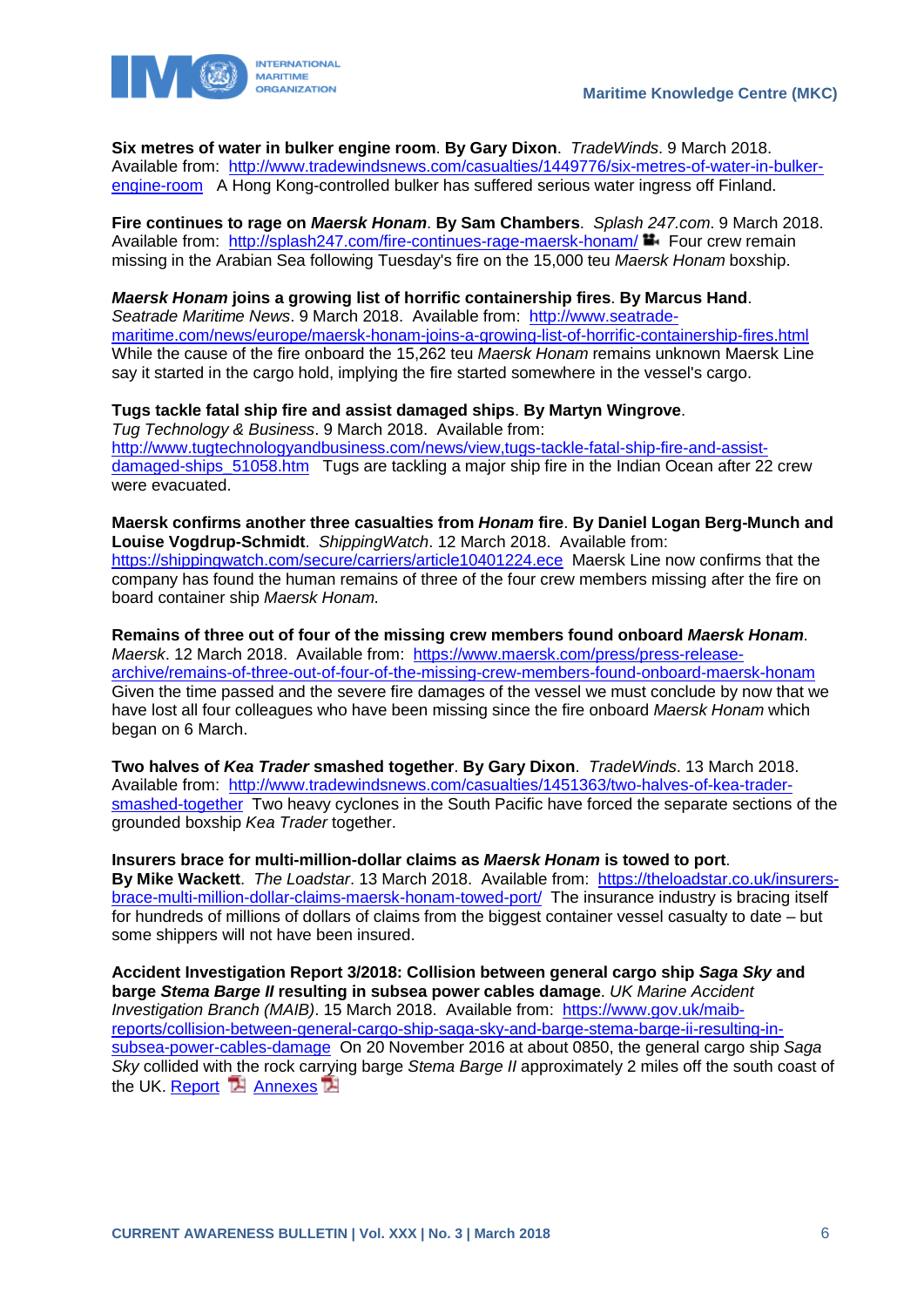

**Contradicting statements on** *Phoenix* **sinking**. **By Aqela Susu**. *Fiji Times*. 16 March 2018. Available from: <http://fijitimes.com/story.aspx?id=438130>Contradicting statements by stakeholders on the sinking of the *MV Southern Phoenix* has prompted another round of interviews.

#### **Maersk Line changes dangerous cargo procedures after** *Honam* **fire**. **By Gretchen Pedersen**. *ShippingWatch*. 16 March 2018. Available from:

<https://shippingwatch.com/secure/carriers/Container/article10420817.ece>Soon it will be time to tow *Maersk Honam* to land, maybe to India, and the initial investigations have also begun into why the fire started.

**Marine Investigation Report M17A0004: Grounding, Bunkering tanker** *Arca 1***, Nova Scotia, 08 January 2017**. *Transportation Safety Board of Canada*. 19 March 2018. Available from: <http://www.bst-tsb.gc.ca/eng/rapports-reports/marine/2017/m17a0004/m17a0004.asp>The Transportation Safety Board of Canada (TSB) investigated this occurrence for the purpose of advancing transportation safety.

**Fire in container underdeck onboard the vessel** *Maersk Kensington***. All crew are safe and the fire is contained**. *Maersk*. 16 March 2018. Available from: [https://www.maerskline.com/news/2018/03/16/fire-in-container-underdeck-onboard-the-vessel](https://www.maerskline.com/news/2018/03/16/fire-in-container-underdeck-onboard-the-vessel-maersk-kensington)[maersk-kensington](https://www.maerskline.com/news/2018/03/16/fire-in-container-underdeck-onboard-the-vessel-maersk-kensington) On Thursday, 16 March 2018 at 20:50 EST, the *Maersk Kensington*, a vessel owned and operated by our U.S. subsidiary Maersk Line, Limited (MLL), reported a container on fire in a cargo hold while en route from Salalah, Oman, towards Suez.

**Dramatic boxship collision in Karachi caught on video**. **By Grant Rowles**. *Splash 247.com*. 20 March 2018. Available from: [http://splash247.com/dramatic-boxship-collision-in-karachi-caught](http://splash247.com/dramatic-boxship-collision-in-karachi-caught-on-video/)[on-video/](http://splash247.com/dramatic-boxship-collision-in-karachi-caught-on-video/) $\bullet$  A video taken by a port worker has gone viral on social media, showing the remarkable moment when 8,000 teu Hapag-Lloyd boxship *Tolten* scraped the side of 6,350 teu *Hamburg Bay* yesterday at South Asia Pakistan Terminal (SAPT) in Karachi.

**Probe starts after death on CTM bulker**. **By Gary Dixon**. *TradeWinds*. 20 March 2018. Available from: [http://www.tradewindsnews.com/casualties/1455655/probe-starts-after-death-on](http://www.tradewindsnews.com/casualties/1455655/probe-starts-after-death-on-ctm-bulker)[ctm-bulker](http://www.tradewindsnews.com/casualties/1455655/probe-starts-after-death-on-ctm-bulker) Canadian investigators have sent a team to Quebec to investigate the death of a seafarer on a C Transport Maritime-managed bulker.

#### **SCDF puts out oil storage tank fire on Pulau Busing after 'intense' 6-hour battle**. **By Lydian Lam**. *Straits Times*. 20 March 2018. Available from:

<http://www.straitstimes.com/singapore/fire-breaks-out-at-pulau-busing>  $\blacksquare$ . A blaze involving an oil storage tank on Pulau Busing, off the south-western coast of Singapore, was finally extinguished on Tuesday night (March 20) after six hours of what the Singapore Civil Defence Force (SCDF) described on Facebook as "intense firefighting operations".

**Cargo ship turned over and adrift in English Channel after collision**. **By Mike Schuler**.

*gCaptain*. 20 March 2018. Available from: [http://gcaptain.com/cargo-ship-turned-over-adrift-in](http://gcaptain.com/cargo-ship-turned-over-adrift-in-english-channel-after-collision/)[english-channel-after-collision/](http://gcaptain.com/cargo-ship-turned-over-adrift-in-english-channel-after-collision/) An 82-meter long cargo ship has capsized and is now turned over and adrift in the English Channel after it collided with a fishing vessel on Tuesday.

### **Seafarer goes missing from Vroon's livestock carrier, ITF hints at foul play**.

*World Maritime News*. 21 March 2018. Available from:

[https://worldmaritimenews.com/archives/247710/seafarer-goes-missing-from-vroons-livestock](https://worldmaritimenews.com/archives/247710/seafarer-goes-missing-from-vroons-livestock-carrier-itf-hints-at-foul-play/)[carrier-itf-hints-at-foul-play/](https://worldmaritimenews.com/archives/247710/seafarer-goes-missing-from-vroons-livestock-carrier-itf-hints-at-foul-play/) The mariner apparently went missing on March 13, 2018, in what was described as "man overboard" incident, while the flag of convenience ship was bound for Australia.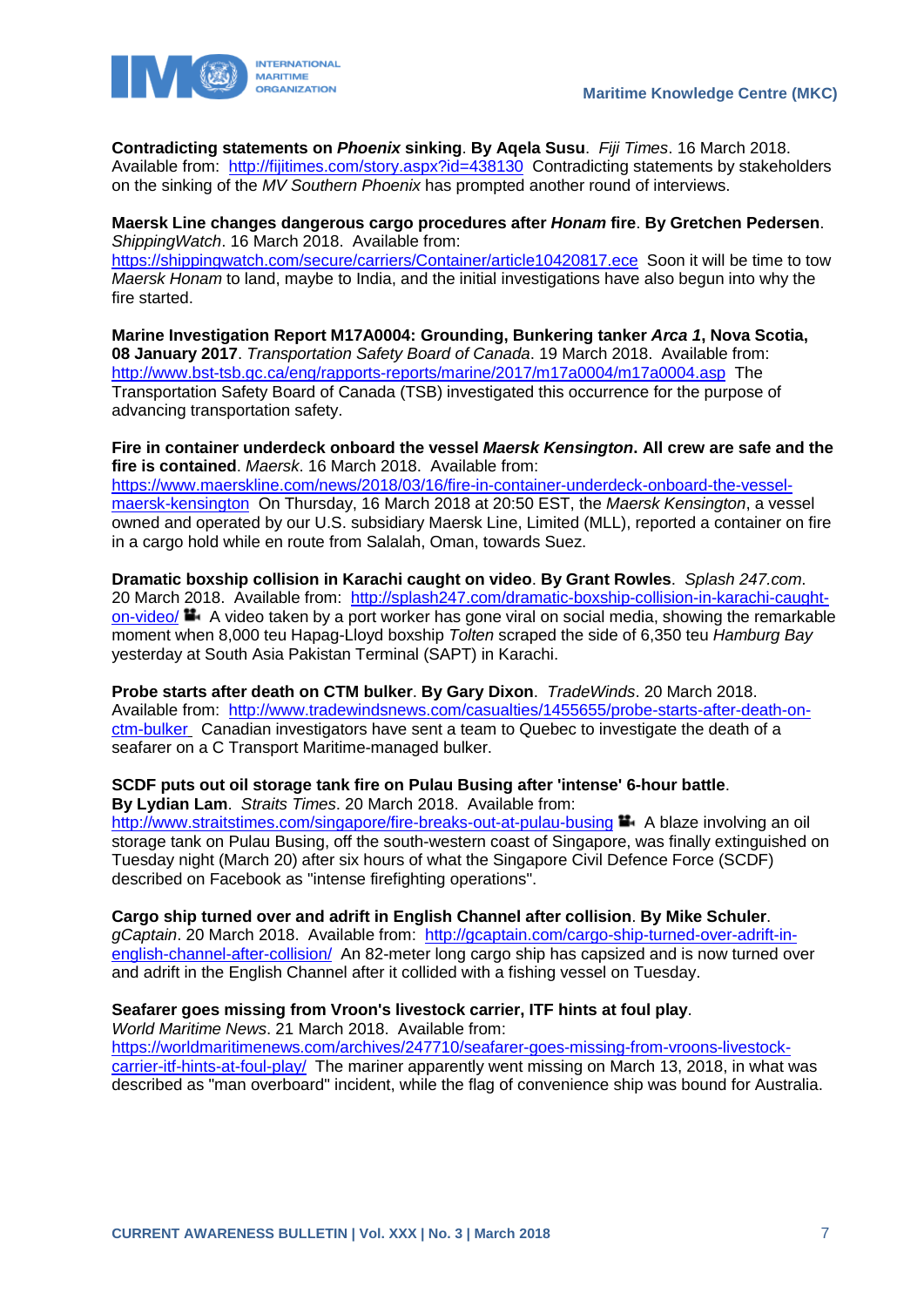

#### **Chinese sand-dredger capsizes off Muar; 1 dead, 14 believed alive in sunken hull [NSTTV]**. *New Straits Times Online (Malaysia)*. 21 March 2018. Available from:

[https://www.nst.com.my/news/nation/2018/03/347671/chinese-sand-dredger-capsizes-muar-1-dead-](https://www.nst.com.my/news/nation/2018/03/347671/chinese-sand-dredger-capsizes-muar-1-dead-14-believed-alive-sunken-hull)[14-believed-alive-sunken-hull](https://www.nst.com.my/news/nation/2018/03/347671/chinese-sand-dredger-capsizes-muar-1-dead-14-believed-alive-sunken-hull)  $\blacksquare$  One crew member was killed and 14 others, most of them Chinese, were missing Wednesday after a sand-dredging vessel capsized off Muar, Johor with some believed trapped alive inside the sunken hull.

#### **(Update) Capsized sand-dredger: SAR operation continues despite rough seas [NSTTV]**.

*New Straits Times Online (Malaysia)*. 21 March 2018. Available from: [https://www.nst.com.my/news/nation/2018/03/347896/update-capsized-sand-dredger-sar-operation](https://www.nst.com.my/news/nation/2018/03/347896/update-capsized-sand-dredger-sar-operation-continues-despite-rough-seas)[continues-despite-rough-seas](https://www.nst.com.my/news/nation/2018/03/347896/update-capsized-sand-dredger-sar-operation-continues-despite-rough-seas) **T** The search and rescue (SAR) operation for the missing crew of a Chinese sand-mining vessel which capsized off Parit Jawa near here will continue despite strong winds and rough seas.

**Overturned cargo ship in tow in the English Channel**. **By Eric Hau**. *MarineLink.Com*. 21 March 2018. Available from: <https://www.marinelink.com/news/overturned-english435376> The hull of an overturned cargo ship that collided with a fishing vessel is being towed out of the way of shipping lanes in the English Channel.

*Maersk Honam* **to be towed to Jebel Ali**. **By Gary Dixon**. *TradeWinds*. 22 March 2018. Available from: [http://www.tradewindsnews.com/liner/1458136/maersk-honam-to-be-towed-to-jebel](http://www.tradewindsnews.com/liner/1458136/maersk-honam-to-be-towed-to-jebel-ali)[ali](http://www.tradewindsnews.com/liner/1458136/maersk-honam-to-be-towed-to-jebel-ali) The fire-damaged *Maersk Honam* is to be towed to Jebel Ali in the UAE.

**DNV GL warns against towage used in Maersk wreck**. **By Nilas Krigslund**. *ShippingWatch*. 22 March 2018. Available from: <https://shippingwatch.com/secure/Offshore/article10431643.ece> One of the world's biggest quality assurance and risk management companies, DNV GL, does not recommend towing vessels side by side as was done by Maersk Supply Service in relation to a shipwreck in 2016.

*Exxon Valdez***: 29 years later**. **By Andrew Hartsig and Chris Robbins**. *Ocean Conservancy*. 22 March 2018. Available from: [https://oceanconservancy.org/blog/2018/03/22/exxon-valdez-29](https://oceanconservancy.org/blog/2018/03/22/exxon-valdez-29-years-later/) [years-later/](https://oceanconservancy.org/blog/2018/03/22/exxon-valdez-29-years-later/) Some anniversaries are somber, not celebratory.

**Two days after collision, capsized cargo ship arrives pier side in Le Havre**. **By Mike Schuler**. *gCaptain*. 22 March 2018. Available from: [http://gcaptain.com/two-days-after-collision-capsized](http://gcaptain.com/two-days-after-collision-capsized-cargo-ship-arrives-pier-side-le-havre/)[cargo-ship-arrives-pier-side-le-havre/](http://gcaptain.com/two-days-after-collision-capsized-cargo-ship-arrives-pier-side-le-havre/) The wreck of the cargo ship *Britannica HAV* has been tied to a dock at the port of Le Havre now two days after the ship capsized after a collision with a fishing vessel.

**Ferry carrying 163 people runs aground, all rescued**. *Yonhap News Agency (South Korea)*. 25 March 2018. Available from:

<http://english.yonhapnews.co.kr/search1/2603000000.html?cid=AEN20180325006552315> A passenger ship carrying 163 people became stuck on rocks in waters off South Korea's southwestern coast Sunday, but all on board were rescued, the Coast Guard said.

**Maersk and MSC vessels involved in yet another accident**. **By Sam Chambers**. *Splash 247.com*. 26 March 2018. Available from: [http://splash247.com/maersk-and-msc-vessels](http://splash247.com/maersk-and-msc-vessels-involved-in-yet-another-accident/)[involved-in-yet-another-accident/](http://splash247.com/maersk-and-msc-vessels-involved-in-yet-another-accident/)  $\blacksquare$ . The accident-prone partners of the 2M alliance have been involved in another smash.

**Eight rescued after longliner sinks off Hawaii**. *Maritime Executive*. 27 March 2018. Available from: [https://www.maritime-executive.com/article/eight-rescued-after-longliner-sinks-off](https://www.maritime-executive.com/article/eight-rescued-after-longliner-sinks-off-hawaii)[hawaii](https://www.maritime-executive.com/article/eight-rescued-after-longliner-sinks-off-hawaii) On Monday, the fishing vessel *Princess Hawaii* went down about 400 miles north of the island of Hawaii.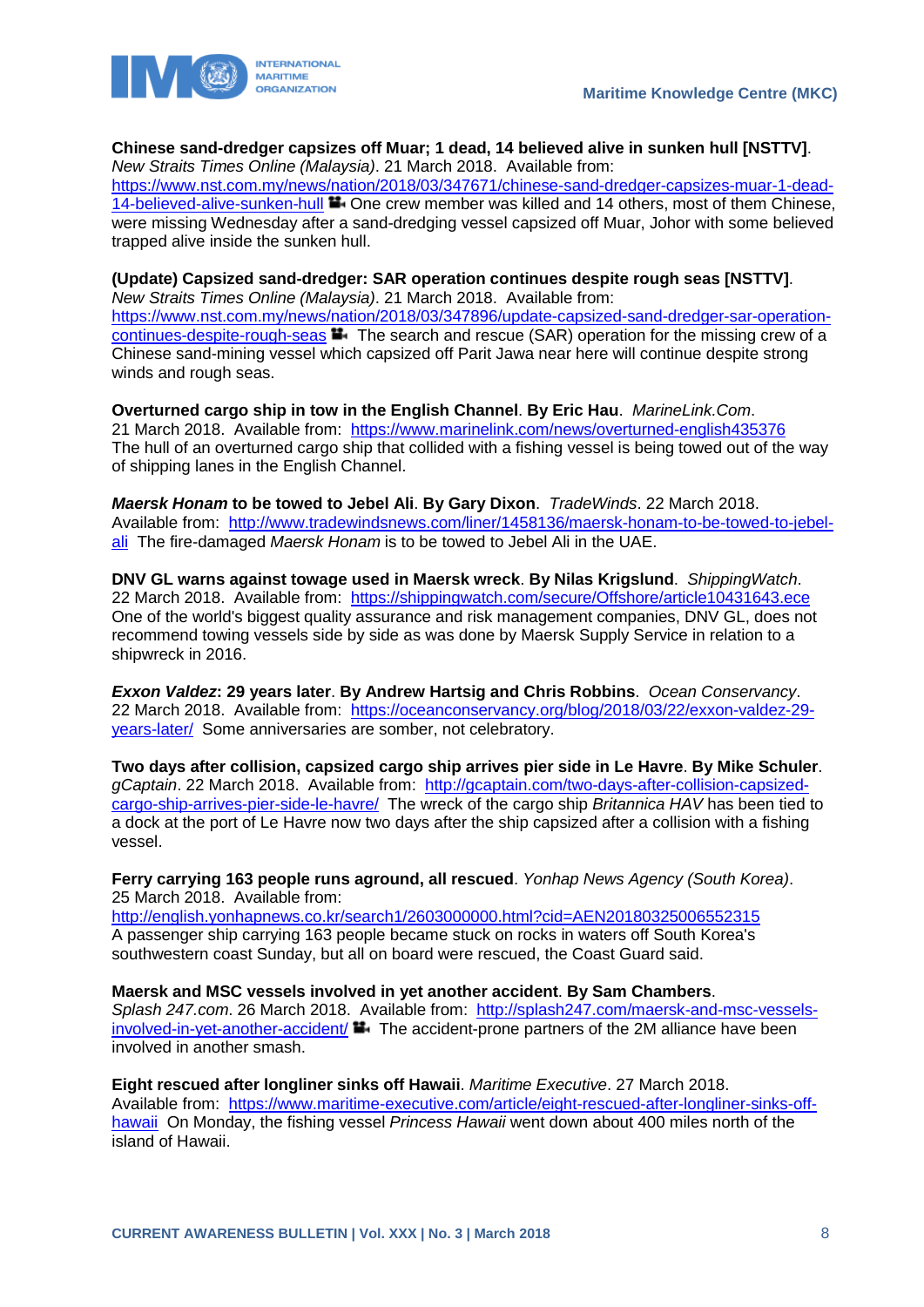

**Blast in Italian port kills two men**. **By Steve Scherer**. *Reuters*. 28 March 2018. Available from: [https://www.reuters.com/article/us-italy-explosion/blast-in-italian-port-kills-two-men](https://www.reuters.com/article/us-italy-explosion/blast-in-italian-port-kills-two-men-idUSKBN1H42AI?il=0)[idUSKBN1H42AI?il=0](https://www.reuters.com/article/us-italy-explosion/blast-in-italian-port-kills-two-men-idUSKBN1H42AI?il=0) An explosion at an industrial cistern in the Tuscan port of Livorno, one of Italy's biggest passenger and commercial harbors, killed two people on Wednesday, an official said.

**Freighter and boxship collide off Denmark**. *Maritime Executive*. 28 March 2018. Available from: <https://maritime-executive.com/article/freighter-and-boxship-collide-off-denmark#gs.hiWByl8> On Tuesday, the 25,000 dwt container ship *Delphis Gdansk* and the 37,000 dwt freighter *BBC Neptune* collided in the Great Belt near Kalundborg, Denmark.

**Longshoreman killed during cargo ops at Port of Houston**. *Maritime Executive*. 28 March 2018. Available from: [https://www.maritime-executive.com/article/longshoreman-killed-during-cargo-ops](https://www.maritime-executive.com/article/longshoreman-killed-during-cargo-ops-at-port-of-houston#gs.hJ_p_GM)[at-port-of-houston#gs.hJ\\_p\\_GM](https://www.maritime-executive.com/article/longshoreman-killed-during-cargo-ops-at-port-of-houston#gs.hJ_p_GM) On Tuesday morning, a longshoreman was killed in an accident during cargo operations on the geared bulker *Grebe Bulker* at the Port of Houston.

# <span id="page-9-0"></span>*ENVIRONMENT*

**Fears for Arctic ecosystem as shipping milestone reached**. *Transport & Environment*. 28 February 2018. Available from: [https://www.transportenvironment.org/news/fears-arctic](https://www.transportenvironment.org/news/fears-arctic-ecosystem-shipping-milestone-reached)[ecosystem-shipping-milestone-reached](https://www.transportenvironment.org/news/fears-arctic-ecosystem-shipping-milestone-reached) A Norwegian ship has made the first-ever unassisted winter crossing of the Northern Sea Route.

**United Arab Emirates Marine Environment Protection Association launched in Dubai**. *Emirates News Agency (UAE)*. 28 February 2018. Available from: <http://wam.ae/en/details/1395302670997>The Dubai Council for Marine & Maritime Industries,DCMMI, announced its collaboration with the Hellenic Marine Environment Protection Association, HELMEPA, to establish the first of its kind non-profit United Arab Emirates Marine Environment Protection Association, UAEMEPA.

**Uniqueness of Baltic Sea biodiversity highlighted in regional EBSA workshop**.

*Baltic Marine Environment Protection Commission (HELCOM)*. 28 February 2018. Available from: [http://www.helcom.fi/news/Pages/Uniqueness-of-Baltic-Sea-biodiversity-highlighted-in-regional-](http://www.helcom.fi/news/Pages/Uniqueness-of-Baltic-Sea-biodiversity-highlighted-in-regional-EBSA-workshop.aspx)[EBSA-workshop.aspx](http://www.helcom.fi/news/Pages/Uniqueness-of-Baltic-Sea-biodiversity-highlighted-in-regional-EBSA-workshop.aspx) The Regional Workshop to Facilitate the Description of Ecologically or Biologically Significant Marine Areas (EBSAs) in the Baltic Sea was held on 20-24 February 2018, in Helsinki, hosted by the Government of Finland and with financial support by Finland and Sweden.

**Prince Albert of Monaco: 'Blue economy' must be a priority to conserve the ocean**. **By Hayley Dunning**. *Imperial College London*. 1 March 2018. Available from:

<http://www.imperial.ac.uk/news/185068/prince-albert-monaco-blue-economy-must/> HSH Prince Albert II of Monaco has advocated for ocean science and protection through several local and international schemes, including acting as International Patron for the UN 'Year of the Dolphin, helping to set up Marine Protected Areas in the Mediterranean, and forming the Prince Albert II of Monaco Foundation to protect the environment and to encourage sustainable development.

**The color of climate change in Japan's Yaeyama archipelago** . **By Cameron Allan McKean**. *Times of Japan*. 3 March 2018. Available from:

[https://www.japantimes.co.jp/life/2018/03/03/environment/color-climate-change-japans-yaeyama](https://www.japantimes.co.jp/life/2018/03/03/environment/color-climate-change-japans-yaeyama-archipelago#.Wp17bmrFLb1)[archipelago#.Wp17bmrFLb1](https://www.japantimes.co.jp/life/2018/03/03/environment/color-climate-change-japans-yaeyama-archipelago#.Wp17bmrFLb1) Viewed from a satellite, Japan's southern Yaeyama archipelago is a splatter of green blobs ringed in turquoise.

**Why are the world's climate funds ignoring coral reefs? By Helena Wright**. *Climate Home News*. 6 March 2018. Available from: [http://www.climatechangenews.com/2018/03/06/worlds](http://www.climatechangenews.com/2018/03/06/worlds-climate-funds-ignoring-coral-reefs/)[climate-funds-ignoring-coral-reefs/](http://www.climatechangenews.com/2018/03/06/worlds-climate-funds-ignoring-coral-reefs/) With the Ocean Summit in Mexico 7-9 March, and with 2018 dubbed the International Year of the Reef, the world's coral reefs are getting extra attention.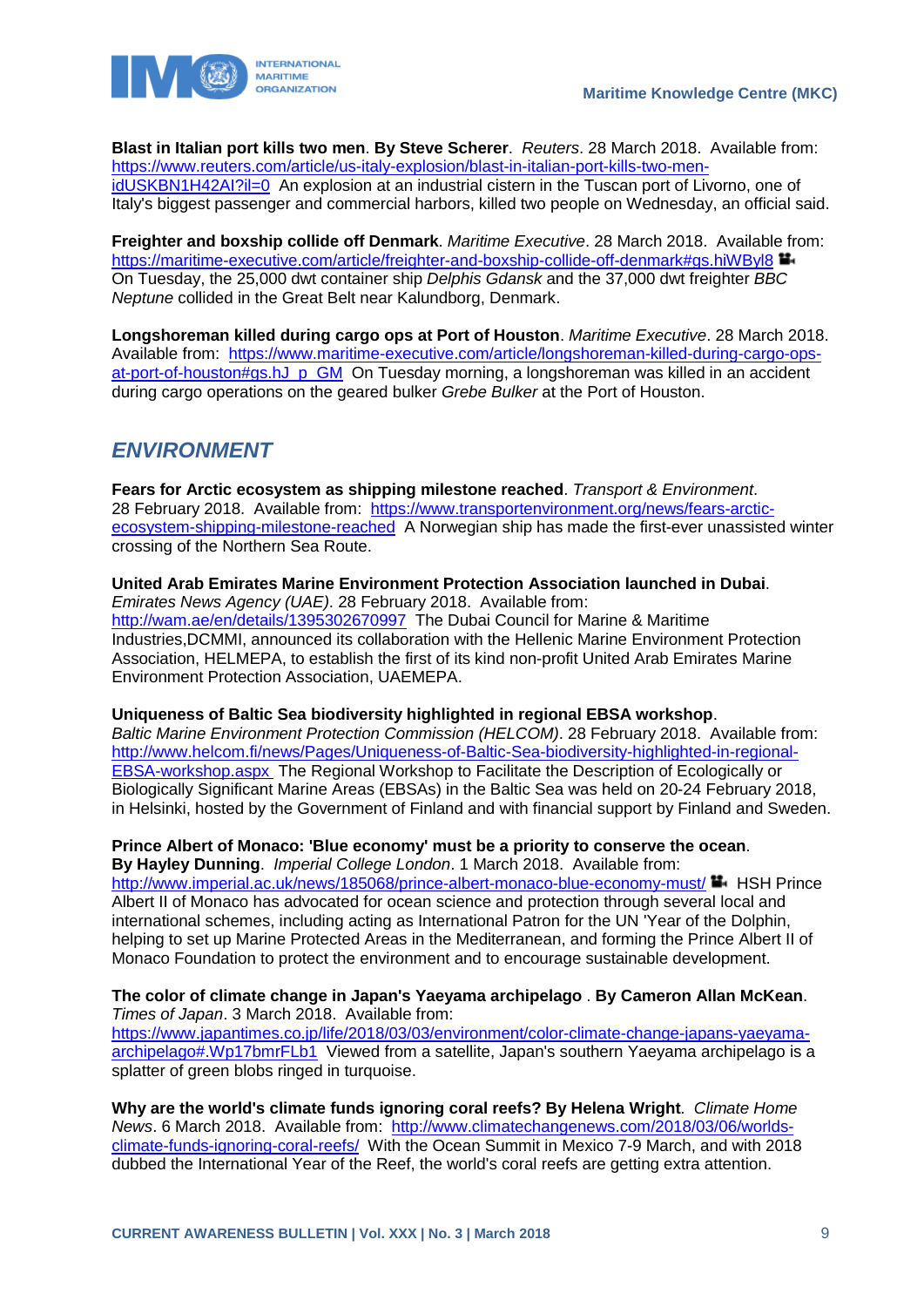

### **International recognition of shipping noise impact on marine life sparks study**.

*Murdoch University (Australia)*. 7 March 2018. Available from:

[http://media.murdoch.edu.au/international-recognition-of-shipping-noise-impact-on-marine-life](http://media.murdoch.edu.au/international-recognition-of-shipping-noise-impact-on-marine-life-sparks-study)[sparks-study](http://media.murdoch.edu.au/international-recognition-of-shipping-noise-impact-on-marine-life-sparks-study) Research on the measurement of shipping noise and its potential impact on whales and other marine animals has received funding under the Australian Government's National Environmental Science Program (NESP).

### **Bali's battle against plastic pollution**. *BBC News*. 7 March 2018. Available from:

<http://www.bbc.co.uk/news/world-asia-43312464> **The footage captured earlier this week by Rich** Horner showed him swimming in Manta Point, a famous diving site about 20km from the popular tourist island.

### **World Summit of the Oceans 2019 to be held in Abu Dhabi**. **By Nick Webster**.

*The National (United Arab Emirates)*. 11 March 2018. Available from: <https://www.thenational.ae/uae/world-summit-of-the-oceans-2019-to-be-held-in-abu-dhabi-1.712015> Helping a "blue economy" to thrive will be a key objective when the sixth edition of the World Summit of the Oceans comes to Abu Dhabi in 2019.

**What is biodiversity and why does it matter to us? By Damian Carrington**. *The Guardian*. 12 March 2018. Available from: [https://www.theguardian.com/news/2018/mar/12/what-is](https://www.theguardian.com/news/2018/mar/12/what-is-biodiversity-and-why-does-it-matter-to-us)[biodiversity-and-why-does-it-matter-to-us](https://www.theguardian.com/news/2018/mar/12/what-is-biodiversity-and-why-does-it-matter-to-us) It is the variety of life on Earth, in all its forms and all its interactions.

**Key biological mechanism is disrupted by ocean acidification**. *J.Craig Venter Institute (US)*. 14 March 2018. Available from: [http://www.jcvi.org/cms/press/press-releases/full-text/article/key](http://www.jcvi.org/cms/press/press-releases/full-text/article/key-biological-mechanism-is-disrupted-by-ocean-acidification/)[biological-mechanism-is-disrupted-by-ocean-acidification/](http://www.jcvi.org/cms/press/press-releases/full-text/article/key-biological-mechanism-is-disrupted-by-ocean-acidification/) A team led by scientists from Scripps Institution of Oceanography at the University of California and the J. Craig Venter Institute (JCVI) has demonstrated that the excess carbon dioxide added to the atmosphere through the combustion of fossil fuels interferes with the health of phytoplankton which form the base of marine food webs.

### **Coral reef experiment shows: Acidification from carbon dioxide slows growth**.

*Carnegie Institution for Science (US)* 14 March 2018. Available from: [https://carnegiescience.edu/news/coral-reef-experiment-shows-acidification-carbon-dioxide-slows](https://carnegiescience.edu/news/coral-reef-experiment-shows-acidification-carbon-dioxide-slows-growth)[growth](https://carnegiescience.edu/news/coral-reef-experiment-shows-acidification-carbon-dioxide-slows-growth) Ocean acidification will severely impair coral reef growth before the end of the century if carbon dioxide emissions continue unchecked, according to new research on Australia's Great Barrier Reef led by Carnegie's Ken Caldeira and California Academy of Sciences' Rebecca Albright.

**Editorial: Acoustical impact of ships and harbors: Airborne and underwater N&V pollution**. **By Davide Borelli and Tomaso Gaggero**. *Frontiers in Marine Science*. 16 March 2018. Available from: <https://www.frontiersin.org/articles/10.3389/fmars.2018.00083/ful> l Aim of this Frontiers research topic is to analyse the different aspects of the impact of noise emitted by human activities and ships in particular.

**RightShip and CBL markets deliver carbon neutral shipping solution for Incitec Pivot Limited**. *RightShip.* 20 March 2018. Available from: [https://site.rightship.com/press-release/rightship-and-cbl](https://site.rightship.com/press-release/rightship-and-cbl-markets-deliver-carbon-neutral-shipping-solution-for-incitec-pivot-limited/)[markets-deliver-carbon-neutral-shipping-solution-for-incitec-pivot-limited/](https://site.rightship.com/press-release/rightship-and-cbl-markets-deliver-carbon-neutral-shipping-solution-for-incitec-pivot-limited/) By marrying a carbon offset programme with its proprietary solution for measuring scope 3 emissions, RightShip, in partnership with CBL Markets, has assisted global diversified chemicals manufacturer Incitec Pivot Limited (IPL) to operate its shipping requirements as a carbon neutral activity.

**Great Barrier Reef cruise ship 'close call' coupled with expected 250pc rise in traffic sparks concerns**. **By Brendan Mounter and Kier Shorey**. *ABC (Australia)*. 20 March 2018. Available from: [http://mobile.abc.net.au/news/2018-03-21/close-call-prompts-review-of-shipping-on](http://mobile.abc.net.au/news/2018-03-21/close-call-prompts-review-of-shipping-on-great-barrier-reef/9568194)[great-barrier-reef/9568194](http://mobile.abc.net.au/news/2018-03-21/close-call-prompts-review-of-shipping-on-great-barrier-reef/9568194) Projections of a 250 per cent increase in shipping on the Great Barrier Reef over the next 20 years, coupled with a recent navigational infringement by a cruise ship, has prompted calls for a review of the marine park's maritime management.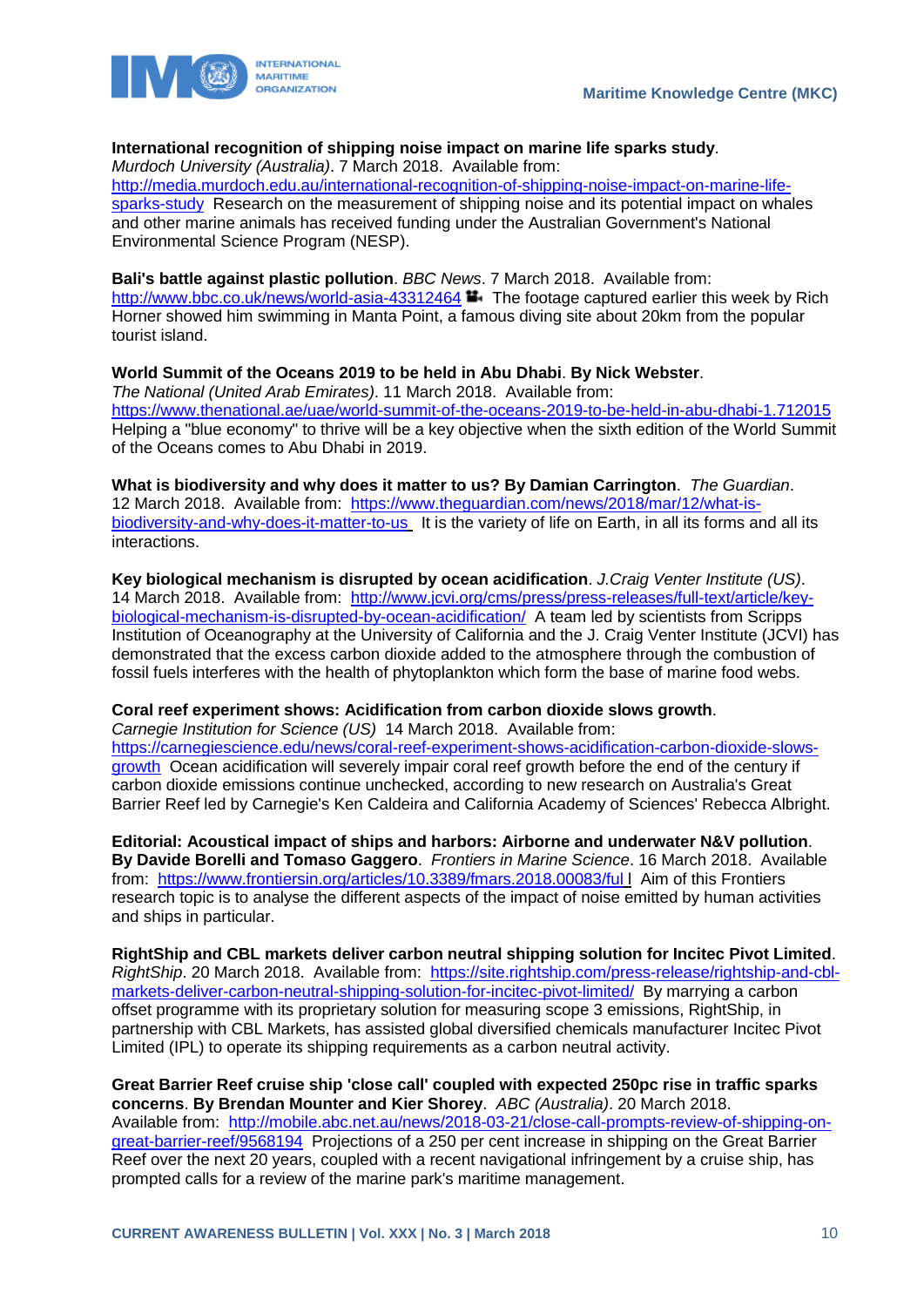

**South Africa and Norway pump R60-million (NOK 40-mil) funding into oceans and blue economy focused research**. *South African Maritime Safety Authority (SAMSA)*. 22 March 2018. Available from: [https://blog.samsa.org.za/2018/03/22/south-africa-and-norway-pump-r60-million](https://blog.samsa.org.za/2018/03/22/south-africa-and-norway-pump-r60-million-nok-40-mil-funding-into-oceans-and-blue-economy-focused-research/)[nok-40-mil-funding-into-oceans-and-blue-economy-focused-research/](https://blog.samsa.org.za/2018/03/22/south-africa-and-norway-pump-r60-million-nok-40-mil-funding-into-oceans-and-blue-economy-focused-research/)  $\blacksquare$  This emerged a week ago during the release of a call to researchers, academics and students in both countries to file applications for funding under the programme, now in its fourth phase since about 16 years.

#### **Global energy demand grew by 2.1% in 2017, and carbon emissions rose for the first time since 2014**. *International Energy Agency (IEA)*. 22 March 2018. Available from: [https://www.iea.org/newsroom/news/2018/march/global-energy-demand-grew-by-21-in-2017-and](https://www.iea.org/newsroom/news/2018/march/global-energy-demand-grew-by-21-in-2017-and-carbon-emissions-rose-for-the-firs.html)[carbon-emissions-rose-for-the-firs.html](https://www.iea.org/newsroom/news/2018/march/global-energy-demand-grew-by-21-in-2017-and-carbon-emissions-rose-for-the-firs.html) Global energy demand rose by 2.1% in 2017, more than twice the previous year's rate, boosted by strong global economic growth, with oil, gas and coal meeting most of the increase in demand for energy, and renewables seeing impressive gains. [Global Energy & CO2 Status Report: The latest trends in energy and emissions in 2017](http://www.iea.org/publications/freepublications/publication/GECO2017.pdf)

**Arctic Ocean ice near record low for winter, boost for shipping**. **By Alister Doyle and Timothy Gardner**. *Reuters*. 23 March 2018. Available from: [http://news.trust.org/item/20180323183521](http://news.trust.org/item/20180323183521-sce4o/) [sce4o/](http://news.trust.org/item/20180323183521-sce4o/) Winter sea ice on the Arctic Ocean covered the second smallest area on record this year, part of a thaw that is opening the region to shipping and oil exploration and may be disrupting weather far to the south, scientists said on Friday.

**Arctic wintertime sea ice extent is among lowest on record** *NASA*. 23 March 2018. Available from: [https://www.nasa.gov/feature/goddard/2018/arctic-wintertime-sea-ice-extent-is](https://www.nasa.gov/feature/goddard/2018/arctic-wintertime-sea-ice-extent-is-among-lowest-on-record)[among-lowest-on-record](https://www.nasa.gov/feature/goddard/2018/arctic-wintertime-sea-ice-extent-is-among-lowest-on-record)  $\blacksquare$  On March 17, the Arctic sea ice cover peaked at 5.59 million square miles (14.48 million square kilometers), making it the second lowest maximum on record, at about 23,200 square miles (60,000 square kilometers) larger than the record low maximum reached on March 7, 2017.

#### **The government's marine park plans are diabolical for ocean protection**. **By Jessica Meeuwig**. *The Guardian*. 23 March 2018. Available from:

[https://www.theguardian.com/commentisfree/2018/mar/24/the-governments-marine-park-plans-are](https://www.theguardian.com/commentisfree/2018/mar/24/the-governments-marine-park-plans-are-diabolical-for-ocean-protection)[diabolical-for-ocean-protection](https://www.theguardian.com/commentisfree/2018/mar/24/the-governments-marine-park-plans-are-diabolical-for-ocean-protection) On 20 March, the environment minister, Josh Frydenberg, released the management plans for Australian Marine Parks "for all Australians", indicating that these plans demonstrate a "balanced and scientific evidence-based approach to ocean protection".

#### **Study reveals likely stability of ocean processes despite climate change**.

*University of Tasmania (Australia)*. 28 March 2018. Available from:

[http://www.imas.utas.edu.au/news/news-items/study-reveals-likely-stability-of-ocean-processes](http://www.imas.utas.edu.au/news/news-items/study-reveals-likely-stability-of-ocean-processes-despite-climate-change)[despite-climate-change](http://www.imas.utas.edu.au/news/news-items/study-reveals-likely-stability-of-ocean-processes-despite-climate-change) The ocean is a major influence on the world's climate and must be included in modelling to predict future climate change.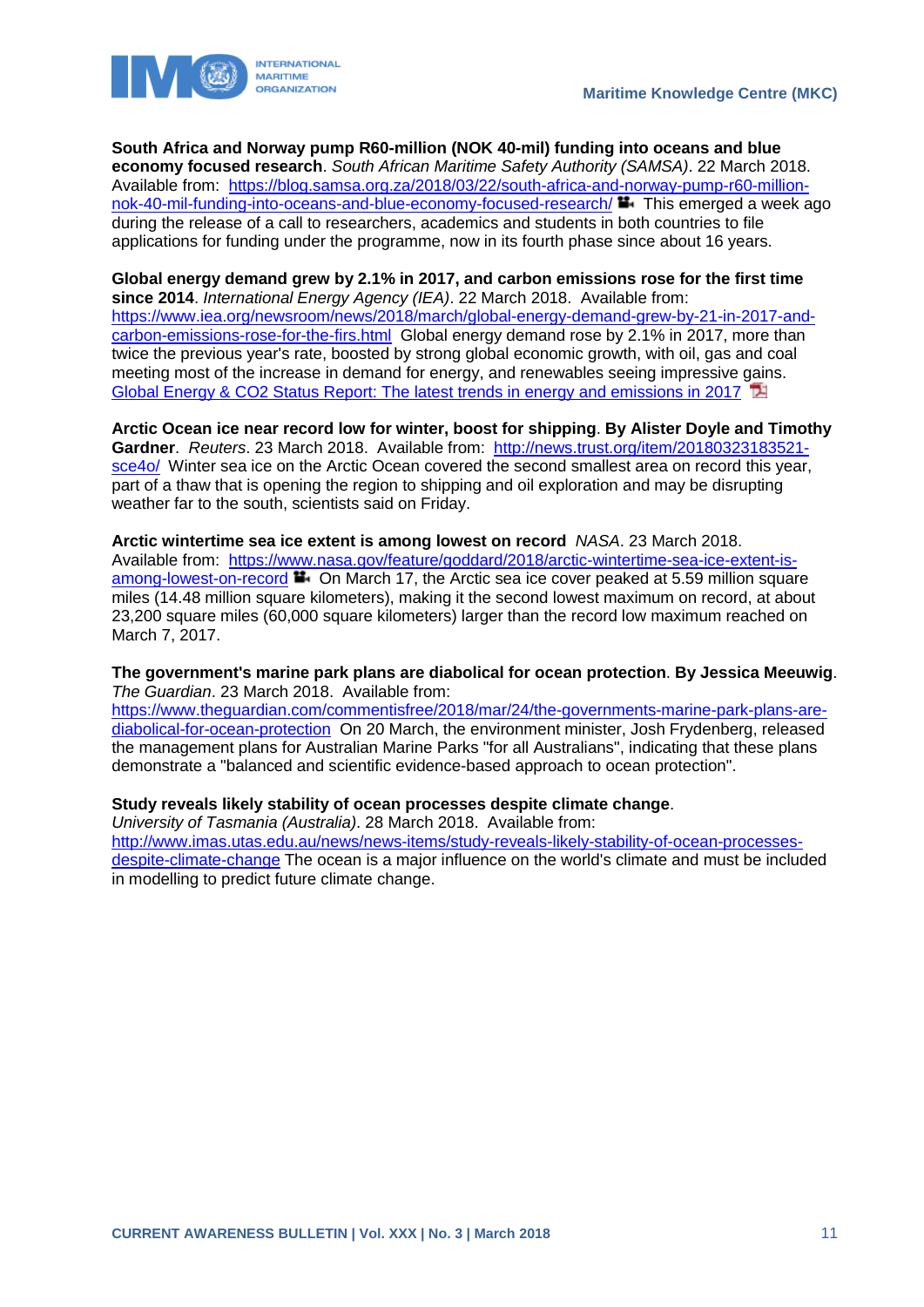

# <span id="page-12-0"></span>*ENVIRONMENTAL POLLUTION*

**Oil spill near China leaves scientists asking what's next for the environment**. **By Megan Jula**. *Newsweek*. 28 February 2018. Available from: [http://www.newsweek.com/oil-spill-east-china-sea](http://www.newsweek.com/oil-spill-east-china-sea-environmental-damage-ocean-life-china-oil-spill-824457)[environmental-damage-ocean-life-china-oil-spill-824457](http://www.newsweek.com/oil-spill-east-china-sea-environmental-damage-ocean-life-china-oil-spill-824457) **The words "oil spill" may conjure images** of black globs floating in the ocean and seabirds slick with ebony-colored gunk.

#### **UPDATE 1: Unified Command responds to oil spill in Shuyak Strait, Alaska**. *United States Coast Guard*. 28 February 2018. Available from:

<https://content.govdelivery.com/accounts/USDHSCG/bulletins/1dea0cf>A Unified Command consisting of Coast Guard and Alaska Department of Environmental Conservation personnel, continues their response to an oil spill in Shuyak Strait, 49 miles north of Kodiak, but efforts have been hampered by inclement weather.

**How oil spills are spotted in B.C.** *Canadian Broadcasting Corporation (CBC)*. 4 March 2018. Available from: [http://www.cbc.ca/news/canada/british-columbia/how-oil-spills-are-spotted-in-b-c-](http://www.cbc.ca/news/canada/british-columbia/how-oil-spills-are-spotted-in-b-c-1.4558459)[1.4558459](http://www.cbc.ca/news/canada/british-columbia/how-oil-spills-are-spotted-in-b-c-1.4558459) **S**: Six days a week, a large red airplane scours British Columbia's coast — on the lookout for oil spills.

**KPT establishes collective expertise for oil spill preparedness**. *Pakistan Observer*. 5 March 2018. Available from: [https://pakobserver.net/kpt-establishes-collective-expertise-oil-spill](https://pakobserver.net/kpt-establishes-collective-expertise-oil-spill-preparedness/)[preparedness/](https://pakobserver.net/kpt-establishes-collective-expertise-oil-spill-preparedness/) Karachi Port Trust (KPT) has worked over 7 decades to establish collective expertise for oil spill preparedness to secure safe shipping on clean oceans.

#### **From foreign mussel to American bullfrog: A guide to invasive species in Singapore**. **By Audrey Tan**. *Straits Times*. 5 March 2018. Available from: [http://www.straitstimes.com/singapore/environment/from-foreign-mussel-to-american-bullfrog-a](http://www.straitstimes.com/singapore/environment/from-foreign-mussel-to-american-bullfrog-a-guide-to-invasive-species-in)[guide-to-invasive-species-in](http://www.straitstimes.com/singapore/environment/from-foreign-mussel-to-american-bullfrog-a-guide-to-invasive-species-in)  $\blacksquare$  Invasive mussels from the Americas have invaded the Republic's northern coast, spreading fast and forming dense mats that nature groups fear could have a negative impact on native animals here.

**Ships in the English Channel have highest rate of sulphur violations in northern Europe**. *EurekAlert!* 22 March 2018. Available from: [https://www.eurekalert.org/pub\\_releases/2018-03/cuot](https://www.eurekalert.org/pub_releases/2018-03/cuot-sit032118.php)[sit032118.php](https://www.eurekalert.org/pub_releases/2018-03/cuot-sit032118.php) **Researchers at Chalmers University of Technology have shown that between 87** and 98 percent of ships comply with the tougher regulations for sulphur emissions that were introduced in northern Europe in 2015.

**Air is getting cleaner around Puget Sound ports even as greenhouse-gases emissions remain about the same**. **By Hal Bernton**. *Seattle Times (US)*. 22 March 2018. Available from: [https://www.seattletimes.com/seattle-news/environment/you-can-breathe-cleaner-around-puget](https://www.seattletimes.com/seattle-news/environment/you-can-breathe-cleaner-around-puget-sound-ports-report-finds/)[sound-ports-report-finds/](https://www.seattletimes.com/seattle-news/environment/you-can-breathe-cleaner-around-puget-sound-ports-report-finds/) The air is generally getting cleaner around Puget Sound ports, which over the decades have been a significant source of pollutants that increase the risk of respiratory problems and cancer.

**Great Pacific garbage patch growing rapidly, study shows**. *Ocean Cleanup*. 22 March 2018. Available from: [https://www.theoceancleanup.com/press/great-pacific-garbage-patch-growing](https://www.theoceancleanup.com/press/great-pacific-garbage-patch-growing-rapidly-study-shows)[rapidly-study-shows](https://www.theoceancleanup.com/press/great-pacific-garbage-patch-growing-rapidly-study-shows) **The Great Pacific Garbage Patch (GPGP)**, located halfway between Hawaii and California, is the largest accumulation zone for ocean plastics on Earth.

**Small plastic beads finding their way into the food chain**. *Times of Malta*. 26 March 2018. Available from: [https://www.timesofmalta.com/articles/view/20180326/local/small-plastic-beads](https://www.timesofmalta.com/articles/view/20180326/local/small-plastic-beads-finding-their-way-into-the-food-chain.674389)[finding-their-way-into-the-food-chain.674389](https://www.timesofmalta.com/articles/view/20180326/local/small-plastic-beads-finding-their-way-into-the-food-chain.674389) Nurdles are on the beaches and inside marine animals, in our sewage and our beauty products.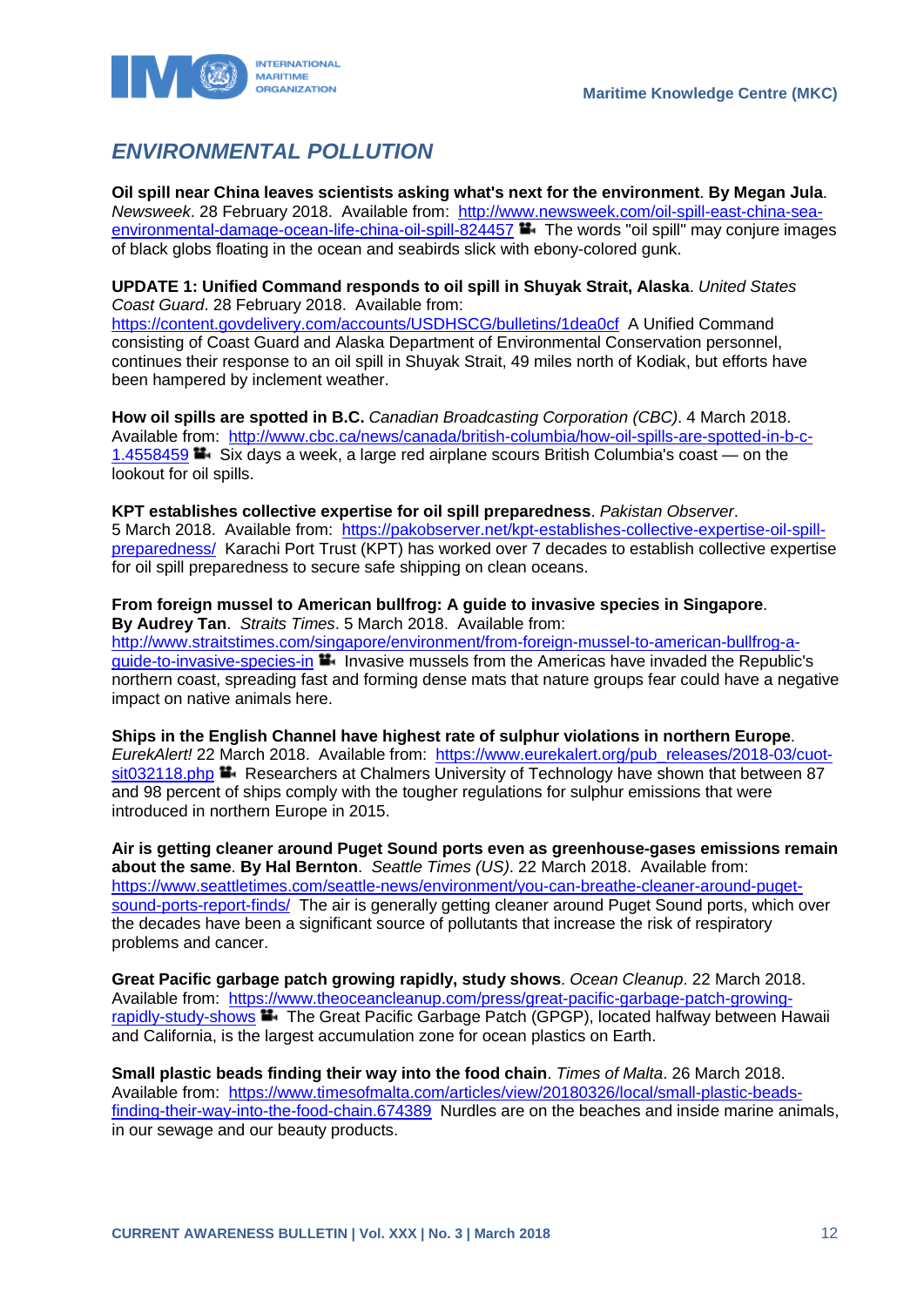

# <span id="page-13-0"></span>*HEALTH & SAFETY*

**New report indicates a quarter of seafarers show signs of depression**. *Sailors' Society*. 28 March 2018. Available from: [https://www.sailors-society.org/about-us/press-room/wellness](https://www.sailors-society.org/about-us/press-room/wellness-conference-survey/)[conference-survey/](https://www.sailors-society.org/about-us/press-room/wellness-conference-survey/) More than a quarter of seafarers show signs of depression - and many won't ask for help, according to a study of seafarers' mental health presented at Sailors' Society's Wellness at Sea conference on 16 March, London.

### <span id="page-13-1"></span>*IMO*

**IMO 2020 Rule: Overview & Background**. **By Ralph Grimmer**. *Ship & Bunker*. 1 March 2018. Available from: <https://shipandbunker.com/news/world/732551-imo-2020-rule-overview-background> The International Maritime Organization (IMO) is moving forward with a marked reduction in the global maximum sulfur content of marine fuel (aka bunker fuel oil) on January 1, 2020.

**Hong Kong Pacific Basin Shipping dismisses using scrubbers to meet IMO 2020 rule**. **By Surabhi Sahu**. *S&P Global Platts*. 1 March 2018. Available from: [https://www.platts.com/latest](https://www.platts.com/latest-news/shipping/singapore/hong-kong-pacific-basin-shipping-dismisses-using-27919203)[news/shipping/singapore/hong-kong-pacific-basin-shipping-dismisses-using-27919203](https://www.platts.com/latest-news/shipping/singapore/hong-kong-pacific-basin-shipping-dismisses-using-27919203) Hong Kong's Pacific Basin Shipping -- one of the world's largest shipowner and operator of modern Handysize tonnage -- will likely opt for low sulfur fuel oil over scrubbers to comply with the International Maritime Organization's upcoming 0.5% global sulfur cap rule, the company said.

**IMO is coming next year**. *Island Sun (Solomon Islands)*. 1 March 2018. Available from: <http://theislandsun.com.sb/imo-coming-next-year/>IMO external auditors are interested in assessing how well this country is implementing obligations under maritime conventions it signed.

**IMO celebrates 70 years as shipping's guiding beacon**. *Fairplay*. 6 March 2018. Available from: [https://fairplay.ihs.com/safety-regulation/article/4298446/imo-celebrates-70-years-as-shipping-s](https://fairplay.ihs.com/safety-regulation/article/4298446/imo-celebrates-70-years-as-shipping-s-guiding-beacon)[guiding-beacon](https://fairplay.ihs.com/safety-regulation/article/4298446/imo-celebrates-70-years-as-shipping-s-guiding-beacon) Anniversaries are rarely important, but in the case of the International Maritime Organization, the standing of the organisation and its development over the last 70 years are mirrored in the changes to the industry itself, and those changes cannot be understated with an initial focus on vessel safety also incorporating marine pollution and later the broader environmental challenges.

**IMO celebrates 70th anniversary**. **By Anastassios Adamopoulos**. *Lloyd's List*. 6 March 2018. Available from: <https://lloydslist.maritimeintelligence.informa.com/LL1121690>The International Maritime Organization celebrated its 70th anniversary on Wednesday, with a visit from Queen Elizabeth II, who returned to the building on London's Albert Embankment 35 years after opening it.

**Argentina, Brazil, India and Saudi Arabia row back on shipping's climate targets**. **By Sam Chambers**. *Splash 247.com*. 12 March 2018. Available from: <http://splash247.com/argentina-brazil-india-saudi-arabia-row-back-shippings-climate-targets/> A group of four big countries have set out to limit climate targets due to be discussed at the IMO's Marine Environment Protection Committee (MEPC) gathering next month.

**Attention turns to one particular proposal as CO2 debate nears end**. **By Louise Vogdrup-Schmidt and Katrine Grønvald Raun**. *ShippingWatch*. 12 March 2018. Available from: <https://shippingwatch.com/secure/carriers/article10402415.ece>In just one month, members of the International Maritime Organization (IMO) will decide on a global strategy for how shipping will reduce carbon emissions.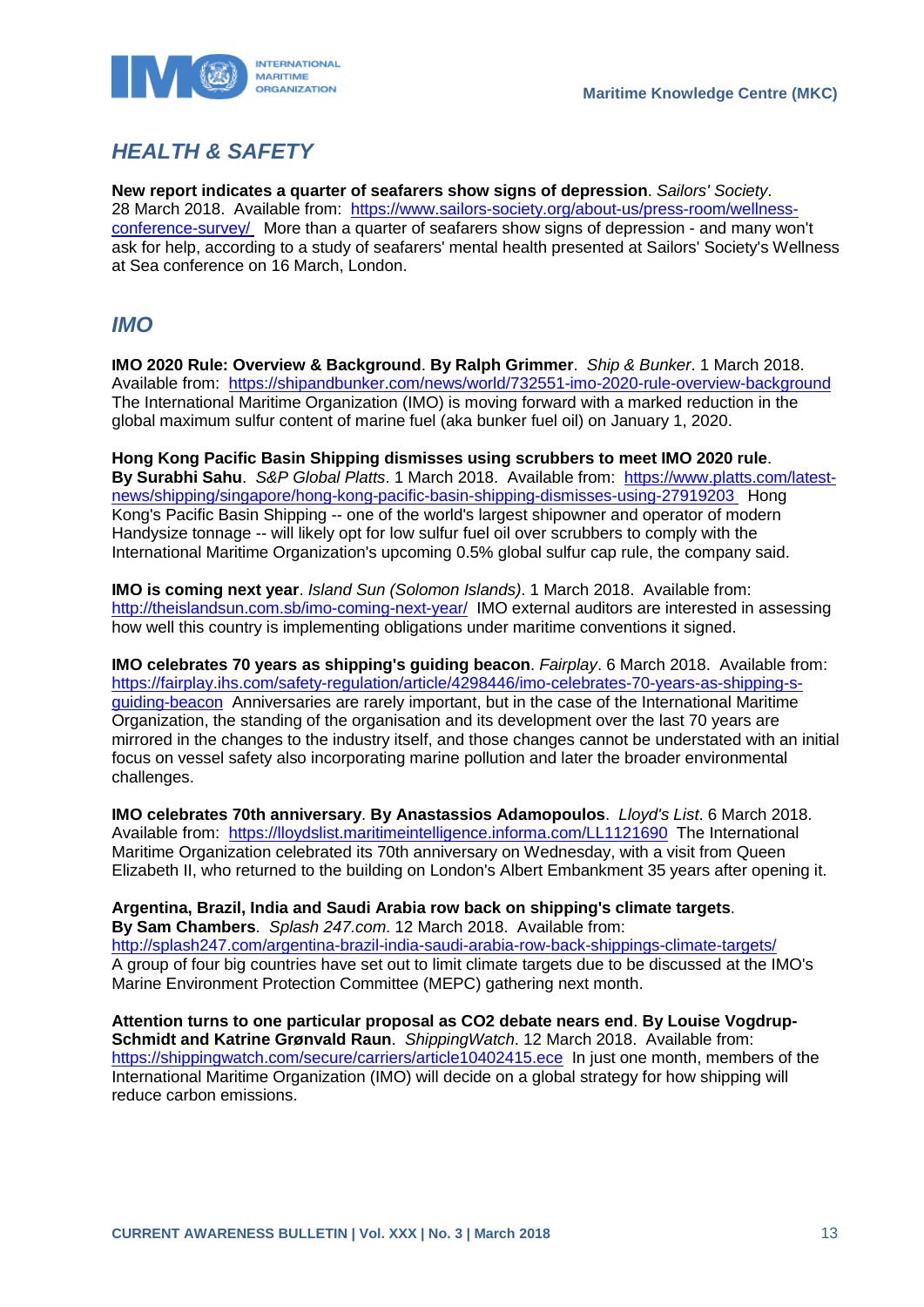

#### **Call for regulatory sandbox to help shipping and IMO navigate digitalisation**.

**By Sam Chambers**. *Splash 247.com*. 14 March 2018. Available from: [http://splash247.com/call](http://splash247.com/call-regulatory-sandbox-help-shipping-imo-navigate-digitalisation/)[regulatory-sandbox-help-shipping-imo-navigate-digitalisation/](http://splash247.com/call-regulatory-sandbox-help-shipping-imo-navigate-digitalisation/) Technology is outpacing the regulatory environment, which could put the future of the International Maritime Organization (IMO) at risk,

#### **IMO 2020 Rule: Shipowners' Perspective**. **By Ralph Grimmer and Michael Myers**.

*Ship & Bunker* . 14 March 2018. Available from: [https://shipandbunker.com/news/world/638082](https://shipandbunker.com/news/world/638082-imo-2020-rule-shipowners-perspective) [imo-2020-rule-shipowners-perspective](https://shipandbunker.com/news/world/638082-imo-2020-rule-shipowners-perspective) The International Maritime Organization (IMO) is moving forward with a marked reduction in the global maximum sulfur content of marine fuel (aka bunker fuel oil) on January 1, 2020.

**SEA\LNG voices support for IMO carriage ban of non-compliant fuels**. *Sea\LNG*. 13 March 2018. Available from: [https://sea-lng.org/sealng-voices-support-imo-carriage-ban-non](https://sea-lng.org/sealng-voices-support-imo-carriage-ban-non-compliant-fuels/)[compliant-fuels/](https://sea-lng.org/sealng-voices-support-imo-carriage-ban-non-compliant-fuels/) SEA\LNG, the multi-sector industry coalition aiming to accelerate the widespread adoption of liquefied natural gas (LNG) as a marine fuel, today voiced its support for the carriage ban on non-compliant fuels proposed by the IMO when the 0.50% sulphur fuel limit comes into force in January 2020.

**US told to stay out of IMO greenhouse gas debate**. **By Helen Kelly**. *Lloyd's List*. 13 March 2018. Available from: [https://lloydslist.maritimeintelligence.informa.com/LL1121819/US-told-to-stay-out-of-](https://lloydslist.maritimeintelligence.informa.com/LL1121819/US-told-to-stay-out-of-IMO-greenhouse-gas-debate)[IMO-greenhouse-gas-debate](https://lloydslist.maritimeintelligence.informa.com/LL1121819/US-told-to-stay-out-of-IMO-greenhouse-gas-debate) The US has been told to stay out of International Maritime Organization efforts to agree industry-wide greenhouse gas reduction targets.

**IMO defends its position on cyber**. **By Sam Chambers**. *Splash 247.com*. 15 March 2018. Available from: <http://splash247.com/imo-defends-position-cyber/>Discussion at yesterday's Asia Pacific Maritime (APM) exhibition in Singapore that the International Maritime Organization could lose its legitimacy if it fails to show leadership on cyber matters has prompted a response from the UN body.

**CMA Shipping 2018 - IMO and environmental standards**. *US Coast Guard Maritime Commons*. 15 March 2018. Available from: [http://mariners.coastguard.dodlive.mil/2018/03/15/3-15-2018-cma](http://mariners.coastguard.dodlive.mil/2018/03/15/3-15-2018-cma-shipping-2018-imo-and-environmental-standards/)[shipping-2018-imo-and-environmental-standards/](http://mariners.coastguard.dodlive.mil/2018/03/15/3-15-2018-cma-shipping-2018-imo-and-environmental-standards/) Jeff Lantz, director of commercial regulations and standards, briefed attendees at Connecticut Maritime Association Shipping 2018 on the leading environmental issues the International Maritime Organization is facing.

**The US has changed its IMO course under Trump**. **By Niklas Krigslund**. *ShippingWatch*. 15 March 2018. Available from: <https://shippingwatch.com/secure/carriers/article10416157.ece> The US will be more reticent than in the past when the IMO member states gather next month to try to settle on a much-awaited climate strategy for shipping.

**Will the IMO signal the endgame for fossil fuels in shipping? By Paul Stuart-Smith**. *Fairplay*. 19 March 2018. Available from: [https://fairplay.ihs.com/safety-regulation/article/4298981/will-the](https://fairplay.ihs.com/safety-regulation/article/4298981/will-the-imo-signal-the-endgame-for-fossil-fuels-in-shipping)[imo-signal-the-endgame-for-fossil-fuels-in-shipping](https://fairplay.ihs.com/safety-regulation/article/4298981/will-the-imo-signal-the-endgame-for-fossil-fuels-in-shipping) Greenhouse gas (GHG) emissions from ships will be at the centre of the agenda when the 72nd session of the International Maritime Organization's (IMO's) Marine Environment Protection Committee (MEPC 72) convenes in a few weeks' time.

**International Maritime Organization may mandate slow streaming, ultimately raising costs for shippers and creating supply chain issues**. *Supply Chain Digest*. 20 March 2018. Available from: <http://www.scdigest.com/ONTARGET/18-03-20-1.PHP>With the 72nd session of the International Maritime Organization's (IMO) Marine Environment Protection Committee set to take place in London April 9-13, delegates from countries around the world are considering a number of issues to go into a draft text towards a global agreement to reduce maritime greenhouse gas emissions.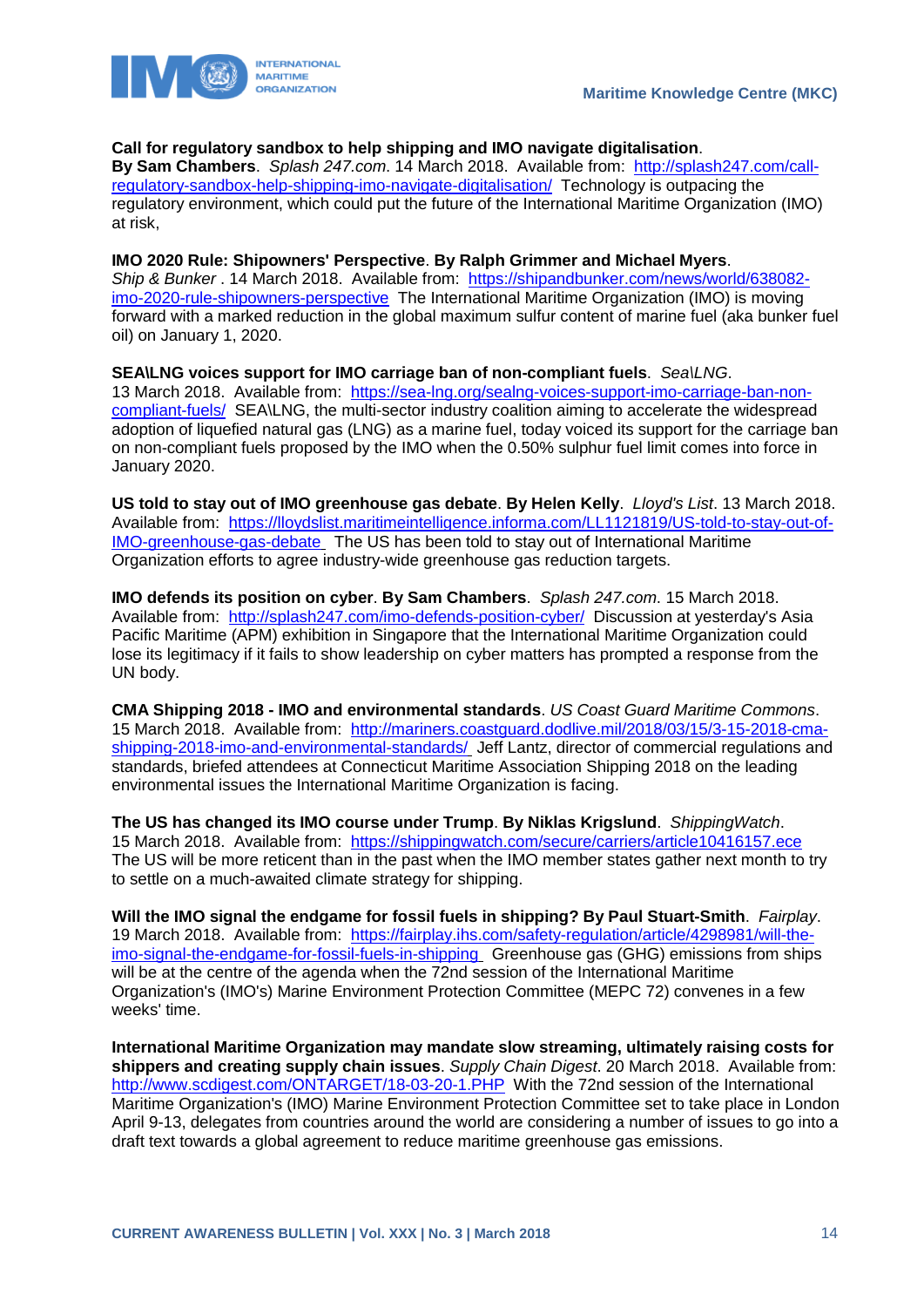

### **Canada moves to dilute Finnish bid to ban dirty fuels from the Arctic**. **By Levon Sevunts**.

*Canadian Broadcasting Corporation (CBC)*. 20 March 2018. Available from:

<http://www.cbc.ca/news/politics/finland-canada-fuel-arctic-1.4585050> As the world maritime body prepares to consider a Canadian proposal to mitigate the risks of heavy fuel oil pollution in the Arctic, Ottawa is trying to water down a plan by Finland for an outright ban of the highly polluting fuel - used by most ships plying the rapidly warming Arctic.

#### **Japan's Cosmo to expand coker, slash HSFO output as IMO low-sulfur deadline nears**. **By Takeo Kumagai**. *S&P Global Platts*. 20 March 2018. Available from:

[https://www.platts.com/latest-news/oil/tokyo/japans-cosmo-to-expand-coker-slash-hsfo-output-](https://www.platts.com/latest-news/oil/tokyo/japans-cosmo-to-expand-coker-slash-hsfo-output-21598792)[21598792](https://www.platts.com/latest-news/oil/tokyo/japans-cosmo-to-expand-coker-slash-hsfo-output-21598792) Cosmo Energy Holdings plans to significantly slash output of high sulfur fuel oil by expanding its coker capacity as the Japanese company prepares to meet the 2020 low-sulfur mandate deadline set by the International Maritime Organization.

#### **Marshall Islands joins chorus calling for heavy fuel oil ban in 2020**. **By Helen Kelly**. *Lloyd's List*. 20 March 2018. Available from:

[https://lloydslist.maritimeintelligence.informa.com/LL1121906/Marshall-Islands-joins-chorus-calling](https://lloydslist.maritimeintelligence.informa.com/LL1121906/Marshall-Islands-joins-chorus-calling-for-heavy-fuel-oil-ban-in-2020)[for-heavy-fuel-oil-ban-in-2020](https://lloydslist.maritimeintelligence.informa.com/LL1121906/Marshall-Islands-joins-chorus-calling-for-heavy-fuel-oil-ban-in-2020) The Marshall Islands Registry has thrown its weight behind moves to ban the carriage of heavy fuel oil onboard vessels from 2020.

**Arctic ban on HFO: What to expect from MEPC 72**. *Bunker Index*. 22 March 2018. Available from: [http://www.bunkerindex.com/news/article.php?article\\_id=20253](http://www.bunkerindex.com/news/article.php?article_id=20253) The agenda of MEPC 72, which runs from 9-13 April at IMO HQ in London, does not include a formal move towards a ban on HFO.

#### **Nations need to be ambitious on gas emissions at IMO meeting**. **By Nusrat Ghani**. *TradeWinds*. 22 March 2018. Available from:

[http://www.tradewindsnews.com/weekly/1455838/nations-need-to-be-ambitious-on-gas-emissions](http://www.tradewindsnews.com/weekly/1455838/nations-need-to-be-ambitious-on-gas-emissions-at-imo-meeting)[at-imo-meeting](http://www.tradewindsnews.com/weekly/1455838/nations-need-to-be-ambitious-on-gas-emissions-at-imo-meeting) Millions of ordinary people around the UK rely on shipping - for the food in their cupboards, the energy that heats their homes, and more.

#### **Governments need to compromise or risk having no IMO CO2 strategy at all**.

*International Chamber of Shipping (ICS)*. 26 March 2018. Available from: [http://www.ics](http://www.ics-shipping.org/news/press-releases/2018/03/26/governments-need-to-compromise-or-risk-having-no-imo-co2-strategy-at-all)[shipping.org/news/press-releases/2018/03/26/governments-need-to-compromise-or-risk-having-no](http://www.ics-shipping.org/news/press-releases/2018/03/26/governments-need-to-compromise-or-risk-having-no-imo-co2-strategy-at-all)[imo-co2-strategy-at-all](http://www.ics-shipping.org/news/press-releases/2018/03/26/governments-need-to-compromise-or-risk-having-no-imo-co2-strategy-at-all) Ahead of critical meetings at the UN International Maritime Organization (IMO) which commence on 3 April, the ICS says that governments must compromise to help IMO agree an ambitious strategy for the further reduction of CO2 emissions by shipping that will match the expectations of the Paris Agreement on climate change.

#### **ICS sets new course on climate policy**. **By Louise Vogdrup-Schmidt and Katrine Grønvald Raun**. *ShippingWatch*. 26 March 2018. Available from:

<https://shippingwatch.com/secure/carriers/article10451638.ece>The International Chamber of Shipping, ICS, has changed its stance on the policy to reduce shipping's CO2 emissions going forward.

**IMO 2020 Rule: Refiners' Perspective**. **By Ralph Grimmer, James Ahrens, and Leigh Noda**. Ship & Bunker. 26 March 2018. Available from: [https://shipandbunker.com/news/world/547131-imo-](https://shipandbunker.com/news/world/547131-imo-2020-rule-refiners-perspective)[2020-rule-refiners-perspective](https://shipandbunker.com/news/world/547131-imo-2020-rule-refiners-perspective) The International Maritime Organization (IMO) is moving forward with a marked reduction from 3.5% to 0.5% in the maximum sulfur content of marine fuel (bunker fuel oil) on January 1, 2020.

**INDUSTRY OPINION: Australian shippers reject mandatory slow steaming measures**. **By Travis Brooks-Garrett**. *DCN - Daily Cargo News (Australia)*. 26 March 2018. Available from: <http://www.thedcn.com.au/australian-shippers-reject-mandatory-slow-steaming-measures/>Next week the Australian Government will be participating in an intersessional working group established to address the reduction of Greenhouse Gas (GHG) emissions from ships.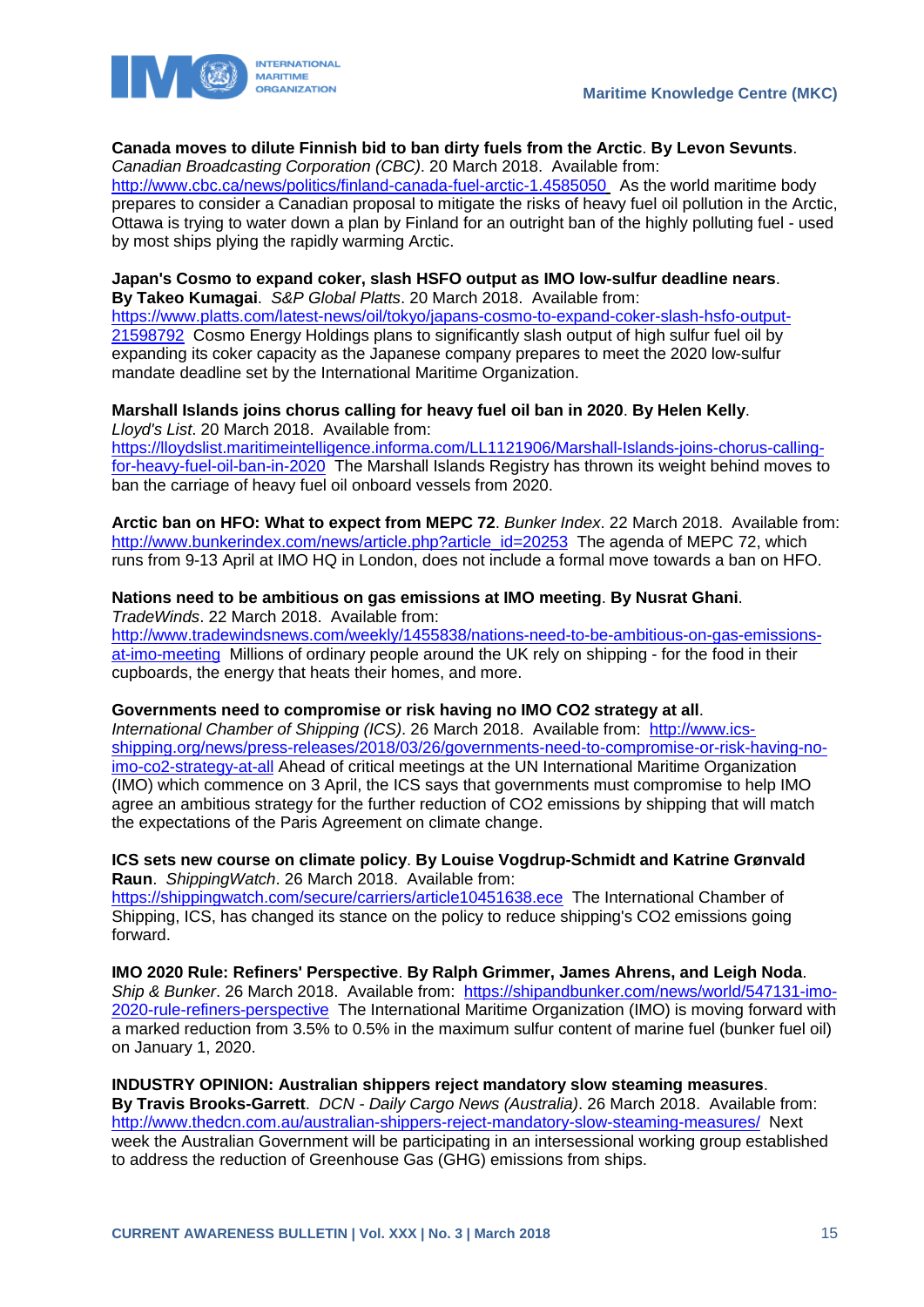

#### **ECSA urges parties at IMO to conclude on ambitious GHG reduction targets**.

*European Community Shipowners' Associations (ECSA)*. 26 March 2018. Available from: <http://www.ecsa.eu/news/ecsa-urges-parties-imo-conclude-ambitious-ghg-reduction-targets> ECSA has always maintained that shipping has to contribute substantially to global efforts to reduce greenhouse gas (GHG) emissions and will always be committed to most proactive and realistic reduction aspirations.

**Initial IMO greenhouse gas strategy**. *Transport & Environment*. 26 March 2018. Available from: <https://www.transportenvironment.org/publications/initial-imo-greenhouse-gas-strategy>After several attempts to act on ship greenhouse gas emissions, the International Maritime Organisation (IMO) finally agreed in 2016 on a seven-year GHG Roadmap (work programme) to discuss and agree on measures to address shipping's climate impact. Initial IMO GHG Strategy: T&E Position Paper

**IMO is the right organization to regulate maritime industry: BIMCO**. **By Esther Ng**. *S&P Global Platts*. 26 March 2018. Available from: [https://www.platts.com/latest-news/shipping/singapore/imo](https://www.platts.com/latest-news/shipping/singapore/imo-is-the-right-organization-to-regulate-maritime-27940531)[is-the-right-organization-to-regulate-maritime-27940531](https://www.platts.com/latest-news/shipping/singapore/imo-is-the-right-organization-to-regulate-maritime-27940531) The maritime industry needs global regulations for a global industry, which makes the International Maritime Organization, or IMO, the right organization for this task, BIMCO's chief shipping analyst Peter Sand told S&P Global Platts.

**MEPC72: Mandatory slow(er) steaming "Only measure on the table" for shipping to address GHG emissions**. *Ship & Bunker*. 28 March 2018. Available from: <https://bit.ly/2H9KzjV> As shipping contemplates efforts to reduce its GHGs emissions as part of implied obligations under the COP21 climate deal, the idea of imposing speed limits on the world's fleet is gaining momentum.

**Greek shipping union hits back on emissions**. **By Gary Dixon**. *TradeWinds*. 28 March 2018. Available from: [http://www.tradewindsnews.com/incoming/1461417/greek-shipping-union-hits-back](http://www.tradewindsnews.com/incoming/1461417/greek-shipping-union-hits-back-on-emissions)[on-emissions](http://www.tradewindsnews.com/incoming/1461417/greek-shipping-union-hits-back-on-emissions) The Union of Greek Shipowners (UGS) has said it strongly supports the IMO's emissions targets as it hit back at claims the country was the least committed of all EU member states to tackling climate change.

**EU countries aim high in CO2 proposal ahead of London meeting**. **By Tomas Kristiansen**. *ShippingWatch*. 27 March 2018. Available from:

<https://shippingwatch.com/secure/carriers/article10461699.ece>EU countries that would normally not stand together on environmental matters relating to shipping have now settled on an ambitious negotiation paper to bring to IMO headquarters in London on April 3.

#### **Intertanko plans to submit ballast water contingency measures to IMO**. **By Esther Ng**.

*S&P Global Platts*. 29 March 2018. Available from: [https://www.platts.com/latest](https://www.platts.com/latest-news/shipping/singapore/intertanko-plans-to-submit-ballast-water-contingency-27944344)[news/shipping/singapore/intertanko-plans-to-submit-ballast-water-contingency-27944344](https://www.platts.com/latest-news/shipping/singapore/intertanko-plans-to-submit-ballast-water-contingency-27944344) The Intertanko, have come up with a standard procedure on how port-states should respond when a tanker's ballast water management system is not working and plans to submit the procedure to the International Maritime Organization, Intertanko director Tim Wilkins told S&P Global Platts Thursday.

**IMO 2020 sulfur cap expected to lead to higher freight rates: SGX event**. **By Hector Forster**. *S&P Global Platts*. 28 March 2018. Available from: [https://www.platts.com/latest-](https://www.platts.com/latest-news/shipping/london/imo-2020-sulfur-cap-expected-to-lead-to-higher-26924798)

[news/shipping/london/imo-2020-sulfur-cap-expected-to-lead-to-higher-26924798](https://www.platts.com/latest-news/shipping/london/imo-2020-sulfur-cap-expected-to-lead-to-higher-26924798) The IMO's 2020 sulfur cap on fuel oil will result in higher vessel operating costs, which are likely to be passed onto freight rates, according to a Singapore Exchange seminar in London last week.

#### **Shipping lobby urges EU to compromise on maritime climate target**. **By Megan Darby**. *Climate Home News*. 28 March 2018. Available from:

[http://www.climatechangenews.com/2018/03/28/shipping-lobby-urges-eu-compromise-maritime](http://www.climatechangenews.com/2018/03/28/shipping-lobby-urges-eu-compromise-maritime-climate-target/)[climate-target/](http://www.climatechangenews.com/2018/03/28/shipping-lobby-urges-eu-compromise-maritime-climate-target/) With weeks to the deadline for setting a course to a zero carbon shipping future, huge divisions remain over the level of ambition.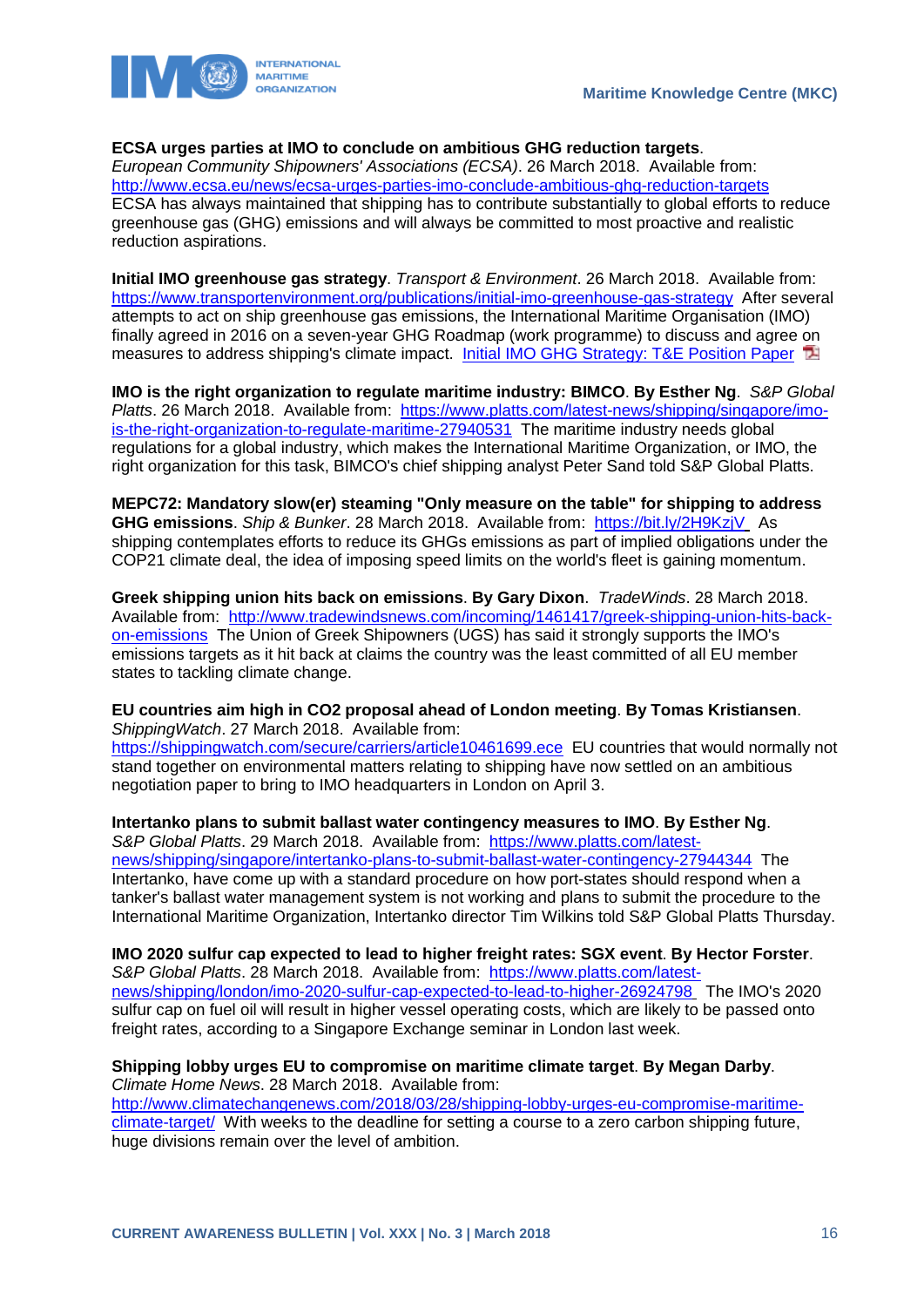

# <span id="page-17-0"></span>*LAW & POLICY*

**Encouraging international support for improvement to maritime laws**. *Times of Malta*. 27 February 2018. Available from:

[https://www.timesofmalta.com/articles/view/20180227/business/encouraging-international-support](https://www.timesofmalta.com/articles/view/20180227/business/encouraging-international-support-for-improvement-to-maritime-laws.671912)[for-improvement-to-maritime-laws.671912](https://www.timesofmalta.com/articles/view/20180227/business/encouraging-international-support-for-improvement-to-maritime-laws.671912) Representatives from 58 countries were in Malta on Tuesday to discuss an important step forward for the international maritime industry: the recognition of judicial sales.

#### **Tanker operator blames Captain for dumping crimes**. **By Mike Schuler**. *gCaptain*.

28 February 2018. Available from: [http://gcaptain.com/tanker-operator-blames-captain-for-dumping](http://gcaptain.com/tanker-operator-blames-captain-for-dumping-crimes/)[crimes/](http://gcaptain.com/tanker-operator-blames-captain-for-dumping-crimes/) The operator of a tanker busted for illegally dumping oily water and garbage waste at sea says the Master of the tanker "acted unilaterally" and against company policy.

#### **Transport Secretary outlines goal for UK to be at the heart of a maritime technology revolution**. *UK Government*. 28 February 2018. Available from:

[https://www.gov.uk/government/news/transport-secretary-outlines-goal-for-uk-to-be-at-the-heart-of-a](https://www.gov.uk/government/news/transport-secretary-outlines-goal-for-uk-to-be-at-the-heart-of-a-maritime-technology-revolution)[maritime-technology-revolution](https://www.gov.uk/government/news/transport-secretary-outlines-goal-for-uk-to-be-at-the-heart-of-a-maritime-technology-revolution) Britain's maritime industry is on the verge of a technological revolution that could make shipping faster, safer and more environmentally friendly, the Transport Secretary will say today (28 February 2018).

#### **Thaw in accord: As Arctic ice melts, territorial disputes are hotting up, too**.

**By Jessica Brown**. *The Independent*. 1 March 2018. Available from:

[http://www.independent.co.uk/environment/geopolitical-consequences-of-melting-arctic-ice-russia](http://www.independent.co.uk/environment/geopolitical-consequences-of-melting-arctic-ice-russia-canada-us-northern-sea-route-shipping-natural-a8229306.html)[canada-us-northern-sea-route-shipping-natural-a8229306.html](http://www.independent.co.uk/environment/geopolitical-consequences-of-melting-arctic-ice-russia-canada-us-northern-sea-route-shipping-natural-a8229306.html) Anyone kept awake at night by climate change-fuelled existential crises won't have welcomed the news that a ship has just sailed through the Arctic's Northern Sea Route without an icebreaker – the first time this has happened in winter.

**To help save our oceans, include women in the conversation** . **By Farah Obaidullah**. *Huffington Post*. 1 March 2018. Available from: [https://www.huffingtonpost.com/entry/to-help-save](https://www.huffingtonpost.com/entry/to-help-save-our-oceans-listen-to-women_us_5a96c7d4e4b0e6a52303b84f)[our-oceans-listen-to-women\\_us\\_5a96c7d4e4b0e6a52303b84f](https://www.huffingtonpost.com/entry/to-help-save-our-oceans-listen-to-women_us_5a96c7d4e4b0e6a52303b84f) Every other breath we take comes from our oceans - and our oceans are dying.

### **Closing the gap: Agreement reached on Australia-Timor-Leste maritime border**.

**By Grant Wyeth**. *The Diplomat*. 1 March 2018. Available from: [https://thediplomat.com/2018/03/closing-the-gap-agreement-reached-on-australia-timor-leste](https://thediplomat.com/2018/03/closing-the-gap-agreement-reached-on-australia-timor-leste-maritime-border/)[maritime-border/](https://thediplomat.com/2018/03/closing-the-gap-agreement-reached-on-australia-timor-leste-maritime-border/) Earlier this week Australia and Timor-Leste reached an agreement for a treaty on their disputed maritime border at the Permanent Court of Arbitration in The Hague.

**National Maritime Security Strategy for Seychelles**. *Seychelles Nation*. 1 March 2018. Available from: <http://www.nation.sc/article.html?id=257868> Consultations to draft a National Maritime Security Strategy for Seychelles with different actors and stakeholders who are working in, playing a role in protecting and safeguarding or are connected to the maritime domain.

#### **London may lose maritime law business due to high litigation costs**. **By Winnie Mah**. *Lloyd's List*. 1 March 2018. Available from:

[https://lloydslist.maritimeintelligence.informa.com/LL1121653/London-may-lose-maritime-law](https://lloydslist.maritimeintelligence.informa.com/LL1121653/London-may-lose-maritime-law-business-due-to-high-litigation-costs)[business-due-to-high-litigation-costs](https://lloydslist.maritimeintelligence.informa.com/LL1121653/London-may-lose-maritime-law-business-due-to-high-litigation-costs) If London is maintain its maritime hub status and central role in international shipping law measures need to be taken to address spiralling costs created by the tidal wave of electronic data required under disclosure orders.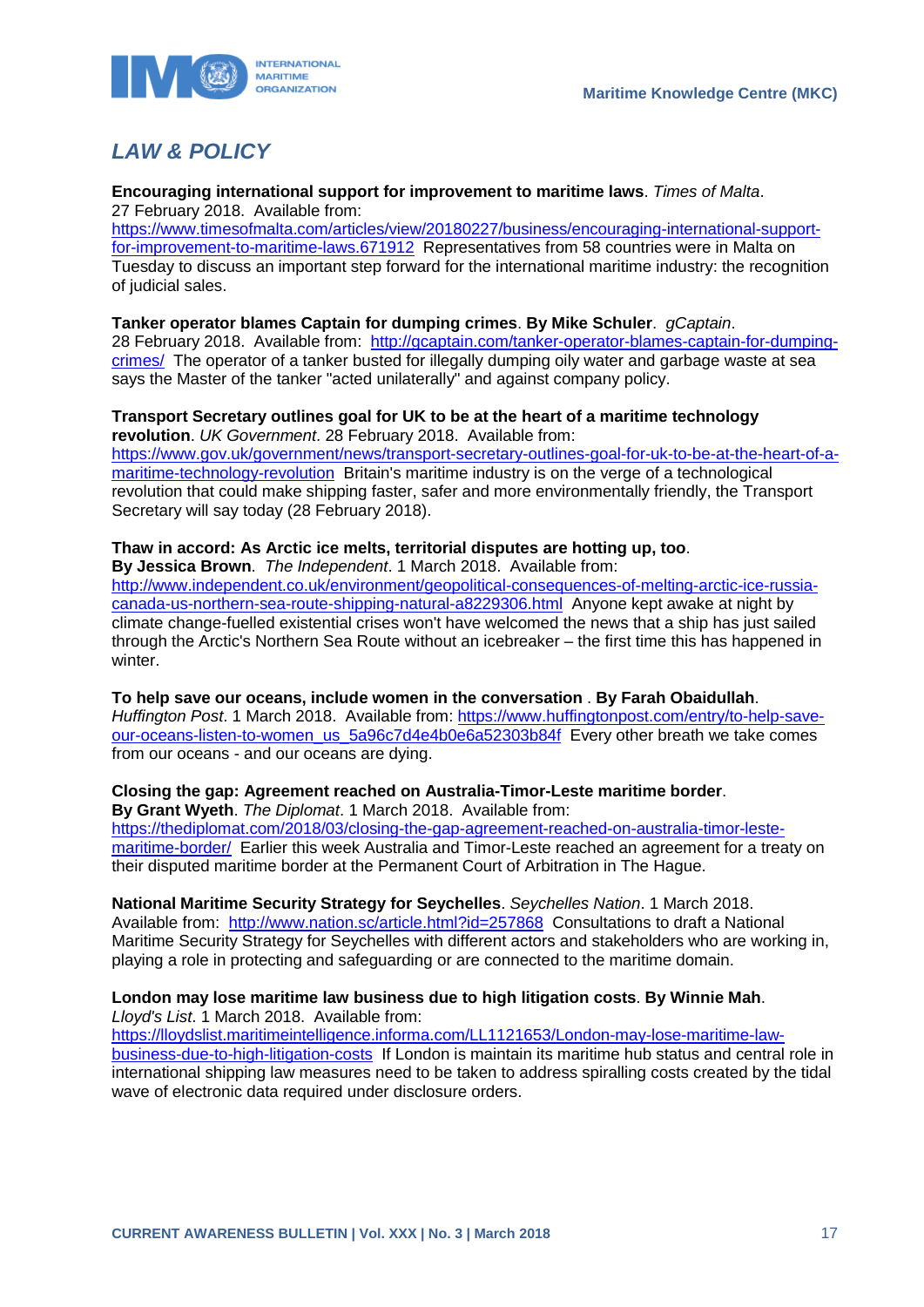

### **The World Has Two Years to Meet Marine Protection Goal. Can It Be Done? By Sarah**

**Gibbens**. *National Geographic*. 2 March 2018. Available from:

[https://news.nationalgeographic.com/2018/02/marine-protected-areas-assessment-environment](https://news.nationalgeographic.com/2018/02/marine-protected-areas-assessment-environment-conservation-spd/)[conservation-spd/](https://news.nationalgeographic.com/2018/02/marine-protected-areas-assessment-environment-conservation-spd/) The U.N. is nearing its decade-long goal of protecting 10 percent of the global ocean by 2020.

**'Sanctions-busting' tanker loses Maldives flag**. *Maldives Independent*. 4 March 2018. Available from: [http://maldivesindependent.com/business/sanctions-busting-tanker-loses-maldives](http://maldivesindependent.com/business/sanctions-busting-tanker-loses-maldives-flag-136205)[flag-136205](http://maldivesindependent.com/business/sanctions-busting-tanker-loses-maldives-flag-136205) The tanker at the centre of a North Korea sanctions-busting storm no longer bears the Maldives flag, official records show.

**Senate concurs with SOLAS '78 and '88, MARPOL conventions, 4 other maritime agreements**. *Government of the Philippines*. 5 March 2018. Available from:

[http://www.senate.gov.ph/press\\_release/2018/0305\\_prib3.asp](http://www.senate.gov.ph/press_release/2018/0305_prib3.asp) The Senate adopted today seven maritime treaties, including two resolutions concurring in the ratification to the 1978 and 1988 international protocols relating to transnational maritime safety.

**Baltic Sea Action Plan Scorecard 2018**. *WWF*. 5 March 2018. Available from:

<https://bit.ly/2Ffdd5n> 国 The Baltic Sea Action Plan (BSAP) - widely heralded as the most important agreement to protect and restore our region's marine environment - was triggered by the political concerns of the mid-2000s and the growing willingness of countries to work together and increase their level of commitment and action.

**Driving Singapore's next phase of growth as a global maritime hub**. *Maritime and Port Authority of Singapore (MPA)* 7 March 2018. Available from: [https://www.mpa.gov.sg/web/portal/home/media](https://www.mpa.gov.sg/web/portal/home/media-centre/news-releases/detail/7b5c0dcb-0cdc-44ae-83f1-86be5e4b33f6)[centre/news-releases/detail/7b5c0dcb-0cdc-44ae-83f1-86be5e4b33f6](https://www.mpa.gov.sg/web/portal/home/media-centre/news-releases/detail/7b5c0dcb-0cdc-44ae-83f1-86be5e4b33f6) To continue growing the maritime cluster and capturing new opportunities, the MPA will strengthen the connectivity and interlinkages of Singapore's maritime cluster, build a vibrant innovation ecosystem and develop a futureready and skilled maritime workforce.

**How Australia-East Timor treaty unlocks US\$65 billion gas fields**. *Straits Times*.

8 March 2018. Available from: [http://www.straitstimes.com/world/united-states/how-australia-east](http://www.straitstimes.com/world/united-states/how-australia-east-timor-treaty-unlocks-us65bil-gas-fields)[timor-treaty-unlocks-us65bil-gas-fields](http://www.straitstimes.com/world/united-states/how-australia-east-timor-treaty-unlocks-us65bil-gas-fields) East Timor and Australia this week signed a treaty at the United Nations setting their maritime boundary for the first time, and striking a deal on sharing an estimated US\$65 billion (S\$85.4 billion) in potential revenues from the Greater Sunrise gas fields in the Timor Sea.

**Europol: Council appoints Catherine De Bolle as Executive Director**. *Council of the European Union*. 8 March 2018. Available from: [http://www.consilium.europa.eu/en/press/press](http://www.consilium.europa.eu/en/press/press-releases/2018/03/08/europol-council-appoints-catherine-de-bolle-as-executive-director/)[releases/2018/03/08/europol-council-appoints-catherine-de-bolle-as-executive-director/](http://www.consilium.europa.eu/en/press/press-releases/2018/03/08/europol-council-appoints-catherine-de-bolle-as-executive-director/) On 8 March 2018, the Council appointed Catherine De Bolle from Belgium as the next Executive Director of Europol.

**Western Mediterranean: a management plan to fortify the fishing sector of the region**. *European Commission*. 7 March 2018. Available from: [http://europa.eu/rapid/press-release\\_IP-18-](http://europa.eu/rapid/press-release_IP-18-1642_en.htm) [1642\\_en.htm](http://europa.eu/rapid/press-release_IP-18-1642_en.htm) Today the European Commission has proposed a multi-annual plan for fish stocks in the western Mediterranean Sea.

**Maritime sector urged to snuff out counterfeit goods**. **By James Baker**. *Lloyd's List*. 9 March 2018. Available from: <https://lloydslist.maritimeintelligence.informa.com/LL1121765> Carriers and freight forwarders are being encouraged to sign up to a new protocol in an effort to stop the trade in pirated and counterfeit goods in ocean transport.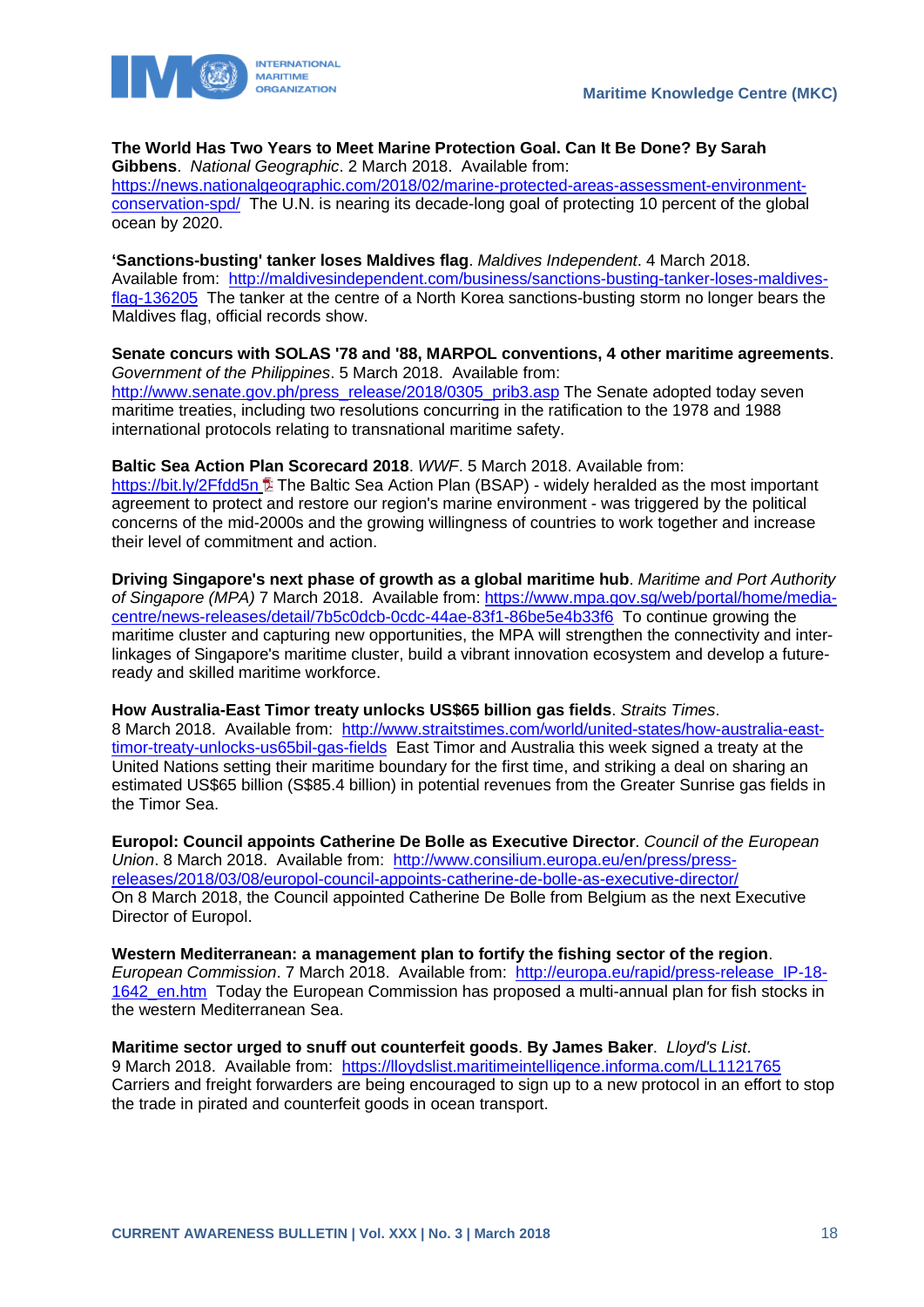

**Int'l probing into Maldives flag flying tanker case**. **By Mohamed Rehan**. *Avas Online (Maldives)*. 11 March 2018. Available from: <https://avas.mv/en/46030> Defense Minister Adam Shareef on Sunday has claimed the case of a high-seas ship-to-ship (STS) transfer between two vessels - one identified a North Korean vessel with the other hoisting Maldives flag - has become an international investigation.

**'Paris of the oceans' pact crucial to save seas, says WWF head**. **By Sophie Hares**. *Reuters* 10 March 2018. Available from: [https://www.reuters.com/article/us-environment-oceans](https://www.reuters.com/article/us-environment-oceans-pollution/paris-of-the-oceans-pact-crucial-to-save-seas-says-wwf-head-idUSKCN1GM0N5)[pollution/paris-of-the-oceans-pact-crucial-to-save-seas-says-wwf-head-idUSKCN1GM0N5](https://www.reuters.com/article/us-environment-oceans-pollution/paris-of-the-oceans-pact-crucial-to-save-seas-says-wwf-head-idUSKCN1GM0N5) To save the world's oceans from rampant over-fishing, pollution and degradation, countries should hammer out a deal like the Paris Agreement on climate change that sets stringent targets for protection, said the head of global conservation group WWF.

**Finders, keepers? What maritime law says about salvaging shipwrecked and washed-up goods**. **By Patrick Williams**. *ABC Radio (Australia)*. 10 March 2018. Available from: [http://www.radioaustralia.net.au/international/2018-03-10/finders-keepers-what-maritime-law-says](http://www.radioaustralia.net.au/international/2018-03-10/finders-keepers-what-maritime-law-says-about-salvaging-shipwrecked-and-washedup-goods/1741496)[about-salvaging-shipwrecked-and-washedup-goods/1741496](http://www.radioaustralia.net.au/international/2018-03-10/finders-keepers-what-maritime-law-says-about-salvaging-shipwrecked-and-washedup-goods/1741496) Picture this - you're walking along the beach and come across a washed-up shipping container chock-full of goodies.

**Law on ocean governance beyond national jurisdiction is needed**. **By Zanariah Abd Mutalib**. *New Straits Times Online (Malaysia)*. 13 March 2018. Available from: [https://www.nst.com.my/news/nation/2018/03/344733/law-ocean-governance-beyond-national](https://www.nst.com.my/news/nation/2018/03/344733/law-ocean-governance-beyond-national-jurisdiction-needed)[jurisdiction-needed](https://www.nst.com.my/news/nation/2018/03/344733/law-ocean-governance-beyond-national-jurisdiction-needed) Malaysia has to draft a specific law which will allow it to explore marine biodiversity resources, aside from managing marine resources beyond national jurisdiction.

**German Government supports Maritime Centre with 1.2 million Euros**. *GhanaWeb*.

14 March 2018. Available from: [https://www.ghanaweb.com/GhanaHomePage/business/German-](https://www.ghanaweb.com/GhanaHomePage/business/German-Government-supports-Maritime-Centre-with-1-2-million-Euros-634146)[Government-supports-Maritime-Centre-with-1-2-million-Euros-634146](https://www.ghanaweb.com/GhanaHomePage/business/German-Government-supports-Maritime-Centre-with-1-2-million-Euros-634146) The Government of Germany, through its International Cooperation Agency GIZ, has handed over monitoring and radio equipment worth 1.2 million Euros to the ECOWAS Commission to support the operations of the Multinational Maritime Coordination Centre (MMCC) Zone F.

**CMA Shipping 2018 - Summary of keynote address by Deputy Commandant for Operations, Vice Adm. Charles Ray**. *US Coast Guard Maritime Commons*. 13 March 2018. Available from: [http://mariners.coastguard.dodlive.mil/2018/03/13/3-13-2018-cma-shipping-2018-summary-of](http://mariners.coastguard.dodlive.mil/2018/03/13/3-13-2018-cma-shipping-2018-summary-of-keynote-address-by-deputy-commandant-for-operations-vice-adm-charles-ray/)[keynote-address-by-deputy-commandant-for-operations-vice-adm-charles-ray/](http://mariners.coastguard.dodlive.mil/2018/03/13/3-13-2018-cma-shipping-2018-summary-of-keynote-address-by-deputy-commandant-for-operations-vice-adm-charles-ray/) Vice Adm. Charles Ray, deputy commandant for operations and recently nominated Vice Commandant of the Coast Guard, delivered keynote remarks to about three hundred members of the international shipping community during Connecticut Maritime Association's Shipping 2018 in Stamford, Connecticut, March 12, 2018.

**Spill equipment, orca study among newly unveiled details of Oceans Protection Plan**. **By Simon Little**. *Global News (Canada)*. 13 March 2018. Available from: <https://globalnews.ca/news/4081296/new-details-oceans-protection-plan/>  $\blacksquare$ . The federal government has announced new details of how its \$1.5-billion Oceans Protection Plan (OPP) will be applied to B.C.'s coast.

**Government of Canada announces new Oceans Protection Plan actions to protect Canada's coasts and waterways**. *Government of Canada*. 13 March 2018. Available from: [https://www.canada.ca/en/transport-canada/news/2018/03/government-of-canada-announces](https://www.canada.ca/en/transport-canada/news/2018/03/government-of-canada-announces-new-oceans-protection-plan-actions-to-protect-canadas-coasts-and-waterways.html)[new-oceans-protection-plan-actions-to-protect-canadas-coasts-and-waterways.html](https://www.canada.ca/en/transport-canada/news/2018/03/government-of-canada-announces-new-oceans-protection-plan-actions-to-protect-canadas-coasts-and-waterways.html) Canada's coasts support Indigenous and coastal communities, enable international trade, are home to precious ecosystems, and play a key role in strengthening the economy and growing our middle class.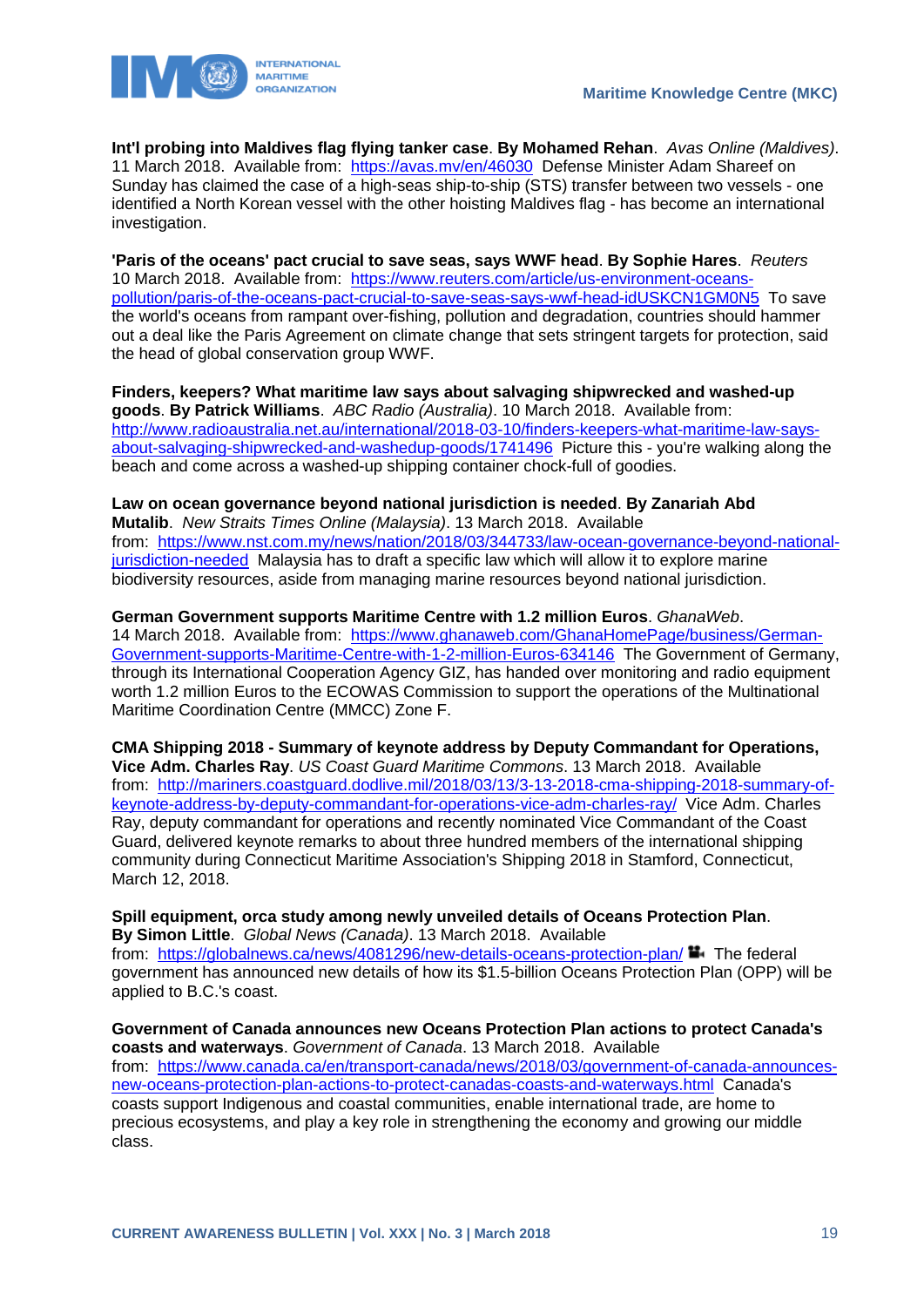

#### **Libyan forces arrest ship off Derna**. *Maritime Executive*. 13 March 2018.

Available from: <https://www.maritime-executive.com/article/libyan-forces-arrest-ship-off-derna> On Sunday, a spokesman for Libyan warlord General Khalifa Haftar said that an unnamed foreign vessel was seized off Sousse, a small town near Derna.

#### **European Shipowners greatly concerned about the proposed US steel and aluminium tariffs**.

*European Community Shipowners' Associations (ECSA)*. 13 March 2018. Available from: [http://www.ecsa.eu/news/european-shipowners-greatly-concerned-about-proposed-us-steel](http://www.ecsa.eu/news/european-shipowners-greatly-concerned-about-proposed-us-steel-and-aluminium-tariffs)[and-aluminium-tariffs](http://www.ecsa.eu/news/european-shipowners-greatly-concerned-about-proposed-us-steel-and-aluminium-tariffs) European shipowners disagree with the US President Trump's decision to impose additional duties on imports of certain steel and aluminium products into the United States.

#### **Charting a bright course for the UK shipping industry**. **By Robin Walker**.

*UK Chamber of Shipping*. 15 March 2018. Available from: <https://www.ukchamberofshipping.com/latest/charting-bright-course-uk-shipping-industry/> Britain is one of the world's greatest maritime nations.

**Ending the EU-Comoros fisheries deal**. *European Parliament*. 15 March 2018. Available from: [http://www.europarl.europa.eu/news/en/press-room/20180312IPR99504/ending-the-eu](http://www.europarl.europa.eu/news/en/press-room/20180312IPR99504/ending-the-eu-comoros-fisheries-deal)[comoros-fisheries-deal](http://www.europarl.europa.eu/news/en/press-room/20180312IPR99504/ending-the-eu-comoros-fisheries-deal) The EU Commission proposal to terminate the agreement followed problems with piracy and the Comoros' failure to comply with the Regulation on illegal, unreported and unregulated fishing (IUU).

**Haida Nation and Transport Canada identify new potential places of refuge for ships in Haida Gwaii**. *Government of Canada*. 14 March 2018. Available from: <https://bit.ly/2JjvfCb>Protecting the marine environment is of paramount importance.

**Two Seatrade execs convicted for scrapping four ships**. **By Tomas Kristiansen, Daniel Logan Berg-Munch, and Katrine Grønvald Raun**. *ShippingWatch*. 15 March 2018. Available from: <https://shippingwatch.com/secure/carriers/article10419626.ece> A Rotterdam District Court today, Thursday, sentenced reefer specialist Seatrade for the illegal export of vessels sent for scrapping on the beaches of India, Bangladesh and Turkey.

#### **Kenya invites Cuba to co-host Blue Economy Conference**. **By Beth Nyaga**.

*Kenya Broadcasting Corporation (KBC)*. 19 March 2018. Available from: <http://www.kbc.co.ke/kenya-invites-cuba-co-host-blue-economy-conference/> Speaking when she met the Cuban Minister for Trade and Investment, Rodrigo Malmierca, Foreign Affairs Cabinet Secretary Monica Juma said the Conference will provide a platform to engage on action-oriented strategies pertaining to a sustainable blue economy that is people-centric with ocean driven investments.

**Women in maritime: How to encourage participation**. *Safety4Sea*. 16 March 2018. Available from: <https://safety4sea.com/women-maritime-encourage-participation/> Gender equality is more than equal representation, it is strongly tied to women's rights, and often requires policy changes.

#### **Seatrade found guilty of poor shipbreaking practices**. **By Jennifer Johnson**. *Marine Professional*. 16 March 2018. Available from:

[https://www.imarest.org/themarineprofessional/item/4093-seatrade-found-guilty-of-poor](https://www.imarest.org/themarineprofessional/item/4093-seatrade-found-guilty-of-poor-shipbreaking-practices)[shipbreaking-practices](https://www.imarest.org/themarineprofessional/item/4093-seatrade-found-guilty-of-poor-shipbreaking-practices) The case marks the first time a European shipping firm has been held criminally liable for selling vessels to substandard ship recycling facilities in India and Bangladesh.

**Italy: Migrant rescue ship impounded**. *Human Rights Watch (HRW)*. 19 March 2018. Available from: <https://www.hrw.org/news/2018/03/19/italy-migrant-rescue-ship-impounded> Italy has impounded a rescue ship and threatened criminal charges against two members of its crew and the coordinator of the organization after they refused to turn migrants over to Libyan forces, fearing that they would be abused.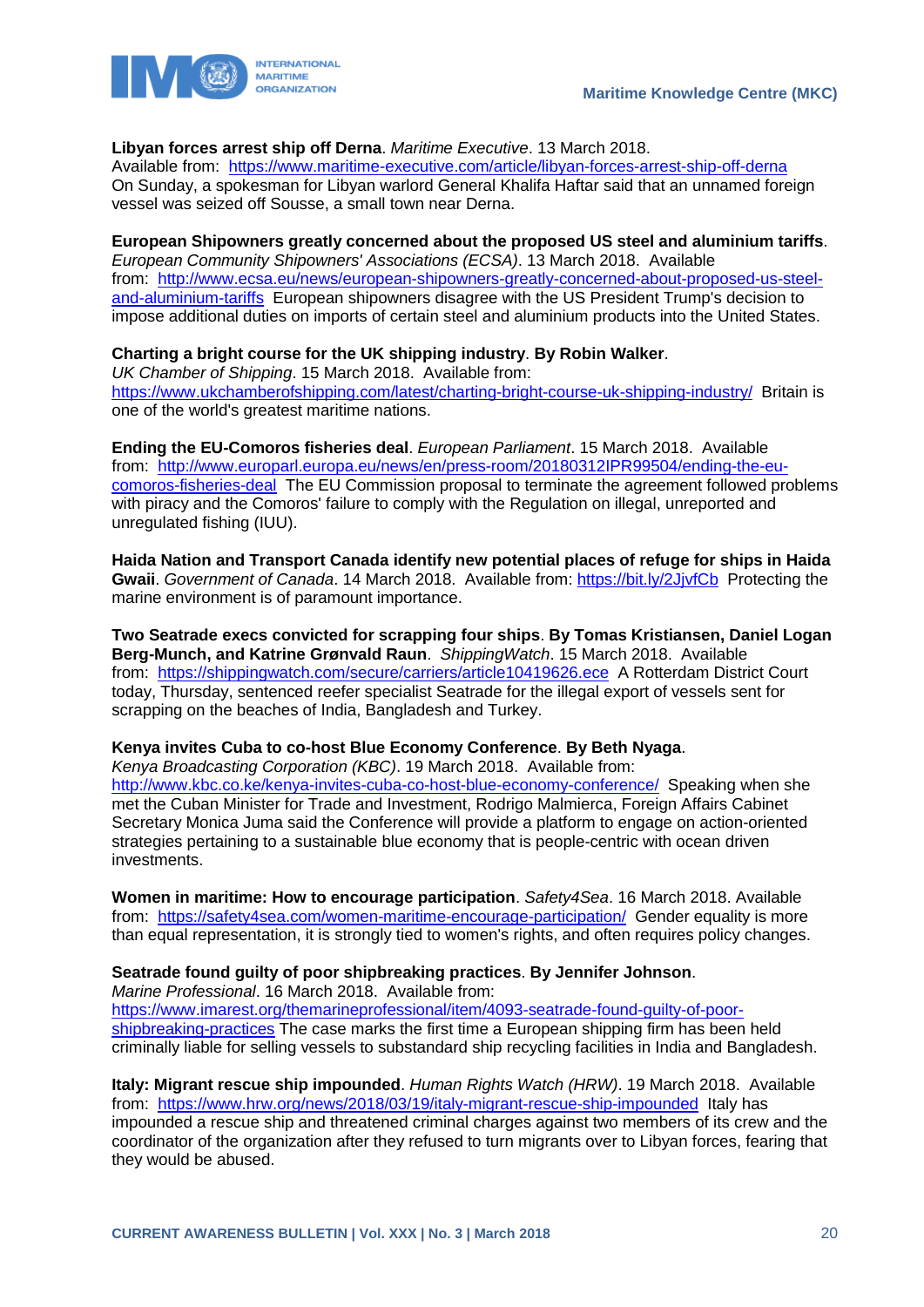

**China's oceanic authority calls for measures on rising sea levels**. *China Daily.Com*. 19 March 2018. Available from: <http://europe.chinadaily.com.cn/a/201803/19/WS5aafafd0a3106e7dcc142908.html>

China's oceanic authority on Monday called for measures to cope with rising sea levels.

**Future of the sea: Foresight report looking at the important future trends, challenges and opportunities for the UK from the sea.** *UK Government*. 21 March 2018. Available from: <https://www.gov.uk/government/publications/future-of-the-sea--2> This report considers the role that science and technology can play in understanding and providing solutions to the long-term issues affecting the sea. Future of the Sea - [Report from the Government Chief Scientific Adviser](https://www.gov.uk/government/uploads/system/uploads/attachment_data/file/692206/future-of-the-sea-project-report.pdf)  $\overline{u}$ 

**Britain must 're-invent' relationship with sea**. **By Thomas Moore**. *Sky News*. 21 March 2018. Available from: [https://news.sky.com/story/britain-must-re-invent-relationship-with](https://news.sky.com/story/britain-must-re-invent-relationship-with-sea-11298541)[sea-11298541](https://news.sky.com/story/britain-must-re-invent-relationship-with-sea-11298541) The value of world's oceans is set to double to £2.14tn by 2030.

**UAE blacklists local owner over crew abandonment**. **By Sam Chambers**. *Splash 247.com*. 21 March 2018. Available from: [http://splash247.com/uae-blacklists-local-owner-crew](http://splash247.com/uae-blacklists-local-owner-crew-abandonment/)[abandonment/](http://splash247.com/uae-blacklists-local-owner-crew-abandonment/) The United Arab Emirates (UAE) has taken action against another shipowner with a history of abandoning crews.

**Court allows conservation, Alaska native groups to challenge Trump's reversal of Arctic, Atlantic drilling bans**. *Center for Biological Diversity*. 20 March 2018. Available from: [http://www.biologicaldiversity.org/news/press\\_releases/2018/offshore-drilling-03-20-](http://www.biologicaldiversity.org/news/press_releases/2018/offshore-drilling-03-20-2018.php) [2018.php](http://www.biologicaldiversity.org/news/press_releases/2018/offshore-drilling-03-20-2018.php) Conservation and Alaska native groups have a green light to hold President Trump accountable to the rule of law over his attempt to jettison a permanent ban on new offshore oil and gas drilling in the Arctic and Atlantic oceans.

**UN advisor criticizes Maersk's shipment for North Korea**. **By Ole Andersen and Tomas Kristiansen**. *ShippingWatch*. 23 March 2018. Available from: <https://shippingwatch.com/secure/Services/article10433790.ece> It is not acceptable for subsidiaries in major international transport companies to claim that they did not know what they were transporting when the case involves illegal products from nations under a UN arms embargo such as North Korea, New York-based Enrico Carisch tells ShippingWatch.

**Danish Shipping: New trade restrictions are deeply worrying**. *Danish Shipping*. 23 March 2018. Available from: [https://www.danishshipping.dk/en/press/news/danish-shipping-new](https://www.danishshipping.dk/en/press/news/danish-shipping-new-trade-restrictions-are-deeply-worrying)[trade-restrictions-are-deeply-worrying](https://www.danishshipping.dk/en/press/news/danish-shipping-new-trade-restrictions-are-deeply-worrying) The United States and China are the two largest markets for the Danish shipping sector with annual total exports amounting to 38.5 billion DKK.

**Container ship** *MSC Kia Ora* **banned from Australian ports**. *Australian Maritime Safety Authority.* 26 March 2018. Available from: [https://www.amsa.gov.au/news-community/news-and-media](https://www.amsa.gov.au/news-community/news-and-media-releases/container-ship-msc-kia-ora-banned-australian-ports)[releases/container-ship-msc-kia-ora-banned-australian-ports](https://www.amsa.gov.au/news-community/news-and-media-releases/container-ship-msc-kia-ora-banned-australian-ports) AMSA inspected the ship in the Port of Brisbane on Wednesday, 14 March 2018 after receiving a complaint which alleged that crew had been underpaid.

### **South China Sea remains a security challenge, Philippine defence chief says**.

*South China Morning Post*. 26 March 2018. Available from: [http://www.scmp.com/news/china/diplomacy-defence/article/2138915/south-china-sea-remains](http://www.scmp.com/news/china/diplomacy-defence/article/2138915/south-china-sea-remains-security-challenge-philippine)[security-challenge-philippine](http://www.scmp.com/news/china/diplomacy-defence/article/2138915/south-china-sea-remains-security-challenge-philippine) The territorial dispute with Beijing over the South China Sea remained a security challenge despite an improvement in bilateral ties, the Philippine defence chief said on Monday as he accepted three maritime surveillance planes from Japan.

**Commission on Limits of Continental Shelf concludes forty-sixth session**. *United Nations*. 26 March 2018. Available from: <https://www.un.org/press/en/2018/sea2067.doc.htm> The Commission on the Limits of the Continental Shelf held its forty-sixth session at United Nations Headquarters from 29 January to 16 March.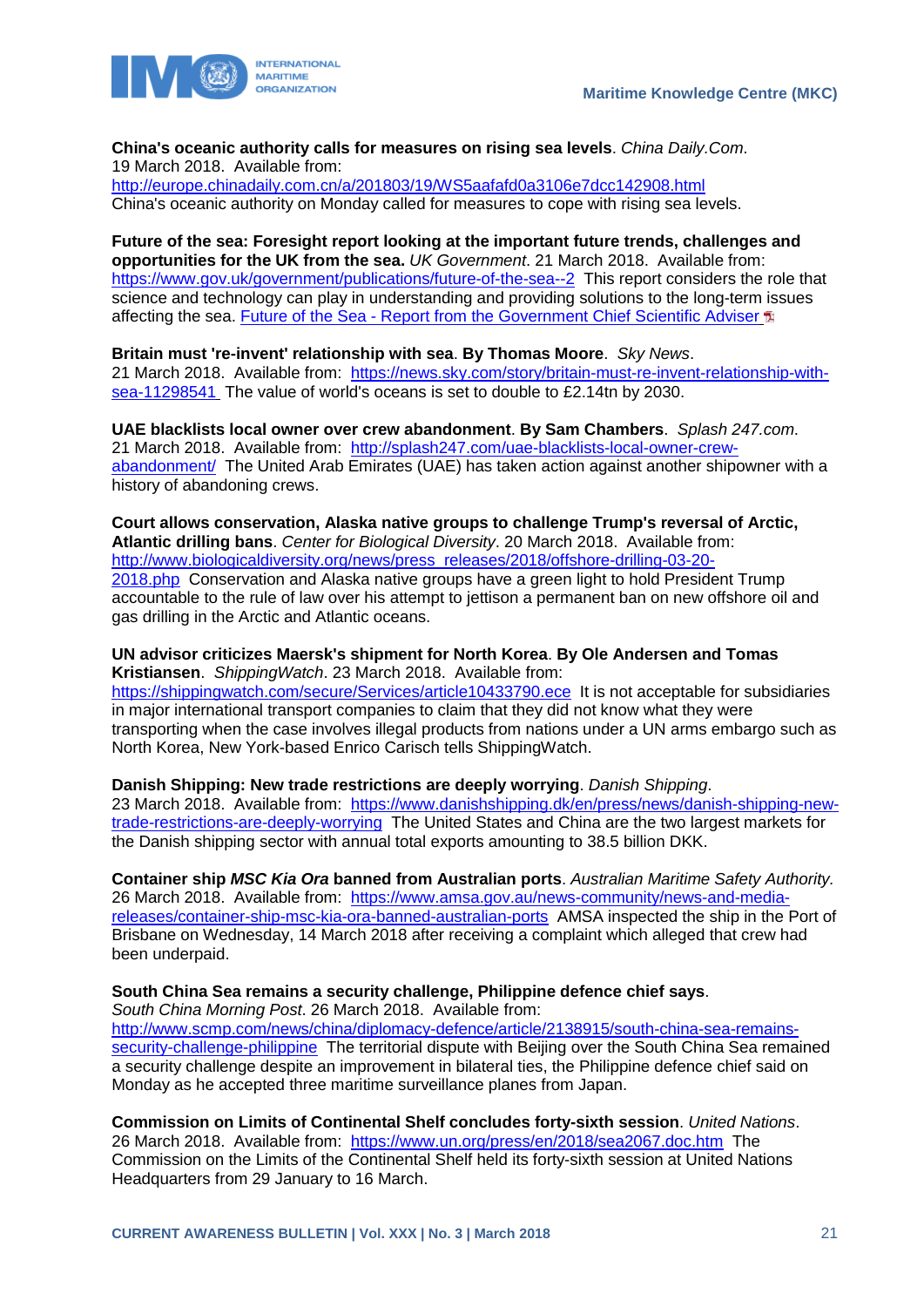

**Breaking the glass ceiling of EU climate policy**. **By Brook Riley**. *EurActiv*. 28 March 2018. Available from: [https://www.euractiv.com/section/climate-environment/opinion/breaking-the-glass](https://www.euractiv.com/section/climate-environment/opinion/breaking-the-glass-ceiling-of-eu-climate-policy)[ceiling-of-eu-climate-policy](https://www.euractiv.com/section/climate-environment/opinion/breaking-the-glass-ceiling-of-eu-climate-policy) Last week, EU leaders told the European Commission to come up by the first quarter of 2019 with a strategy to cut greenhouse gas emissions in line with the Paris Climate Agreement.

**CDC hosts consultation on draft National Oil Spill Contingency Plan**. *Government of Guyana*. 28 March 2018. Available from: [http://dpi.gov.gy/cdc-hosts-consultation-on-draft-national-oil-spill](http://dpi.gov.gy/cdc-hosts-consultation-on-draft-national-oil-spill-contingency-plan/)[contingency-plan/](http://dpi.gov.gy/cdc-hosts-consultation-on-draft-national-oil-spill-contingency-plan/) The Civil Defence Commission (CDC) today hosted a Stakeholder's Consultation on the draft National Oil Spill Contingency Plan.

**Industry welcomes new strategy for right whale protection in Gulf of St. Lawrence**. **By Anne Kalosh**. *Seatrade Cruise News*. 28 March 2018. Available from:<https://bit.ly/2GLDuFc> 2018 sees a fixed speed restriction in a large area of the Gulf where the whales aggregated in 2017 and a dynamic management approach for the shipping lanes north and south of Anticosti Island where temporary mandatory speed caps will be activated should a right whale be observed.

**Government of Canada unveils its plan for protecting North Atlantic right whales in 2018**. *Government of Canada*. 28 March 2018. Available from:<https://bit.ly/2GUjDoj> The Government of Canada is concerned about the deaths of endangered North Atlantic right whales.

**Ocean energy - a sustainable blue growth opportunity for Europe**. *European Commission*. 28 March 2018. Available from: [https://ec.europa.eu/maritimeaffairs/content/ocean-energy-](https://ec.europa.eu/maritimeaffairs/content/ocean-energy-%E2%80%93-sustainable-blue-growth-opportunity-europe_en) [%E2%80%93-sustainable-blue-growth-opportunity-europe\\_en](https://ec.europa.eu/maritimeaffairs/content/ocean-energy-%E2%80%93-sustainable-blue-growth-opportunity-europe_en) A strong supporter of renewable forms of energy "made in Europe", the Commissioner reaffirmed his belief that by 2030 the oceans could provide energy to millions of Europeans, and his ambition to consolidate and expand the European Union's position as a world leader in ocean energy.

# <span id="page-22-0"></span>*MARINE TECHNOLOGY*

**DNV GL drone inspection on the** *Rowan Gorilla VI*. *DNV GL*. 28 February 2018. Available from: https://www.youtube.com/watch?v=u5r4Xe9pkrl DNV GL surveyors recently used drones to inspect the *Rowan Gorilla VI* , a Super Gorilla Class Jack-up owned by Rowan Companies.

**The drone squad for ship surveys**. *All About Shipping*. 2 March 2018. Available from: <http://www.allaboutshipping.co.uk/2018/03/02/the-drone-squad-for-ship-surveys/>Since DNV GL carried out its first production drone survey,June 2016, it has become the leading provider in the field

**Pacific Basin Shipping: 'Scrubbers not a smart solution'**. **By Andy Pierce**. *TradeWinds*. 1 March 2018. Available from: [http://www.tradewindsnews.com/drycargo/1444470/pacific-basin](http://www.tradewindsnews.com/drycargo/1444470/pacific-basin-shipping-scrubbers-not-a-smart-solution)[shipping-scrubbers-not-a-smart-solution](http://www.tradewindsnews.com/drycargo/1444470/pacific-basin-shipping-scrubbers-not-a-smart-solution) Pacific Basin Shipping has branded scrubber technology an ineffective solution to incoming emissions laws and placed the responsibility of meeting sulphur regulations in 2020 at the feet of oil companies.

### **Is it time to talk about regulating autonomous ships? By Patrick Kingsland**.

*Ship-Technology.com*. 5 March 2018. Available from: [http://www.ship](http://www.ship-technology.com/features/time-talk-regulating-autonomous-ships/)[technology.com/features/time-talk-regulating-autonomous-ships/](http://www.ship-technology.com/features/time-talk-regulating-autonomous-ships/) A major new report commissioned by the Danish Maritime Authority (DMA) unpicks the challenges posed by autonomy on the seas and outlines how they can be overcome.

**Report on regulatory barriers to the use of autonomous ships**. *Danish Maritime Authority*. December 2017. Available from: [Analysis of regulatory barriers to the use of autonomous ships:](https://www.dma.dk/Documents/Publikationer/Analysis%20of%20Regulatory%20Barriers%20to%20the%20Use%20of%20Autonomous%20Ships.pdf)  [Final Report](https://www.dma.dk/Documents/Publikationer/Analysis%20of%20Regulatory%20Barriers%20to%20the%20Use%20of%20Autonomous%20Ships.pdf) **D** The report, made by Rambøll and CORE Law firm for the Danish Maritime Authority, contains a number of specific recommendations for Denmark preparing and making more flexible the regulation of autonomous technologies.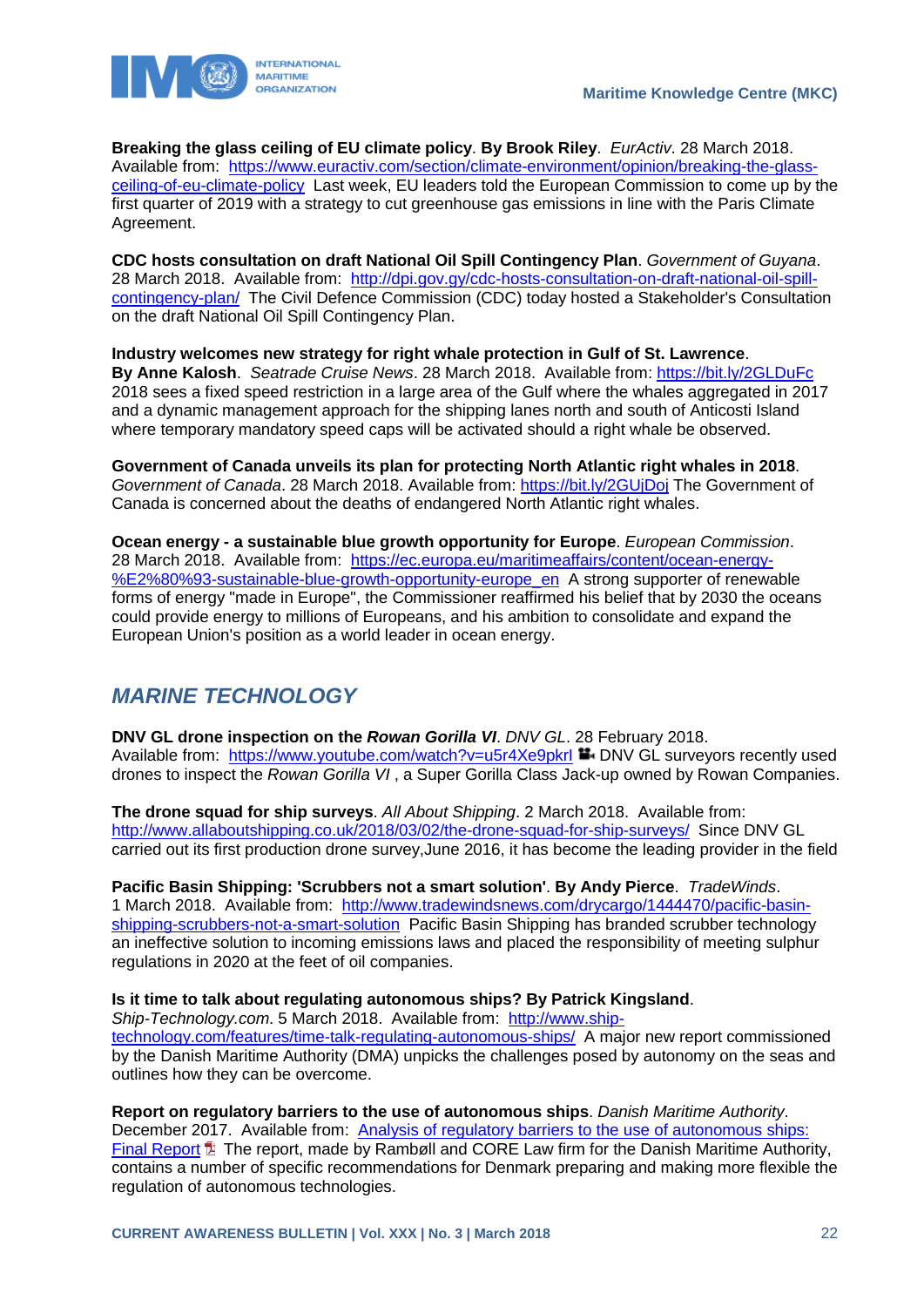



#### **Technology touted for making shipping cleaner, more efficient**. **By Andrea Rumbaugh**. *Houston Chronicle (US)*. 5 March 2018. Available from:

[https://www.houstonchronicle.com/business/article/Technology-touted-for-making-shipping-cleaner-](https://www.houstonchronicle.com/business/article/Technology-touted-for-making-shipping-cleaner-12728512.php)[12728512.php](https://www.houstonchronicle.com/business/article/Technology-touted-for-making-shipping-cleaner-12728512.php) Upheaval in the modern maritime sector can be compared to changes in the 19th century, when relatively efficient steam-powered engines replaced giant sails dependent on gusts of wind.

**LR announces new underwater noise notation**. *Lloyd's Register*. 5 March 2018. Available from: <https://www.lr.org/en/latest-news/new-underwater-noise-notation/>LR has released a new underwater noise notation and ShipRight procedure on underwater radiated noise with the intention of helping shipowners minimise underwater noise emissions when operating in sensitive environments.

**A commercial reality check for autonomous shipping in 2018** . **By Torgeir Willumsen**. *Seatrade Maritime News*. 6 March 2018. Available from: [http://www.seatrade](http://www.seatrade-maritime.com/news/europe/a-commercial-reality-check-for-autonomous-shipping-in-2018.html)[maritime.com/news/europe/a-commercial-reality-check-for-autonomous-shipping-in-2018.html](http://www.seatrade-maritime.com/news/europe/a-commercial-reality-check-for-autonomous-shipping-in-2018.html) Autonomous vessels are generating increasing interest in the shipping industry, both due to novelty and promising commercial benefits.

**ECDIS: is the industry ignoring an important update? By Eva Grey**. *Ship-Technology.com*. 7 March 2018. Available from: [http://www.ship-technology.com/features/ecdis-is-the-industry](http://www.ship-technology.com/features/ecdis-is-the-industry-ignoring-an-important-update/)[ignoring-an-important-update/](http://www.ship-technology.com/features/ecdis-is-the-industry-ignoring-an-important-update/) Since its introduction to the market in 2009, the Electronic Chart Display and Information System (ECDIS) has become the de-facto navigational chart system used by naval vessels and ships worldwide.

**Jeremy Nixon believes one particular technology can help shipping**. **By Niklas Krigslund**. *ShippingWatch*. 7 March 2018. Available from:

<https://shippingwatch.com/secure/carriers/Container/article10385090.ece> After years of standstill, digitalization efforts now seem to have taken off for real in the container sector, where a growing number of players are now investing large sums in finding new solutions for themselves and for customers.

**Autonomous vessels will revolutionise shortsea shipping**. **By Martyn Wingrove**. *Marine Electronics & Communications*. 7 March 2018. Available from: [http://www.marinemec.com/news/view,autonomous-vessels-will-revolutionise-shortsea](http://www.marinemec.com/news/view,autonomous-vessels-will-revolutionise-shortsea-shipping_51007.htm)[shipping\\_51007.htm](http://www.marinemec.com/news/view,autonomous-vessels-will-revolutionise-shortsea-shipping_51007.htm) Autonomous coastal shipping can help reduce the amount of cargo transported by road and rail across nations.

**Cyber safety, security and autonomous shipping addressed with new Bureau Veritas notations and guidelines**. *Bureau Veritas*. 13 March 2018. Available from: [http://www.bureauveritas.com/home/news/business-news/cyber-safety-security-and-autonomous](http://www.bureauveritas.com/home/news/business-news/cyber-safety-security-and-autonomous-shipping-addressed-with-new-bureau-veritas-notations-and-guidelines)[shipping-addressed-with-new-bureau-veritas-notations-and-guidelines](http://www.bureauveritas.com/home/news/business-news/cyber-safety-security-and-autonomous-shipping-addressed-with-new-bureau-veritas-notations-and-guidelines) A new series of classification notations, guidelines and services enable owners to comply with regulatory requirements, safeguard their crews and protect their assets from both malfunction and malicious attack.

**US feeling labour pressure on ship automation**. **By John Gallagher**. *Fairplay*. 15 March 2018. Available from: [https://fairplay.ihs.com/safety-regulation/article/4298826/us-feeling-labour-pressure](https://fairplay.ihs.com/safety-regulation/article/4298826/us-feeling-labour-pressure-on-ship-automation)[on-ship-automation](https://fairplay.ihs.com/safety-regulation/article/4298826/us-feeling-labour-pressure-on-ship-automation) A planned two-year regulatory scoping exercise at the International Maritime Organization (IMO) on autonomous ships is months away and already the US Coast Guard (USCG) is receiving heat from unions representing vessel crews on Jones Act and other US-flag ships.

### **Battery-driven vessels on the world seas are far off in the future**. **By Søren Pico**.

*ShippingWatch*. 15 March 2018. Available from:

<https://shippingwatch.com/secure/suppliers/article10416243.ece>It will take a long time before batteries become an actual possibility for commercial ships sailing on the major deep sea trade routes.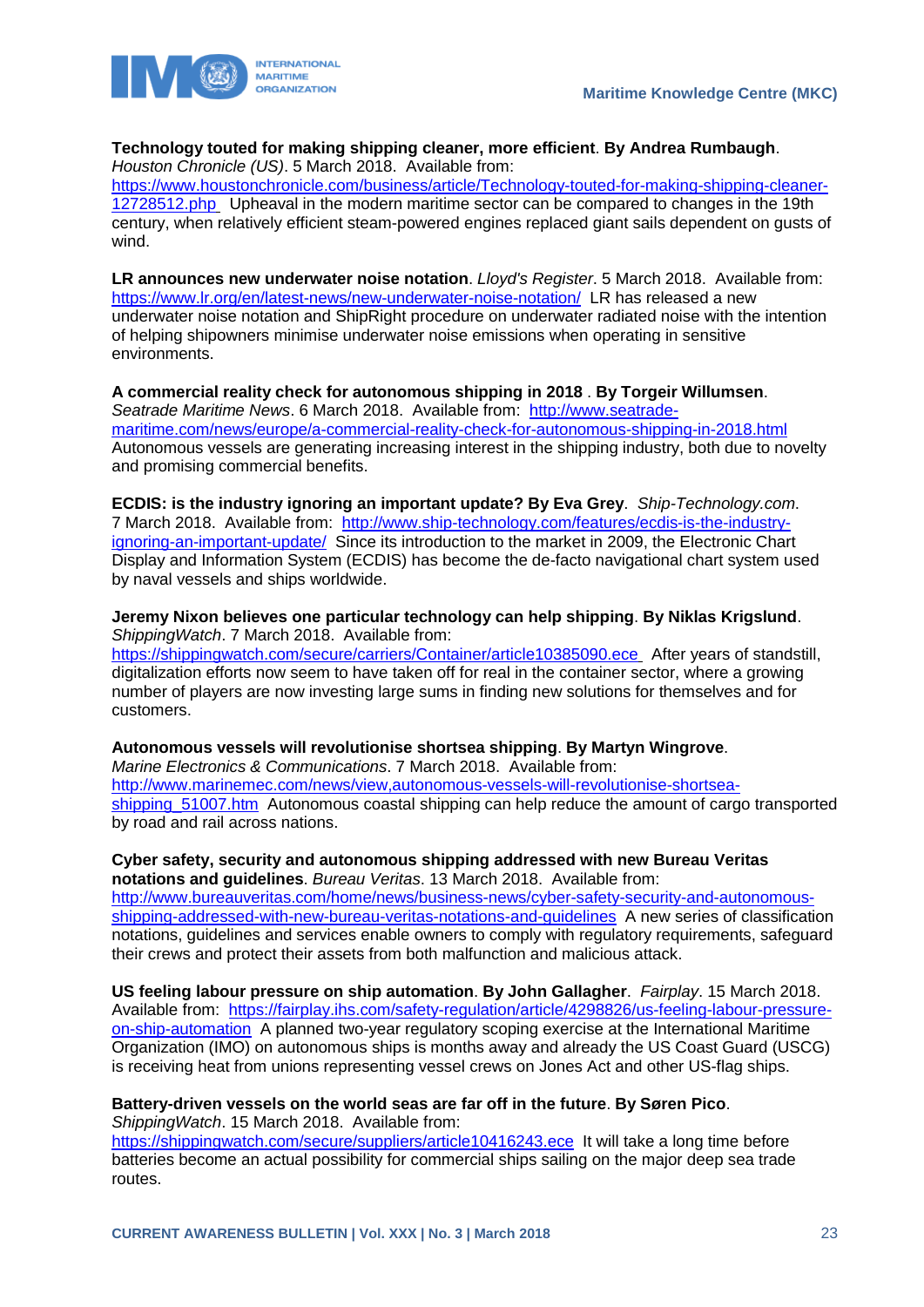

**Maritime CEO Forum: Shipping anywhere from 30 to 500 years behind the technology curve**. **By Sam Chambers**. *Splash 247.com*. 16 March 2018. Available from: <http://splash247.com/maritime-ceo-forum-shipping-anywhere-30-500-years-behind-technology-curve/> Shipping has been warned it's nearer to Kodak than Uber in its slow adoption of technology.

# **Wärtsilä acquires Transas to accelerate its Smart Marine Ecosystem vision**.

*Wärtsilä Corporation*. 19 March 2018. Available from: [https://www.wartsila.com/media/news/19-03-](https://www.wartsila.com/media/news/19-03-2018-wartsila-acquires-transas-to-accelerate-its-smart-marine-ecosystem-vision-2139369) [2018-wartsila-acquires-transas-to-accelerate-its-smart-marine-ecosystem-vision-2139369](https://www.wartsila.com/media/news/19-03-2018-wartsila-acquires-transas-to-accelerate-its-smart-marine-ecosystem-vision-2139369) The technology group Wärtsilä is to acquire Transas, a global company headquartered in the U.K.

**Are electric vessels the wave of the future in shipping?** *Deutsche Welle (Germany)*. 19 March 2018. Available from: [http://www.dw.com/en/are-electric-vessels-the-wave-of-the-future](http://www.dw.com/en/are-electric-vessels-the-wave-of-the-future-in-shipping/a-43046309)[in-shipping/a-43046309](http://www.dw.com/en/are-electric-vessels-the-wave-of-the-future-in-shipping/a-43046309) The world's first 100-percent electric barges are set to start chugging between the busy ports of Antwerp, Amsterdam, and Rotterdam in Belgium and the Netherlands by the end of the year, cutting down the numbers of diesel-powered trucks transporting goods.

**A digital twin to develop Blue Denmark**. *Danish Maritime Authority*. 20 March 2018. Available from: [https://www.dma.dk/Presse/Nyheder/Sider/A\\_digital\\_twin\\_to\\_develop\\_Blue\\_Denmark.aspx](https://www.dma.dk/Presse/Nyheder/Sider/A_digital_twin_to_develop_Blue_Denmark.aspx) Imagine having access to every bit of information on your ship - from engine performance to hull integrity - available at a glance throughout the full lifetime of the vessel.

**Digital twin report for DMA: Digital Twins for Blue Denmark**. *DNV GL*. January 2018. Available from: [Digital Twins for Blue Denmark](https://www.dma.dk/Documents/Publikationer/Digital%20Twin%20report%20for%20DMA.PDF) **D** Digitalisation has become a key enabler for making the maritime industries more innovative, efficient and fit for future operations.

**MAXCMAS success suggests COLREGs remain relevant for autonomous ships**. *Rolls-Royce*. 21 March 2018. Available from: [http://www.rolls-royce.com/media/press-releases/yr-2018/21-03-](http://www.rolls-royce.com/media/press-releases/yr-2018/21-03-2018-maxcmas-success-suggests-colregs-remain-relevant-for-autonomous-ships.aspx) [2018-maxcmas-success-suggests-colregs-remain-relevant-for-autonomous-ships.aspx](http://www.rolls-royce.com/media/press-releases/yr-2018/21-03-2018-maxcmas-success-suggests-colregs-remain-relevant-for-autonomous-ships.aspx) Rolls-Royce has completed the £1.3 million MAXCMAS (MAchine eXecutable Collision regulations for Marine Autonomous Systems) research project, demonstrating that the operation of autonomous vessels can meet, if not exceed, current collision avoidance (COLREG) rules.

**IMO Tier III certification for MTU marine engines from Rolls-Royce**. *Rolls-Royce*. 22 March 2018. Available from: [https://www.rolls-royce.com/media/press-releases/yr-2018/22-03-](https://www.rolls-royce.com/media/press-releases/yr-2018/22-03-2018-imo-tier-3-certification-for-mtu-marine-engines-from-rr.aspx) [2018-imo-tier-3-certification-for-mtu-marine-engines-from-rr.aspx](https://www.rolls-royce.com/media/press-releases/yr-2018/22-03-2018-imo-tier-3-certification-for-mtu-marine-engines-from-rr.aspx) The latest generation of MTU's Series 4000 engines equipped with the SCR system for ships has successfully completed the IMO Tier III certification tests.

**Trafigura to install scrubbers on its new tanker fleet**. **By Roslan Khasawneh**. *Reuters*. 26 March 2018. Available from: [https://uk.reuters.com/article/shipping-fueloil/trafigura-to-install](https://uk.reuters.com/article/shipping-fueloil/trafigura-to-install-scrubbers-on-its-new-tanker-fleet-idUKL3N1R844T)[scrubbers-on-its-new-tanker-fleet-idUKL3N1R844T](https://uk.reuters.com/article/shipping-fueloil/trafigura-to-install-scrubbers-on-its-new-tanker-fleet-idUKL3N1R844T) Commodities trader Trafigura will install scrubbers on its fleet of newbuild tankers to comply with new regulations from 2020 that will slash sulphur levels that ships are allowed to burn, a company spokesperson told Reuters on Monday.

**More to autonomous technology than just unmanned ships**. **By Martyn Wingrove**. *Marine Electronics & Communications*. 28 March 2018. Available from: [http://www.marinemec.com/news/view,more-to-autonomous-technology-than-just-unmanned](http://www.marinemec.com/news/view,more-to-autonomous-technology-than-just-unmanned-ships_51235.htm)ships 51235.htm This week, I visited Rolls-Royce's research and development centre for autonomous ships in Finland's oldest city, Turku.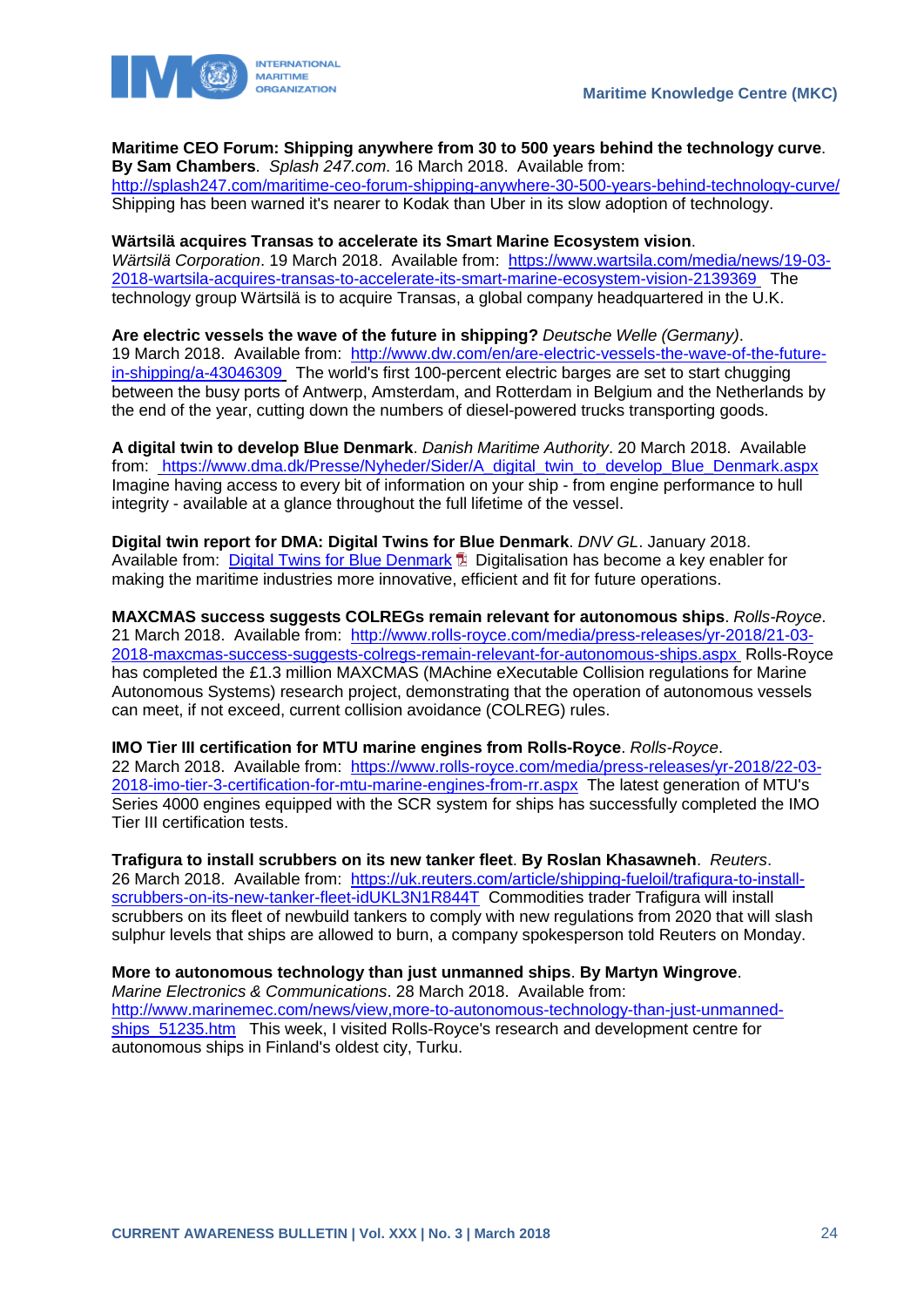

# <span id="page-25-0"></span>*MARITIME EDUCATION & TRAINING*

**OSM helps out seafarer training in Mozambique**. **By Sam Chambers**. *Splash 247.com*.

1 March 2018. Available from: <http://splash247.com/osm-helps-seafarer-training-mozambique/> Shipmanager OSM Maritime Group has signed an MOU to relaunch the Mozambican Higher School of Nautical Sciences as part of its involvement in the UN Global Compact (UNGC) initiative.

### **UK businesses gear up to promote maritime careers on Tidal Tuesday**. **By Holly Birkett**.

*UK Chamber of Shipping*. 2 March 2018. Available from: [https://www.ukchamberofshipping.com/latest/uk-businesses-gear-promote-maritime-careers-tidal](https://www.ukchamberofshipping.com/latest/uk-businesses-gear-promote-maritime-careers-tidal-tuesday/)[tuesday/](https://www.ukchamberofshipping.com/latest/uk-businesses-gear-promote-maritime-careers-tidal-tuesday/) Less than a week remains before shipping businesses around the UK will throw open their doors to promote maritime careers on Tidal Tuesday (6th March), as part of National Careers Week.

### **Liberian Registry, NAMEPA and ProSea launch environmental training program**.

*All About Shipping*. 14 March 2018. Available from:

[http://www.allaboutshipping.co.uk/2018/03/14/liberian-registry-namepa-and-prosea-launch](http://www.allaboutshipping.co.uk/2018/03/14/liberian-registry-namepa-and-prosea-launch-environmental-training-program/)[environmental-training-program/](http://www.allaboutshipping.co.uk/2018/03/14/liberian-registry-namepa-and-prosea-launch-environmental-training-program/) The computer-based training program provides a comprehensive overview of the complex and diverse marine environment, explaining how it is impacted by shipboard waste, discharge and spills, and by shipping generally.

**Antwerp sets up maritime training institute in Brazil**. *Port of Antwerp*. 14 March 2018. Available from: <http://www.portofantwerp.com/en/news/antwerp-sets-maritime-training-institute-brazil> The port of Antwerp is to make its know-how and expertise available to further professionalise the management of ports in Brazil.

**Digital training in the maritime industry**. **By Lili Nguyen**. *Knect365 Maritime*. 15 March 2018. Available from: [https://knect365.com/maritime/article/01c65f13-9121-477f-8a21-](https://knect365.com/maritime/article/01c65f13-9121-477f-8a21-4beeaf69dba2/digital-training-in-the-maritime-industry) [4beeaf69dba2/digital-training-in-the-maritime-industry](https://knect365.com/maritime/article/01c65f13-9121-477f-8a21-4beeaf69dba2/digital-training-in-the-maritime-industry) Disruptive technologies are entering ships,

**Repositioning the Maritime Academy**. **By Edet Okpo**. *Nigeria Today*. 21 March 2018. Available from: <http://www.nigeriatoday.ng/2018/03/repositioning-the-maritime-academy/>The Academy has played host to two strategic and supervisory arms of government, each of which came with lofty packages aimed at reinforcing the determination of the Federal Government and fasttracking processes towards holistically restructuring and repositioning the premier maritime training institution for global competitiveness.

# <span id="page-25-1"></span>*MARITIME SAFETY*

**IMCA introduces changes to its eCMID vessel inspection database**. *International Marine Contractors Association (IMCA)*. 7 March 2018. Available from: [https://www.imca](https://www.imca-int.com/news/2018/03/07/imca-introduces-changes-to-its-ecmid-vessel-inspection-database/)[int.com/news/2018/03/07/imca-introduces-changes-to-its-ecmid-vessel-inspection-database/](https://www.imca-int.com/news/2018/03/07/imca-introduces-changes-to-its-ecmid-vessel-inspection-database/) The IMCA has seen a marked increase in the use of its eCMID inspection scheme for offshore vessels that benefit from an independent International Safety Management health check.

**Concentrated Inspection Campaign (CIC) on Safety of Navigation (SOLAS CH.V)**. *Tokyo MoU*. 12 March 2018. Available from:<https://bit.ly/2Hj5dhK> **ta** The concentrated inspection campaign (CIC) on safety of navigation was carried out in the Tokyo MoU region from 1 September 2017 to 30 November 2017.

**Identifying chronic unease onboard**. **By Subramanian Rajajopal**. *Splash 247.com*. 19 March 2018. Available from: <http://splash247.com/identifying-chronic-unease-onboard/>At Wallem, we are focused on creating greater awareness on the issue of chronic unease in line with our safety goal of zero injuries, zero spills and zero accidents.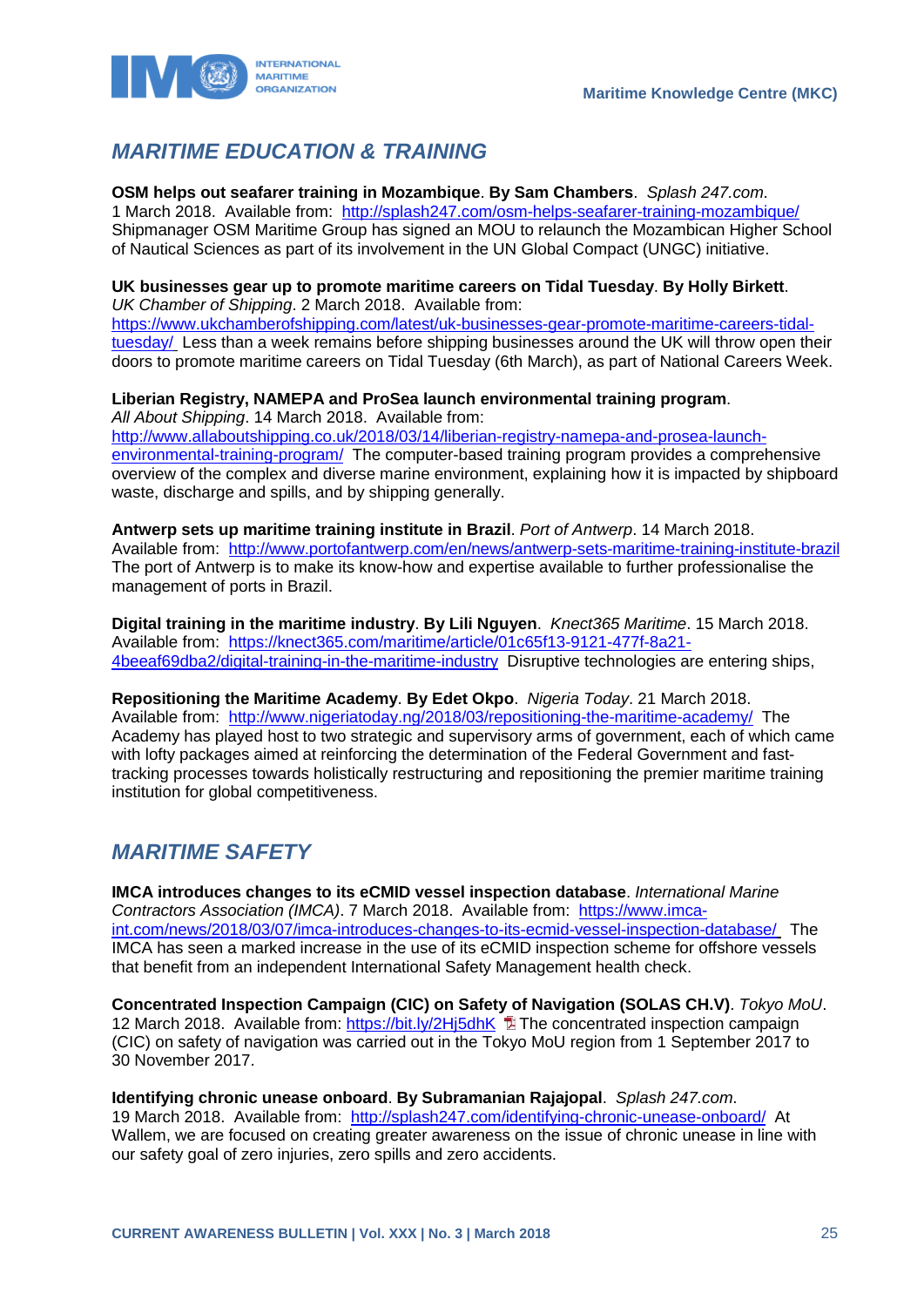

**Polaris rocked by another safety fault**. **By Jason Jiang**. *Splash 247.com*. 23 March 2018. Available from: <http://splash247.com/polaris-rocked-another-safety-fault/>Just ahead of the first anniversary since the high profile sinking of its VLOC *Stellar Daisy*, South Korea's Polaris Shipping has been rocked by yet another safety fault.

**Tackling cargo misdeclaration - a first line of defence against container fires**. *Gard*. 21 March 2018. Available from: [http://www.gard.no/web/updates/content/25186996/tackling-cargo](http://www.gard.no/web/updates/content/25186996/tackling-cargo-misdeclaration-a-first-line-of-defence-against-container-fires)[misdeclaration-a-first-line-of-defence-against-container-fires](http://www.gard.no/web/updates/content/25186996/tackling-cargo-misdeclaration-a-first-line-of-defence-against-container-fires) Stories describing danger at sea change with the times.

**NIMASA: Safety critical to blue economy**. **By Oluwakemi Dauda**. *The Nation (Nigeria)*. 27 March 2018. Available from: <http://thenationonlineng.net/nimasa-safety-critical-blue-economy/> The Nigerian Maritime Administration and Safety Agency (NIMASA) has said safety in the Gulf of Guinea is a prerequisite to the success of blue economy in the country.

### <span id="page-26-0"></span>*MARITIME SECURITY*

**SUS gives Kenya six boats to help boost war on terrorism**. **By Brian Charo and Eunice Murathe**. *Business Daily (Kenya)*. 27 February 2018. Available from: [https://www.businessdailyafrica.com/economy/US-gives-Kenya-six-boats-to-help-boost-war-on](https://www.businessdailyafrica.com/economy/US-gives-Kenya-six-boats-to-help-boost-war-on-terrorism/3946234-4322338-6uipyez/index.html)[terrorism/3946234-4322338-6uipyez/index.html](https://www.businessdailyafrica.com/economy/US-gives-Kenya-six-boats-to-help-boost-war-on-terrorism/3946234-4322338-6uipyez/index.html) The US government on Tuesday gave six Metal Shark boats to the Kenya Navy to help fight terrorism.

**The Unrecognized Republic: Somaliland and the Gulf Security**. **By Awad Mustafa**. *Al Arabiya*. 1 March 2018. Available from: [http://english.alarabiya.net/en/features/2018/02/28/The-](http://english.alarabiya.net/en/features/2018/02/28/The-Unrecognized-Republic-Somaliland-and-the-Gulf-Security.html)[Unrecognized-Republic-Somaliland-and-the-Gulf-Security.html](http://english.alarabiya.net/en/features/2018/02/28/The-Unrecognized-Republic-Somaliland-and-the-Gulf-Security.html) The self-declared Republic of Somaliland is looking to the Gulf secure its borders within the horn of Africa due to the regional instability.

**Omamo appeals for more resources to improve maritime security**. **By Martin Mukangu**. *Daily Nation (Kenya)*. 1 March 2018. Available from: [https://www.nation.co.ke/news/Omamo-more](https://www.nation.co.ke/news/Omamo-more-resources-improve-sea-security/1056-4325012-o8hilnz/index.html)[resources-improve-sea-security/1056-4325012-o8hilnz/index.html](https://www.nation.co.ke/news/Omamo-more-resources-improve-sea-security/1056-4325012-o8hilnz/index.html) The lack of security in the maritime domain will not allow for the development of the blue economy which is part of President Uhuru Kenyatta's "Big Four" deliverables he unveiled during his Jamhuri Day address.

**Invading the system: How to address cyber threats**. *Manila Times*. 6 March 2018. Available from: <http://www.manilatimes.net/invading-system-address-cyber-threats/384321/>

There is no denying that threats accompany the op-portunities presented to the Philippine maritime industry, and these include cyberattacks.

**Pen Test Partners' top 10 tactical tips to reduce the risks of cyber hacking**.

*Ship Management International*. 7 March 2018. Available from:

[http://shipmanagementinternational.com/pen-test-partners-top-10-tactical-tips-to-reduce-the-risks-of](http://shipmanagementinternational.com/pen-test-partners-top-10-tactical-tips-to-reduce-the-risks-of-cyber-hacking/)[cyber-hacking/](http://shipmanagementinternational.com/pen-test-partners-top-10-tactical-tips-to-reduce-the-risks-of-cyber-hacking/) Ethical hackers Pen Test Partners have spent a lot of time highlighting cyber vulnerabilities within the maritime sector by speaking at various shipping conferences and events to promote the need for better cyber security.

**Cyber security at sea: The real threats**. **By David Rider**. *Maritime Executive*. 10 March 2018. Available from: <https://maritime-executive.com/blog/cyber-security-at-sea-the-real-threats>The maritime cyber security landscape is a confusing place.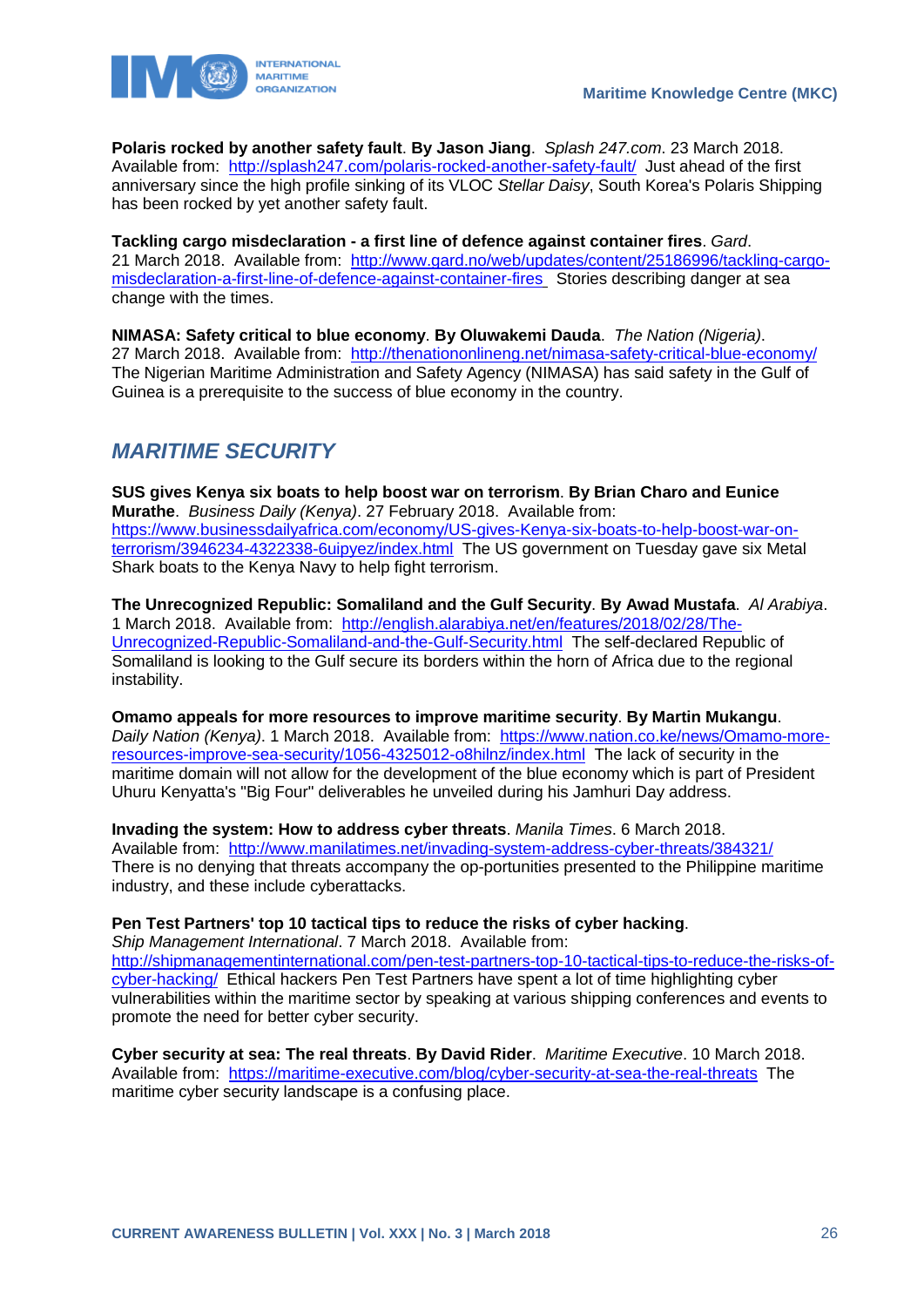

#### **Dutch flag vessels near government approval for use of private armed guards**.

**By Andrew Spurrier**. *Fairplay*. 13 March 2018. Available from: [https://fairplay.ihs.com/safety](https://fairplay.ihs.com/safety-regulation/article/4298766/dutch-flag-vessels-near-government-approval-for-use-of-private-armed-guards)[regulation/article/4298766/dutch-flag-vessels-near-government-approval-for-use-of-private-armed](https://fairplay.ihs.com/safety-regulation/article/4298766/dutch-flag-vessels-near-government-approval-for-use-of-private-armed-guards)[guards](https://fairplay.ihs.com/safety-regulation/article/4298766/dutch-flag-vessels-near-government-approval-for-use-of-private-armed-guards) The Royal Dutch Shipowners' Association (KVNR) said on 13 March that it was delighted after the Dutch lower house of parliament voted in favour of allowing Dutch flag vessels to use private sector armed guards to protect themselves from pirate attacks.

#### **NIMASA, IMO move to enforce maritime security legislations** . **By Godwin Oritse**.

*Vanguard (Nigeria)*. 16 March 2018. Available from: [https://www.vanguardngr.com/2018/03/nimasa](https://www.vanguardngr.com/2018/03/nimasa-imo-move-enforce-maritime-security-legislations/)[imo-move-enforce-maritime-security-legislations/](https://www.vanguardngr.com/2018/03/nimasa-imo-move-enforce-maritime-security-legislations/) In a bid to further strengthen the nation's maritime security, the Nigerian Maritime Administration and Safety Agency, NIMASA, in collaboration with International Maritime Organization, IMO, has commenced moves to develop capacity to implement and enforce maritime safety and security legislations.

**Indonesia, Australia sign action plan on maritime cooperation**. **By Anton Hermansyah**. *Jakarta Post*. 16 March 2018. Available from: [http://www.thejakartapost.com/news/2018/03/16/ri-oz](http://www.thejakartapost.com/news/2018/03/16/ri-oz-sign-action-plan-on-maritime-cooperation.html)[sign-action-plan-on-maritime-cooperation.html](http://www.thejakartapost.com/news/2018/03/16/ri-oz-sign-action-plan-on-maritime-cooperation.html) After one year of discussions, Indonesia and

**Is Southeast Asia home to the most dangerous waters in the world? By Joe Baker**. *Ship-Technology.Com*. 14 March 2018. Available from: [https://www.ship](https://www.ship-technology.com/features/southeast-asia-home-dangerous-waters-world/)[technology.com/features/southeast-asia-home-dangerous-waters-world/](https://www.ship-technology.com/features/southeast-asia-home-dangerous-waters-world/) Increasing piracy, shipping accidents and political disputes have made Southeast Asia a dangerous place for seafarers.

#### **Maritime transport in Africa: Efforts to avoid illegal passengers**. *Cameroon Tribune*. 21 March 2018. Available from: <https://www.cameroon-tribune.cm/articles/17602/fr/>International experts and port managers are meeting in a workshop in Yaounde to analyse the current situation of stowaways passengers on ships and define strategies to reduce their number.

**Somali pirates return as illegal, unregulated, and unreported fishing continues in the Gulf of Aden**. **By Jean-Pierre Larroque**. *Wilson Centre*. 21 March 2018. Available from: [https://www.newsecuritybeat.org/2018/03/somali-pirates-return-illegal-unregulated-unreported](https://www.newsecuritybeat.org/2018/03/somali-pirates-return-illegal-unregulated-unreported-fishing-continues-gulf-aden/)[fishing-continues-gulf-aden/](https://www.newsecuritybeat.org/2018/03/somali-pirates-return-illegal-unregulated-unreported-fishing-continues-gulf-aden/)  $\blacksquare$ . After pirates hijacked an Iranian fishing vessel last year near Bosasso, a major seaport in Puntland, Somalia, local authorities observed that the offending boat was casting nets without a license.

**China's military police given control of coastguard as Beijing boosts maritime security**. **By Liu Zhen**. *South China Morning Post*. 22 March 2018. Available from: [http://www.scmp.com/news/china/diplomacy-defence/article/2138257/chinas-military-police-given](http://www.scmp.com/news/china/diplomacy-defence/article/2138257/chinas-military-police-given-control-coastguard-beijing)[control-coastguard-beijing](http://www.scmp.com/news/china/diplomacy-defence/article/2138257/chinas-military-police-given-control-coastguard-beijing) China has shifted control of its coastguard to its armed police force in a clear show of Beijing's commitment to protecting the nation's waterways.

**Seychelles hosts high-level forum on maritime security**. *Seychelles Nation*. 22 March 2018. Available from: <http://www.nation.sc/article.html?id=258148>Maritime security is not just one nation's concern but an international priority that can be tackled only by working together in a concerted manner.

**Japan patrol vessel donation to help Palau counter maritime threats**. **By Nojima Tsuyoshi**. *Nippon.Com (Japan)*. 23 March 2018. Available from: <https://www.nippon.com/en/features/c04802/> The island nation of Palau is known for its beautiful, calm, and crystal-clear waters.

**\$11 Billion Invested to Improve Border Security**. *Jamaica Information Service*. 28 March 2018. Available from: <http://jis.gov.jm/11-billion-invested-to-improve-border-security/> The Government has invested \$11 billion to improve border security, as part of its crime reduction strategy.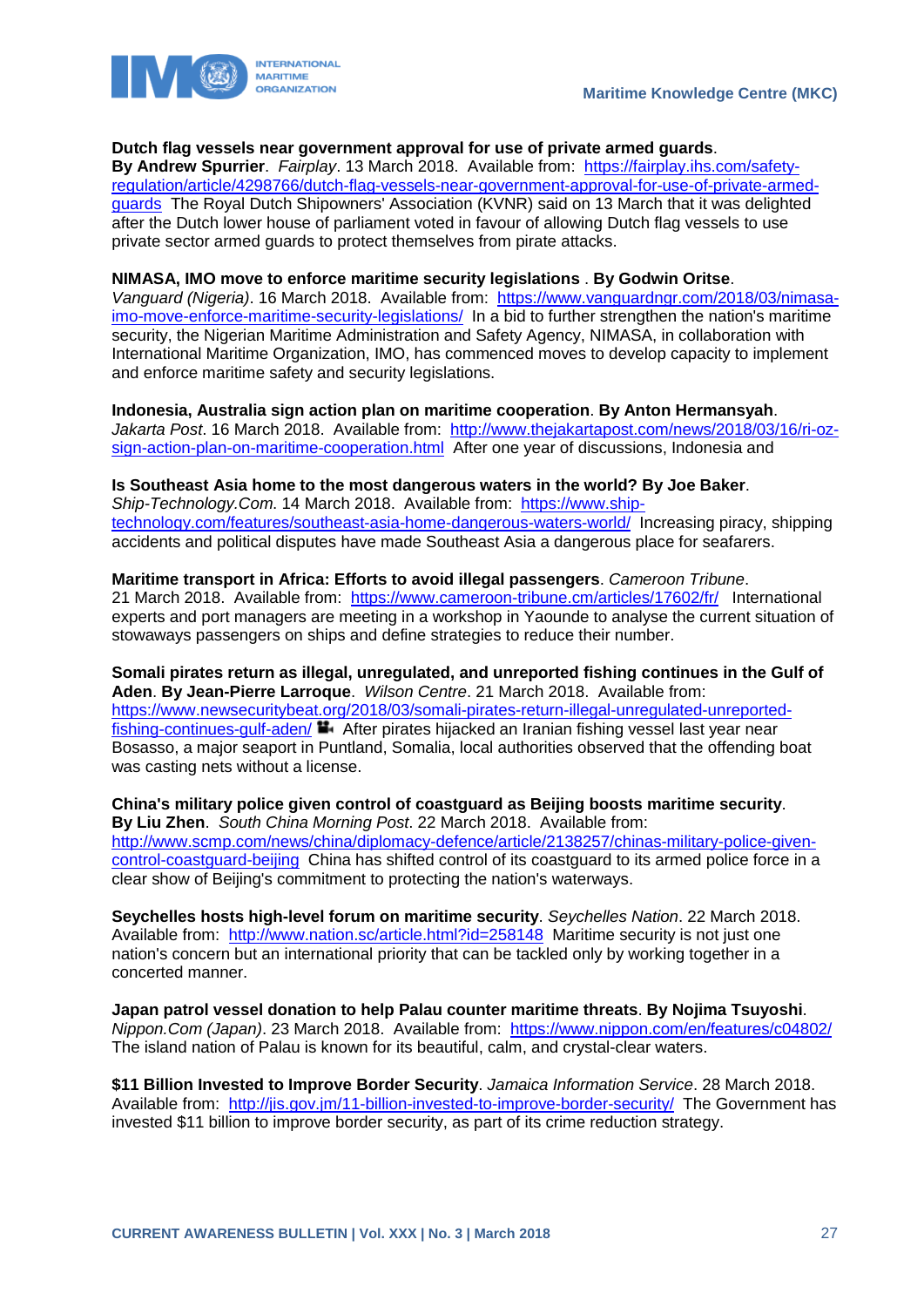

# <span id="page-28-0"></span>*MIGRANTS*

#### **Mediterranean migrant arrivals reach 10,243 in 2018; Deaths reach 418**.

*International Organization for Migration (IOM)*. 2 March 2018. Available from: <https://www.iom.int/news/mediterranean-migrant-arrivals-reach-10243-2018-deaths-reach-418>IOM reports that 10,243 migrants and refugees have entered Europe by sea through the first two months of 2018, with just over 50 per cent arriving in Italy and the remainder divided almost evenly between Greece and Spain.

### **Mediterranean migrant arrivals reach 10,949 in 2018; Deaths reach 442**.

*International Organization for Migration (IOM)*. 9 March 2018. Available from: <http://www.iom.int/news/mediterranean-migrant-arrivals-reach-10949-2018-deaths-reach-442>IOM reports that 10,949 migrants and refugees have entered Europe by sea through the first nine weeks of 2018, with just under 51 percent arriving in Italy and the remainder divided between Greece (27%) Spain (22%) and Cyprus (less than 1%).

**Evangelical churches on migrant rescue ships**. *ANSAmed*. 12 March 2018. Available from: [http://www.ansamed.info/ansamed/en/news/sections/generalnews/2018/03/12/evangelical-churches](http://www.ansamed.info/ansamed/en/news/sections/generalnews/2018/03/12/evangelical-churches-on-migrant-rescue-ships_dc0e41ac-e8ac-4ca5-9da6-c4a780597eb0.html)[on-migrant-rescue-ships\\_dc0e41ac-e8ac-4ca5-9da6-c4a780597eb0.html](http://www.ansamed.info/ansamed/en/news/sections/generalnews/2018/03/12/evangelical-churches-on-migrant-rescue-ships_dc0e41ac-e8ac-4ca5-9da6-c4a780597eb0.html) Members of the Federation of Evangelical Churches in Italy (FCEI) are on the boats of NGOs tasked with rescuing migrants in danger at sea in the Mediterranean.

**Six ways to protect migrants on the Central Mediterranean route**. **By William Lacy Swing, Director General, International Organization for Migration**. *CNN*. 14 March 2018. Available from: [https://edition.cnn.com/2018/03/13/opinions/lacy-swing-iom-6-ways-protect](https://edition.cnn.com/2018/03/13/opinions/lacy-swing-iom-6-ways-protect-migrants/index.html)[migrants/index.html](https://edition.cnn.com/2018/03/13/opinions/lacy-swing-iom-6-ways-protect-migrants/index.html) **The Mediterranean is one of the deadliest migration corridors in the world.** 

#### **Mediterranean migrant arrivals reach 11,636 in 2018; Deaths reach 462**.

*International Organization for Migration (IOM)*. 13 March 2018. Available from: <http://www.iom.int/news/mediterranean-migrant-arrivals-reach-11636-2018-deaths-reach-462>IOM reports that 11,636 migrants and refugees have entered Europe by sea through the first ten weeks of 2018, with just under 48 per cent arriving in Italy and the remainder divided between Greece (29%) Spain (23%) and Cyprus (less than 1%).

**Migrant death in Italy points to dire conditions in Libya - aid workers**. **By Steve Scherer**. *Reuters*. 14 March 2018. Available from: [https://uk.reuters.com/article/uk-europe-migrants](https://uk.reuters.com/article/uk-europe-migrants-italy/migrant-death-in-italy-points-to-dire-conditions-in-libya-aid-workers-idUKKCN1GQ2KF)[italy/migrant-death-in-italy-points-to-dire-conditions-in-libya-aid-workers-idUKKCN1GQ2KF](https://uk.reuters.com/article/uk-europe-migrants-italy/migrant-death-in-italy-points-to-dire-conditions-in-libya-aid-workers-idUKKCN1GQ2KF) A 22 year-old Eritrean man died of tuberculosis exacerbated by severe malnutrition after being rescued at sea and brought to Italy, showing how dire conditions are in Libya for migrants, aid workers said.

**Libyan Coast Guard threatens to kill migrant rescue team**. *Maritime Executive*. 16 March 2018. Available from: [https://www.maritime-executive.com/article/libyan-coast-guard-threatens-to-kill](https://www.maritime-executive.com/article/libyan-coast-guard-threatens-to-kill-migrant-rescue-team)[migrant-rescue-team](https://www.maritime-executive.com/article/libyan-coast-guard-threatens-to-kill-migrant-rescue-team) On Thursday, the maritime rescue NGO Proactiva Open Arms reported a potentially dangerous encounter with the Libyan Coast Guard.

#### **Mediterranean migrant arrivals reach 12,983 in 2018; Deaths reach 495**.

*International Organization for Migration (IOM)*. 20 March 2018. Available from: <http://www.iom.int/news/mediterranean-migrant-arrivals-reach-12983-2018-deaths-reach-495>IOM reports that 12,983 migrants and refugees have entered Europe by sea through the first 11 weeks of 2018, with about 47 per cent arriving in Italy and the remainder divided between Greece (30%) Spain (22%) and Cyprus (less than 1%).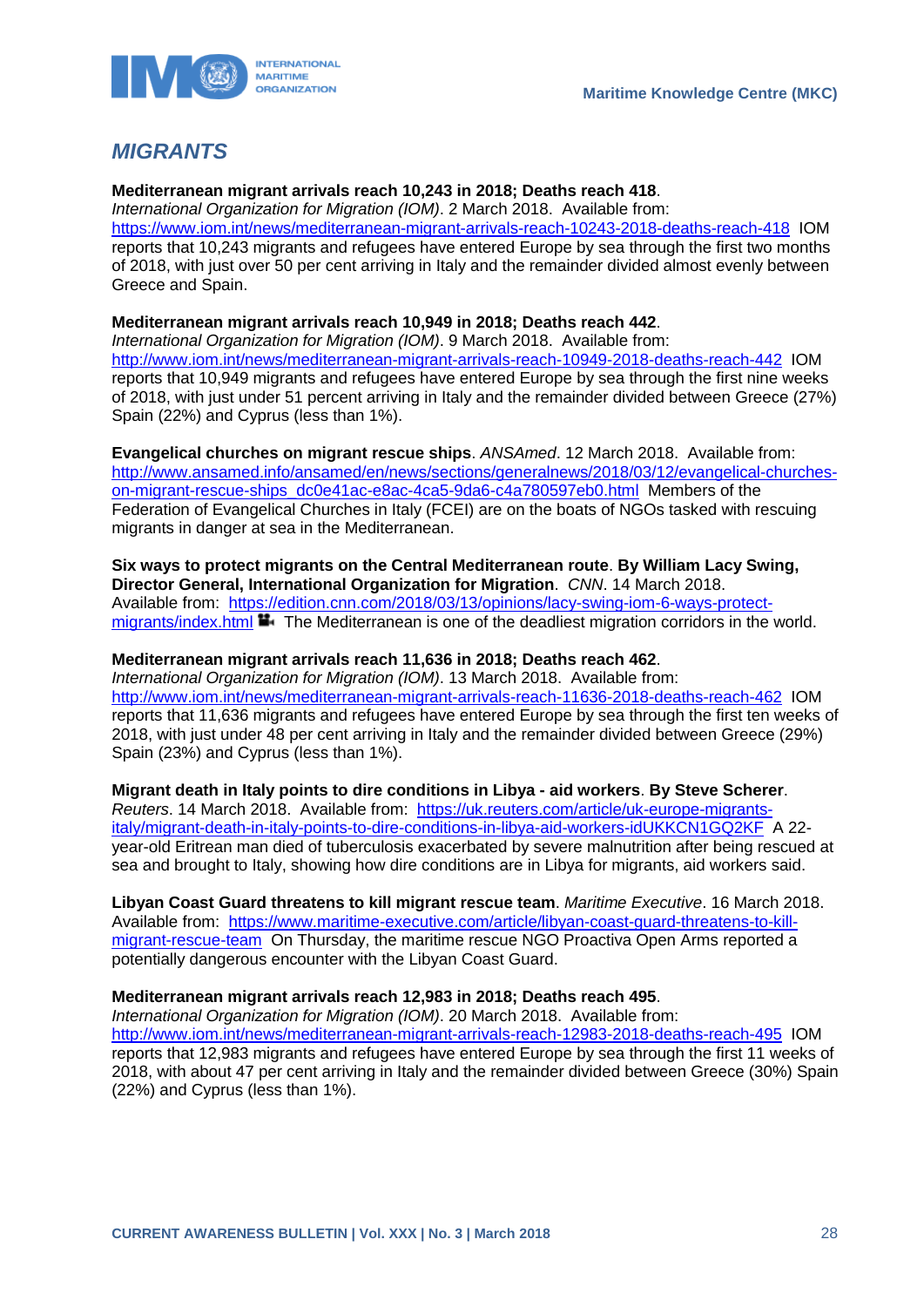

#### **'My crew saved 218 migrants from drowning - so why are we the enemy?' By Lorenzo Tondo**. *The Guardian*. 24 March 2018. Available from:

[https://www.theguardian.com/world/2018/mar/24/proactiva-open-arms-rescue-boat-saved-218-from](https://www.theguardian.com/world/2018/mar/24/proactiva-open-arms-rescue-boat-saved-218-from-drowning-mediterranean-migrants)[drowning-mediterranean-migrants](https://www.theguardian.com/world/2018/mar/24/proactiva-open-arms-rescue-boat-saved-218-from-drowning-mediterranean-migrants) Captain Marc Reig's ship is stuck in a Sicilian port, and a hostage to Italy's resurgent right, as charities become a target for their role in rescuing refugees

#### **Mediterranean migrant arrivals reach 13,043 in 2018; Deaths reach 497**.

*International Organization for Migration (IOM)*. 23 March 2018. Available from: <https://www.iom.int/news/mediterranean-migrant-arrivals-reach-13043-2018-deaths-reach-497> reports that 13,043 migrants and refugees have entered Europe by sea through the first 80 days of 2018, with about 47 per cent arriving in Italy and the remainder divided between Greece (30%) Spain (22%) and Cyprus (less than 1%).

# <span id="page-29-0"></span>*NAVIGATION & COMMUNICATIONS*

**Southern Ocean climate influence under the microscope in IMAS/IMOS** *Investigator* **voyage**. *University of Tasmania (Australia)*. 1 March 2018. Available from: [http://www.media.utas.edu.au/general-news/all-news/southern-ocean-climate-influence-under-the](http://www.media.utas.edu.au/general-news/all-news/southern-ocean-climate-influence-under-the-microscope-in-imasimos-investigator-voyage)[microscope-in-imasimos-investigator-voyage](http://www.media.utas.edu.au/general-news/all-news/southern-ocean-climate-influence-under-the-microscope-in-imasimos-investigator-voyage) A joint research voyage involving scientists from IMAS and IMOS (Integrated Marine Observing System) will this weekend sail for the Southern Ocean on board the Marine National Facility research vessel *Investigator*.

#### **Experts: tenfold increase of Northern Sea Route's cargo turnover possible**.

*TASS Russian News Agency*. 2 March 2018. Available from: <http://tass.com/economy/992425> Building up the cargo turnover along the Northern Sea Route (NSR) to 80 million tonnes by 2025 is a realistic task, which may be achieved by developing infrastructures and the icebreaker fleet, experts in the transport sector told TASS.

**This nuclear-powered ship will break through two meter thick Arctic ice at 12 knots speed**. *Port News*. 2 March 2018. Available from: <http://en.portnews.ru/digest/19694/>It was icebreakers which was the prime interest of the Russian President as he this week met with Aleksey Likhachev, leader of state nuclear power company Rosatom.

**Research mission to Larsen C Ice Shelf thwarted by sea ice** . *British Antarctic Survey (BAS)*. 2 March 2018. Available from: [https://www.bas.ac.uk/media-post/research-mission-to-larsen-c-ice](https://www.bas.ac.uk/media-post/research-mission-to-larsen-c-ice-shelf-thwarted-by-sea-ice/)[shelf-thwarted-by-sea-ice/](https://www.bas.ac.uk/media-post/research-mission-to-larsen-c-ice-shelf-thwarted-by-sea-ice/) Heavy sea ice conditions have thwarted a science mission from reaching the Larsen C Ice Shelf in Antarctica from which a large iceberg broke off in July 2017.

**India, Vietnam emphasise freedom of navigation in South China Sea**. *Economic Times (India)*. 4 March 2018. Available from: [https://economictimes.indiatimes.com/news/defence/india-vietnam](https://economictimes.indiatimes.com/news/defence/india-vietnam-emphasise-freedom-of-navigation-in-south-china-sea/articleshow/63158850.cms)[emphasise-freedom-of-navigation-in-south-china-sea/articleshow/63158850.cms](https://economictimes.indiatimes.com/news/defence/india-vietnam-emphasise-freedom-of-navigation-in-south-china-sea/articleshow/63158850.cms) Amid increasing Chinese assertiveness in the region, India and Vietnam have underlined the importance of freedom of navigation and overflight in the South China Sea, while calling for peaceful settlement of disputes without threat or use of force.

**Seabed mapping to improve Tonga's blue economy**. *Matangi Tonga Online*. 5 March 2018. Available from: <http://matangitonga.to/2018/03/05/seabed-mapping-improve-tongas-blue-economy> Key areas of Tonga's seabed approaching the harbor in Nuku'alofa, are currently being mapped by state-of-the-art multibeam sonar equipment chartered by the UK Hydrographic Office (UKHO) to update nautical charts and publications.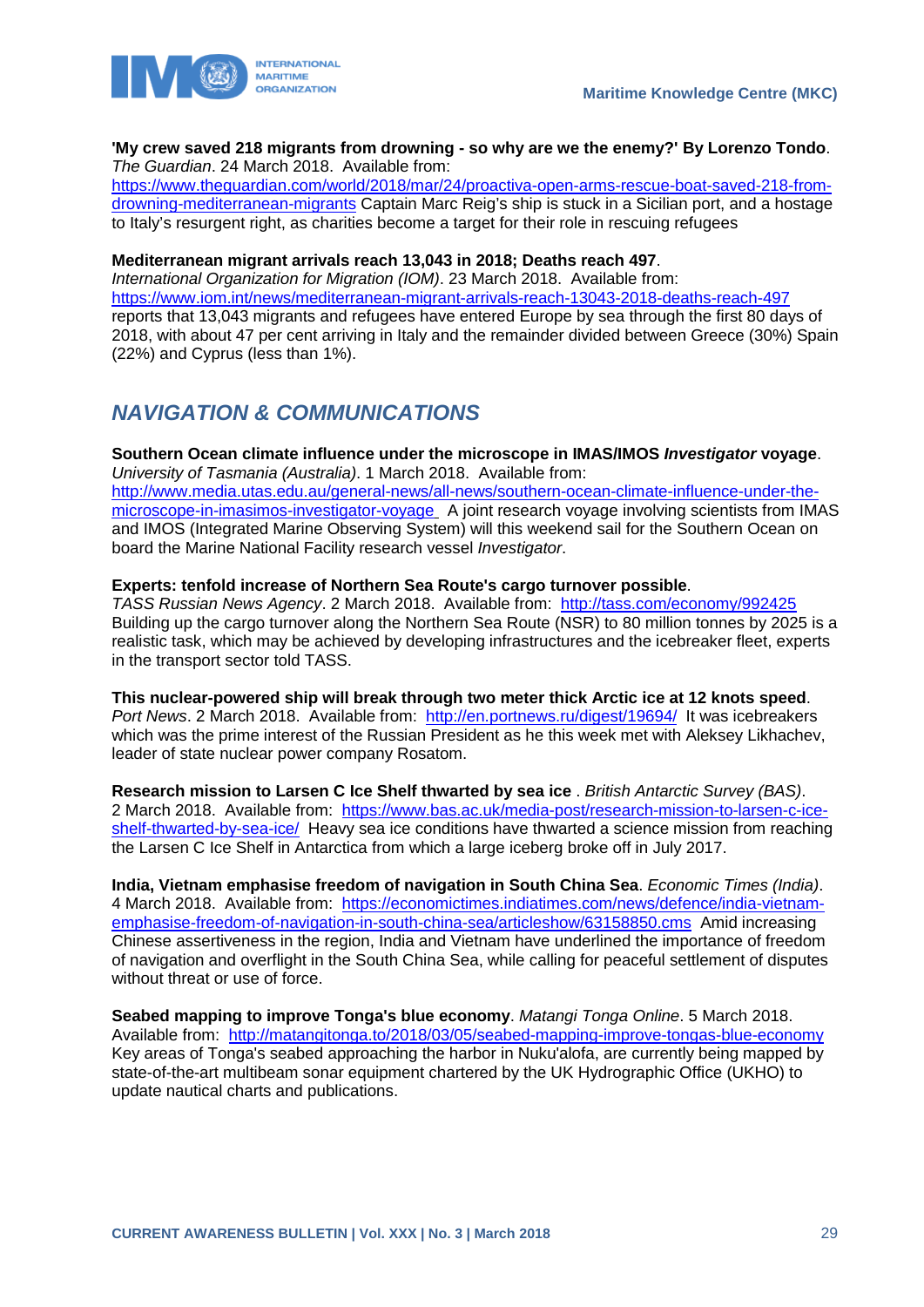

#### **Rolls-Royce offers ship navigators a bird's-eye view with Intelligent Awareness game-**

**changer**. *Rolls-Royce*. 6 March 2018. Available from: [https://www.rolls-royce.com/media/press](https://www.rolls-royce.com/media/press-releases/yr-2018/06-03-2018-rr-offers-ship-navigators-a-birds-eye-view-with-intelligent-awareness-game-changer.aspx)[releases/yr-2018/06-03-2018-rr-offers-ship-navigators-a-birds-eye-view-with-intelligent-awareness](https://www.rolls-royce.com/media/press-releases/yr-2018/06-03-2018-rr-offers-ship-navigators-a-birds-eye-view-with-intelligent-awareness-game-changer.aspx)[game-changer.aspx](https://www.rolls-royce.com/media/press-releases/yr-2018/06-03-2018-rr-offers-ship-navigators-a-birds-eye-view-with-intelligent-awareness-game-changer.aspx) Rolls-Royce has unveiled a sophisticated situational awareness system that fuses multiple sensors with intelligent software to mitigate against the safety risks navigators face when operating vessels at night, in adverse weather conditions or in congested waterways.

#### **Op-ed: The Northern Sea Route is alive and well**. **By Jan-Gunnar Winther**.

*High North News (Norway)*. 7 March 2018. Available from: [http://www.highnorthnews.com/op-ed](http://www.highnorthnews.com/op-ed-the-northern-sea-route-is-alive-and-well/)[the-northern-sea-route-is-alive-and-well/](http://www.highnorthnews.com/op-ed-the-northern-sea-route-is-alive-and-well/) Just a few years ago the increasing ship traffic in the Arctic, especially the so-called Northern Sea Route along Russia's northern coast, generated a great deal of attention.

**Norwegian - Russian cooperation key to save lives as wave of new cruise ships sail north**. **By Thomas Nilsen**. *Independent Barents Observer (Norway)*. 9 March 2018. Available from: <https://thebarentsobserver.com/en/node/3670>An emergency involving a cruise ship in the waters around Svalbard or Franz Josef Land could in worst case stress search - and rescue organizations beyond their capacities.

**Navy's Hydrographic Service prepares first Nautical Chart**. *Government of Sri Lanka*. 10 March 2018. Available from:

[http://www.defence.lk/new.asp?fname=Navys\\_Hydrographic\\_Service\\_prepares\\_first\\_Nautical\\_Chart](http://www.defence.lk/new.asp?fname=Navys_Hydrographic_Service_prepares_first_Nautical_Chart_20180310_01) [\\_20180310\\_01](http://www.defence.lk/new.asp?fname=Navys_Hydrographic_Service_prepares_first_Nautical_Chart_20180310_01) According to Navy media, the new chart covering the 'Kachchativu' island was officially handed over to the Commander of the Navy, Vice Admiral Sirimevan Ranasinghe by the Navy's Chief Hydrographer, Rear Admiral Sisira Jayakody during a brief ceremony.

**Fishing boats 'Going Dark' raise suspicion of illegal catches, report says**. **By Scott Neuman**. *National Public Radio (US)*. 12 March 2018. Available from: [https://www.npr.org/sections/thetwo](https://www.npr.org/sections/thetwo-way/2018/03/11/592802471/fishing-boats-going-dark-raise-suspicion-of-illegal-catches-report-says)[way/2018/03/11/592802471/fishing-boats-going-dark-raise-suspicion-of-illegal-catches-report-says](https://www.npr.org/sections/thetwo-way/2018/03/11/592802471/fishing-boats-going-dark-raise-suspicion-of-illegal-catches-report-says) A new report raises concerns that when fishing vessels "go dark" by switching off electronic tracking devices, in many cases they are doing so to mask the taking of illegal catches in protected marine parks and restricted national waters.

**Avoiding detection at sea?** *Oceana*. 12 March 2018. Available from: [http://usa.oceana.org/press](http://usa.oceana.org/press-releases/avoiding-detection-sea)[releases/avoiding-detection-sea](http://usa.oceana.org/press-releases/avoiding-detection-sea) Today, Oceana published a new investigative report highlighting four commercial fishing vessels that appeared to turn off their public tracking systems, potentially questionable behavior known as going dark at sea. [Avoiding Detection: Global Case Studies of](http://usa.oceana.org/sites/default/files/ais_onoff_report_final_5.pdf)  [Possible AIS Avoidance](http://usa.oceana.org/sites/default/files/ais_onoff_report_final_5.pdf) <sup>1</sup> Videos and Graphics

**The Role of Satellite Technology in the Maritime Industry**. **By Priyanka Ann Saini**. *Sea News*. 12 March 2018. Available from: [http://seanews.co.uk/the-role-of-satellite-technology-in-the](http://seanews.co.uk/the-role-of-satellite-technology-in-the-maritime-industry/)[maritime-industry/](http://seanews.co.uk/the-role-of-satellite-technology-in-the-maritime-industry/) Satellites have helped the maritime industry through various issues that include piracy, distress, navigation, oil spills, etc.

**IoT is a leading force in helping the transport and logistics sector to drive down its carbon footprint, finds Inmarsat**. *Inmarsat*. 13 March 2018. Available from: [https://www.inmarsat.com/press-release/iot-is-a-leading-force-in-helping-the-transport-and-logistics](https://www.inmarsat.com/press-release/iot-is-a-leading-force-in-helping-the-transport-and-logistics-sector-to-drive-down-its-carbon-footprint-finds-inmarsat/)[sector-to-drive-down-its-carbon-footprint-finds-inmarsat/](https://www.inmarsat.com/press-release/iot-is-a-leading-force-in-helping-the-transport-and-logistics-sector-to-drive-down-its-carbon-footprint-finds-inmarsat/) The Internet of Things (IoT) will play a pivotal role in enabling the transport and logistics sector to reduce its carbon footprint and minimise any negative impact on the environment.

**Arctic sea ice becoming a spring hazard for North Atlantic ships**. *University of Manitoba (Canada)*. 19 March 2018. Available from: [http://news.umanitoba.ca/arctic-sea-ice-becoming-a](http://news.umanitoba.ca/arctic-sea-ice-becoming-a-spring-hazard-for-north-atlantic-ships/)[spring-hazard-for-north-atlantic-ships/](http://news.umanitoba.ca/arctic-sea-ice-becoming-a-spring-hazard-for-north-atlantic-ships/) More Arctic sea ice is entering the North Atlantic Ocean than before, making it increasingly dangerous for ships to navigate those waters in late spring, according to new research led by the University of Manitoba.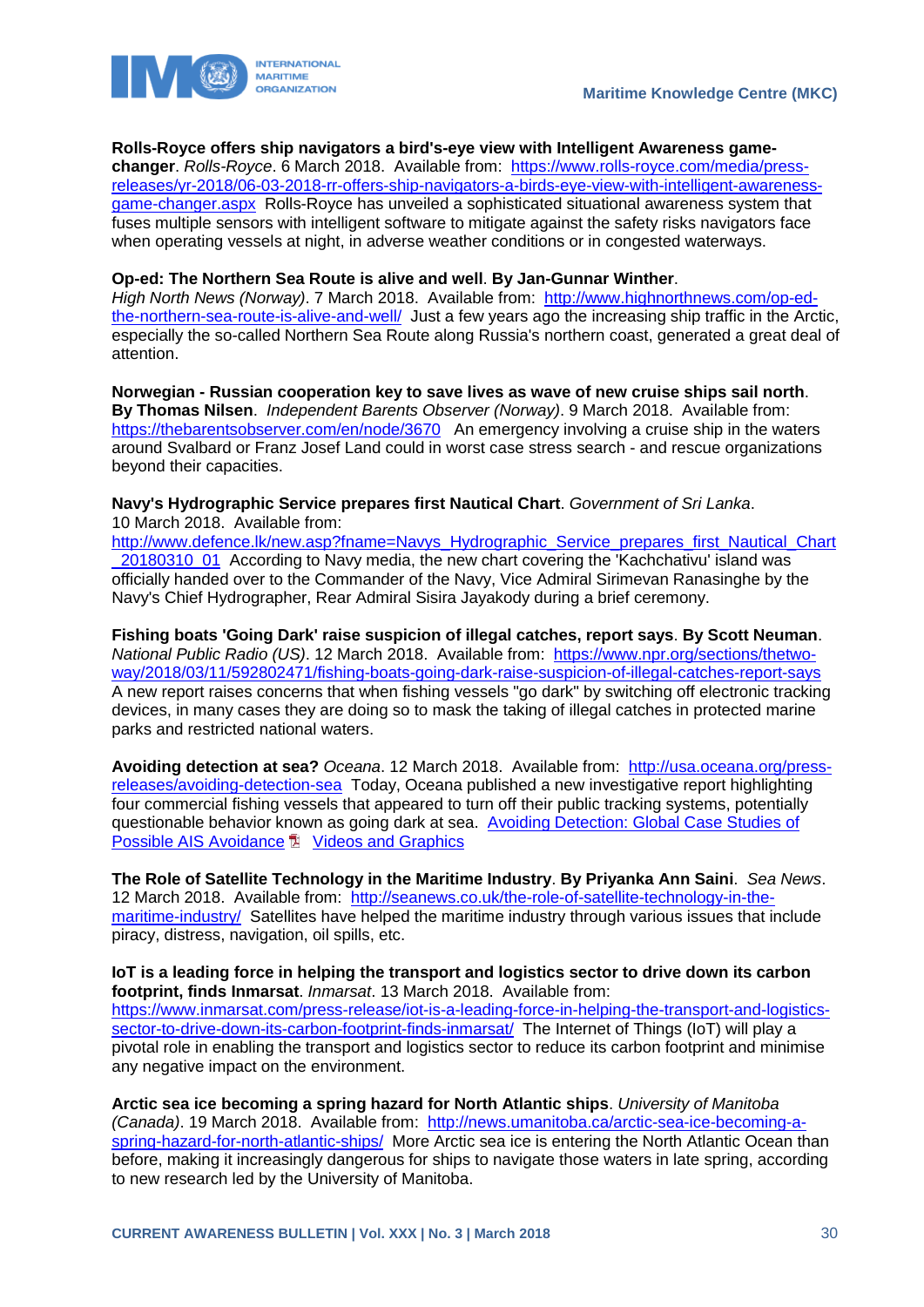

#### **Correct use of ECDIS**. *Skuld*. 22 March 2018. Available from:

<https://www.skuld.com/topics/ship/navigation/correct-use-of-ecdis/>Skuld would like to bring to our Members' attention the United Kingdom's Marine Accident Investigation Branch's (MAIB) Accident Investigation Report 22/2017 which highlights the dangers of misuse of an electronic chart display and information system (ECDIS) in passage planning and monitoring.

#### **U.S., Russian representatives jointly make Bering Strait navigation initiative at Arctic Council meeting**. *Xinhuanet (China)*. 24 March 2018. Available from:

[http://www.xinhuanet.com/english/2018-03/24/c\\_137061249.htm](http://www.xinhuanet.com/english/2018-03/24/c_137061249.htm) Representatives from the U.S. and Russia formulated a joint initiative on the practical navigation in the Bering Strait.

### **HMM to concentrate on services for European and Indian routes**. **By Jung Min-hee**.

*Business Korea (South Korea)*. 26 March 2018. Available from: [http://www.businesskorea.co.kr/english/news/industry/21272-instead-east-coast-na-hmm](http://www.businesskorea.co.kr/english/news/industry/21272-instead-east-coast-na-hmm-concentrate-services-european-and-indian-routes)[concentrate-services-european-and-indian-routes](http://www.businesskorea.co.kr/english/news/industry/21272-instead-east-coast-na-hmm-concentrate-services-european-and-indian-routes) According to the maritime industry and Chosun Biz on March 26, Hyundai Merchant Marine (HMM) decided to stop negotiations for route services to the east coast of North America with Israeli shipping company ZIM, and accordingly there will be no national flag carrier to provide the services for a while.

#### **ECDIS: What happens when the GPS signal goes away? By Richard Madden**.

*Maritime Executive*. 26 March 2018. Available from: [https://maritime-executive.com/blog/ecdis](https://maritime-executive.com/blog/ecdis-what-happens-when-the-gps-signal-goes-away)[what-happens-when-the-gps-signal-goes-away](https://maritime-executive.com/blog/ecdis-what-happens-when-the-gps-signal-goes-away) The U.S. Maritime Administration issued U.S. Maritime Alert 2018-004 A "Possible GPS Interference – Eastern Mediterranean Sea" on March 23 in in response to reports of GPS disruptions and interference from multiple vessels and aircraft between Cyprus and Port Said, Egypt.

**Greenland: Passenger Ship Stuck in Ice**. *Maritime Executive*. 26 March 2018. Available from: <https://www.maritime-executive.com/article/greenland-passenger-ship-stuck-in-ice>The Arctic Umiaq Line passenger ship *Sarfaq Ittuk* has been stuck in ice in Torssukatak in southern Greenland since last Wednesday.

**The right whale to save**. **By Lauren Laughlin**. *US Coast Guard Compass*. 26 March 2018. Available from: <http://coastguard.dodlive.mil/2018/03/the-right-whale-to-save/>Right whales are dying.

**Ice-breaking LNG carrier** *"Vladimir Rusanov"* **for Yamal LNG project started the first loading operation in the Yamal LNG plant at Sabetta Port**. *Mitsui O.S.K.Lines (MOL)*. 29 March 2018. Available from: <http://www.mol.co.jp/en/pr/2018/18021.html>MOL President & CEO: Junichiro Ikeda today announced that from March 27 to March 28 the first loading operation of the Ice-Breaking LNG Carrier *Vladimir Rusanov*, which was jointly ordered by MOL and China COSCO Shipping Corporation Limited (China COSCO Shipping), was conducted in the Yamal LNG plant at Sabetta port.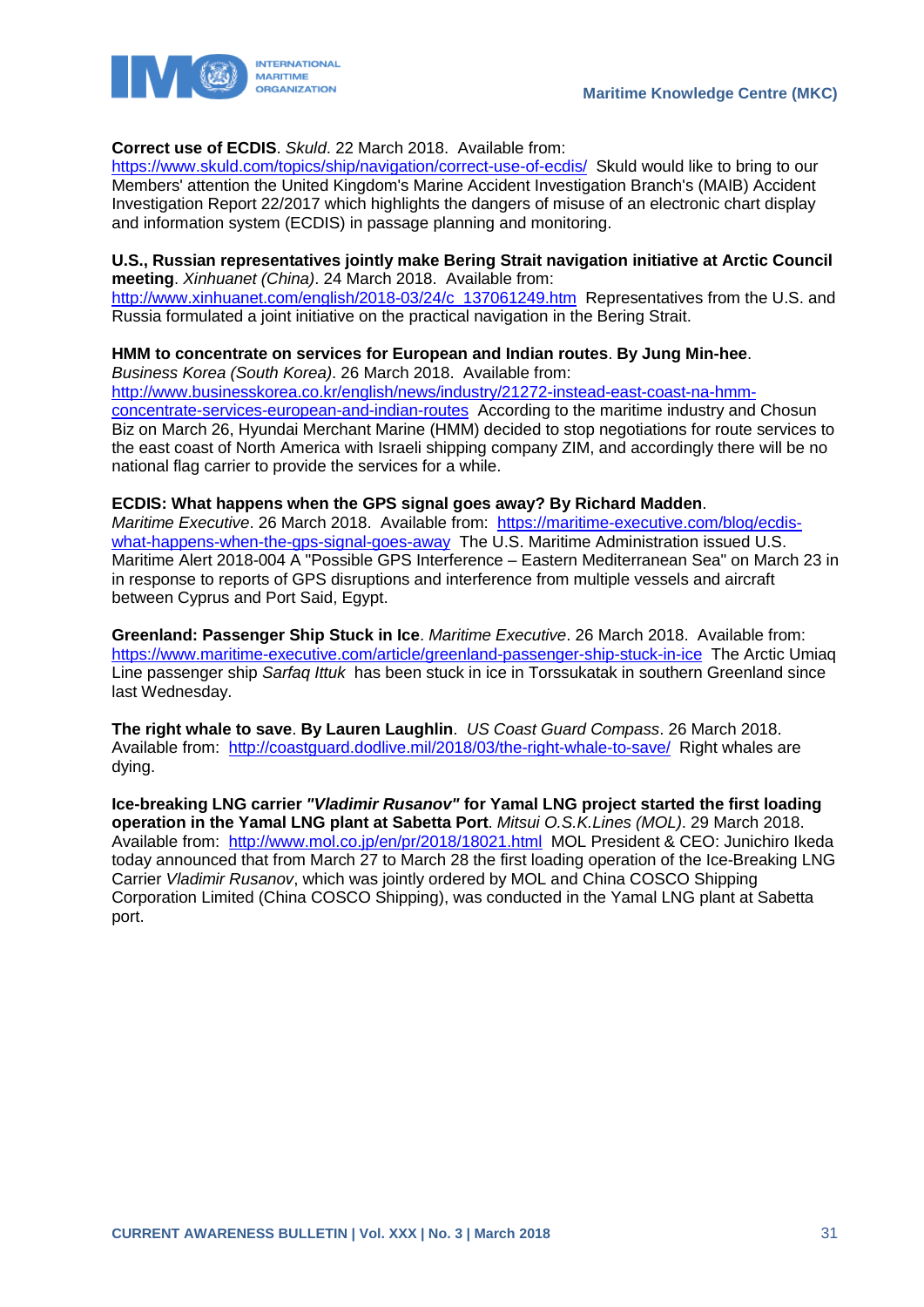

# <span id="page-32-0"></span>*PIRACY*

**After Somali piracy, is sailing the Western Indian Ocean safe again? By Christian Bueger and Timothy Edmunds**. *The Conversation*. 28 February 2018. Available from: <https://theconversation.com/after-somali-piracy-is-sailing-the-western-indian-ocean-safe-again-91578> This year marks the 10th anniversary of the international campaign against Somali piracy.

**Armed robberies, no piracy in Asia during February: ReCAAP ISC**. **By Baibhav Mishra**. *Sea News*. 9 March 2018. Available from: [http://seanews.co.uk/armed-robberies-no-piracy-in-asia](http://seanews.co.uk/armed-robberies-no-piracy-in-asia-during-february-recaap-isc/)[during-february-recaap-isc/](http://seanews.co.uk/armed-robberies-no-piracy-in-asia-during-february-recaap-isc/) A total of five incidents of armed robbery against ships were reported in Asia in February 2018.

**Nigeria suffered 41 piracy attacks in 2017 - NIMASA**. **By Tola Adenubi**. *Nigerian Tribune*. 15 March 2018. Available from: [http://www.tribuneonlineng.com/nigeria-suffered-41-piracy-attacks](http://www.tribuneonlineng.com/nigeria-suffered-41-piracy-attacks-in-2017-nimasa/)[in-2017-nimasa/](http://www.tribuneonlineng.com/nigeria-suffered-41-piracy-attacks-in-2017-nimasa/) Nigeria recorded 41 piracy attacks on vessels calling at her ports in the whole of 2017, the Nigerian Maritime Administration and Safety Agency (NIMASA) stated in its 'Nigeria's Maritime Industry Forecast 2018-2019.

**Yet another tanker is attacked off Nigeria**. **By Cichen Shen**. *Lloyd's List*. 16 March 2018. Available from: [https://lloydslist.maritimeintelligence.informa.com/LL1121860/Yet-another-tanker-is](https://lloydslist.maritimeintelligence.informa.com/LL1121860/Yet-another-tanker-is-attacked-off-Nigeria)[attacked-off-Nigeria](https://lloydslist.maritimeintelligence.informa.com/LL1121860/Yet-another-tanker-is-attacked-off-Nigeria) The waters off Nigeria have seen yet another attack on a merchant vessel, as piracy activities ramp up in the region.

**Pirates sighted in Ghana's territorial waters - Attacks on ships increase in Gulf of Guinea**. **By Kester Aburam Korankye**. *Graphic Online (Ghana)*. 20 March 2018. Available from: [https://www.graphic.com.gh/business/business-news/pirates-sighted-in-ghana-s-territorial-waters](https://www.graphic.com.gh/business/business-news/pirates-sighted-in-ghana-s-territorial-waters-attacks-on-ships-increase-in-gulf-of-guinea.html)[attacks-on-ships-increase-in-gulf-of-guinea.html](https://www.graphic.com.gh/business/business-news/pirates-sighted-in-ghana-s-territorial-waters-attacks-on-ships-increase-in-gulf-of-guinea.html) The warning comes in the wake of increased activities of pirates off the coast of Ghana and in the sub region.

**Keeping pirates at bay: On board with the Canadian navy off the coast of Nigeria**. **By Anna Cunningham**. *Canadian Broadcasting Corporation (CBC)*. 28 March 2018. Available from: [http://www.cbc.ca/news/world/keeping-pirates-at-bay-on-board-with-the-canadian-navy-off-the](http://www.cbc.ca/news/world/keeping-pirates-at-bay-on-board-with-the-canadian-navy-off-the-coast-of-nigeria-1.4590286)[coast-of-nigeria-1.4590286](http://www.cbc.ca/news/world/keeping-pirates-at-bay-on-board-with-the-canadian-navy-off-the-coast-of-nigeria-1.4590286) The warm waters of the Gulf of Guinea beyond the bustling navy dockyard in southern Lagos, Nigeria, can be deceptively calm.

# <span id="page-32-1"></span>*PORT STATE CONTROL*

**Foreign flagged ships detained in the UK during February 2018**. *UK Maritime & Coastguard Agency*. 5 March 2018. Available from: [https://www.gov.uk/government/news/foreign-flagged-ships](https://www.gov.uk/government/news/foreign-flagged-ships-detained-in-the-uk-during-february-2018)[detained-in-the-uk-during-february-2018](https://www.gov.uk/government/news/foreign-flagged-ships-detained-in-the-uk-during-february-2018) During February, there was one new detention of foreign flagged vessels in a UK port, six vessels remained under detention from previous months.

**Ballast water management and port state control - checklist for preparation of PSC**  inspections. *DNV GL*. 21 March 2018. Available from: [https://www.dnvgl.com/news/ballast-water](https://www.dnvgl.com/news/ballast-water-management-and-port-state-control-checklist-for-preparation-of-psc-inspections-115371)[management-and-port-state-control-checklist-for-preparation-of-psc-inspections-115371](https://www.dnvgl.com/news/ballast-water-management-and-port-state-control-checklist-for-preparation-of-psc-inspections-115371) The international Ballast Water Management Convention (BWMC) came into force on 8 September 2017. [Ballast Water Management and Port State Control -](https://brandcentral.dnvgl.com/download/DownloadGateway.dll?h=BE1B38BB718539CC0AB58A5FF2EA7A83229B8953BC99D8DEB6832968E2F6F8B410C2014EE3DEFA69C6E32D60C2B9C760) checklist for preparation of PSC inspections

**Nigeria may lose out from Abuja MoU over low shipping capacity, infrastructure**. *Business Highlights (Nigeria)*. 26 March 2018. Available from: [http://businesshilights.com.ng/nigeria-may](http://businesshilights.com.ng/nigeria-may-lose-out-from-abuja-mou-over-low-shipping-capacity-infrastructure/)[lose-out-from-abuja-mou-over-low-shipping-capacity-infrastructure/](http://businesshilights.com.ng/nigeria-may-lose-out-from-abuja-mou-over-low-shipping-capacity-infrastructure/) Ahead of new drive to harmonize port state control inspection procedures that will lead to the elimination of substandard shipping in the West and Central Africa sub-region, the Abuja Memorandum of Understanding (MoU) will host its 3rd Ministerial Conference and 9th Port state Control Committee Meeting soon.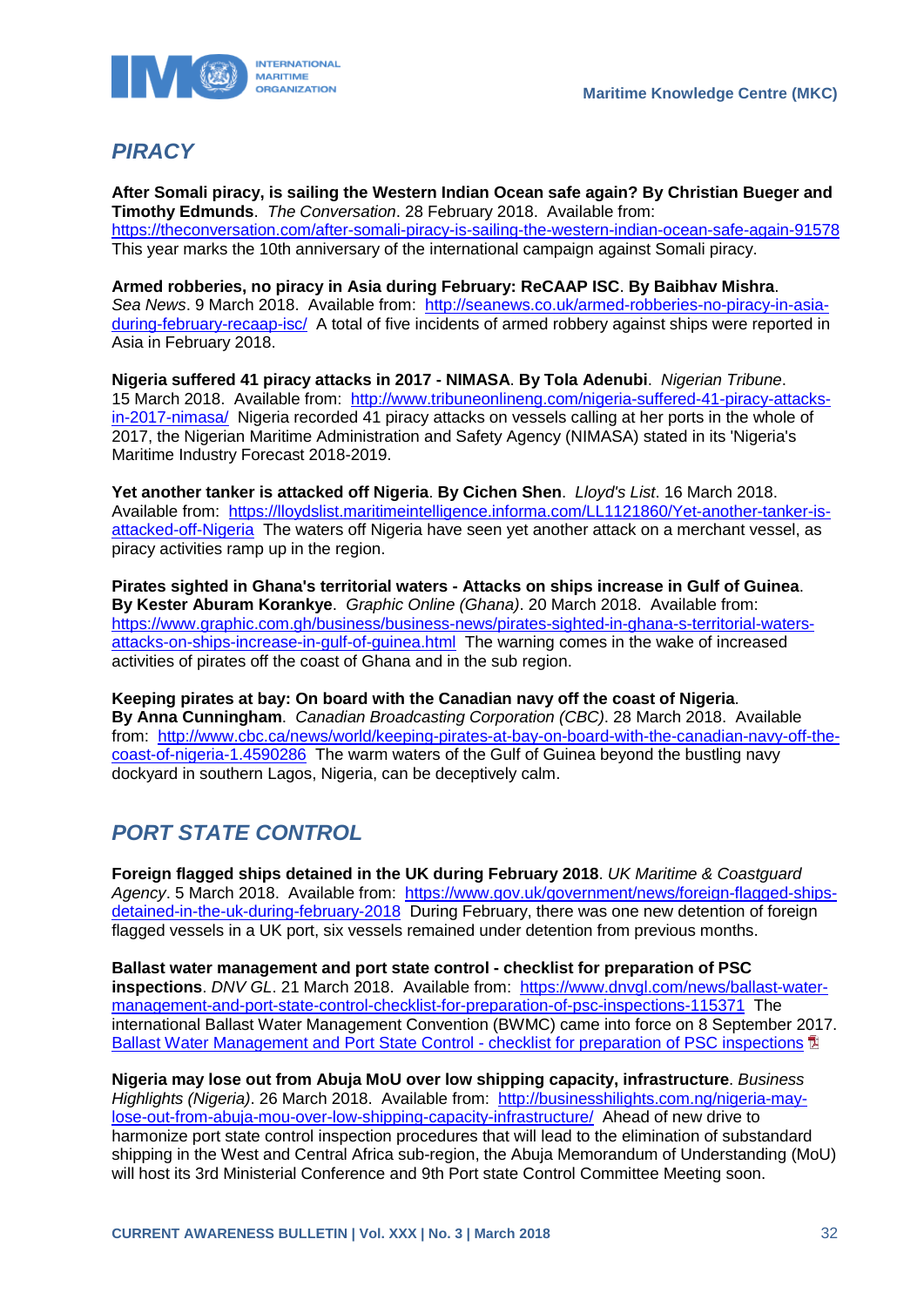

#### **Third ministerial conference of Abuja MoU on port state control for West and Central Africa**. *Ghana Maritime Authority*. 26 March 2018. Available from:

[http://www.ghanamaritime.org/news\\_page.php?id=38](http://www.ghanamaritime.org/news_page.php?id=38) The Ghana Maritime Authority under the distinguish patronage of the Ministry of Transport is scheduled to host the 9th Port State Control Committee meeting, and the 3rd Ministerial Conference of the Memorandum of Understanding on Port State Control for West and Central African region (Abuja MoU) in Accra - Ghana.

# <span id="page-33-0"></span>*PORTS & HARBOURS*

**Port of Antwerp intensifies cooperation with coast of West Africa**. *Port of Antwerp*. 2 March 2018. Available from: [http://www.portofantwerp.com/en/news/port-antwerp-intensifies](http://www.portofantwerp.com/en/news/port-antwerp-intensifies-cooperation-coast-west-africa)[cooperation-coast-west-africa](http://www.portofantwerp.com/en/news/port-antwerp-intensifies-cooperation-coast-west-africa) Antwerp and Dakar port authorities are to collaborate more closely in the next few years.

**ESPO asks Brexit negotiators to prioritise impact for ports in the assessment of potential post-Brexit scenarios**. *European Sea Ports Organisation (ESPO)*. 6 March 2018. Available from: <https://www.espo.be/news/espo-asks-brexit-negotiators-to-prioritise-impact-> The European Sea Ports Organisation has developed a position paper to submit to the negotiators now that Brexit has entered the second phase. [Position of the European Sea Ports Organisation on Brexit](https://www.espo.be/media/FINAL%20ESPO%20position%20on%20Brexit.pdf)

#### **Djibouti signs port deal with Singapore-based Pacific International Lines**. *Reuters*. 6 March 2018. Available from:<https://af.reuters.com/article/topNews/idAFKCN1GI1G6-OZATP> Djibouti's Doraleh Container Terminal Management Company has signed a deal with Singaporebased Pacific International Lines to raise by a third the amount of cargo handled at the port, the country's Ports and Zones Authority said on Tuesday.

**Ports of Bremen and Bremerhaven sign up to Arctic commitment**. *Bremenports GmbH &*  Co.KG. 7 March 2018. Available from: [http://bremenports.de/en/ports-of-bremen-and-bremerhaven](http://bremenports.de/en/ports-of-bremen-and-bremerhaven-sign-up-to-arctic-commitment/)[sign-up-to-arctic-commitment/](http://bremenports.de/en/ports-of-bremen-and-bremerhaven-sign-up-to-arctic-commitment/) The ports of Bremen and Bremerhaven, Germany, have joined an ambitious campaign to a ban on heavy fuel oil (HFO) from Arctic shipping – along with more than 80 companies, organisations, politicians, NGOs and explorers.

**ESPO pleads for a strong connecting Europe facility to support the 48 billion EUR European port investment needs**. *European Sea Ports Organisation (ESPO)*. 9 March 2018. Available from: <https://www.espo.be/news/espo-pleads-for-a-strong-connecting-europe-facilit> This week, the European Sea Ports Organisation (ESPO) has submitted its contribution to the public consultation in preparation of the new Connecting Europe Facility (CEF II) for the financial period 2021-2028. [The Infrastructure Investment Needs and Financing Challenge of European Ports](https://www.espo.be/media/Port%20Investment%20Study%202018_FINAL_1.pdf) <sup>1</sup>

**Singapore will remain world's top bunkering hub post 2020: Maersk executive**.

**By Rajesh Nair**. *S&P Global Platts*. 12 March 2018. Available from: [https://www.platts.com/latest](https://www.platts.com/latest-news/shipping/singapore/singapore-will-remain-worlds-top-bunkering-hub-27922489)[news/shipping/singapore/singapore-will-remain-worlds-top-bunkering-hub-27922489](https://www.platts.com/latest-news/shipping/singapore/singapore-will-remain-worlds-top-bunkering-hub-27922489) Singapore will continue to be the world's largest ship refueling destination going into 2020 and beyond, Maersk regional trading head Peter Beekhuis said Friday at the S&P Global Platts Asian Refining Summit in Singapore.

#### **US pledges support to Djibouti**. *Port Strategy*. 12 March 2018. Available from:

<http://www.portstrategy.com/news101/world/africa/us-pledges-support-to-djibouti> Following a press conference between US Secretary of State Rex Tillerson and Djiboutian Foreign Minister Mahamoud Ali Youssouf, Mr Tillerson said that there had been discussion about the US' work to support reforms that would create long-term prosperity for Djibouti and make it more competitive for investments and trade.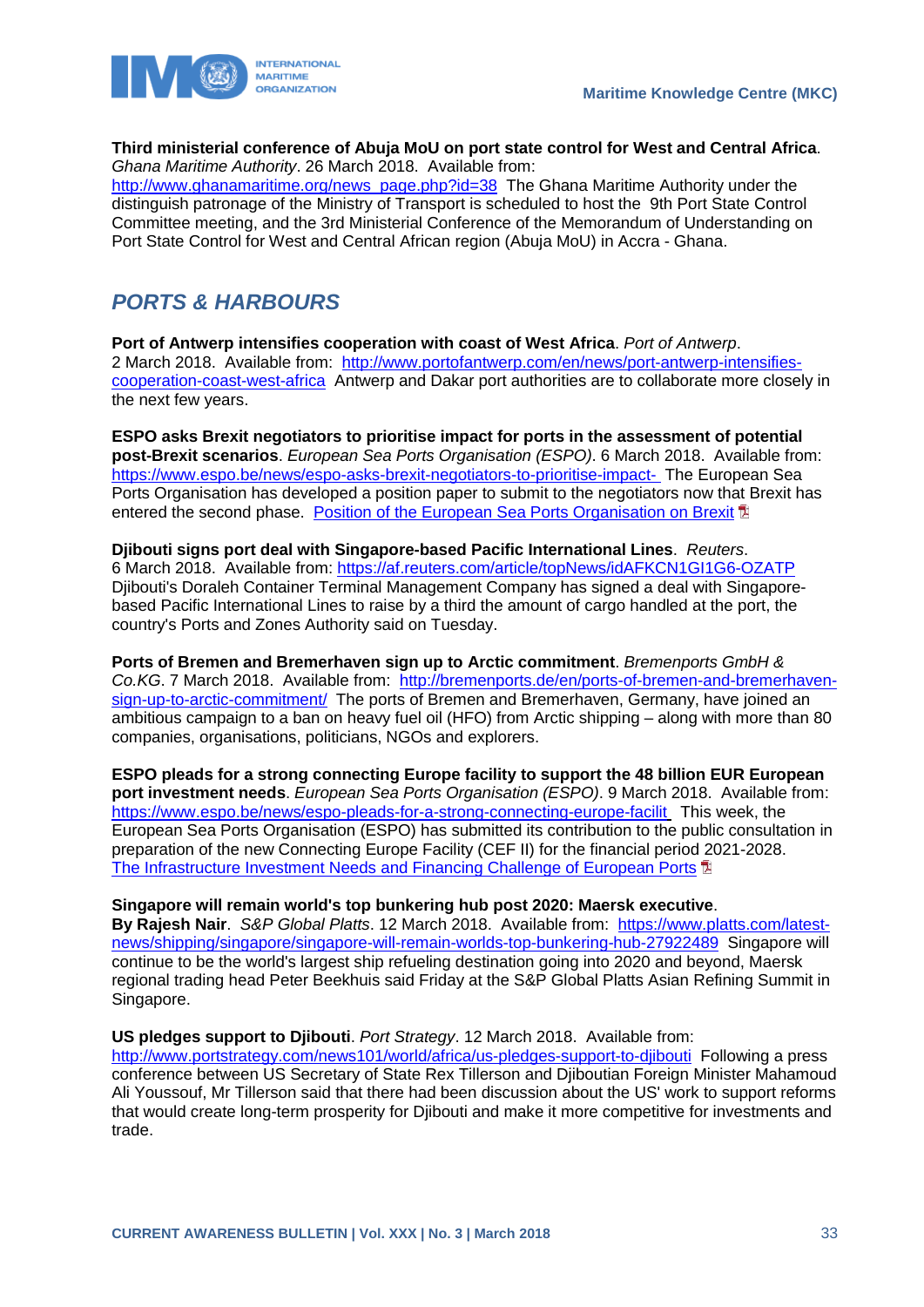

#### **Largest construction ever shipped via the Port of Gothenburg**. *Port of Gothenburg*.

13 March 2018. Available from: [https://www.portofgothenburg.com/news-room/news/largest](https://www.portofgothenburg.com/news-room/news/largest-construction-ever-shipped-via-the-port-of-gothenburg/)[construction-ever-shipped-via-the-port-of-gothenburg/](https://www.portofgothenburg.com/news-room/news/largest-construction-ever-shipped-via-the-port-of-gothenburg/) The construction process began five years ago, and now this eight-storey accommodation module, built by Apply Emtunga for the Martin Linge oilfield in the North Sea, is loaded and ready for delivery.

#### **ECSA, WSC call for revision of reporting rules at EU ports** . *World Maritime News*.

15 March 2018. Available from: <https://worldmaritimenews.com/archives/247300/>The European Commission is expected to publish a proposal for a revision of the RFD in early May 2018 that is intended to remedy the current costly, unharmonised and burdensome reporting requirements facing ships calling at EU ports.

**Ports & shipowners: gas development deal in Italy**. *MediTelegraph (Italy)*. 14 March 2018. Available from: [http://www.themeditelegraph.com/en/shipping/shipowners/2018/03/14/ports](http://www.themeditelegraph.com/en/shipping/shipowners/2018/03/14/ports-shipowners-gas-development-deal-italy-bOyL2lF49w0xkz5x9umFzK/index.html)[shipowners-gas-development-deal-italy-bOyL2lF49w0xkz5x9umFzK/index.html](http://www.themeditelegraph.com/en/shipping/shipowners/2018/03/14/ports-shipowners-gas-development-deal-italy-bOyL2lF49w0xkz5x9umFzK/index.html) An agreement on the use of liquefied natural gas in port areas was approved by Italy's shipowners' associations (Confitarma e AssArmatori) and the associations of the gas sector (Federchimica-Assogasliquidi and Assocostieri) - under the coordination of Assoporti - and has been signed by all parties.

**Djibouti sees China involvement in Port as no threat to U.S. By Nizar Manek**. *Bloomberg*. 14 March 2018. Available from: [https://www.bloomberg.com/news/articles/2018-03-14/djibouti-sees](https://www.bloomberg.com/news/articles/2018-03-14/djibouti-sees-chinese-involvement-in-port-as-no-threat-to-u-s)[chinese-involvement-in-port-as-no-threat-to-u-s](https://www.bloomberg.com/news/articles/2018-03-14/djibouti-sees-chinese-involvement-in-port-as-no-threat-to-u-s) Djibouti's government will embrace greater Chinese involvement in the nation's ports and sees no reasons for U.S. concern that its strategic interests may be threatened, Finance Minister Ilyas Dawaleh said.

**Factbox: Comparison of 2017 bunker fuel demand data at key marine hubs**. **By Maurice Geller**. *S&P Global Platts*. 15 March 2018. Available from: [https://www.platts.com/latest](https://www.platts.com/latest-news/shipping/london/factbox-comparison-of-2017-bunker-fuel-demand-21569258)[news/shipping/london/factbox-comparison-of-2017-bunker-fuel-demand-21569258](https://www.platts.com/latest-news/shipping/london/factbox-comparison-of-2017-bunker-fuel-demand-21569258) The following are the 2017 marine fuel demand data and estimates for the world's three largest bunkering hubs -- Singapore, Rotterdam and Fujairah.

**Consortium of shipping giants perform blockchain tests**. *Port Technology International*. 16 March 2018. Available from:

[https://www.porttechnology.org/news/consortium\\_of\\_shipping\\_giants\\_perform\\_blockchain\\_tests](https://www.porttechnology.org/news/consortium_of_shipping_giants_perform_blockchain_tests) The consortium has tested a solution that they claim can eliminate the need for printed shipping documents and save the freight and logistics industry hundreds of millions of dollars annually.

**Hamad Port reaches 1mn TEU milestone in record time**. **By Peter Alagos**. *Gulf Times (Qatar)*. 19 March 2018. Available from: [http://www.gulf-times.com/story/585688/Hamad-Port-hits-one](http://www.gulf-times.com/story/585688/Hamad-Port-hits-one-million-containers-mark)[million-containers-mark](http://www.gulf-times.com/story/585688/Hamad-Port-hits-one-million-containers-mark) Hamad Port has reached the 1mn TEU (twenty-foot equivalent unit) mark in only under 14 months, a significant milestone described as "one of the fastest in the region" achieved amidst an economic blockade imposed on Qatar in June 2017.

**Asia-Pacific's biggest ports face steep climate bill - study**. **By Michael Taylor**. *Reuters*. 21 March 2018. Available from: <https://af.reuters.com/article/commoditiesNews/idAFL8N1R1257> Upgrading Asia-Pacific's biggest ports to cope with the effects of climate change will cost up to \$49 billion, but the bill could be even higher if no action is taken, researchers said.

**Climate costs for Asia Pacific ports**. *Asia Research & Engagement (ARE)*. March 2018. Available from: [https://www.asiareengage.com/reports/2018/1/29/asia-pacific-land-use-forum-2017](https://www.asiareengage.com/reports/2018/1/29/asia-pacific-land-use-forum-2017-report-am9t2) [report-am9t2](https://www.asiareengage.com/reports/2018/1/29/asia-pacific-land-use-forum-2017-report-am9t2) The report sets out cost projections for elevating ports in Asia Pacific to withstand climate change risks from rising sea levels and greater storm intensity. [Full Report](https://www.asiareengage.com/s/APAC-ports-climate-costs.pdf)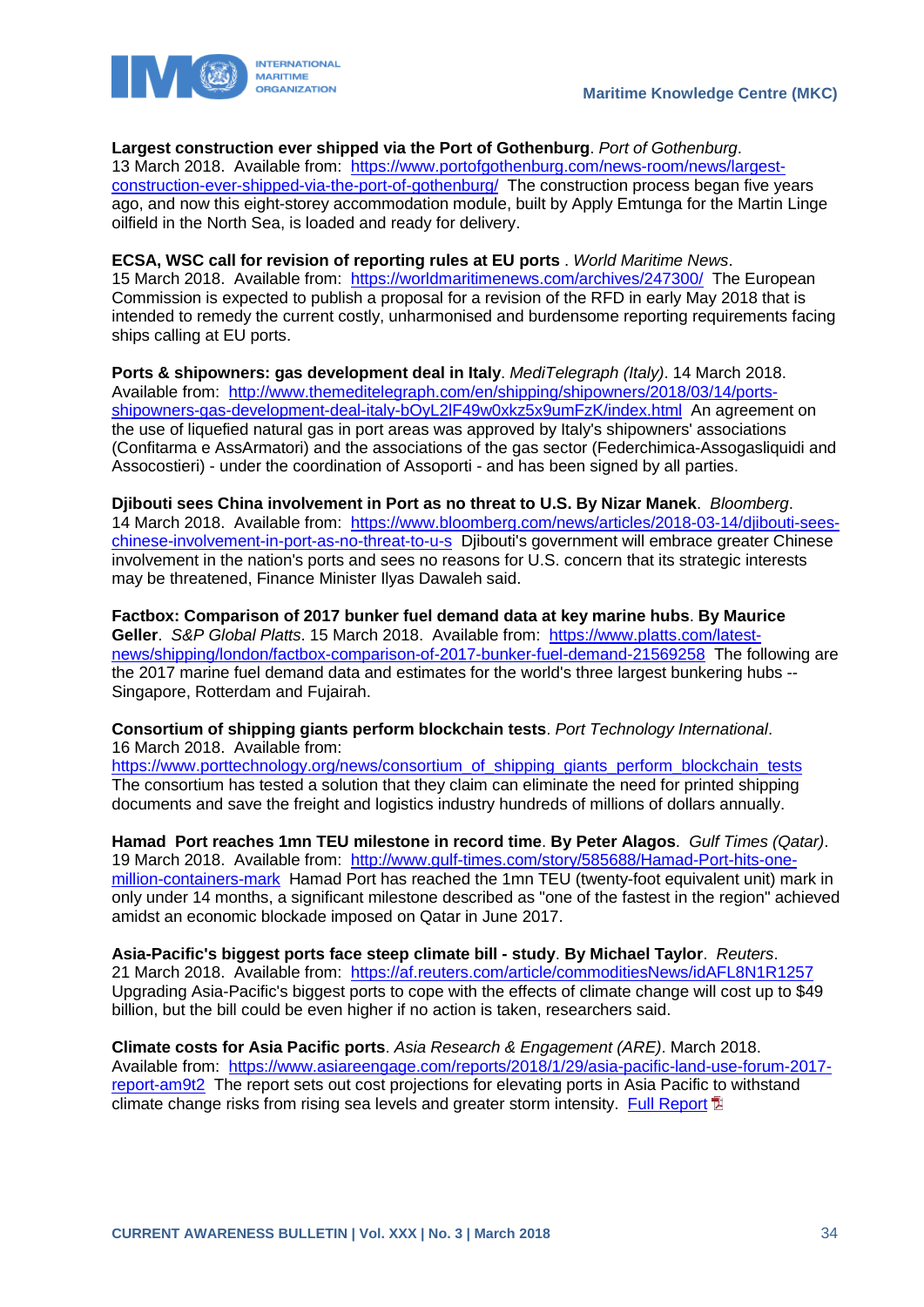

**1,000 Port Partners Sign Sustainable Development Goals**. *Maritime Executive*. 22 March 2018. Available from: [https://www.maritime-executive.com/article/1-000-port-partners-sign-sustainable](https://www.maritime-executive.com/article/1-000-port-partners-sign-sustainable-development-goals#gs.TwsohcI)[development-goals#gs.TwsohcI](https://www.maritime-executive.com/article/1-000-port-partners-sign-sustainable-development-goals#gs.TwsohcI) On Thursday, nearly 1,000 ports and port-related enterprises met in Antwerp, Belgium to sign the charter of the new World Ports Sustainability Program (WPSP).

**Port of Antwerp pushes ahead with onshore power for ships**. *Port of Antwerp*. 22 March 2018. Available from: [http://www.portofantwerp.com/en/news/port-antwerp-pushes-ahead-onshore-power](http://www.portofantwerp.com/en/news/port-antwerp-pushes-ahead-onshore-power-ships)[ships](http://www.portofantwerp.com/en/news/port-antwerp-pushes-ahead-onshore-power-ships) The Antwerp Port Authority aims to create the necessary conditions to supply onshore power for seagoing ships in the port.

**ESPO outlines its priorities for the revision of the Reporting Formalities Directive**.

*European Sea Ports Organisation (ESPO)*. 22 March 2018. Available from: <https://www.espo.be/news/espo-outlines-its-priorities-for-the-revision-of-t> The Commission is drafting the proposal for the revision of the Reporting Formalities Directive and ESPO wants to outline once more its priorities and concerns through a position paper on this upcoming proposal. [ESPO Position on the Revision of the Reporting Formalities Directive](https://www.espo.be/media/2018.03.22%20Final%20ESPO%20Position%20on%20Reporting%20Formalities%20for%20Ships.pdf) **D** 

**Cruise shipping to return to Port Royal**. **By Latonya Linton**. *Jamaica Information Service*. 22 March 2018. Available from: <https://jis.gov.jm/cruise-shipping-to-return-to-port-royal/>Cabinet has approved the development of a cruise-shipping terminal at Port Royal, creating a platform for the restoration of the sector in the historic town.

**Let's make Africa unattractive for substandard ships to operate - Bawumia**. *GhanaWeb*. 28 March 2018. Available from: [https://www.ghanaweb.com/GhanaHomePage/NewsArchive/Let-s](https://www.ghanaweb.com/GhanaHomePage/NewsArchive/Let-s-make-Africa-unattractive-for-substandard-ships-to-operate-Bawumia-638541)[make-Africa-unattractive-for-substandard-ships-to-operate-Bawumia-638541](https://www.ghanaweb.com/GhanaHomePage/NewsArchive/Let-s-make-Africa-unattractive-for-substandard-ships-to-operate-Bawumia-638541) Vice President Dr Mahamudu Bawumia has charged coastal African countries to ensure greater supervision and circumspection to eliminate unworthy ships from their ports.

# <span id="page-35-0"></span>*REGULATIONS*

**Garbage disposal and handling of residues from solid bulk cargoes**. *Gard*. 28 February 2018. Available from: [http://www.gard.no/web/updates/content/25062775/garbage-disposal-and-handling](http://www.gard.no/web/updates/content/25062775/garbage-disposal-and-handling-of-residues-from-solid-bulk-cargoes-)[of-residues-from-solid-bulk-cargoes-](http://www.gard.no/web/updates/content/25062775/garbage-disposal-and-handling-of-residues-from-solid-bulk-cargoes-) The current version of MARPOL Annex V entered into force on 1 January 2013 and prohibits the discharge of all garbage into the sea in general.

**Refiners need cleaner fuels to meet environmental regulations**. **By Inderpreet Walia**. *Lloyd's List*. 2 March 2018. Available from:

<https://lloydslist.maritimeintelligence.informa.com/LL1121660>Refiners avoid the topic of producing cleaner bunker fuels leaving shipowners to shoulder the burden of impending marine fuel regulations, claimed participants at the Mare Forum in Singapore.

**"Regulation is welcome but should be measured and wise"**. *International Association of Dry Cargo Shipowners (INTERCARGO)*. 6 March 2018. Available from: <https://bit.ly/2JtLNHr> INTERCARGO held its Technical and Executive Committees' meetings in Singapore on 5 and 6 March 2018.

**20|20 Marine Energy and BunkerMetric sign agreement to launch predictive analysis technology for 2020 compliance**. *Hellenic Shipping News*. 8 March 2018. Available from: [https://www.hellenicshippingnews.com/2020-marine-energy-and-bunkermetric-sign-agreement-to](https://www.hellenicshippingnews.com/2020-marine-energy-and-bunkermetric-sign-agreement-to-launch-predictive-analysis-technology-for-2020-compliance/)[launch-predictive-analysis-technology-for-2020-compliance/](https://www.hellenicshippingnews.com/2020-marine-energy-and-bunkermetric-sign-agreement-to-launch-predictive-analysis-technology-for-2020-compliance/) 20|20 Marine Energy and BunkerMetric announced the signing of a Memorandum of Understanding (MoU), which will see the launch of a new predictive analysis tool that enables ship owners, operators and fuel buyers to understand the financial and operational impact of the impending MARPOL Annex VI global 0.5% sulphur cap on their fleets when it comes into force on 1st January 2020.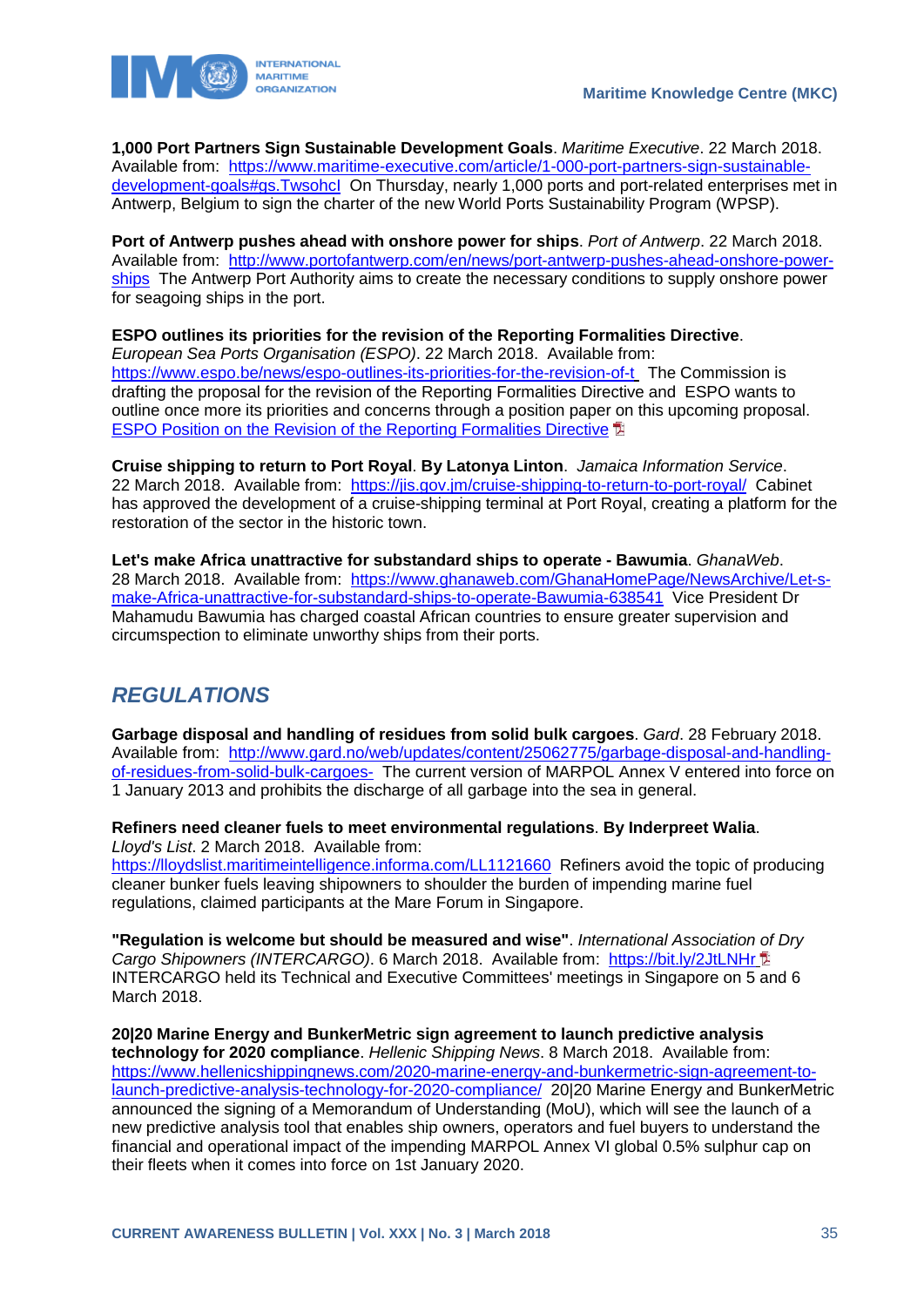



#### **Brazil fights emissions cap for shipping, citing cost concerns**. **By Megan Darby**. *Climate Home News*. 8 March 2018. Available from:

[http://www.climatechangenews.com/2018/03/08/brazil-fights-emissions-cap-shipping-citing-cost-](http://www.climatechangenews.com/2018/03/08/brazil-fights-emissions-cap-shipping-citing-cost-concerns/)

[concerns/](http://www.climatechangenews.com/2018/03/08/brazil-fights-emissions-cap-shipping-citing-cost-concerns/) A joint submission to the International Maritime Organisation (IMO) from Brazil, India, Argentina and Saudi Arabia scratches out large parts of a draft global agreement due to be finalised next month.

**BP expects strong compliance for marine sulphur emissions caps**. **By Devika Krishna Kumar**. *Reuters*. 13 March 2018. Available from: [https://uk.reuters.com/article/uk-usa-fuel-shipping/bp](https://uk.reuters.com/article/uk-usa-fuel-shipping/bp-expects-strong-compliance-for-marine-sulphur-emissions-caps-idUKKCN1GP2RK)[expects-strong-compliance-for-marine-sulphur-emissions-caps-idUKKCN1GP2RK](https://uk.reuters.com/article/uk-usa-fuel-shipping/bp-expects-strong-compliance-for-marine-sulphur-emissions-caps-idUKKCN1GP2RK) Oil major BP Plc expects more than 90 percent of the world's shipping fleet will comply with new regulations slashing sulphur levels ships are allowed to burn starting 2020, a company executive said on Tuesday.

**Uncertainty looms over extent of scrubber use ahead of IMO 2020 rule**. **By Surabhi Sahu and Ether Ng**. *S&P Global Platts*. 13 March 2018. Available from: [https://www.platts.com/latest](https://www.platts.com/latest-news/shipping/singapore/feature-uncertainty-looms-over-extent-of-scrubber-26908156)[news/shipping/singapore/feature-uncertainty-looms-over-extent-of-scrubber-26908156](https://www.platts.com/latest-news/shipping/singapore/feature-uncertainty-looms-over-extent-of-scrubber-26908156) A cloud of uncertainty over the marine fuel mix hovers ahead of the International Maritime Organization's global sulfur cap regulation, with many sources saying that shipowners are likely to wait and watch before choosing a viable option including using scrubbers to comply with the rule.

**Emissions regulations: 'It's not easy being green'**. **By Robert Kunkel**. *Maritime Propulsion*. 15 March 2018. Available from: [https://www.maritimepropulsion.com/news/emissions-regulations](https://www.maritimepropulsion.com/news/emissions-regulations-not-easy-535114)[not-easy-535114](https://www.maritimepropulsion.com/news/emissions-regulations-not-easy-535114) Whether your marine operation is a major corporation or a family "mom and pop" company, the type of fuel you now burn or for that matter what emanates from your stack each day after the burn has now become a major source of confusion.

**LSFO set to be default bunker fuel choice as IMO 2020 rule nears: Bimco exec**. **By Surabhi Sahu, Eric Yep, Sameer Mohindru, and Irene Tang**. *S&P Global Platts*. 20 March 2018. Available from: [https://www.platts.com/latest-news/shipping/singapore/lsfo-set-to-be-default-bunker](https://www.platts.com/latest-news/shipping/singapore/lsfo-set-to-be-default-bunker-fuel-choice-as-27933955)[fuel-choice-as-27933955](https://www.platts.com/latest-news/shipping/singapore/lsfo-set-to-be-default-bunker-fuel-choice-as-27933955) Low sulfur fuel oil will likely be the default marine fuel option for many shipowners in 2020, particularly the smaller ones, should they decide to adopt a wait-and-see stance ahead of the International Maritime Organization's 0.5% global sulfur cap rule, a senior Bimco executive said last week.

**LNG group jumps on carriage ban bandwagon**. **By Jamey Bergman**. *LNG World Shipping*. 20 March 2018. Available from: [http://www.lngworldshipping.com/news/view,lng-group-jumps-on](http://www.lngworldshipping.com/news/view,lng-group-jumps-on-carriage-ban-bandwagon_51159.htm)carriage-ban-bandwagon 51159.htm A coalition backing the uptake of liquified natural gas as shipping fuel has joined the call for a carriage ban on high sulphur fuel oil on merchant vessels.

**Ship Owners' Multibillion-Dollar Quandary: Buy Cleaner Fuel or a Fuel Cleaner?** *Hellenic Shipping News*. 21 March 2018. Available from: [https://www.hellenicshippingnews.com/ship](https://www.hellenicshippingnews.com/ship-owners-multibillion-dollar-quandary-buy-cleaner-fuel-or-a-fuel-cleaner/)[owners-multibillion-dollar-quandary-buy-cleaner-fuel-or-a-fuel-cleaner/](https://www.hellenicshippingnews.com/ship-owners-multibillion-dollar-quandary-buy-cleaner-fuel-or-a-fuel-cleaner/) The owners of 60,000 cargo ships are bracing for tighter emissions rules that are forcing them to make a multibillion-dollar choice: Start buying cleaner-burning fuel or invest in a device that treats the ship's exhaust before letting it out.

**IMO2020 rule lets sophisticated refineries print money: Wood Mackenzie**. *Ship & Bunker*. 22 March 2018. Available from: [https://shipandbunker.com/news/world/423259-imo2020-rule-lets](https://shipandbunker.com/news/world/423259-imo2020-rule-lets-sophisticated-refineries-print-money-wood-mackenzie)[sophisticated-refineries-print-money-wood-mackenzie](https://shipandbunker.com/news/world/423259-imo2020-rule-lets-sophisticated-refineries-print-money-wood-mackenzie) The upcoming IMO2020 rule will give sophisticated refiners a licence to print money, according to Alan Gelder, vice president for refining, chemicals and oil markets at Wood Mackenzie.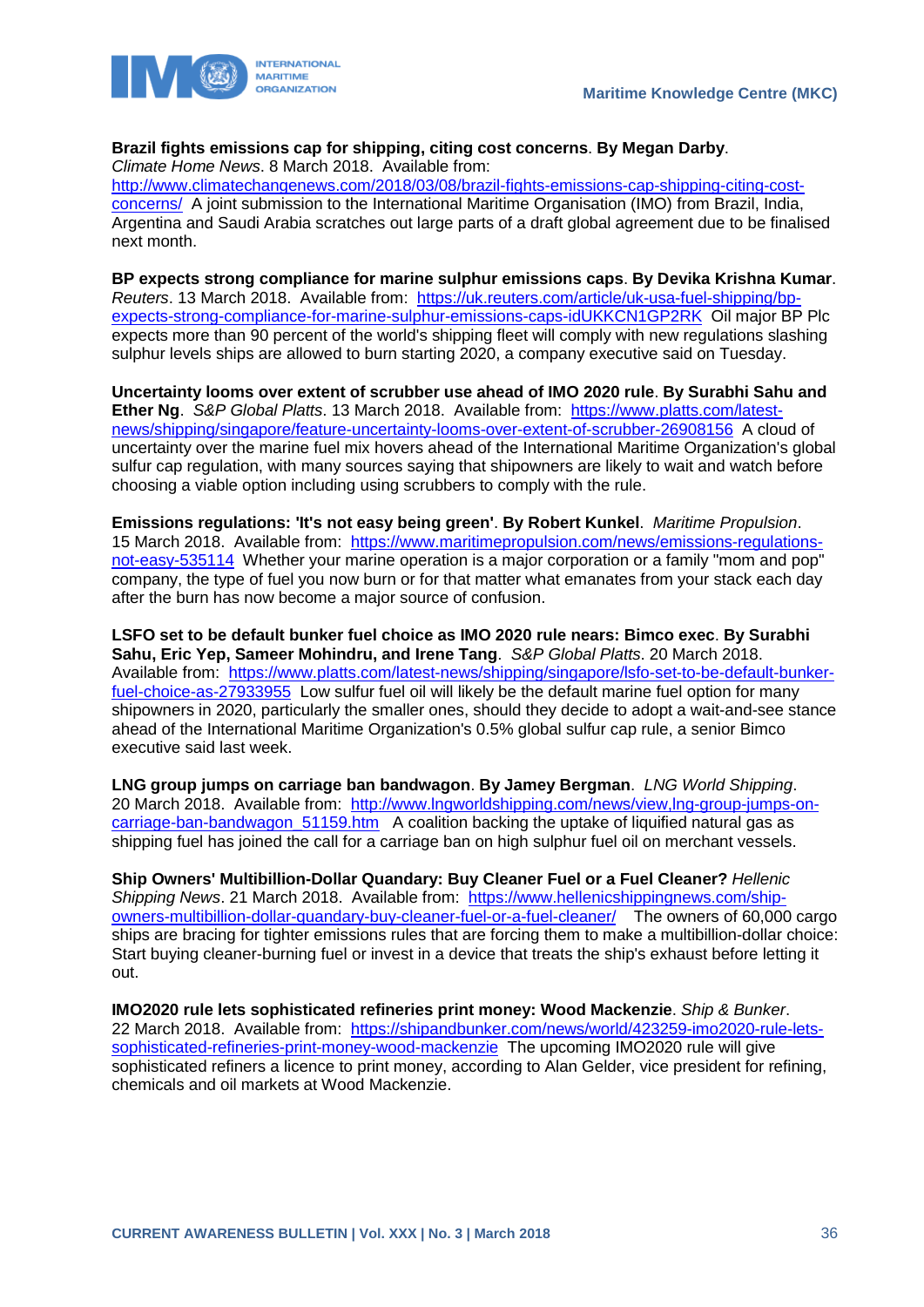



**Rich rewards await oil refiners as ships made to switch fuel**. **By Bill Lehane**. *Bloomberg*. 22 March 2018. Available from: [https://www.bloombergquint.com/business/2018/03/21/top-refiners](https://www.bloombergquint.com/business/2018/03/21/top-refiners-await-gilded-age-as-ships-forced-to-cut-pollution)[await-gilded-age-as-ships-forced-to-cut-pollution](https://www.bloombergquint.com/business/2018/03/21/top-refiners-await-gilded-age-as-ships-forced-to-cut-pollution) Ready the cash-printing machines -- the world's most sophisticated refineries are about to enjoy great times thanks to what might seem like a minor tweak in rules for the type of fuel ships consume.

**Ballast water deficiencies in US double in 2017**. **By John Gallagher**. *Fairplay*. 23 March 2018. Available from: [https://fairplay.ihs.com/safety-regulation/article/4299211/ballast-water-deficiencies](https://fairplay.ihs.com/safety-regulation/article/4299211/ballast-water-deficiencies-in-us-double-in-2017)[in-us-double-in-2017](https://fairplay.ihs.com/safety-regulation/article/4299211/ballast-water-deficiencies-in-us-double-in-2017) Commercial shipowners are feeling the sting of the US Coast Guard's (USCG's) stepped-up efforts to ensure vessels trading in the United States are complying with US ballast water regulations, according to preliminary data obtained by Fairplay.

# <span id="page-37-0"></span>*SALVAGE*

#### **Lomar contracts salvage for** *Kea Trader* **wreck**. **By Martyn Wingrove**. *Tug Technology & Business*. 6 March 2018. Available from:

[http://www.tugtechnologyandbusiness.com/news/view,lomar-contracts-salvage-for-ikea-traderi](http://www.tugtechnologyandbusiness.com/news/view,lomar-contracts-salvage-for-ikea-traderi-wreck_50999.htm)[wreck\\_50999.htm](http://www.tugtechnologyandbusiness.com/news/view,lomar-contracts-salvage-for-ikea-traderi-wreck_50999.htm) Lomar Shipping, owner of the *Kea Trader* wreck in the southern Pacific, has contracted Shanghai Salvage Co (SSC) to remove the vessel from a rocky reef near New Caledonia in the south Pacific.

### **Salvors work to refloat freighter at Port of Lisbon**. *Maritime Executive*. 15 March 2018.

Available from: [https://www.maritime-executive.com/article/salvors-work-to-refloat-freighter-at-port](https://www.maritime-executive.com/article/salvors-work-to-refloat-freighter-at-port-of-lisbon#gs.H8KtZq0)[of-lisbon#gs.H8KtZq0](https://www.maritime-executive.com/article/salvors-work-to-refloat-freighter-at-port-of-lisbon#gs.H8KtZq0) **Salvors are still working on refloating the freighter** *Betanzos*, which lost power and went aground at the entrance to the port of Lisbon on March 6.

### **IMO needs to organise Arctic salvage contingencies**. **By Martyn Wingrove**.

*tug Technology & Business*. 21 March 2018. Available from: [http://www.tugtechnologyandbusiness.com/news/view,imo-needs-to-organise-arctic-salvage](http://www.tugtechnologyandbusiness.com/news/view,imo-needs-to-organise-arctic-salvage-contingencies_51170.htm)[contingencies\\_51170.htm](http://www.tugtechnologyandbusiness.com/news/view,imo-needs-to-organise-arctic-salvage-contingencies_51170.htm) The grounding of a bulk carrier in the Arctic this month has thrown the spotlight on how poorly prepared shipping is for emergency response in northern seas at a time when traffic in the region is climbing.

**Can superyachts act as salvage vessels? By Tim Akpinar**. *Superyacht News*. 21 March 2018. Available from: <http://www.superyachtnews.com/business/yacht-acts-as-a-salvage-vessel>Almost 40 years ago, one of the most harrowing salvage efforts in history unfolded off the western coast of France.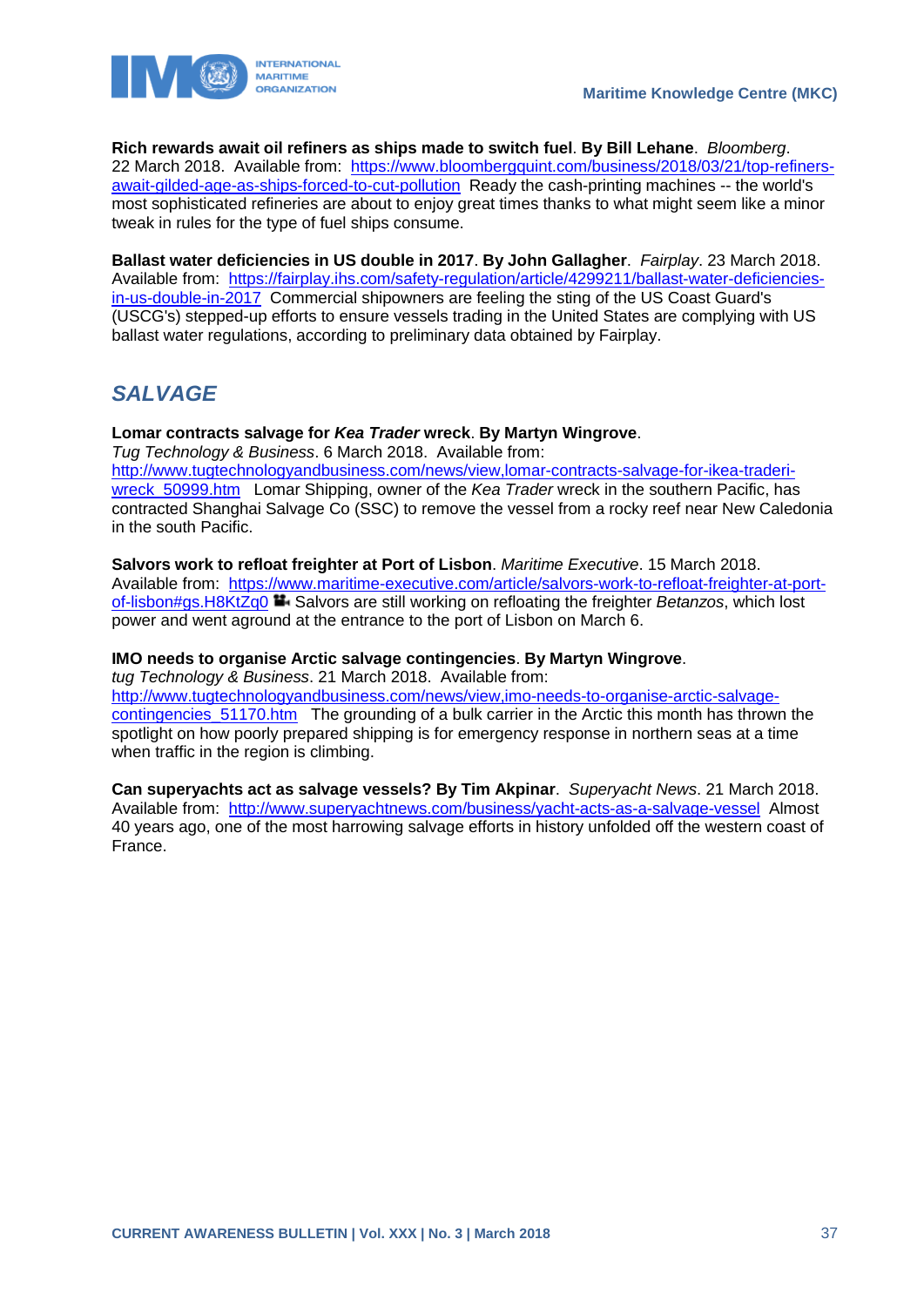

# <span id="page-38-0"></span>*SEAFARERS*

**Tending mariners' physical, emotional well-being keeps crew ship-shape**. **By Andrea Rumbaugh**. *Houston Chronicle (US)*. 28 February 2018. Available from: [https://www.houstonchronicle.com/business/article/Tending-mariners-physical-emotional-](https://www.houstonchronicle.com/business/article/Tending-mariners-physical-emotional-12717687.php)[12717687.php](https://www.houstonchronicle.com/business/article/Tending-mariners-physical-emotional-12717687.php) The Port of Houston is often described as an economic engine, spurring trade and creating jobs across the city.

**Qawra shipwreck crew on way back home**. **By Rebecca Iversen**. *Malta Independent*. 28 February 2018. Available from: [http://www.independent.com.mt/articles/2018-02-28/local](http://www.independent.com.mt/articles/2018-02-28/local-news/Qawra-shipwreck-crew-on-way-back-home-6736185413)[news/Qawra-shipwreck-crew-on-way-back-home-6736185413](http://www.independent.com.mt/articles/2018-02-28/local-news/Qawra-shipwreck-crew-on-way-back-home-6736185413) The crew of a ship that ran aground in Qawra on the feast of St Paul had nothing but words of praise to the Maltese people who helped them after their ordeal.

**Call for help for abandoned crewmembers**. *Maritime Denmark*. 28 February 2018. Available from: <http://www.maritimedenmark.dk/?Id=19479>"We need help to get our wages and tickets to travel home."

**AIDA Names First Female Captain**. *Cruise Industry News*. 4 March 2018. Available from: <https://www.cruiseindustrynews.com/cruise-news/18639-aida-names-first-female-captain.html> Nicole Langosch has been named captain aboard the *AIDAsol*, becoming the first female captain in the AIDA Cruises fleet, according to a statement.

**Life of abandoned crew off Tunisia compared to a sinking prison**. **By Sam Chambers**. *Splash 247.com*. 5 March 2018. Available from: [http://splash247.com/life-abandoned-crew-off](http://splash247.com/life-abandoned-crew-off-tunisia-compared-sinking-prison/)[tunisia-compared-sinking-prison/](http://splash247.com/life-abandoned-crew-off-tunisia-compared-sinking-prison/) Comparing his ship to a prison at risk of sinking, the master of the abandoned chemical tanker *Qaaswa* has contacted Splash with further details of his crew's plight.

**What's it like being a female cadet? By Holly Birkett**. *UK Chamber of Shipping*. 8 March 2018. Available from: <https://www.ukchamberofshipping.com/latest/whats-it-being-female-cadet/>We hear so much about shipping being a male-dominated industry, especially at sea - does this translate to being a hostile environment for women to work?

**Women at Sea - Ekaterina's Story**. *International Seafarers' Welfare and Assistance Network (ISWAN)*. 8 March 2018. Available from: [http://seafarerswelfare.org/news-and-media/latest](http://seafarerswelfare.org/news-and-media/latest-news/women-at-sea-%E2%80%93-ekaterinas-story)[news/women-at-sea-%E2%80%93-ekaterinas-story](http://seafarerswelfare.org/news-and-media/latest-news/women-at-sea-%E2%80%93-ekaterinas-story) Today is International Women's Day and we are celebrating all the women who work as seafarers, making up 2% of the workforce.

**ITF: Abandoned crew of** *Natig Aliyev* **paid outstanding wages**. *World Maritime News*. 9 March 2018. Available from: <https://worldmaritimenews.com/archives/246841>A spokesperson of the International Transport Workers' Federation (ITF) told World Maritime News that an inspection of the vessel on March 2 by an ITF Inspector Morten Bach, the Port State Control, and surveyors from the Malta flag state and the P&I club, led to the immediate payment of outstanding wages.

**Interview: Shore-based jobs big opportunity for women to join maritime**. *World Maritime News*. 12 March 2018. Available from: <https://worldmaritimenews.com/archives/246969>Although things have changed when looking at the global industry, the maritime sector is still a comparatively dangerous one even in countries in which women are encouraged to play an active role in the workforce.

**The Royal Alfred Society: a shelter for seafarers since 1865**. **By Eva Grey**.

*Ship-Technology.com*. 12 March 2018. Available from: [https://www.ship](https://www.ship-technology.com/features/royal-alfred-society-shelter-seafarers-since-1865/)[technology.com/features/royal-alfred-society-shelter-seafarers-since-1865/](https://www.ship-technology.com/features/royal-alfred-society-shelter-seafarers-since-1865/) Nestled at the edge of a green recreational park in the Surrey countryside is an institution that for a century and a half has offered a place of refuge, companionship and specialised care for seafarers, their widows and their dependants.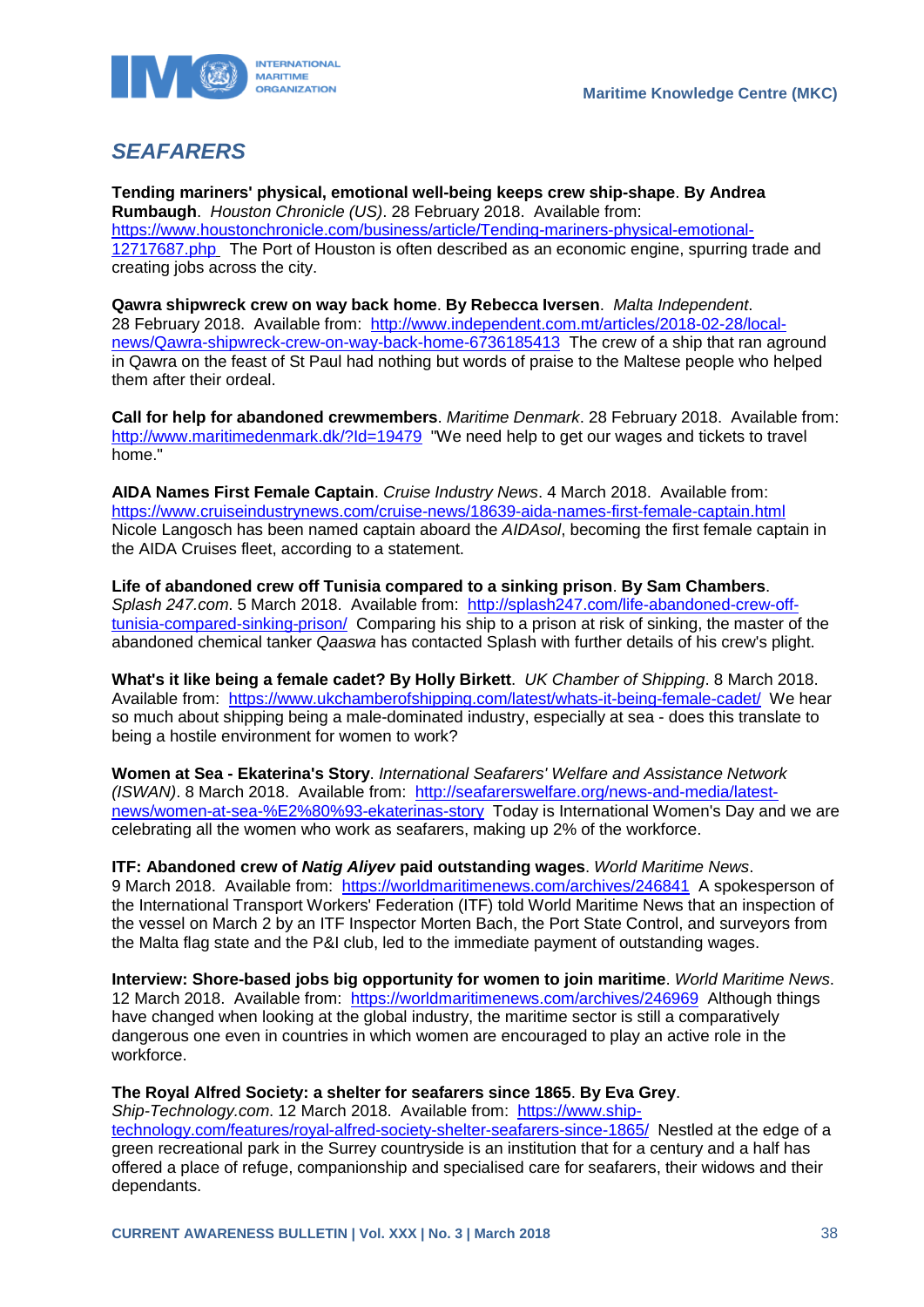

**Shape up or ship out? What lies ahead for shipping crews in the wake of technological change**. **By Heidi Watson**. *Clyde & Co LLP*. 12 March 2018. Available from:

[https://www.clydeco.com/insight/article/shape-up-or-ship-out-what-lays-ahead-for-shipping-crews-in](https://www.clydeco.com/insight/article/shape-up-or-ship-out-what-lays-ahead-for-shipping-crews-in-the-wake-of-tech)[the-wake-of-tech](https://www.clydeco.com/insight/article/shape-up-or-ship-out-what-lays-ahead-for-shipping-crews-in-the-wake-of-tech) Over the last two decades the marine industry has been led by innovative change, with crews changing size and skills to adapt to new technologies.

**Port Chaplain Directory 2018**. *Apostleship of the Sea (AoS)*. 14 March 2018. Available from: <https://www.apostleshipofthesea.org.uk/port-chaplain-directory-2018>Apostleship of the Sea (AoS) has launched its global port chaplains' directory which helps seafarers and fishermen get access to pastoral and welfare support wherever they are in the world. [Apostleship of the Sea: Stella Maris -](https://www.apostleshipofthesea.org.uk/sites/default/files/imce/AoS) Port Chaplain Directory 2018 **E** 

**The Mission to Seafarers: "Seafarer Happiness is a Key Measure for Progress and Growth"**. *Ship Management International*. 20 March 2018. Available from: [http://shipmanagementinternational.com/the-mission-to-seafarers-seafarer-happiness-is-a-key](http://shipmanagementinternational.com/the-mission-to-seafarers-seafarer-happiness-is-a-key-measure-for-progress-and-growth/)[measure-for-progress-and-growth/](http://shipmanagementinternational.com/the-mission-to-seafarers-seafarer-happiness-is-a-key-measure-for-progress-and-growth/) On the International Day of Happiness, seafarer welfare charity, The Mission to Seafarers, urged international shipping to take seafarer happiness more seriously as a success indicator and key factor in growth.

**Helpline for seafarers now available on Viber**. *International Seafarers' Welfare and Assistance Network (ISWAN)*. 20 March 2018. Available from: [http://seafarerswelfare.org/news-and](http://seafarerswelfare.org/news-and-media/latest-news/helpline-for-seafarers-now-available-on-viber)[media/latest-news/helpline-for-seafarers-now-available-on-viber](http://seafarerswelfare.org/news-and-media/latest-news/helpline-for-seafarers-now-available-on-viber) In 2017, ISWAN's SeafarerHelp assisted 8,862 seafarers of 92 different nationalities with concerns such as family issues, personal problems, unpaid wages, repatriation and health issues.

**Seafarers Happiness Index Q4 2017**. *Mission to Seafarers*. 20 March 2018. Available from: [https://www.missiontoseafarers.org/Handlers/Download.ashx?IDMF=1bac527c-bf8e-4fea-a622-](https://www.missiontoseafarers.org/Handlers/Download.ashx?IDMF=1bac527c-bf8e-4fea-a622-82d375f64d02) [82d375f64d02](https://www.missiontoseafarers.org/Handlers/Download.ashx?IDMF=1bac527c-bf8e-4fea-a622-82d375f64d02) **E** As this is the first of a new set of Seafarer Happiness Index reports, there is no current Mission to Seafarers data set to compare with.

**The continued safety risks of crew fatigue**. **By Martin Ewence**. *Fairplay*. 23 March 2018. Available from: [https://fairplay.ihs.com/safety-regulation/article/4299191/the-continued-safety-risks](https://fairplay.ihs.com/safety-regulation/article/4299191/the-continued-safety-risks-of-crew-fatigue)[of-crew-fatigue](https://fairplay.ihs.com/safety-regulation/article/4299191/the-continued-safety-risks-of-crew-fatigue) In June 2017 Arleigh Burke-class destroyer *USS Fitzgerald* collided with container ship *Alnic MC* in open water to the south of Tokyo, and in August *USS John McCain* of the same class collided with a slow moving tanker, *ACX Crystal* off Singapore.

**An interview with an Ordinary Seaman**. *International Seafarers' Welfare and Assistance Network (ISWAN)*. 26 March 2018. Available from: [http://seafarerswelfare.org/news-and-media/latest](http://seafarerswelfare.org/news-and-media/latest-news/an-interview-with-an-ordinary-seaman)[news/an-interview-with-an-ordinary-seaman](http://seafarerswelfare.org/news-and-media/latest-news/an-interview-with-an-ordinary-seaman) Meet Ricardo Javier Finol Soto! Ricardo is an Ordinary Seaman from Venezuela in his first year as a seafarer and is studying for a master's degree in his spare time.

**NMP: More women becoming seafarers**. **By William Depasupil**. *Manila Times*. 27 March 2018. Available from: <http://www.manilatimes.net/nmp-more-women-becoming-seafarers/388680/>More women are joining the Philippine maritime industry as seafarers, resulting in improved productivity and reflecting the government's commitment to the United Nations (UN) to promote gender equality in the sector, state-run National Maritime Polytechnic (NMP) said recently.

**Celebrations as** *Malaviya Seven* **crew finally paid**. **By Kieran Beattie**. *Press and Journal (UK)*. 27 March 2018. Available from:

[https://www.pressandjournal.co.uk/fp/news/aberdeen/1441759/celebrations-as-malaviya-seven](https://www.pressandjournal.co.uk/fp/news/aberdeen/1441759/celebrations-as-malaviya-seven-crew-finally-paid/)[crew-finally-paid/](https://www.pressandjournal.co.uk/fp/news/aberdeen/1441759/celebrations-as-malaviya-seven-crew-finally-paid/) A routine inspection in June 2016 found the 12 seafarers on board the *Malaviya Seven* offshore supply vessel had not been paid in months, and the ship was forbidden from leaving Aberdeen Harbour.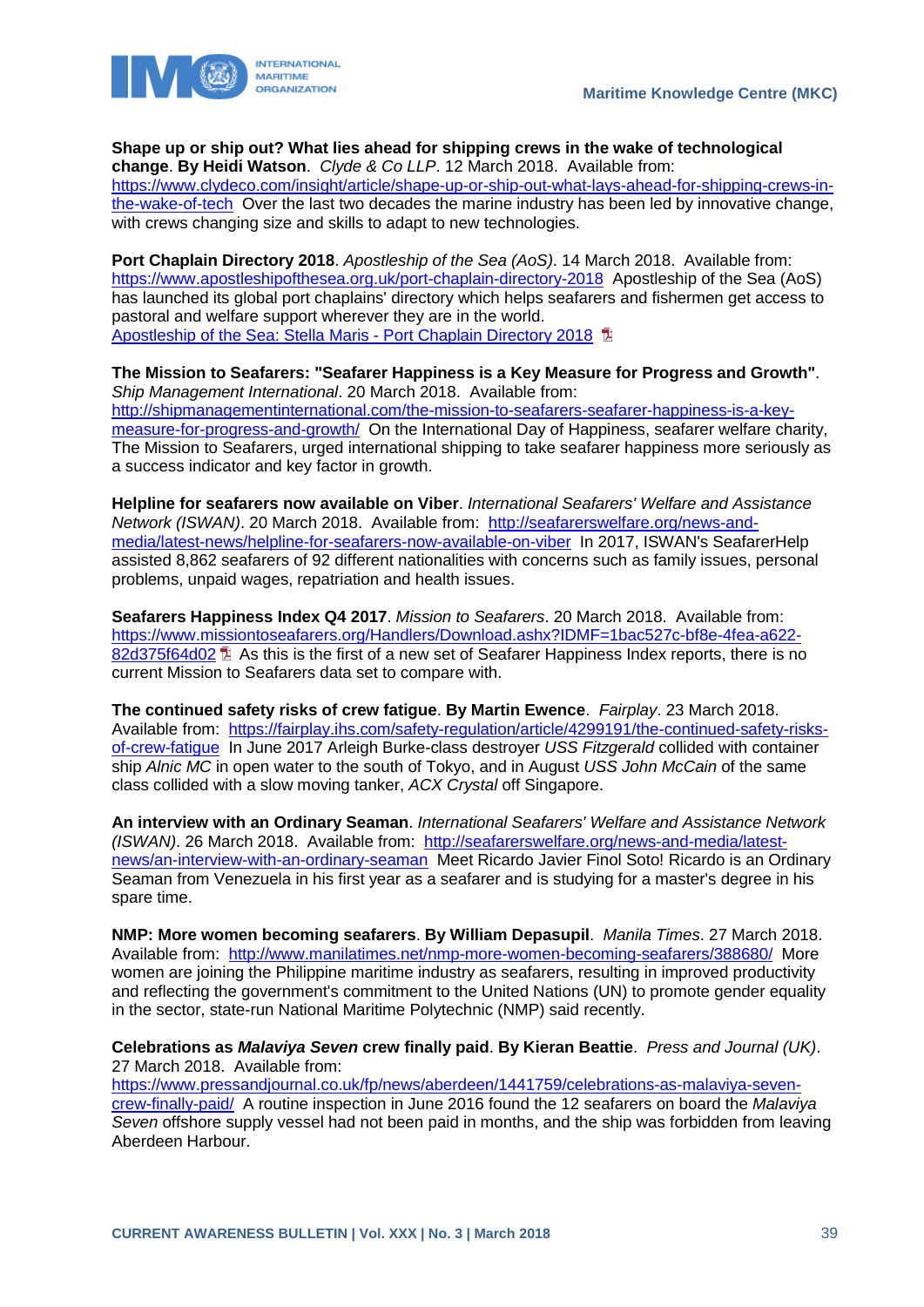

# <span id="page-40-0"></span>*SEARCH & RESCUE*

**Canada's northern people deserve better Arctic SAR capabilities**. **By Pierre Leblanc**. *Maritime Executive*. 10 March 2018. Available from: [https://www.maritime](https://www.maritime-executive.com/editorials/canada-s-northern-people-deserve-better-arctic-sar-capabilities)[executive.com/editorials/canada-s-northern-people-deserve-better-arctic-sar-capabilities](https://www.maritime-executive.com/editorials/canada-s-northern-people-deserve-better-arctic-sar-capabilities) The Canadian Standing Senate Committee on Fisheries and Oceans met last month to study maritime search and rescue activities, including current challenges and opportunities.

# <span id="page-40-1"></span>*SHIP RECYLING*

**Major shipping companies and banks to shed light on scrapping**. **By Louise Vogdrup-Schmidt**. *ShippingWatch*. 7 March 2018. Available from:

<https://shippingwatch.com/secure/carriers/article10385208.ece>A group of major shipping companies has joined forces with two financial institutions and Lloyd's Register to launch a project Wednesday aimed at making the process of scrapping vessels more transparent.

**New transparency initiative launched to accelerate responsible ship recycling practices**. **By Ulrike Stein**. *Forum for the Future*. 7 March 2018. Available from:

[https://www.forumforthefuture.org/media-centre/new-transparency-initiative-launched-accelerate](https://www.forumforthefuture.org/media-centre/new-transparency-initiative-launched-accelerate-responsible-ship-recycling-practices)[responsible-ship-recycling-practices](https://www.forumforthefuture.org/media-centre/new-transparency-initiative-launched-accelerate-responsible-ship-recycling-practices) Industry leaders and non-profits Forum for the Future and the Sustainable Shipping Initiative today announced the launch of the Ship Recycling Transparency Initiative with the goal of increasing responsible ship recycling practices.

**Berlin should back IMO scrap deal and reject Brussels**. **By Julian Bray**. *TradeWinds*. 8 March 2018. Available from: [http://www.tradewindsnews.com/casualties/1449131/berlin-should](http://www.tradewindsnews.com/casualties/1449131/berlin-should-back-imo-scrap-deal-and-reject-brussels)[back-imo-scrap-deal-and-reject-brussels](http://www.tradewindsnews.com/casualties/1449131/berlin-should-back-imo-scrap-deal-and-reject-brussels) German's new coalition government has been urged to ratify the IMO's Hong Kong convention on ship scrapping to accelerate improvement of poor environmental and labour standards in demolition market.

**Perils of ship breaking in Bangladesh**. **By Baibhav Mishra**. *Sea News*. 15 March 2018. Available from: <http://seanews.co.uk/perils-of-ship-breaking-in-bangladesh/>Bangladesh is one of the six surviving ship-breaking nations in the world, along with China, India, Turkey, Pakistan and Myanmar.

**A European road map of ship recycling**. **By Nikos Mikelis**. *Hellenic Shipping News*. 19 March 2018. Available from: [https://www.hellenicshippingnews.com/a-european-road-map-of](https://www.hellenicshippingnews.com/a-european-road-map-of-ship-recycling/)[ship-recycling/](https://www.hellenicshippingnews.com/a-european-road-map-of-ship-recycling/) In 2011 the European Union through the European Commission concluded that the regulation of ship recycling activities through the European Regulation on Shipments of Waste (EC) No 1013/2006 was not effective as 91% of the ships that should be controlled by the Regulation during their study period had evaded its provisions (presumably the remaining 9% being mostly small ships and also government owned ships).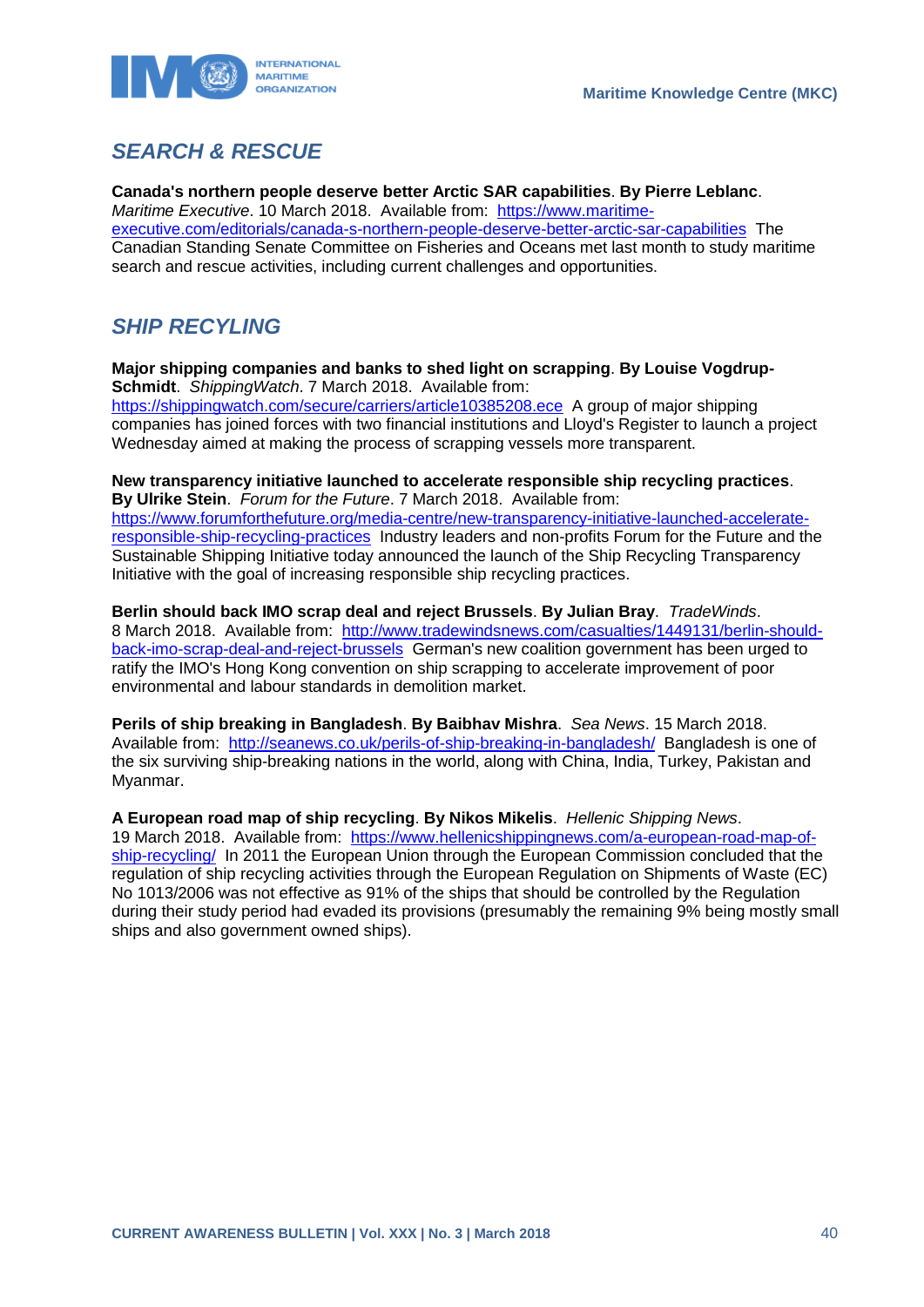

# <span id="page-41-0"></span>*SHIPBUILDING & SHIPREPAIR*

**Expedition ship newbuilding rush could risk safety**. *Maritime Executive*. 28 February 2018. Available from: [https://www.maritime-executive.com/editorials/expedition-ship-newbuilding-rush](https://www.maritime-executive.com/editorials/expedition-ship-newbuilding-rush-could-risk-safety)[could-risk-safety](https://www.maritime-executive.com/editorials/expedition-ship-newbuilding-rush-could-risk-safety) Booming demand for expedition ships should not mean that good and safe shipbuilding practices for passenger vessels are compromised, leading naval architecture and engineering company Foreship has warned.

#### **HHI targets smart ship market with latest MOU**. *Korea JoongAng Daily (South Korea)*. 2 March 2018. Available from:

<http://koreajoongangdaily.joins.com/news/article/article.aspx?aid=3045111>Hyundai Heavy Industries Group inked a memorandum of understanding with Switzerland-based engine maker Winterthur Gas & Diesel (WinGD) to strengthen its smart ship system, the company said Thursday.

#### **WinGD and HHI collaborate to deliver increased intelligence to the marine industry**. *Winterthur Gas & Diesel (WinGD)*. 2 March 2018. Available from:

<https://www.wingd.com/en/media/press-releases/the-smart-engine-in-the-smart-ship/>Winterthur Gas & Diesel and Hyundai Heavy Industries Group recently signed, the first agreement of its kind to integrate their advanced digital technologies to provide greater insight and benefit to ship owners from their engine and ship data.

**Hyundai Heavy Industries to use robots in shipbuilding**. *Yonhap News Agency (South Korea)*. 4 March 2018. Available from:

<http://english.yonhapnews.co.kr/news/2018/03/04/0200000000AEN20180304001100320.html> Hyundai Heavy Industries Co. said Sunday it will use robots to build ships for the first time in the industry to improve efficiency and cut costs.

**More and more LNG ships in the Mediterranean but supply networks exist only on paper**. *MediTelegraph (Italy)*. 7 March 2018. Available from: <https://bit.ly/2GMbhyd>In 2021 even Disney Cruises will get its first LNG-powered cruise ship, one able to accommodate 2,500 passengers, and with a 900-million dollar price tag; "If Scrooge McDuck is investing, it really means something," jokes Mario Dogliani, technical director of Sea-Europe, the European Association of Ship Builders.

**Europe sails towards electrified shipping fleets**. *Hellenic Shipping News*. 12 March 2018. Available from: [https://www.hellenicshippingnews.com/europe-sails-towards-electrified-shipping](https://www.hellenicshippingnews.com/europe-sails-towards-electrified-shipping-fleets/)[fleets/](https://www.hellenicshippingnews.com/europe-sails-towards-electrified-shipping-fleets/) Since early 2015, a mid-sized car ferry, the *MS Ampere*, has been traversing the Sognefjord in western Norway from early morning to evening, seven days a week - without a whiff of smokestack exhaust or a decibel of engine roar.

**NYK and partners develop new propeller for ship**. *Ship-Technology.com*. 12 March 2018. Available from: <https://www.ship-technology.com/news/nyk-partners-develop-new-propeller-ship/> Nippon Yusen Kabushiki Kaisha (NYK) Group, in collaboration with Monohakobi Technology Institute (MTI) and Japan Marine United (JMU), has developed a propeller, which is designed to reduce 1.2% carbon dioxide (CO2) emissions by improving fuel efficiency.

**Norsepower: Why European ships are switching back to sails** . **By Oliver Smith**. *Forbes*. 12 March 2018. Available from: [https://www.forbes.com/sites/oliversmith/2018/03/12/norsepower](https://www.forbes.com/sites/oliversmith/2018/03/12/norsepower-why-european-ships-are-switching-back-to-sails/#4780262226a0)[why-european-ships-are-switching-back-to-sails/#4780262226a0](https://www.forbes.com/sites/oliversmith/2018/03/12/norsepower-why-european-ships-are-switching-back-to-sails/#4780262226a0) There's something strange happening in Europe's €145bn shipping industry.

**The next ferry you board might run on batteries**. **By Mikael Holter and Jeremy Hodges**. *Bloomberg*. 13 March 2018. Available from: [https://www.bloomberg.com/news/features/2018-03-](https://www.bloomberg.com/news/features/2018-03-13/the-next-ship-you-board-might-run-on-batteries) [13/the-next-ship-you-board-might-run-on-batteries](https://www.bloomberg.com/news/features/2018-03-13/the-next-ship-you-board-might-run-on-batteries) Not far from Norway's North Sea oil rigs, shipbuilders are assembling some of the first ferry boats ever to be powered entirely by batteries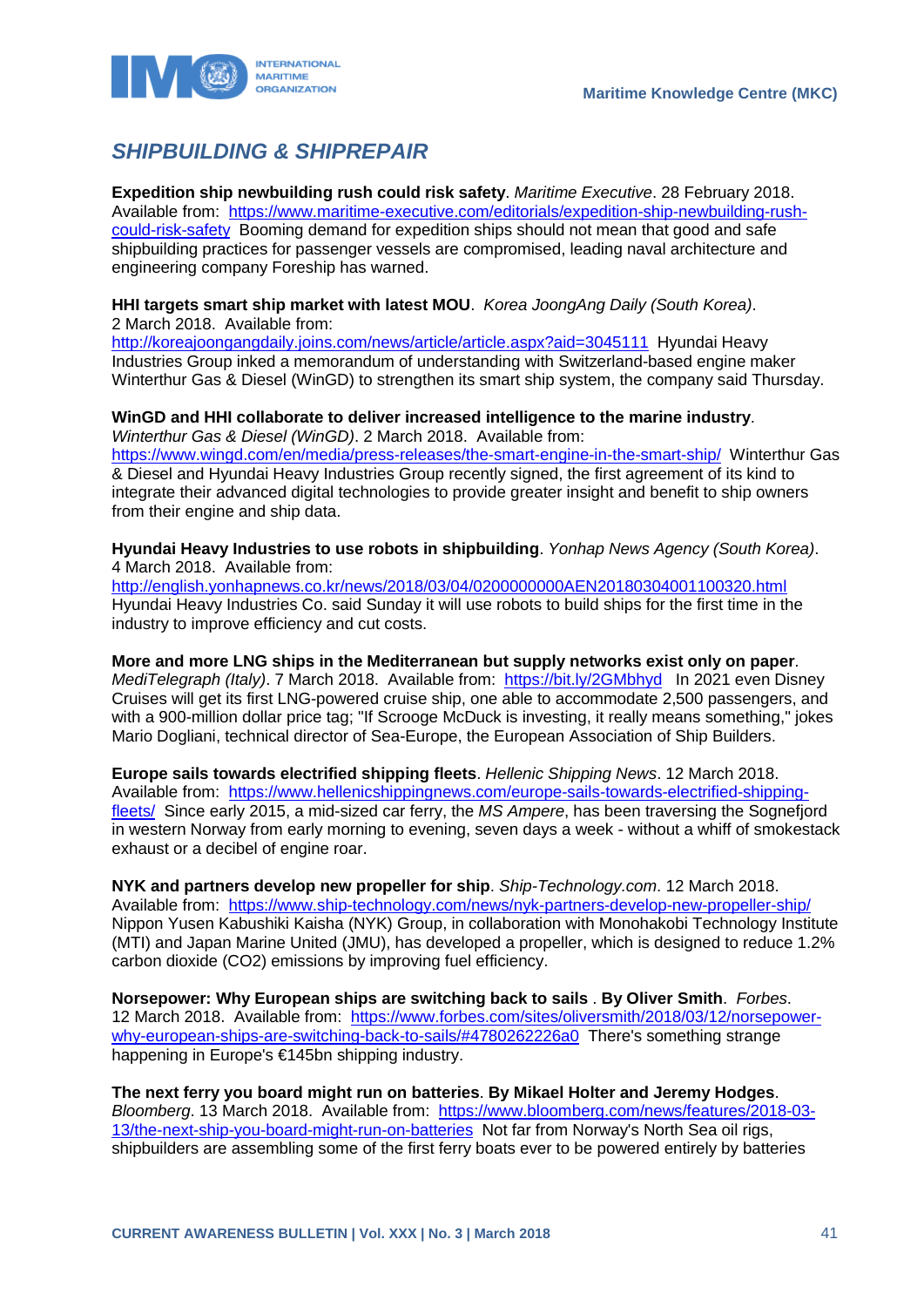

### **Hurtigruten boss: consolidation and retirement of old ships in expedition sector**.

**By Rebecca Moore**. *Passenger Ship Technology*. 13 March 2018. Available from: [http://www.passengership.info/news/view,hurtigruten-boss-consolidation-and-retirement-of-old-ships](http://www.passengership.info/news/view,hurtigruten-boss-consolidation-and-retirement-of-old-ships-in-expedition-sector_51088.htm)in-expedition-sector 51088.htm There will be retirement of old vessels and consolidation within the expedition cruise sector, Hurtigruten chief executive Daniel Skjeldam told delegates at Seatrade Cruise Global.

#### **Hyundai Samho Heavy Industries ready to deliver its green oil tanker**. **By Woo Je-yoon and Lee Eun-joo**. *Pulse (South Korea)*. 14 March 2018. Available from:

<http://pulsenews.co.kr/view.php?year=2018&no=166349>South Korea's Hyundai Samho Heavy Industries Co. affiliated with the country's largest shipbuilder Hyundai Heavy Industries Co. has completed building a very large crude-oil carrier (VLCC) fitted with an exhaust gas cleaning system that can meet stricter restrictions on sulphur oxide emissions that will come into force in 2020.

**Change is in the wind with ship that promises zero emissions**. **By Paul Berrill**. *TradeWinds*. 14 March 2018. Available from: [http://www.tradewindsnews.com/shipsales/1447025/change-is-in](http://www.tradewindsnews.com/shipsales/1447025/change-is-in-the-wind-with-ship-that-promises-zero-emissions)[the-wind-with-ship-that-promises-zero-emissions](http://www.tradewindsnews.com/shipsales/1447025/change-is-in-the-wind-with-ship-that-promises-zero-emissions) An attempt to create not just the world's first zeroemissions ship but a whole fleet of them is set to be unveiled this year.

**Work on China's first polar adventure liner begins**. *Xinhuanet (China)*. 17 March 2018. Available from: [http://www.xinhuanet.com/english/2018-03/17/c\\_137045482.htm](http://www.xinhuanet.com/english/2018-03/17/c_137045482.htm) Construction has begun on China's first polar expedition cruise ship in Jiangsu Province, and is expected to be completed by August 2019.

**Sink or sail? - shipbuilders face critical point for survival**. **By Park Jae-hyuk**. *Korea Times*. 18 March 2018. Available from: [https://www.koreatimes.co.kr/www/tech/2018/03/693\\_245782.html](https://www.koreatimes.co.kr/www/tech/2018/03/693_245782.html) The nation's shipbuilding industry officials are maintaining a cautious outlook, despite growing expectations about recovery following an increase in the number of orders that shipbuilders have obtained this year.

**The Elektra: Finland's first hybrid-electric ferry**. **By Alexander Love**. *Ship-Technology.com*. 21 March 2018. Available from: [http://www.ship-technology.com/features/elektra-finlands-first](http://www.ship-technology.com/features/elektra-finlands-first-hybrid-electric-ferry/)[hybrid-electric-ferry/](http://www.ship-technology.com/features/elektra-finlands-first-hybrid-electric-ferry/) Heavy vibrations, exhaust fumes and loud engines are just a few things you expect when travelling on a ferry.

#### **CEPSA presents the first multi-product supply vessel in southern Europe**. *CEPSA*. 22 March 2018. Available from:

[https://www.cepsa.com/en/press/press%E2%80%93releases/Cepsa-presents-the-first](https://www.cepsa.com/en/press/press%E2%80%93releases/Cepsa-presents-the-first-multi%E2%80%93product-supply-vessel-in-southern-Europe)[multi%E2%80%93product-supply-vessel-in-southern-Europe](https://www.cepsa.com/en/press/press%E2%80%93releases/Cepsa-presents-the-first-multi%E2%80%93product-supply-vessel-in-southern-Europe) <sup>1</sup> Cepsa presented today in the Port of Huelva the first multi-product marine fuel supply vessel in southern Europe.

**Integration of ecosystems**. **By Vitaly Chernov**. *Port News*. 22 March 2018. Available from: <http://portnews.ru/comments/2471/>Amid the growing geopolitical tension Russian shipbuilding is keeping its way towards closer integration with Finland, its historical partner in this industry.

#### **A new adventure begins - Royal Caribbean welcomes the world's largest cruise ship**.

*Royal Caribbean International*. 23 March 2018. Available from: [https://www.royalcaribbeanpresscenter.com/press-release/1352/a-new-adventure-begins-royal](https://www.royalcaribbeanpresscenter.com/press-release/1352/a-new-adventure-begins-royal-caribbean-welcomes-the-worlds-largest-cruise-ship/)[caribbean-welcomes-the-worlds-largest-cruise-ship/](https://www.royalcaribbeanpresscenter.com/press-release/1352/a-new-adventure-begins-royal-caribbean-welcomes-the-worlds-largest-cruise-ship/) Thirty-six months, 4,700 shipbuilders and crew, and one common goal: to deliver the ultimate family adventure.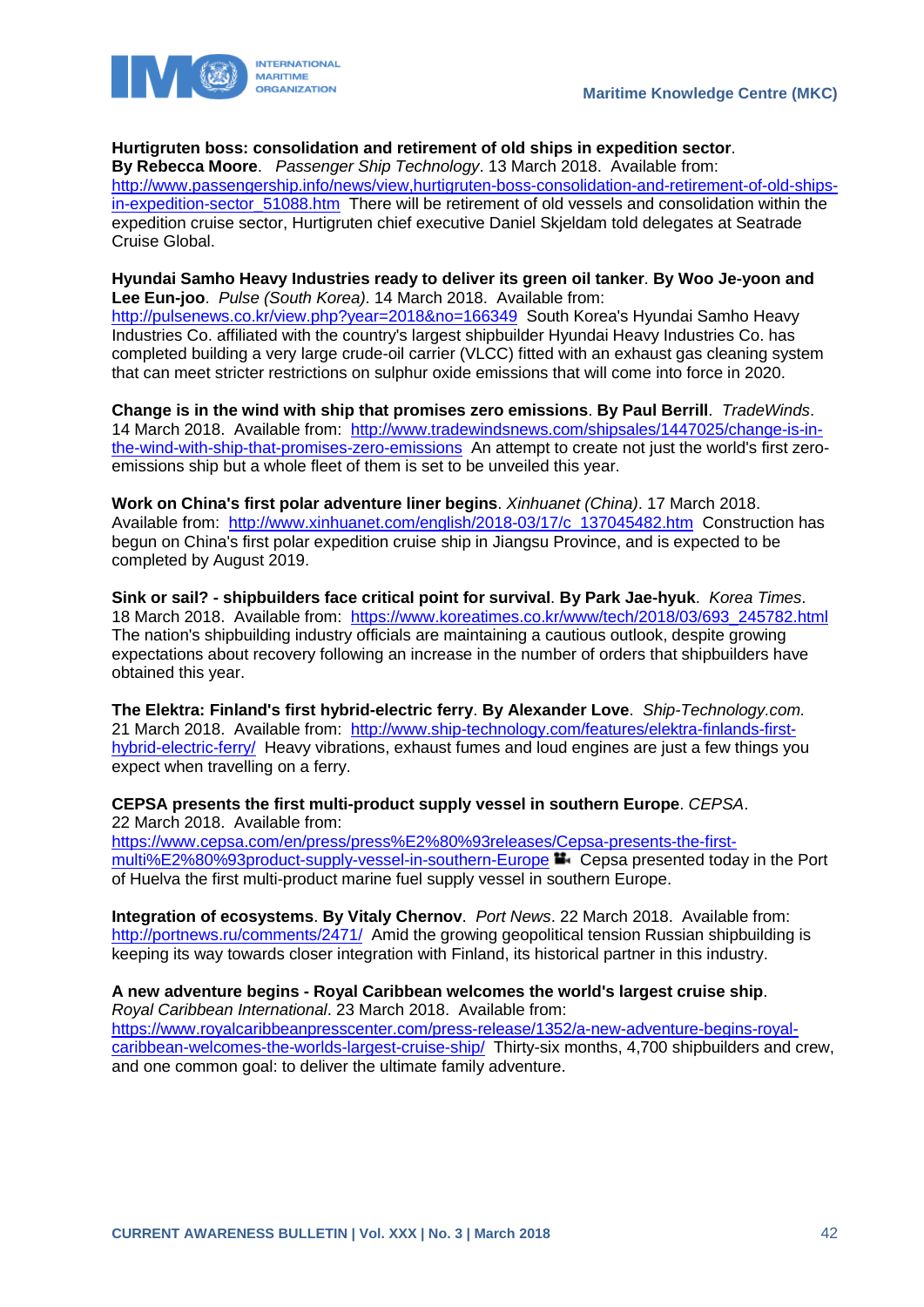

# <span id="page-43-0"></span>*SHIPPING*

**Predictive analytics: the new hot ticket in shipping? By Joe Baker**. *Ship-Technology.com*. 28 February 2018. Available from: [http://www.ship-technology.com/features/predictive-analytics](http://www.ship-technology.com/features/predictive-analytics-new-hot-ticket-shipping/)[new-hot-ticket-shipping/](http://www.ship-technology.com/features/predictive-analytics-new-hot-ticket-shipping/) Predictive analytics is commonly defined as the use of data, statistical algorithms and machine learning techniques to identify the likelihood of future outcomes.

**Remarks by Director of Commercial Regulations and Standards Jeffrey Lantz, during Polar Code harmonization conference**. *US Coast Guard Maritime Commons*. 1 March 2018. Available from: [http://mariners.coastguard.dodlive.mil/2018/03/01/3-1-2018-remarks-by-director-of](http://mariners.coastguard.dodlive.mil/2018/03/01/3-1-2018-remarks-by-director-of-commercial-regulations-and-standards-jeffrey-lantz-during-polar-code-harmonization-conference/)[commercial-regulations-and-standards-jeffrey-lantz-during-polar-code-harmonization-conference/](http://mariners.coastguard.dodlive.mil/2018/03/01/3-1-2018-remarks-by-director-of-commercial-regulations-and-standards-jeffrey-lantz-during-polar-code-harmonization-conference/) This post offers a condensed version of Lantz's remarks, which focus on the U.S. Coast Guard's view on harmonization, implementation, continued development and lessons learned.

**'Sanctions-busting' tanker loses Maldives flag**. *Maldives Independent*. 4 March 2018. Available from: [http://maldivesindependent.com/business/sanctions-busting-tanker-loses-maldives](http://maldivesindependent.com/business/sanctions-busting-tanker-loses-maldives-flag-136205)[flag-136205](http://maldivesindependent.com/business/sanctions-busting-tanker-loses-maldives-flag-136205) The tanker at the centre of a North Korea sanctions-busting storm no longer bears the Maldives flag, official records show.

### **Cargo Ships Slow Transits to Curb Emissions, Protect Whales**. **By Joseph Fonseca**. *Maritime Professional*. 2 March 2018. Available from:

<https://www.maritimeprofessional.com/news/cargo-ships-slow-transits-curb-314539>Partners in an initiative to cut air pollution and protect whales have announced results from the 2017 program and publicly recognized the 11 shipping companies who participated, reducing speeds to 12 knots or less in two regions.

#### **Rush of orders buoys local shipping industry**. *Korea JoongAng Daily (South Korea)*. 6 March 2018. Available from:

<http://koreajoongangdaily.joins.com/news/article/article.aspx?aid=3045242>After two gloomy years with barely any orders, Korean shipbuilders have spent an upbeat week announcing new deals with shipping companies from all over the world.

**Amid growing concern about bad Arctic weather, more shipping companies move into area without icebreakers**. **By Atle Staalesen**. *Independent Barents Observer (Norway)*. 5 March 2018. Available from: [https://thebarentsobserver.com/en/arctic/2018/03/amid-growing-concern-about-bad](https://thebarentsobserver.com/en/arctic/2018/03/amid-growing-concern-about-bad-arctic-weather-more-shipping-companies-move-area)[arctic-weather-more-shipping-companies-move-area](https://thebarentsobserver.com/en/arctic/2018/03/amid-growing-concern-about-bad-arctic-weather-more-shipping-companies-move-area) A quickly growing number of ships are confronting the thick ice and tough climatic conditions on Russia's Northern Sea Route, and pressure on the country's fleet of icebreakers is mounting.

**Reports of the death of slow-steaming by box carriers are greatly exaggerated**. **By Mike Wackett**. *The Loadstar*. 5 March 2018. Available from: [https://theloadstar.co.uk/reports](https://theloadstar.co.uk/reports-death-slow-steaming-greatly-exaggerated/)[death-slow-steaming-greatly-exaggerated/](https://theloadstar.co.uk/reports-death-slow-steaming-greatly-exaggerated/) "It's not something that we plan to do", said the Maersk Group chief executive last week, referring to the growing clamour from shippers to drop slowsteaming and improve transit times and schedule reliability.

**More ferry firms swap bunkers for batteries**. *Ship & Bunker*. 5 March 2018. Available from: <https://shipandbunker.com/news/emea/578809>The reality of battery-powered ULCCs may still be some way into the future, but ferry firms are among an increasing number of companies operating smaller vessels that are swapping traditional oil-based bunkers for battery power.

#### **APL and Hapag-Lloyd warn shippers low-sulphur fuel costs will be passed on**. **By James Baker**. *Lloyd's List*. 6 March 2018. Available from:

<https://lloydslist.maritimeintelligence.informa.com/LL1121708>New global rules to reduce ship pollution will lead to higher costs for shippers, says APL chief executive Nicolas Sartini.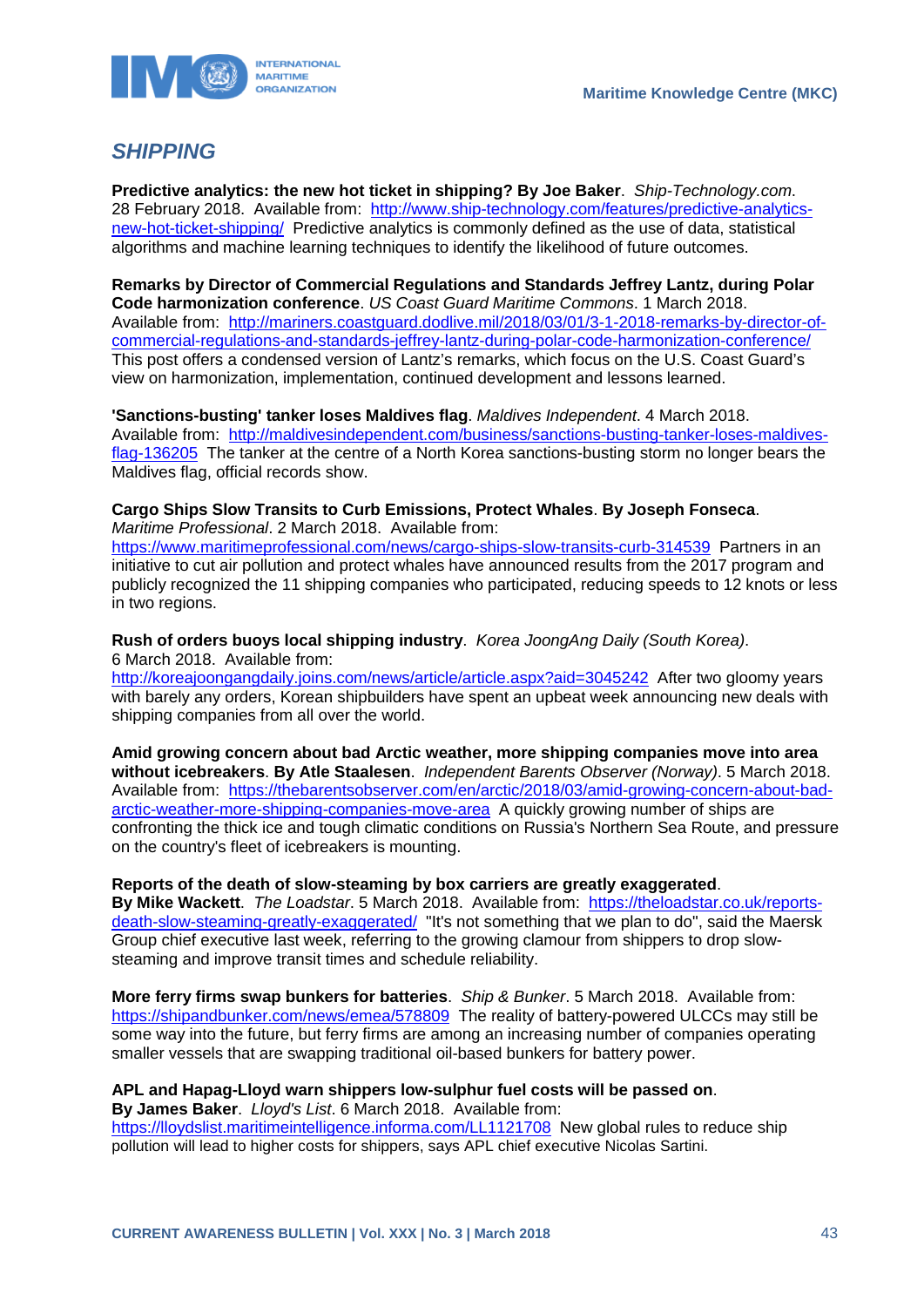

**EU Member States in call to end crippling reporting formalities for ships**. *Danish Shipping*. 8 March 2018. Available from: [https://www.danishshipping.dk/en/press/news/eu-member-states-in](https://www.danishshipping.dk/en/press/news/eu-member-states-in-call-to-end-crippling-reporting-formalities-for-ships)[call-to-end-crippling-reporting-formalities-for-ships](https://www.danishshipping.dk/en/press/news/eu-member-states-in-call-to-end-crippling-reporting-formalities-for-ships) The current directive introduced the concept of National Single Windows as a way to harmonise reporting obligations from ships to a single electronic system in each Member State but failed to harmonise data requirements or the mechanisms for sending them thus creating more burdens on maritime carriers in EU.

**Decarbonising maritime transport: The case of Sweden**. *International Transport Forum*. 9 March 2018. Available from: <https://www.itf-oecd.org/decarbonising-maritime-transport-sweden> This report examines the factors that have put Sweden at the forefront of decarbonisation of maritime transport, and how other countries could learn from this success story. [Decarbonising maritime transport: The case of Sweden: Case-](https://www.itf-oecd.org/sites/default/files/docs/decarbonising-maritime-transport-sweden.pdf) Specific Policy Analysis **D** 

**Maritime employers and employees on International Women's Day 2018 - The Time is NOW**. *European Community Shipowners' Associations (ECSA)*. 8 March 2018. Available from: [http://www.ecsa.eu/index.php/news/maritime-employers-and-employees-international-womens-day-](http://www.ecsa.eu/index.php/news/maritime-employers-and-employees-international-womens-day-2018-time-now)[2018-time-now](http://www.ecsa.eu/index.php/news/maritime-employers-and-employees-international-womens-day-2018-time-now) European shipowners and transport workers are jointly marking International Women's Day, a global day celebrating the social, economic, cultural and political achievements of women.

**Shipping urged to modernise business models and create money 'beyond the vessel'**. **By Tanya Blake**. *Fairplay*. 8 March 2018. Available from: <https://bit.ly/2tvsVEa>By following traditional cyclic business models, shipping is at risk of losing out on revenue being created by digital innovation.

**Rescuing the Maritime Sector**. **By Eromosele Abiodun**. *This Day (Nigeria)*. 9 March 2018. Available from: <https://www.thisdaylive.com/index.php/2018/03/09/rescuing-the-maritime-sector/> With a vast and extensive natural maritime endowment base comprising a coastline of over 800kms, an exclusive economic zone of over 200 nautical miles, the Nigerian maritime sector has the potential to accelerate Nigeria's economic development beyond its crude oil revenue earnings.

**Feature: Norway's Arctic town envisions gateway on Polar Silk Road with link to China**. **By Liang Youchang and Zhang Shuhui**. *Xinhuanet (China)*. 10 March 2018. Available from: [http://www.xinhuanet.com/english/2018-03/10/c\\_137029125.htm](http://www.xinhuanet.com/english/2018-03/10/c_137029125.htm) Envisioning a new port on the Barents Sea coast and a railway that goes all the way southward to the Baltic Sea, Norway's Arctic town of Kirkenes sets its sight on a major European hub on a Polar Silk Road with link to China.

**Dualog says shipping must prepare for a different future**. **By Sarah Carter**. *ShipInsight*. 12 March 2018. Available from: [https://shipinsight.com/dualog-says-shipping-must-prepare-for-a](https://shipinsight.com/dualog-says-shipping-must-prepare-for-a-different-future/)[different-future/](https://shipinsight.com/dualog-says-shipping-must-prepare-for-a-different-future/) Morten Lind-Olsen, Norwegian entrepreneur and CEO of Dualog, said that while the drivers for greater innovation and efficiencies are now the asset owners because they know that whosoever of them 'has the better digital strategy will be the one to succeed', companies like Amazon will demand that the perception of logistics from their point of view is fully understood.

**New Hebron offshore oil platform a Canadian engineering marvel**. **By Greg Naterer**. *The Conversation*. 12 March 2018. Available from: [https://theconversation.com/new-hebron](https://theconversation.com/new-hebron-offshore-oil-platform-a-canadian-engineering-marvel-90626)[offshore-oil-platform-a-canadian-engineering-marvel-90626](https://theconversation.com/new-hebron-offshore-oil-platform-a-canadian-engineering-marvel-90626) Incredible feats of engineering and construction have been accomplished by Canadians throughout our history - the Confederation Bridge, the CN Tower, the transcontinental railway, Rideau Canal, the CANDU nuclear reactor and Canadarm, to name just a few.

**A legal reality check for autonomous shipping in 2018**. **By Torgeir Willumsen**. *Seatrade Maritime News*. 13 March 2018. Available from: [http://www.seatrade-maritime.com/news/asia/a](http://www.seatrade-maritime.com/news/asia/a-reality-check-for-autonomous-shipping-in-2018.html)[reality-check-for-autonomous-shipping-in-2018.html](http://www.seatrade-maritime.com/news/asia/a-reality-check-for-autonomous-shipping-in-2018.html) There are very few technological obstacles to autonomous vessels, but commercial issues are still preventing investments.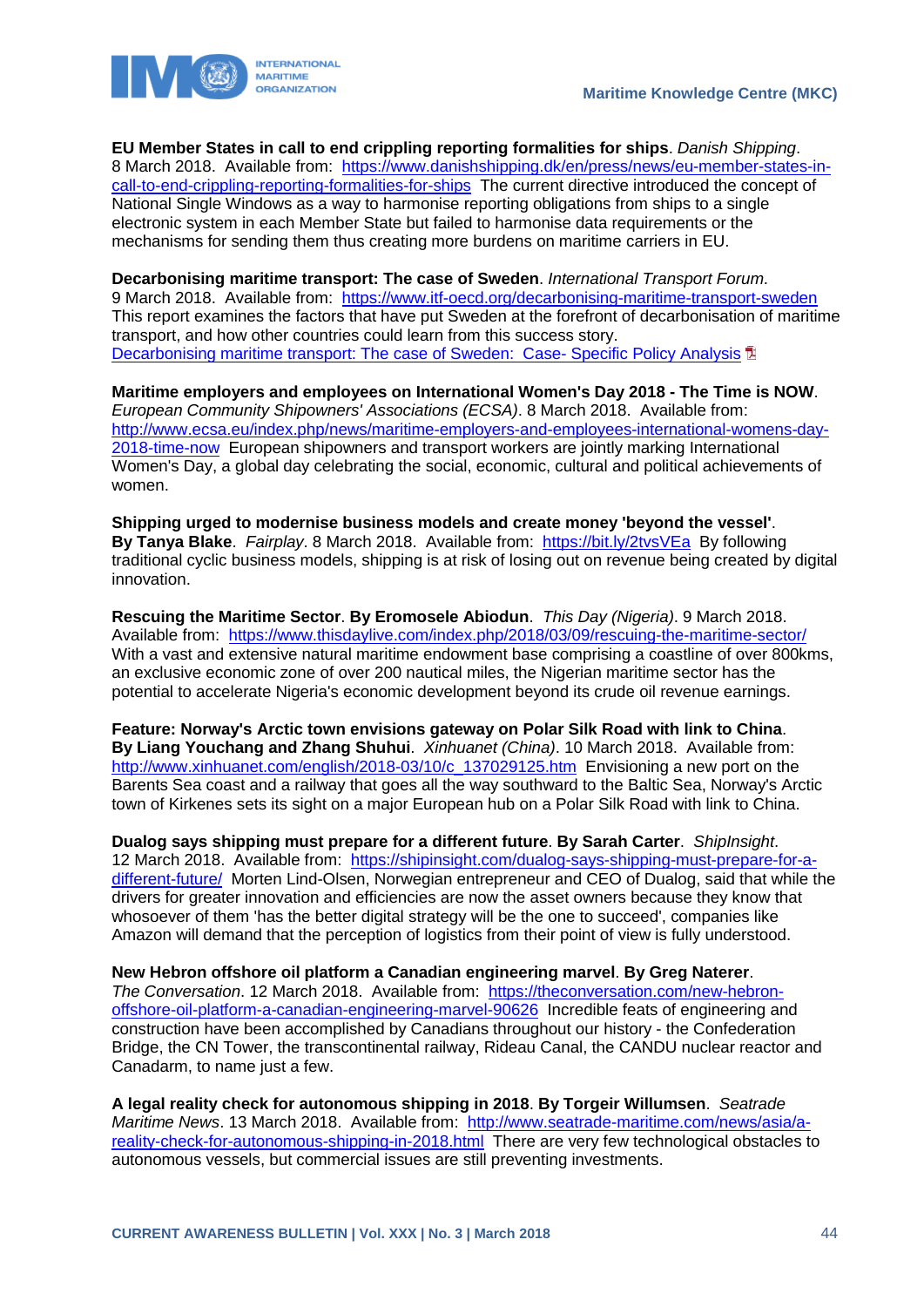

**The maritime HR crunch in Singapore**. **By Jason Jiang**. *Splash 247.com*. 13 March 2018. Available from: <http://splash247.com/maritime-hr-crunch-singapore/>Singapore has been one of the major maritime clusters in the world for years and the maritime industry contributes around 7% of Singapore's GDP and employs more than 170,000 people.

**ABS Chairman, President and CEO Advises Industry to Balance Innovation and Pragmatism**. *ABS (American Bureau of Shipping)*. 13 March 2018. Available from: [https://ww2.eagle.org/en/news/press-room/abs-chairman-pres-ceo-advises-industry-balance](https://ww2.eagle.org/en/news/press-room/abs-chairman-pres-ceo-advises-industry-balance-innovation-pragmatism.html)[innovation-pragmatism.html](https://ww2.eagle.org/en/news/press-room/abs-chairman-pres-ceo-advises-industry-balance-innovation-pragmatism.html) ABS Chairman, President and CEO Christopher J. Wiernicki addressed industry leaders at the opening session of the Connecticut Maritime Association Shipping 2018 conference.

**Shipping emissions position paper**. **By Nitish Narayan**. *Pacific Islands Development Forum*  14 March 2018. Available from: <http://pacificidf.org/shipping-emissions-position-paper/>The IMO is scheduled to deliver an Initial Strategy on international shipping GHG emissions reduction by the 72nd Maritime Environment Protection Committee meeting (MEPC 72) in April 2018. **[PIDF Pacific Position Paper on Shipping Emissions \(March 2018\)](http://greenbusiness.solutions/wp-content/uploads/2018/02/PIDF_Pacific_Position_Paper_Shipping_Emissions_March_2018.pdf)** 

**"Carriers risk becoming the Uber drivers of seaborne freight"**. **By Niklas Krigslund**. *ShippingWatch*. 14 March 2018. Available from: <https://shippingwatch.com/secure/carriers/article10411114.ece>Shipping companies need to develop new services for customers if they want to avoid being reduced to underpaid middlemen in the global

supply chain, says Christopher Rex, Head of Research at Danish Ship Finance.

**Navigating a changing shipping industry**. *Business Times (Singapore)*. 14 March 2018. Available from: [http://www.businesstimes.com.sg/hub/asia-pacific-maritime-2018/navigating-a](http://www.businesstimes.com.sg/hub/asia-pacific-maritime-2018/navigating-a-changing-shipping-industry)[changing-shipping-industry](http://www.businesstimes.com.sg/hub/asia-pacific-maritime-2018/navigating-a-changing-shipping-industry) Industry players share their views on the opportunities and challenges ahead for the sector.

**Chairman Knut Ørbeck-Nilssen sets out transformation of IACS at CMA Shipping 2018**. *International Association of Classification Societies (IACS)*. 14 March 2018. Available from: <http://www.iacs.org.uk/news/iacs-press-release-march-14-2018>"It is my duty and honour to encourage the world's biggest classification societies to pull together to adapt to this rapid pace of change and create a strong foundation for IACS as the leading maritime technical association," said Knut Ørbeck-Nilssen.

**ICS publishes latest Flag State Performance Table (With New Criteria Included)**.

*International Chamber of Shipping (ICS)*. 15 March 2018. Available from: <https://bit.ly/2FJQcUs> The Table provides a helpful indication of the performance of individual flag states worldwide, which analyses how the administrations included deliver against a number of criteria such as port state control records, ratification of international maritime Conventions and attendance at IMO meetings. [Flag State Performance Table:2017/2018](http://www.ics-shipping.org/docs/default-source/Flag-State-Performance-Table/flag-state-table-201860D178F38DF5.pdf?sfvrsn=2) <sup>1</sup> [Interactive Flag State Performance Table](http://www.ics-shipping.org/free-resources/flag-state-performance-table)

**Research Spotlight: Dr. Aldo Chircop**. *Clear Seas*. 15 March 2018. Available from: <https://clearseas.org/blog/research-spotlight-dr-aldo-chircop/>Interview with Aldo Chircop, JSD, a Professor of Law and Canada Research Chair in Maritime Law and Policy at the Schulich School of Law of Dalhousie University.

**Sir Michael Bibby elected President of the UK Chamber**. *UK Chamber of Shipping*. 16 March 2018. Available from: [https://www.ukchamberofshipping.com/latest/sir-michael-bibby](https://www.ukchamberofshipping.com/latest/sir-michael-bibby-elected-president-uk-chamber/)[elected-president-uk-chamber/](https://www.ukchamberofshipping.com/latest/sir-michael-bibby-elected-president-uk-chamber/) Sir Michael Bibby was elected President of the UK Chamber of Shipping at the organisation's Annual General Meeting in London on Thursday.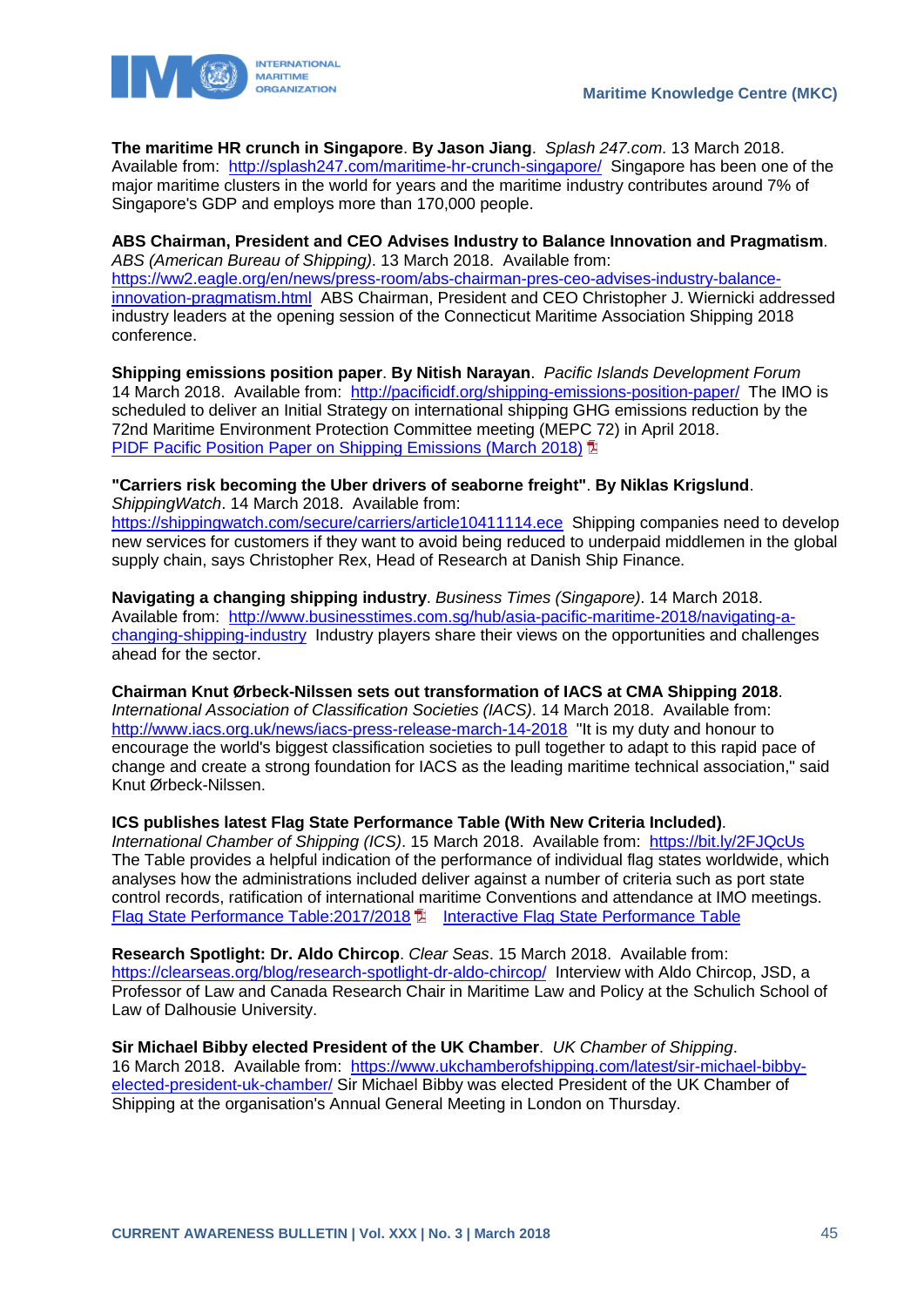

**NGO: Why shipping investors need to get involved in the climate**. **By Katrine Grønvald Raun**. *ShippingWatch*. 16 March 2018. Available from:

<https://shippingwatch.com/secure/carriers/article10396662.ece>Just a few years ago, the climate was probably one of the last things to be discussed when banks and carriers met to discuss loan terms and funding of vessels.

**Incentive schemes for promoting green shipping**. **By Renilde Becque**. *Splash 247.com*. 16 March 2018. Available from: <http://splash247.com/incentive-schemes-promoting-green-shipping/> With 40% of the world's population living within 100 km of a coast, millions of people are subject to air pollution from ships in ports and coastal waters and studies have shown that these pollutants can travel hundreds of kilometres inland.

**Incentive schemes for promoting green shipping: Discussion Paper**. *Natural Resources Defense Council (NRDC)*. January 2018. Available from: <https://www.nrdc.org/sites/default/files/incentive-schemes-promoting-green-shipping-ip.pdf> In various countries and cities around the world, ports have in recent years introduced their own incentive programs to encourage ships calling at their ports to use cleaner marine fuels or in other ways reduce air emissions while in the port area.

#### **Capt. Antonio M. Padrón on the "Sea of Opportunities" project**. *All About Shipping*.

18 March 2018. Available from: [http://www.allaboutshipping.co.uk/2018/03/18/capt-antonio-m](http://www.allaboutshipping.co.uk/2018/03/18/capt-antonio-m-padron-on-the-sea-of-opportunities-project/)[padron-on-the-sea-of-opportunities-project/](http://www.allaboutshipping.co.uk/2018/03/18/capt-antonio-m-padron-on-the-sea-of-opportunities-project/) During the meeting, the need to bring to the youth the benefits of the maritime sector was highlighted and new ideas for collaborations between the IMO Maritime Ambassador and FACOCIP in this matter have been outlined.

#### **Report on 12th Arctic Shipping Summit, Montreal, February 21-22**. **By Brian Dun**.

*Canadian Sailings*. 18 March 2018. Available from: [http://www.canadiansailings.ca/report-on-12th](http://www.canadiansailings.ca/report-on-12th-arctic-shipping-summit-montreal-february-21-22/)[arctic-shipping-summit-montreal-february-21-22/](http://www.canadiansailings.ca/report-on-12th-arctic-shipping-summit-montreal-february-21-22/) The University of Manitoba is building the largest sea-ice research institute in the world in Churchill to detect the effects of oil spills in Arctic waters.

#### **Avocado trade threatened by shipping climate measure, say Chile, Peru**. **By Megan Darby**. *Climate Home News*. 19 March 2018. Available from:

[http://www.climatechangenews.com/2018/03/19/avocado-trade-threatened-shipping-climate](http://www.climatechangenews.com/2018/03/19/avocado-trade-threatened-shipping-climate-measure-say-chile-peru/)[measure-say-chile-peru/](http://www.climatechangenews.com/2018/03/19/avocado-trade-threatened-shipping-climate-measure-say-chile-peru/) Both Latin American exporters have signed a declaration saying international shipping must "take urgent action" to limit its climate impact, in line with the Paris Agreement.

**Maersk hit by new hacker attack**. **By Daniel Hedelund**. *ShippingWatch*. 19 March 2018. Available from: <https://shippingwatch.com/secure/carriers/article10426188.ece>Shipping giant A.P. Moeller-Maersk has once again been subject to cyber crime, reports media Maritime Danmark according to business daily Børsen.

**First transaction for Bitcoin of the shipping industry**. *World Maritime News*. 19 March 2018. Available from: <https://worldmaritimenews.com/archives/247532>Malaysia's liner company West Port and, LPR, a Brazilian textile importer participated in the trial.

**Comment: Now is the time to tackle shipping emissions**. **By John Maggs**. *DeSmog UK*. 19 March 2018. Available from: [https://www.desmog.uk/2018/03/19/comment-now-time-tackle](https://www.desmog.uk/2018/03/19/comment-now-time-tackle-shipping-emissions)[shipping-emissions](https://www.desmog.uk/2018/03/19/comment-now-time-tackle-shipping-emissions) The coal market only functions because coal can be cheaply shipped hundreds

#### **Serious incidents in the oil sector spurs growth at petroleum authority**. **By Katrine Grønvald Raun**. *ShippingWatch*. 19 March 2018. Available from:

<https://shippingwatch.com/secure/Offshore/article10427470.ece>While several oil companies have scaled down their workforce significantly in recent years, the Petroleum Safety Authority Norway has noted the exact opposite development.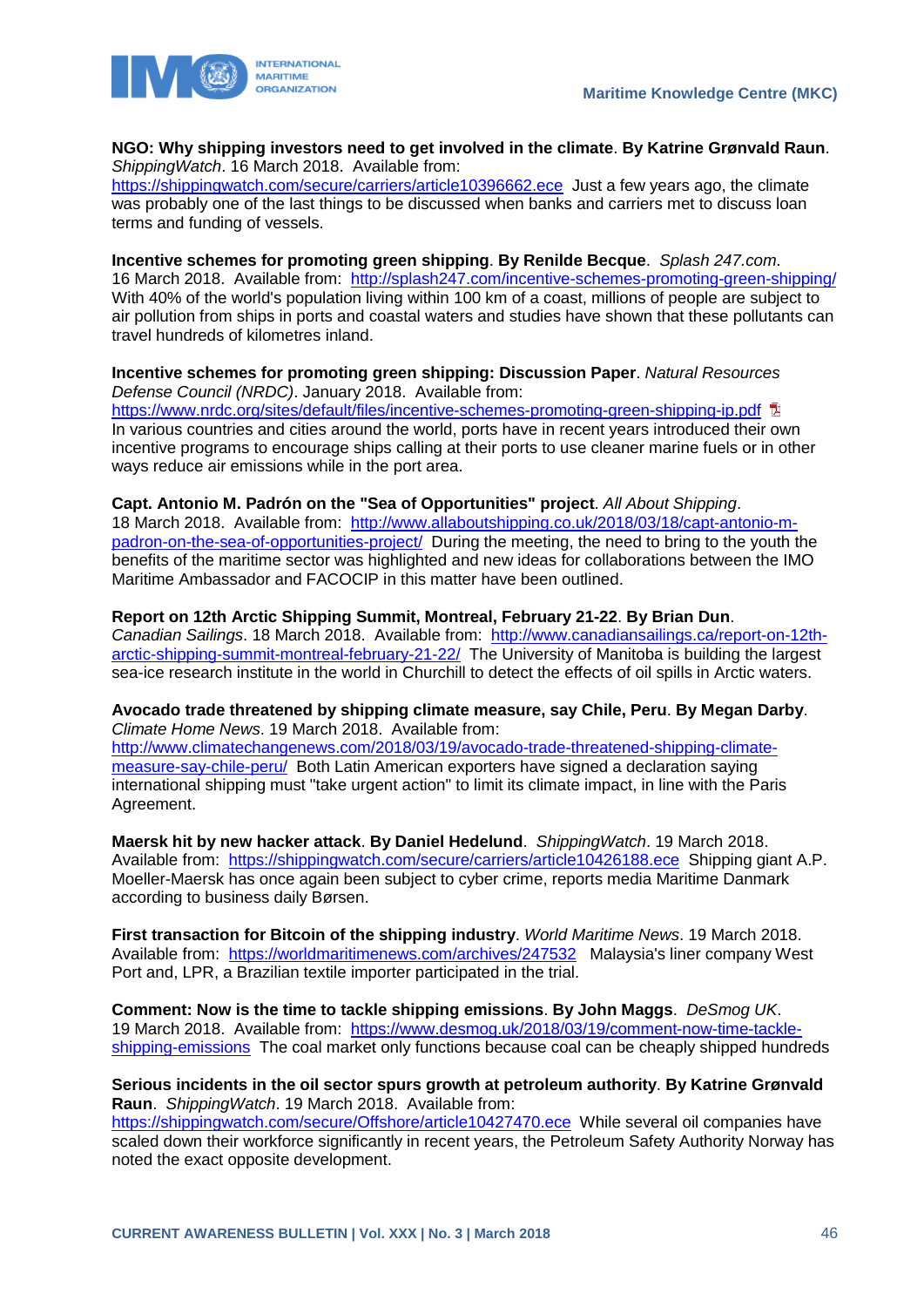**The only constant in shipping is change**. **By David Glass**. *Seatrade Maritime News*. 20 March 2018. Available from: [http://www.seatrade-maritime.com/news/europe/the-only-constant](http://www.seatrade-maritime.com/news/europe/the-only-constant-in-shipping-is-change.html)[in-shipping-is-change.html](http://www.seatrade-maritime.com/news/europe/the-only-constant-in-shipping-is-change.html) Speaking at the Union of Greek Shipowners' backed SeaNation conference last week, Norwegian ambassador to Greece, John Eugene Gjelstad and UK ambassador Kate Smith spoke of change.

**Megaships' impact on PH maritime industry**. *Manila Times*. 20 March 2018. Available from: <http://www.manilatimes.net/megaships-impact-on-ph-maritime-industry/387325/>The Philippine maritime industry may see a literally huge change in the future of shipping as more cargo companies are investing in large-scale vessels or megaships.

**Portugal's high-quality flag state performance recognised by ICS**. *Hellenic Shipping News*. 20 March 2018. Available from: [https://www.hellenicshippingnews.com/portugals-high-quality-flag](https://www.hellenicshippingnews.com/portugals-high-quality-flag-state-performance-recognised-by-ics/)[state-performance-recognised-by-ics/](https://www.hellenicshippingnews.com/portugals-high-quality-flag-state-performance-recognised-by-ics/) New initiatives this year will include acknowledgement of ecertificates and implementation of the tonnage tax regime.

**"Shipping has been too much fat and too much inefficiency"** . **By Tomas Kristiansen**. *ShippingWatch*. 20 March 2018. Available from:

<https://shippingwatch.com/secure/carriers/article10426925.ece>Shipping has suffered from inefficiency over the last 10 to 15 years, if you ask the dual management team of German Zeaborn, which apart from operating a growing fleet of multi-purpose vessels entered technical ship management of container vessels earlier this year.

**Shipping plays key role in achieving global climate targets**. **By Søren Pico**. *ShippingWatch*. 21 March 2018. Available from: <https://shippingwatch.com/secure/Services/article10433762.ece> The shipping sector must supply far more energy-efficient vessels in the future for there to be any hope at all of achieving the global climate targets, concludes DNV GL's report Energy Transition Outlook.

**Why methanol will take its place in the marine fuels mix**. **By Chris Chatterton**. *Splash 247.com*. 21 March 2018. Available from: <http://splash247.com/methanol-will-take-place-marine-fuels-mix/>It is a truism in shipping that investors and operators build assets for the long term but must take a short term view of the markets in which they will operate.

**Europe's top shipping nations among worst in IMO maritime climate talks - ranking**.

*Transport & Environment*. 22 March 2018. Available from: <https://bit.ly/2Hk9vpc> European ambition to clean up the shipping sector's greenhouse gas emissions is being led by Germany, Belgium and France, a new ranking shows. [Shipping climate ambition: ranking of EU member states](https://www.transportenvironment.org/publications/shipping-climate-ambition-ranking-eu-member-states) [Final Report - Shipping Climate Ambition: Ranking of EU Member States](https://www.transportenvironment.org/sites/te/files/publications/2018_03_Ranking_EU_member_states_shipping_climate_ambition_Final_0.pdf) <sup>1</sup>

**Interview: What will be the marine fuel of the future?** *World Maritime News*. 21 March 2018. Available from: <https://worldmaritimenews.com/archives/247762>World Maritime News spoke with Dr. Marc Perrin, Independent Consultant for ENGIE Lab CRIGEN and Olivier Jouny, Managing Director, Total Marine Fuels Global Solutions, during Asia Pacific Maritime on the current state of play in relation to the industry's preparedness for the new rules and the most economically viable option when picking a compliant fuel.

### **Asian tanker conference to address critical ballast concerns**. **By Jamey Bergman**.

*Tanker Shipping & Trade*. 22 March 2018. Available from:

[http://www.tankershipping.com/news/view,asian-tanker-conference-to-address-critical-ballast](http://www.tankershipping.com/news/view,asian-tanker-conference-to-address-critical-ballast-concerns_51180.htm)[concerns\\_51180.htm](http://www.tankershipping.com/news/view,asian-tanker-conference-to-address-critical-ballast-concerns_51180.htm) Aqua-tools' Carine Magdo will seek to address some of tanker owners' and operators' central concerns when she presents a new ballast water test at Riviera Maritime Media's Asian Tanker Conference in Singapore next week.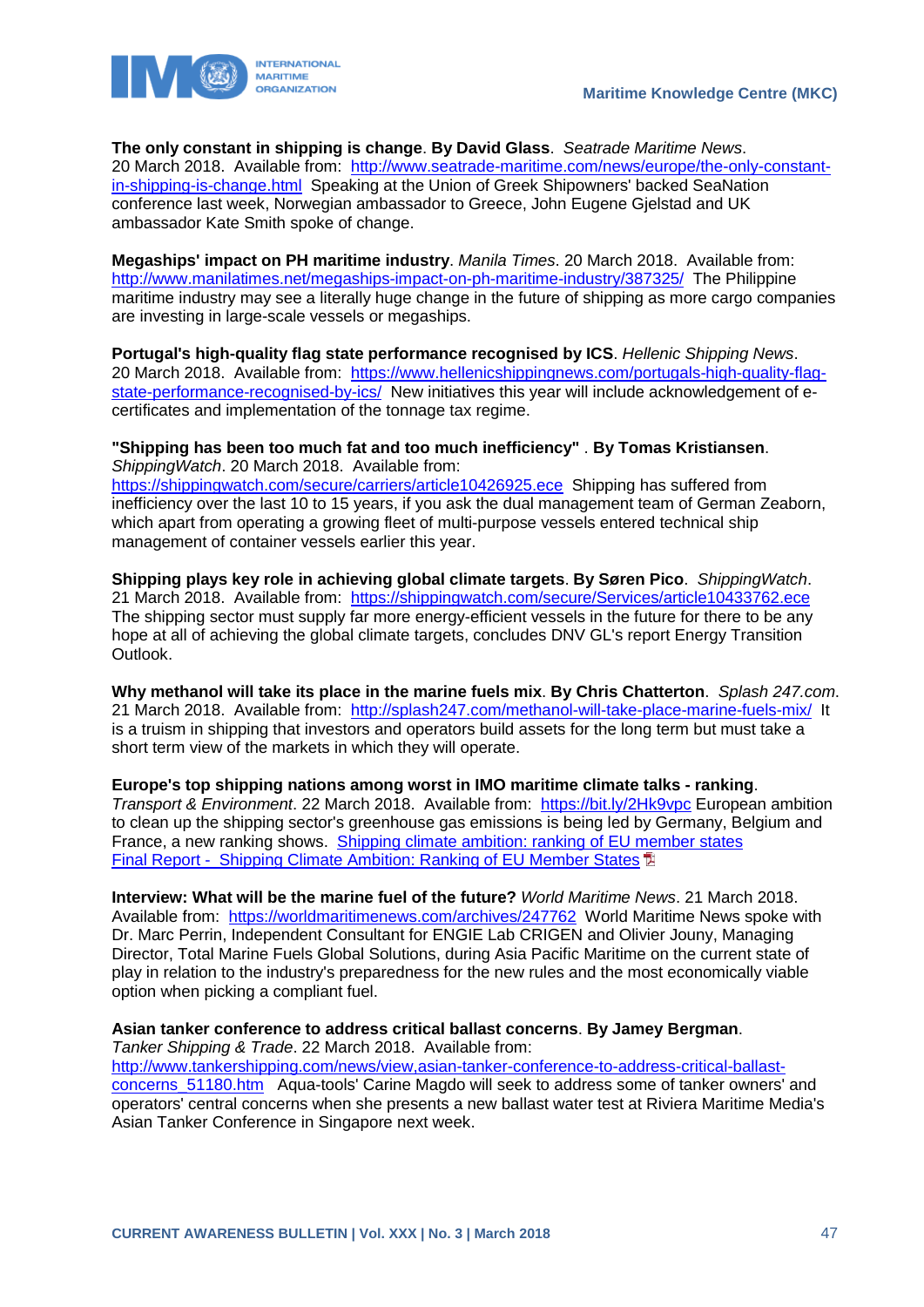

**Look beyond the flag**. **By Erik Kravets**. *Maritime Executive*. 23 March 2018. Available from: <https://www.maritime-executive.com/magazine/look-beyond-the-flag>What's the measure of a merchant marine officer?

#### **Stena joins a unique cooperation for climate smart transport**. **By Priyanka Ann Saini**.

*Sea News*. 23 March 2018. Available from: [http://seanews.co.uk/stena-joins-a-unique-cooperation](http://seanews.co.uk/stena-joins-a-unique-cooperation-for-climate-smart-transport/)[for-climate-smart-transport/](http://seanews.co.uk/stena-joins-a-unique-cooperation-for-climate-smart-transport/) Electromobility for Shipping is the name of a new collaboration between six actors with the aim to increase the electrification of shipping.

**EU governments' support for 70-100% shipping emissions cut welcomed**. *Transport & Environment*. 26 March 2018. Available from: [https://www.transportenvironment.org/press/eu](https://www.transportenvironment.org/press/eu-governments%E2%80%99-support-70-100-shipping-emissions-cut-welcomed)[governments%E2%80%99-support-70-100-shipping-emissions-cut-welcomed](https://www.transportenvironment.org/press/eu-governments%E2%80%99-support-70-100-shipping-emissions-cut-welcomed) EU member states' decision to support a 70-100% reduction in maritime greenhouse gas emissions worldwide by 2050, compared to 2008 levels, has been welcomed by sustainable transport group Transport & Environment (T&E).

**What do we already know about bunker prices and the likely winners and losers in a post 2020 world?** *Ship & Bunker*. 26 March 2018. Available from: [https://shipandbunker.com/news/world/345402-what-do-we-already-know-about-bunker-prices-and-](https://shipandbunker.com/news/world/345402-what-do-we-already-know-about-bunker-prices-and-the-likely-winners-and-losers-in-a-post-2020-world)

[the-likely-winners-and-losers-in-a-post-2020-world](https://shipandbunker.com/news/world/345402-what-do-we-already-know-about-bunker-prices-and-the-likely-winners-and-losers-in-a-post-2020-world) As the industry contemplates how it will comply with the upcoming global 0.50% sulfur cap on marine fuel 20|20 Marine Energy's Adrian Tolson says current fuel oil futures' prices make a compelling case for adopting scrubbers.

#### **Domestic shipping fundamental for interisland connectivity** . **By Jonas Cullwick**.

*Vanuatu Daily Post*. 26 March 2018. Available from: [http://dailypost.vu/news/domestic-shipping](http://dailypost.vu/news/domestic-shipping-fundamental-for-interisland-connectivity/article_448e3778-373e-5213-a0e9-12fbf41b05b4.html)[fundamental-for-interisland-connectivity/article\\_448e3778-373e-5213-a0e9-12fbf41b05b4.html](http://dailypost.vu/news/domestic-shipping-fundamental-for-interisland-connectivity/article_448e3778-373e-5213-a0e9-12fbf41b05b4.html)  The Government considers the country's domestic shipping fundamental for inter-island connectivity and the main means of access to and from many outer islands, supporting the socioeconomic needs of Vanuatu.

**Hull cleaning can improve ships' energy efficiency**. *Safety4Sea*. 26 March 2018. Available from: <https://safety4sea.com/hull-cleaning-can-improve-ships-energy-efficiency/>The impact of changes in fuel consumption is estimated around the discontinuity when a vessel is cleaned and rely on both before-after and difference-in-differences estimators.

**EU drafts united CO2 reduction strategy**. *Lloyd's List*. 26 March 2018. Available from: [https://lloydslist.maritimeintelligence.informa.com/LL1121970/EU-drafts-united-CO2-reduction](https://lloydslist.maritimeintelligence.informa.com/LL1121970/EU-drafts-united-CO2-reduction-strategy)[strategy](https://lloydslist.maritimeintelligence.informa.com/LL1121970/EU-drafts-united-CO2-reduction-strategy) The European Union has reached a compromise to support a 70% to 100% reduction in international shipping's greenhouse gas emissions by 2050.

#### **Swedish companies lead collaboration to promote electric shipping**. **By Richard Clayton**. *Lloyd's List*. 26 March 2018. Available from:

[https://lloydslist.maritimeintelligence.informa.com/LL1121984/Swedish-companies-lead](https://lloydslist.maritimeintelligence.informa.com/LL1121984/Swedish-companies-lead-collaboration-to-promote-electric-shipping)[collaboration-to-promote-electric-shipping](https://lloydslist.maritimeintelligence.informa.com/LL1121984/Swedish-companies-lead-collaboration-to-promote-electric-shipping) The Swedish Shipowners' Association has joined compatriot businesses to increase the electrification of shipping.

**China's belt road initiative and the demise of the 20,000 teu boxship**. **By Andre Wheeler**. *Splash 247.com*. 27 March 2018. Available from: [http://splash247.com/chinas-belt-road-initiative](http://splash247.com/chinas-belt-road-initiative-demise-20000-teu-boxship%20/)[demise-20000-teu-boxship /](http://splash247.com/chinas-belt-road-initiative-demise-20000-teu-boxship%20/) Having been on a speaking trip in China to discuss the China Belt Road Initiative (BRI), it still amazes me that there are senior maritime executives that argue shipping will return to 'normal' and is currently going through 'just another shipping cycle'.

**OECD: How shipping can be CO2 neutral by 2035**. **By Katrine Grønvald Raun**. *ShippingWatch*. 27 March 2018. Available from: <https://shippingwatch.com/secure/carriers/article10462744.ece> When the calendar says 2035, the global shipping industry may have taken a major step in reducing CO2 emissions.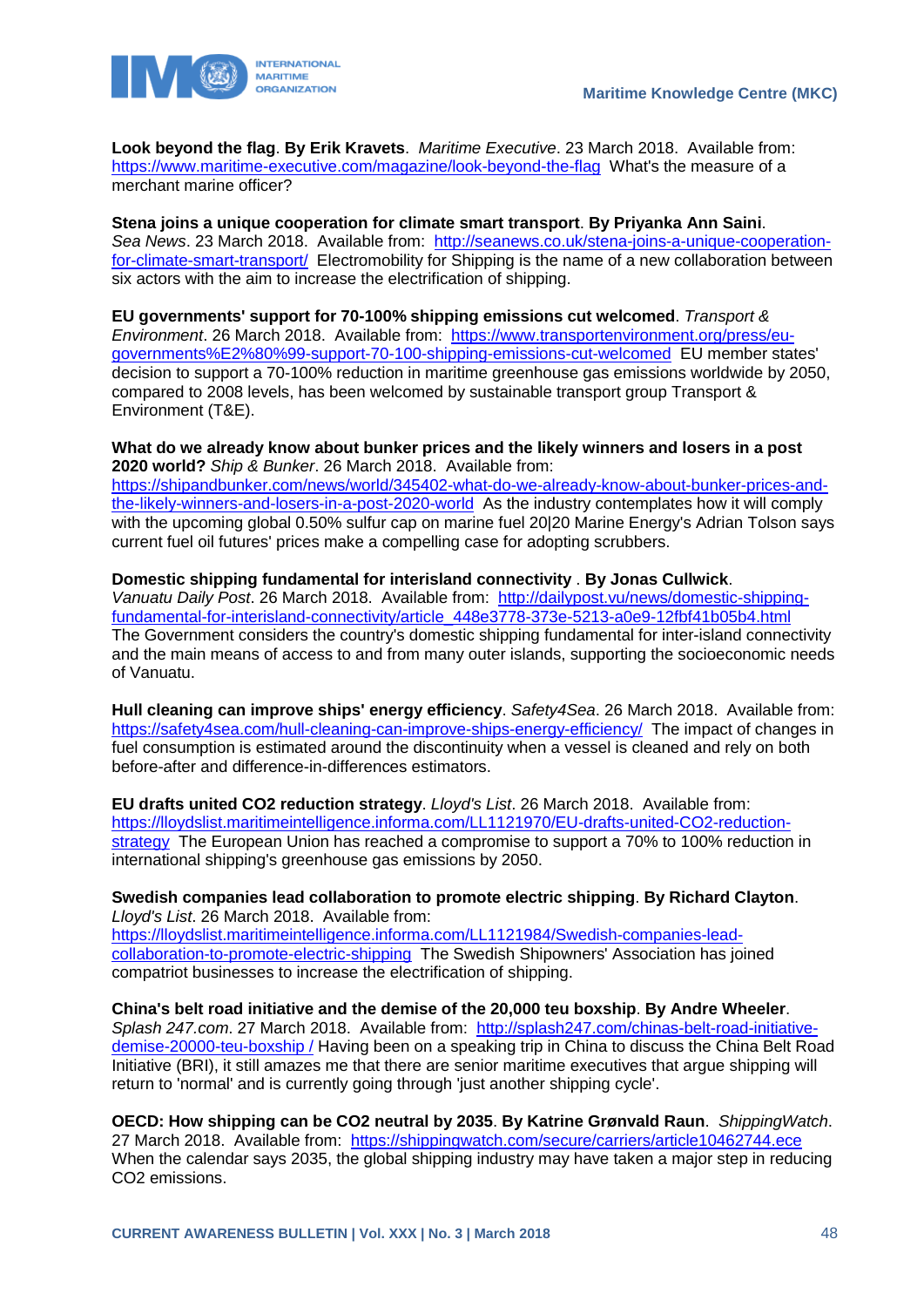

**Decarbonising Maritime Transport by 2035**. *International Transport Forum*. 27 March 2018. Available from: <https://www.itf-oecd.org/decarbonising-maritime-transport-2035>Deployment of all currently known technologies could make it possible to almost completely decarbonise maritime shipping by 2035, according to a new report published by the International Transport Forum at the OECD. [Decarbonising Maritime Transport: Pathways to zero-carbon shipping by 2035](https://www.itf-oecd.org/sites/default/files/docs/decarbonising-maritime-transport.pdf) <sup>th</sup>

**Government seeks views to help maritime flourish**. *UK Government*. 27 March 2018. Available from: [https://www.gov.uk/government/news/government-seeks-views-to-help-maritime](https://www.gov.uk/government/news/government-seeks-views-to-help-maritime-flourish)[flourish](https://www.gov.uk/government/news/government-seeks-views-to-help-maritime-flourish) Ground-breaking new technology such as autonomous ships and digital ports will be on the agenda with the appointment of a group of experts to help advise on the future of maritime.

**Maritime 2050: call for evidence**. *UK Government*. 27 March 2018. Available from: https://www.gov.uk/government/consultations/maritime-2050-call-for-evidence Maritime 2050 is a long term strategy to secure the future of the UK maritime sector. Maritime 2050: Call for Evidence: Navigating the future: Maritime 2050; Call for Evidence: Navigating the future  $\overline{B}$ 

**Caution remains the watchword for global marine insurance, says IUMI**. *International Union of Marine Insurance (IUMI)*. 27 March 2018. Available from: [https://iumi.com/news/press](https://iumi.com/news/press-releases/caution-remains-the-watchword-for-global-marine-insurance-says-iumi)[releases/caution-remains-the-watchword-for-global-marine-insurance-says-iumi](https://iumi.com/news/press-releases/caution-remains-the-watchword-for-global-marine-insurance-says-iumi) Against the backdrop of encouraging global economic growth and an improved outlook for the shipping industry, the UMI gives expert opinion on the current state of the hull, cargo and offshore energy insurance markets at its Spring Conference in Hamburg.

**Shipping seen as the softest of hacker targets**. **By Sam Chambers**. *Splash 247.com*. 28 March 2018. Available from: <http://splash247.com/shipping-seen-softest-hacker-targets/> Shocking statistics published yesterday show just what a soft target shipping is for hackers.

**Greek shipping fleet hits all time high in 2017**. **By David Glass**. *Seatrade Maritime News*. 28 March 2018. Available from: [http://www.seatrade-maritime.com/news/europe/greek-shipping](http://www.seatrade-maritime.com/news/europe/greek-shipping-fleet-hits-all-time-high-in-2017.html)[fleet-hits-all-time-high-in-2017.html](http://www.seatrade-maritime.com/news/europe/greek-shipping-fleet-hits-all-time-high-in-2017.html) The Greek fleet of ships over 1,000gt stood at 4,148 ships of 342m dwt and 199.3m gt mid-March, an increase of 64 vessels, 13m dwt and 6.88m gt, on 12 months ago.

**SPC Director appeals for cleaner, safe and profitable shipping services**. **By Jonas Cullwick**. *Vanuatu Daily Post*. 28 March 2018. Available from: [http://dailypost.vu/news/spc-director-appeals](http://dailypost.vu/news/spc-director-appeals-for-cleaner-safe-and-profitable-shipping-services/article_3c8ba411-e64c-576d-b297-82aa68dc160b.html)[for-cleaner-safe-and-profitable-shipping-services/article\\_3c8ba411-e64c-576d-b297-](http://dailypost.vu/news/spc-director-appeals-for-cleaner-safe-and-profitable-shipping-services/article_3c8ba411-e64c-576d-b297-82aa68dc160b.html) [82aa68dc160b.html](http://dailypost.vu/news/spc-director-appeals-for-cleaner-safe-and-profitable-shipping-services/article_3c8ba411-e64c-576d-b297-82aa68dc160b.html) The SPC Regional Director, Melanesia, Mia Rimon, has called on Government agencies, ship owners and ship operators in Vanuatu to work together transparently and collaboratively to deliver clean, safe and profitable shipping services to the country.

**Pay greater attention to ship and crew proficiency - Ministers**. *Ghana News Agency*. 28 March 2018. Available from: [http://www.ghananewsagency.org/economics/pay-greater-attention-to-ship](http://www.ghananewsagency.org/economics/pay-greater-attention-to-ship-and-crew-proficiency-ministers-130602)[and-crew-proficiency-ministers-130602](http://www.ghananewsagency.org/economics/pay-greater-attention-to-ship-and-crew-proficiency-ministers-130602) Accra, March 28, GNA - Delegates at the third Ministerial Conference on the Abuja Memorandum of Understanding on Port State Control, are to pay greater attention to ship and crew proficiency, alongside the focus on eliminating sub-standard shipping.

**New restrictions coming up in Russian Arctic shipping**. **By Atle Staalesen**. *Independent Barents Observer (Norway)*. 28 March 2018. Available from: [https://thebarentsobserver.com/en/industry-and-energy/2018/03/new-restrictions-coming-russian](https://thebarentsobserver.com/en/industry-and-energy/2018/03/new-restrictions-coming-russian-arctic-shipping)[arctic-shipping](https://thebarentsobserver.com/en/industry-and-energy/2018/03/new-restrictions-coming-russian-arctic-shipping) The new bill follows up a law adopted in late December 2017, which bans Russian Arctic shipping under foreign flag.

**Eastern Mediterranean gas discoveries redefine LNG playing field**. *LNG World Shipping*. 28 March 2018. Available from: <https://bit.ly/2E3OHiu> Newly discovered offshore gas deposits in the exclusive economic zones (EEZs) of Egypt, Israel and Cyprus, coming on top of similar major finds in recent years, are poised to alter the energy map of the Eastern Mediterranean irrevocably.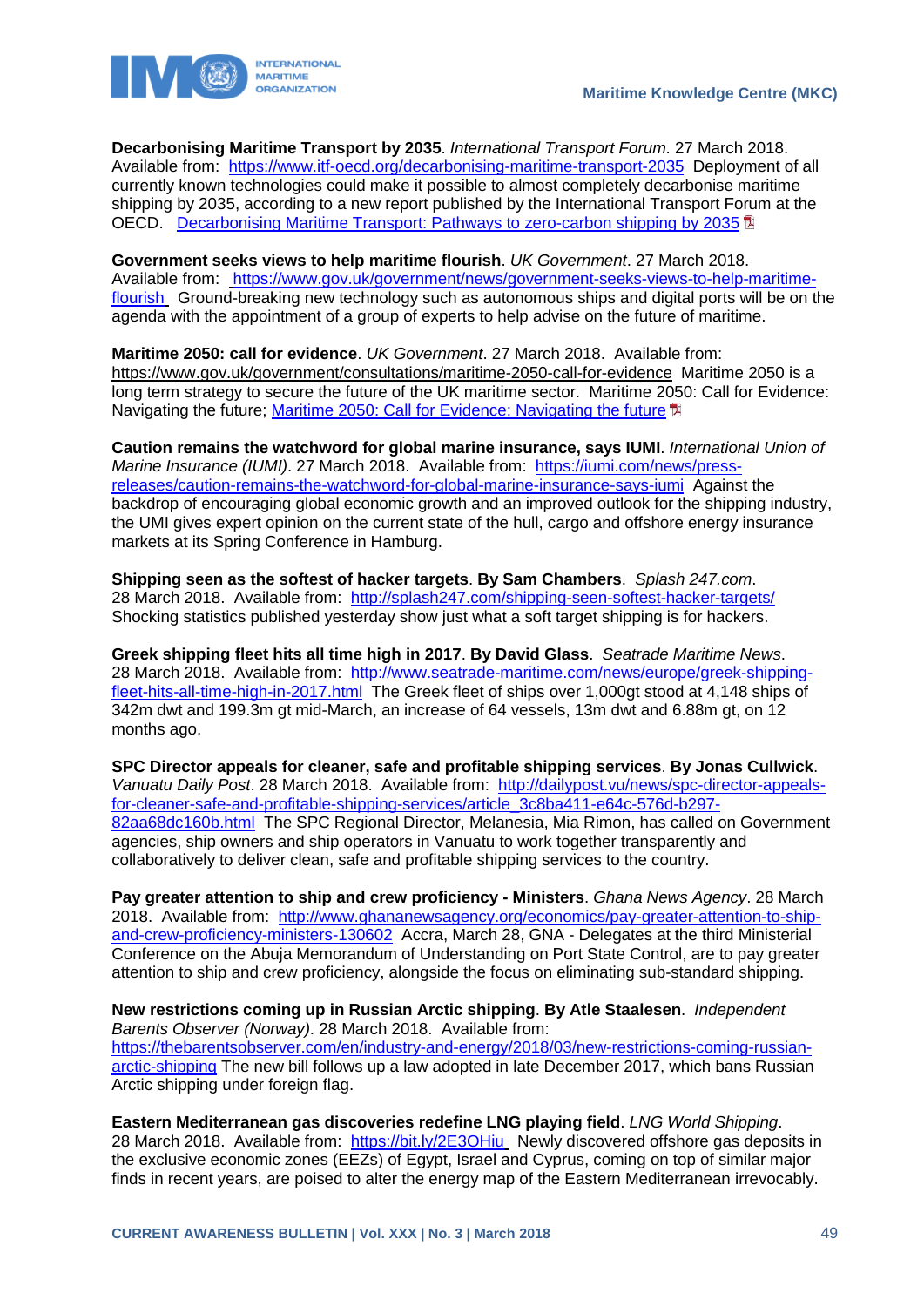

# <span id="page-50-0"></span>*RESEARCH*

**Implications of climate change for shipping: Opening the Arctic seas**.

Ng AKY, Andrews, J et al. *Wiley Interdisciplinary Reviews: Climate Change*. (2018). Available from: <http://dx.doi.org/10.1002/wcc.507>This paper assesses the value and environmental feasibility of Arctic shipping by reviewing the relevant scientific and economic peer-reviewed literature.

**Carbon dioxide addition to coral reef waters suppresses net community calcification**. Albright R, Takeshita, Y et al. *Nature*. (2018). Available from: <http://dx.doi.org/10.1038/nature25968> Coral reefs feed millions of people worldwide, provide coastal protection and generate billions of dollars annually in tourism revenue.

**Increasing Mobility of High Arctic Sea Ice Increases Marine Hazards Off the East Coast of Newfoundland**. Barber DG, Babb, DG et al. *Geophysical Research Letters*. (2018). Available from: <https://doi.org/10.1002/2017GL076587>Heavy ice conditions along Canada's east coast during spring 2017 presented hazardous conditions for the maritime industry and required the Canadian Coast Guard to pull its research icebreaker, CCGS Amundsen, off its scientific cruise to provide ice escort services and conduct search and rescue operations along Newfoundland's northeast coast.

**International law and policy considerations for shipping's contribution to climate change mitigation**. Aldo Chircop, Meinhard Doelle et al. *SSRN*. (2018). Available from: [https://papers.ssrn.com/sol3/papers.cfm?abstract\\_id=3113274](https://papers.ssrn.com/sol3/papers.cfm?abstract_id=3113274) This report investigates the international law and policy challenges to the determination of the international shipping industry's contribution to climate change mitigation efforts through the International Maritime Organization (IMO), a specialized agency of the United Nations and the competent intergovernmental organization with respect to shipping in international law.

**Evidence that the Great Pacific Garbage Patch is rapidly accumulating plastic**. Lebreton L, Slat, B et al. *Scientific Reports*. (2018). Available from: [https://doi.org/10.1038/s41598-](https://doi.org/10.1038/s41598-018-22939-w) [018-22939-w](https://doi.org/10.1038/s41598-018-22939-w) Ocean plastic can persist in sea surface waters, eventually accumulating in remote areas of the world's oceans.

**The energy efficiency effects of periodic ship hull cleaning**. Adland R, Cariou, P et al. *Journal of Cleaner Production*. (2018). Available from: <http://www.sciencedirect.com/science/article/pii/S0959652617332419>This paper investigates the impact of periodic hull cleaning on oil tankers' energy efficiency using real 2012–2016 fleet performance and weather data extracted from noon reports for a fleet of eight identical Aframax-size crude oil tankers.

**Dynamic biological functioning important for simulating and stabilising ocean biogeochemistry**. Buchanan PJ, Matear, RJ et al. *Global Biogeochemical Cycles*. (2018). Available from: <https://agupubs.onlinelibrary.wiley.com/doi/abs/10.1002/2017GB005753>The biogeochemistry of the ocean exerts a strong influence on the climate by modulating atmospheric

**\*\*\*\*\*\*\*\*\*\*\*\*\*\*\*\*\*\*\*\*\*\*\*\*\*\*\*\*\*\*\*\*\*\***